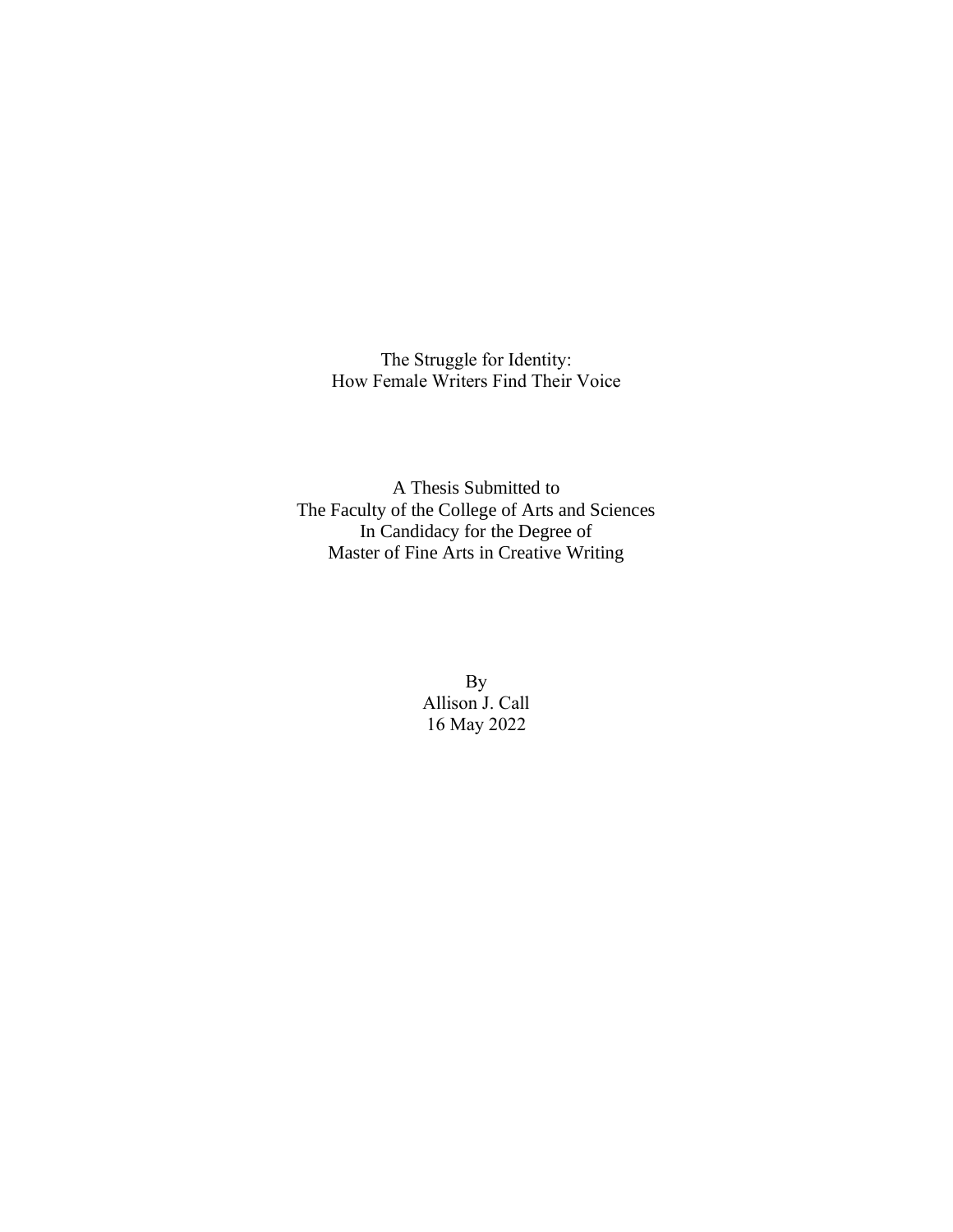# Liberty University College of Arts and Sciences Master of Fine Arts in Creative Writing

Student Name: Allison Joanne Call

| Dr. Sarah Rice   | 05/16/2022 |
|------------------|------------|
| Thesis Chair     | Date       |
|                  |            |
|                  |            |
| Dr. Andrew Smith | 05/16/2022 |
| Reader           | Date       |
|                  |            |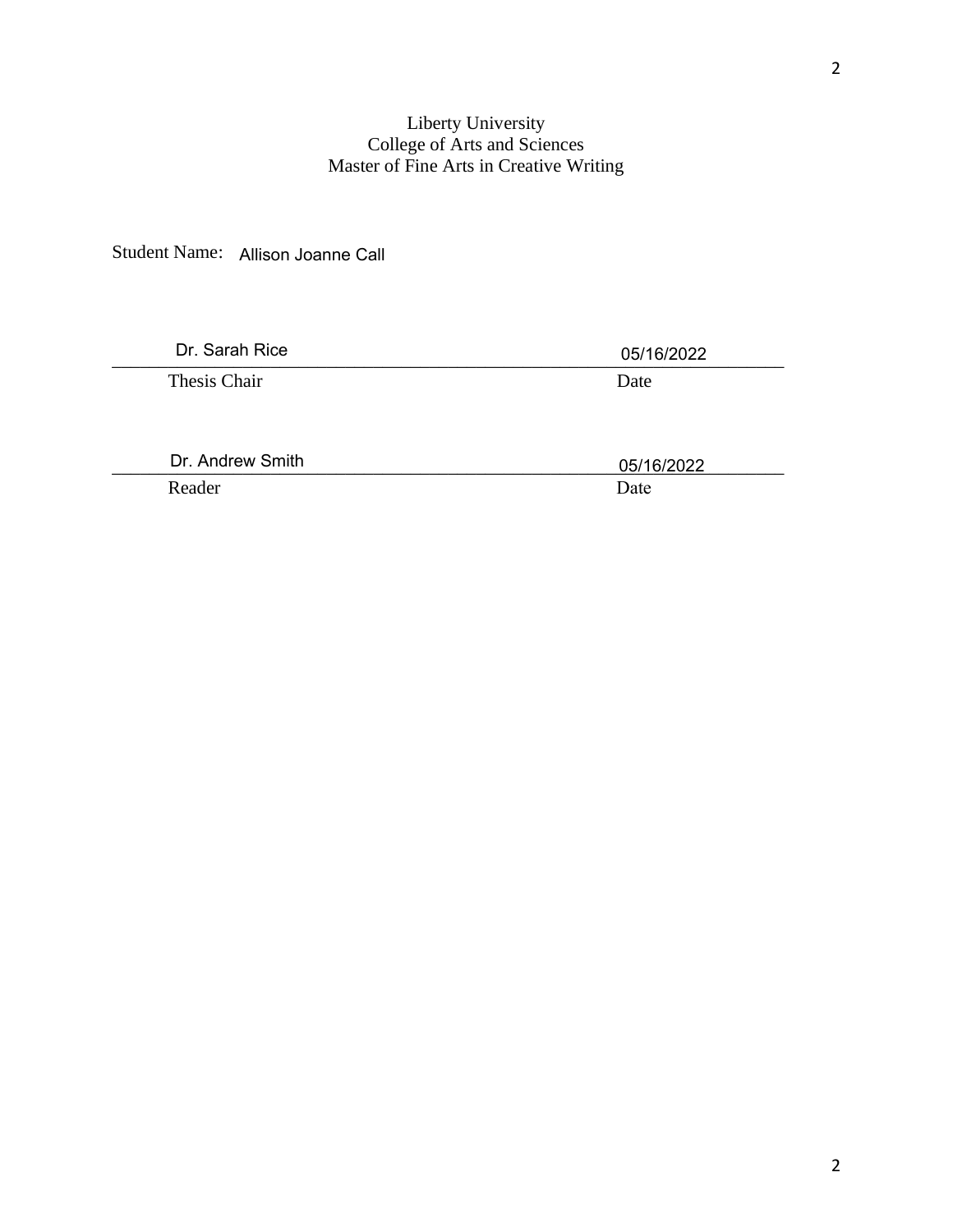#### **Acknowledgements**

This journey has been a long one. I have spent most of my young adult life in academics, and now I am approaching an incredible milestone as a writing student. As I complete this chapter in my life, I would like to thank Dr. Sarah Rice for helping me through this arduous process. Dr. Rice provided me with advice, guidance, and complete patience. She has been kind and steady through this process and I am forever grateful to her for her positivity and encouragement.

I would like to thank Dr. Andrew Smith. He was not only my professor, but he was also a true mentor and cheerleader throughout my time at Liberty University and throughout the process of constructing this thesis. I cannot thank you enough for your unwavering support and assistance. You rock, Doc!

I would also like to thank Dr. Amanda Dunnagan and Dr. Christopher Beck. They were also with me through my former master's program and have been invaluable to me on this journey.

I truly believe students are only as good at the teachers who lead them. My success could not have been possible without the leaders who led me to this moment. Thank you for everything.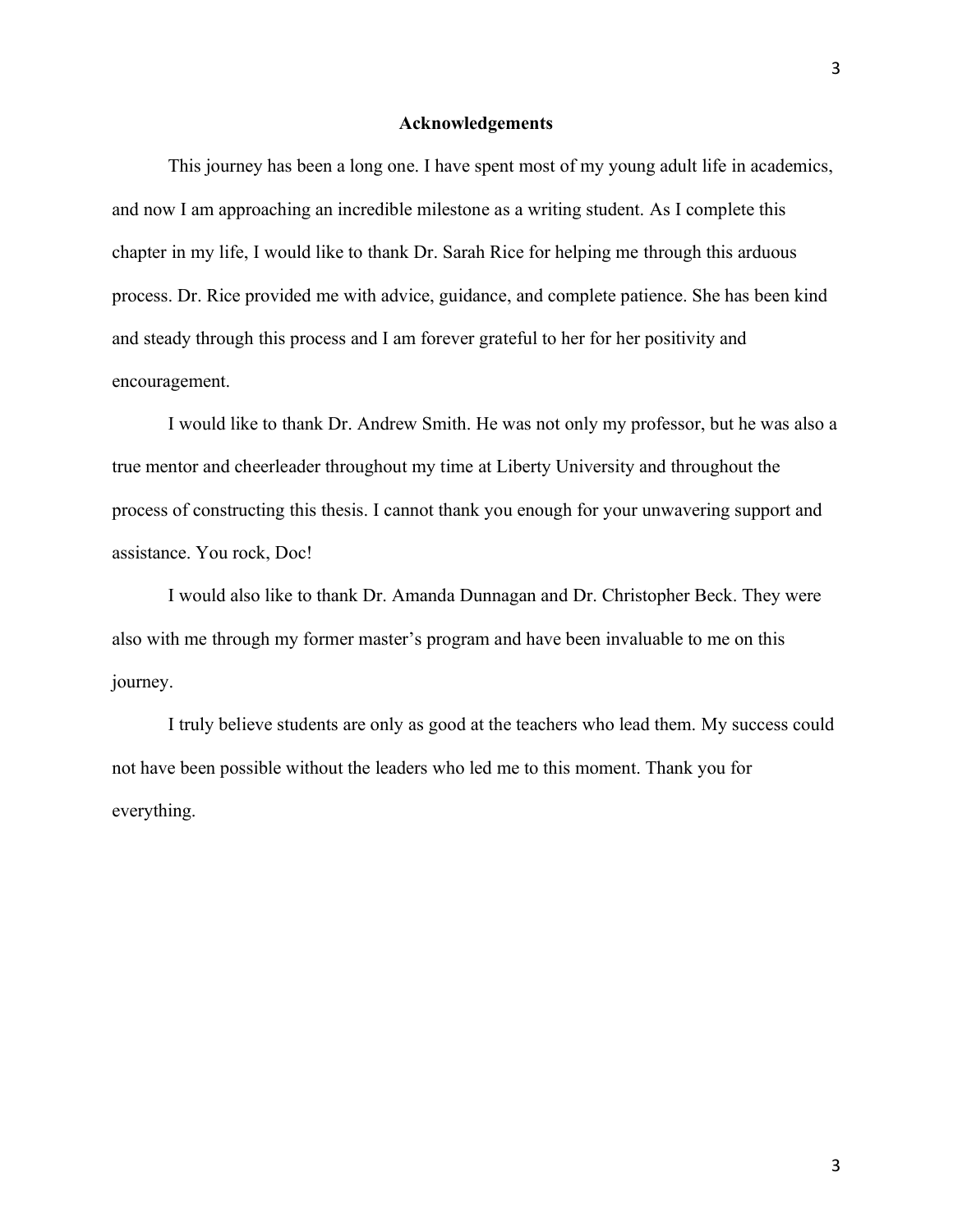## **Abstract**

The purpose of this project is to examine the value and purpose of the female voice in literature. In the first part of this project, my artist's statement clarifies my intent as a writer and an academic. This statement describes certain specific works that have influenced my writing style and content, and my literary aspirations. The second part of the project is the critical paper, which analyzes the importance of the feminine voice and identity in literature throughout different time periods and through different lenses. Within this paper, I examine how male writers have dominated the writing world and explore the social, moral, and emotional restraints that have prevented women from gaining literary equality with men. The third and final portion of the project is the creative manuscript. This manuscript includes five short stories that I have mostly composed during my time in Liberty University's MFA program.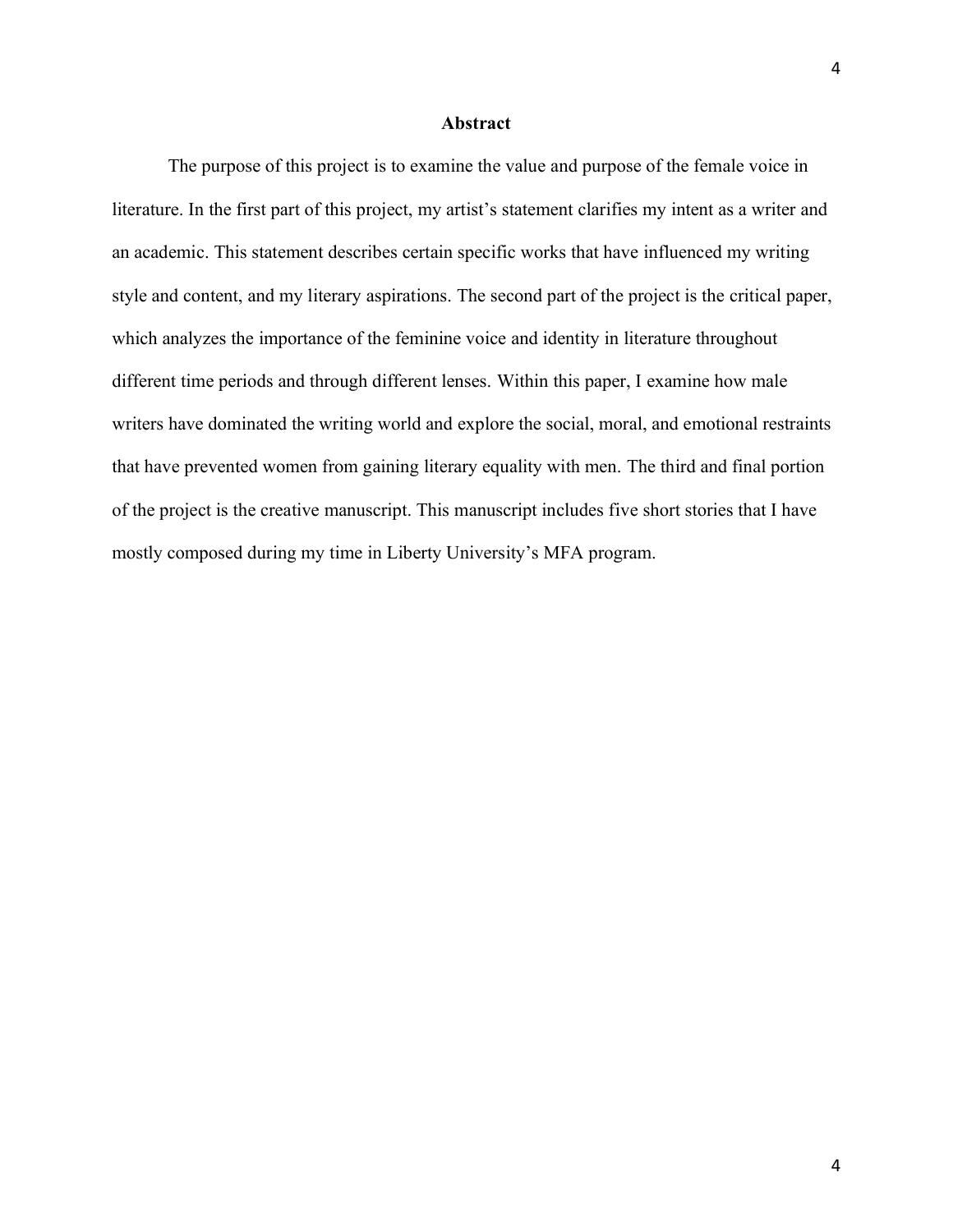# **TABLE OF CONTENTS**

|                               | 6   |
|-------------------------------|-----|
| <b>Critical Paper</b>         |     |
|                               | 13  |
|                               | 14  |
| Loss of Power and "Otherness" | 16  |
|                               | 18  |
|                               | 20  |
|                               | 22  |
|                               | 23  |
|                               | 27  |
| <b>Creative Manuscript</b>    |     |
|                               | 35  |
|                               | 57  |
|                               | 72  |
|                               | 82  |
|                               | 111 |
|                               | 128 |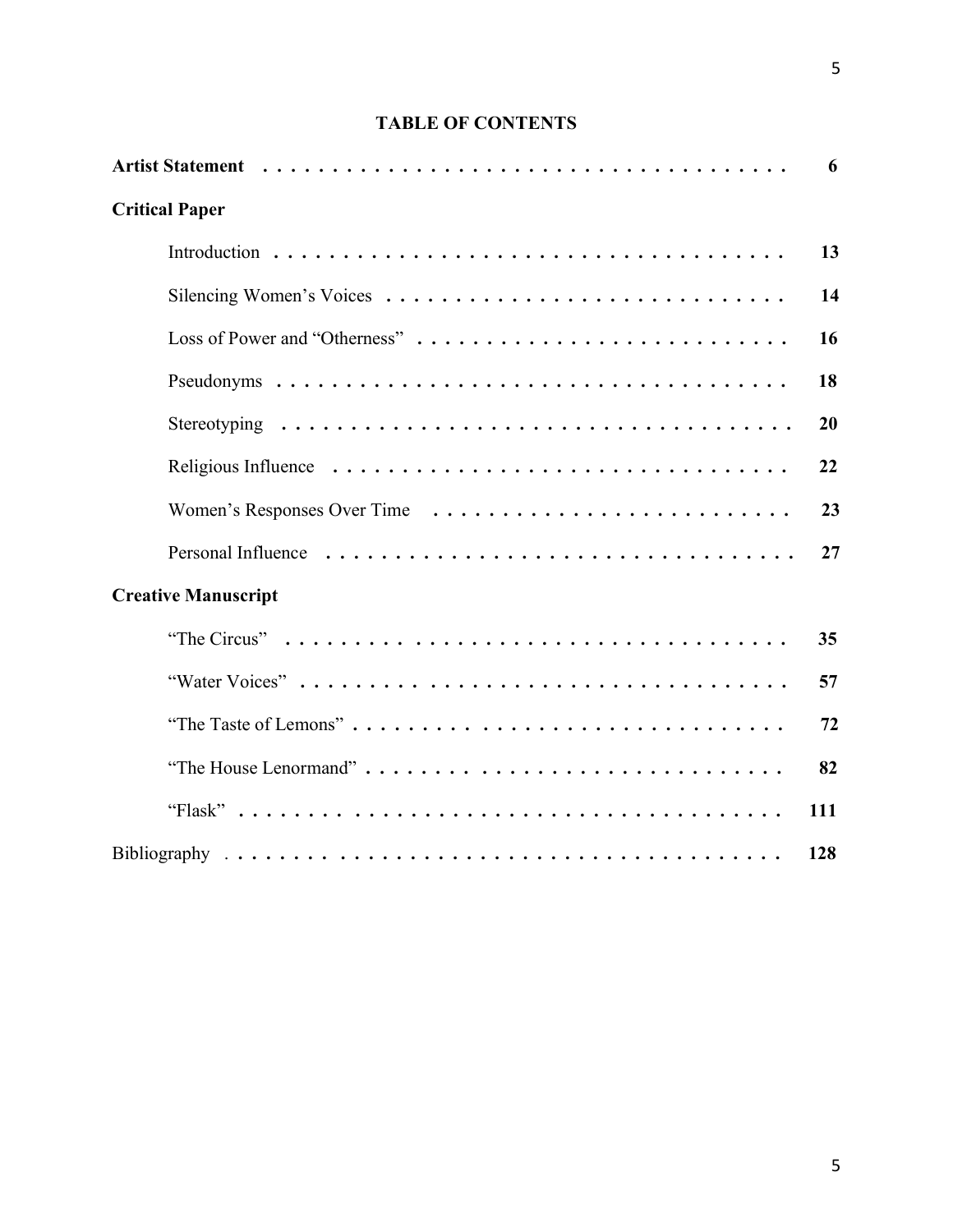#### **Artist Statement**

Throughout my 29 years of life, I have had many experiences that disallowed me to speak my mind. Many of my formative years in childhood took place in a religious cult that saw women as powerless, shapeless objects both in the material and spiritual sense. Later on, I faced situations at college and in the workplace that sought to dim my creative voice and convinced me to follow a more "practical" career path. I became silent and unhappy, so I began to write again.

This collection of short fiction is built on a foundation of strength and driven by my own fervent desire to move, share, and empower the female voice through writing. I write stories about women, identity, and moral conflict. I write about how women navigate a chaotic world, how women and men negotiate power, and how women struggle to find their own identity. I am a firm believer that the female writer should be bombastic, raw, and vauntingly honest. As I have personally had my own voice quieted and my dreams shelved by many far wiser, I feel purposed in this project to create a work that reflects my struggles, victories, and failures in finding my own voice and identity in the world.

First and foremost, this collection of short stories is driven by my own voice and personal experiences—my trials, my failures, my successes, my desires, my hopes, and my fears. I feel a strong connection to stories about women who have overcome being silenced. All of the main characters in this collection of fiction are women who are, in some way, powerless and voiceless and struggle to overcome difficult, and sometimes supernatural, circumstances.

Secondly, these stories are driven by the voice of others, the collective feminine voice that challenges, questions, and provokes. I like to ask the hard questions, to take unspoken things and speak about them. I enjoy taking the struggles women face and putting them on paper for my characters to solve. The collective feminine voice seeks not always to solve these problems, but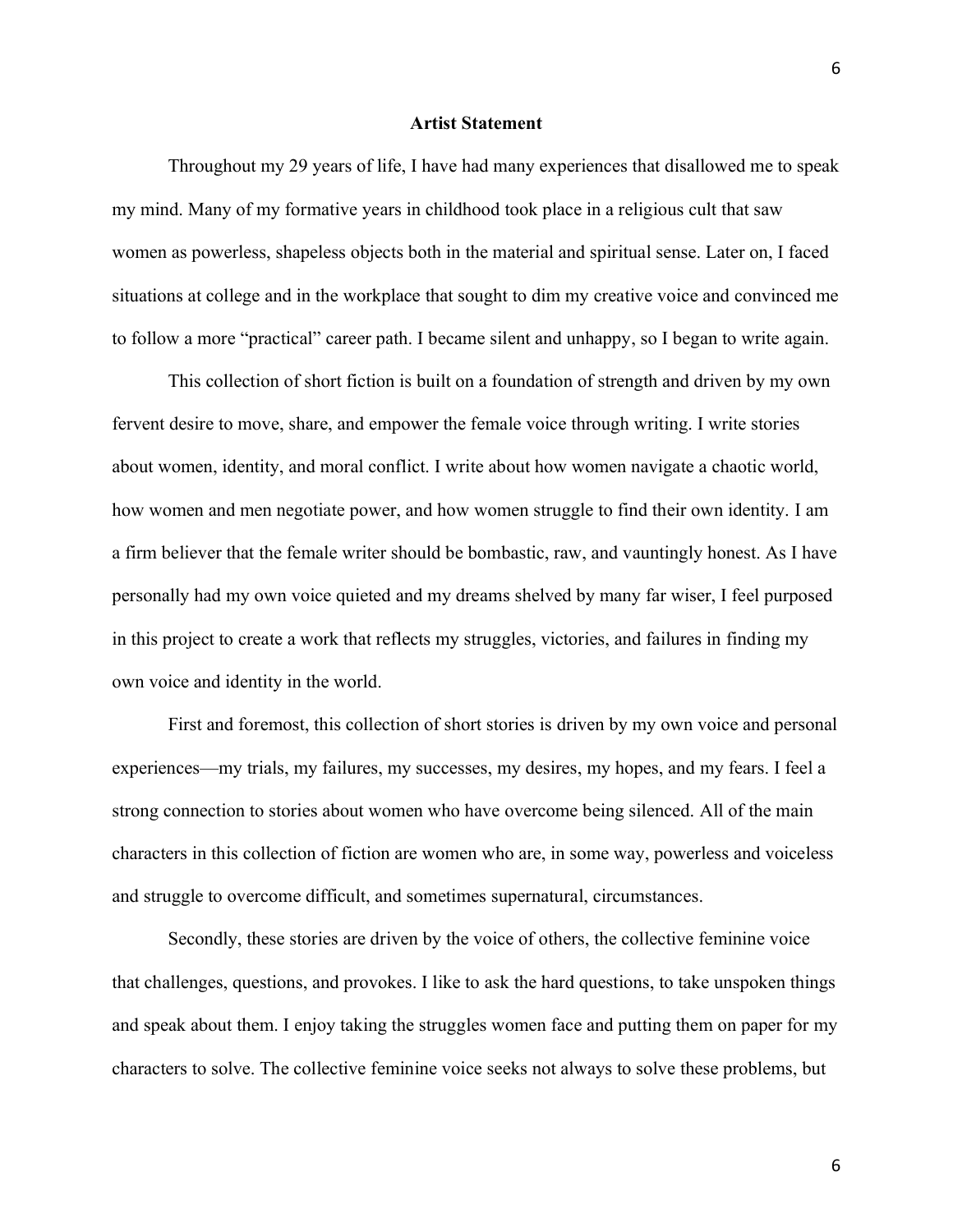to explore them, dissect them, and express them in news ways. I want others to read these stories and see bits and pieces of themselves in these characters, just as I have seen bits of myself in them as I have carefully crafted them.

Lastly, these stories are driven by the desire to create true identity. Many of the stories I have written in this collection follow women who do not know who they are. They are lost and confused. Sometimes, they are lost because someone has led them into confusion or doubt. These women have been convinced they are powerless, fragile creature and must not attain an identity but share an identity with someone else—a father, a sister, a husband, a friend, a lover. One of the primary driving forces behind this collection is to explore women who seek to break past boundaries and find their true selves.

I never intended to write short fiction. It was novels I loved—novels I intended to write. Quite recently, I read voraciously through a large spread of Raymond Carver's short works—"So Much Water So Close to Home," "Cathedral," "The Father," and others. Specifically, Carver's powerful and volatile "Cathedral" moved me, upset me, and challenged me. Of course, at one time I was the green English major in undergrad fawning over Sylvia Plath and Margaret Atwood, dreaming of writing the next great American novel as almost every young, fiery freshman does. While I still have several longform ideas mulling around in my head, over the years I've taken to short fiction more as it has allowed me to express myself with explosive brevity. I would say this collection is a ripple of that detonation, an essence of the great American short story in the 21st century.

The work in this collection is in the form of fiction. Fiction is my forte. I have always been a born storyteller. The joy of writing, in my opinion, lies in the opportunity to write about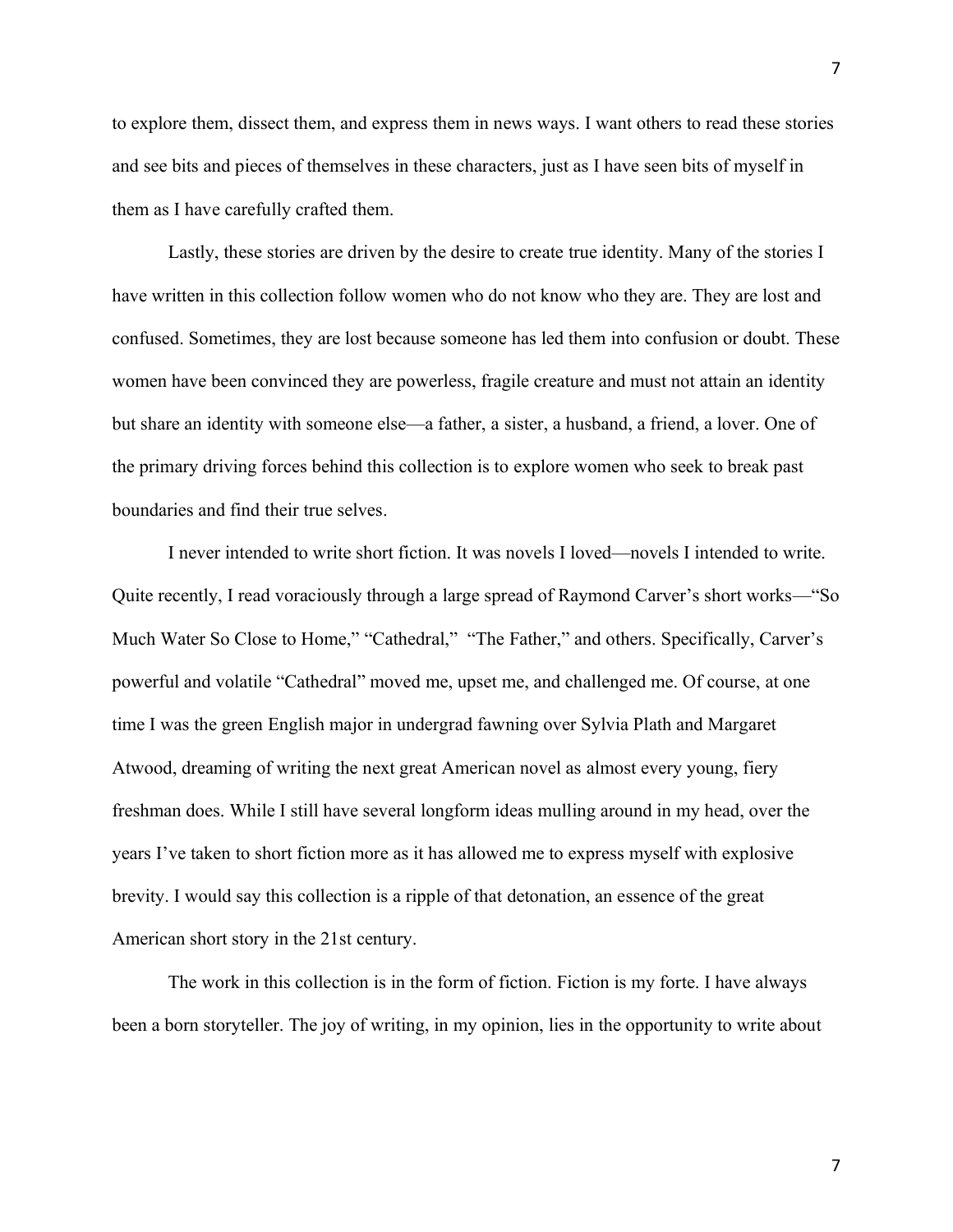anyone and everything. Fiction is the author's own, independent truth about how they see the world.

I have tried my hand at poetry, but poetry, in my opinion is much too brief. It doesn't allow for the right kind of flow and expansion that I like to use. The essay is a medium that doesn't quite fit my speed either. For me, fiction allows for the best, truest kind of expression. I am reminded Edgar Allen Poe's criticism of the novel, the poem, and the essay in *Twice Told Tales.* Poe said of short fiction, "It (the short story) has particular advantages which the novel does not admit. It is, of course, a far finer field than the essay. It has even points of superiority over the poem" (568). I fully agree with Poe's point of view, but it's not just the short story. It's fiction in general that is superior to all other mediums of creative writing.

#### *My Vision*

My vision for this collection is to inspire both women and men to see the female voice as an equal and as a unique power. The female voice has been isolated in many ways. It is crucial that other modes and mediums of literature allow for the feminine voice both presently and historically to come to the surface and breathe.

My goal for this project is to closely examine women's voices and their development, both in various literary works throughout history and within the context of my own short fiction. I envision that this collection will tie together through a common thread of strength through identity, as each story describes women who are seeking to find themselves and discover who they are in their own lives. Most of my stories have their own individual visions, but all of them share the same ideals in terms of identity and power.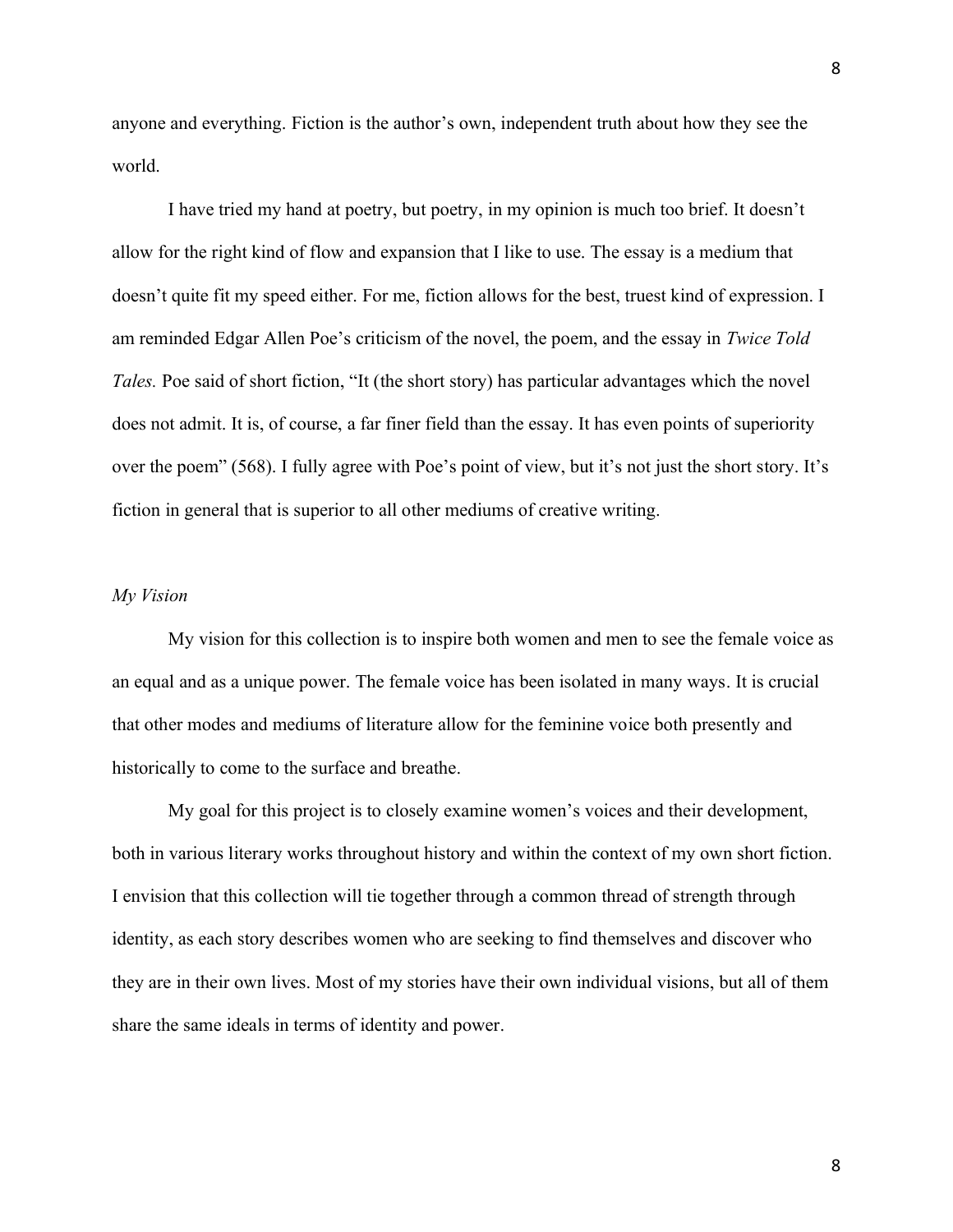While crafting "The Circus," I thought more about the female voice within the family unit more than within society and culture. I thought about sibling dynamics, how the past influences the present, and about themes of change and forgiveness. The purpose of the story is not exactly to move or to change, but simply to show emotional growth between two sisters.

Conversely, my short story "The House Lenormand" presents themes of confusion and fear that showcase the female voice like a fly caught in a spider's web. The intention behind this story seeks to demonstrate feminine power through a woman's ability to find truth in deception. This story resonates with works like Marghanita Laski's "The Tower." In many ways, I think of myself to be more a psychologist and a philosopher rather than an author. As a fiction writer, one of my main objectives is to discover in what capacity my interest in understanding people and their motives attributes to my fiction writing. I love exploring emotional and psychological landscapes and creating plot that reflects inner conflict, making the inner and the outer one body. "The House Lenormand" does just that as the main character, Annie, realizes the man she's married might not be who she thought he was.

My own creative fiction has been inspired by both creative and journalistic writers. The utility of Joan Didion's prose draws from both journalistic succinctness and from an artistic pool, marrying aesthetic beauty with cultural and political knowledge. The feminine power in her writing influenced me to write both realistically and honestly, paying no mind to what a biased world thought women might do and writing only what women do.

Margaret Atwood is one of my biggest literary influences whose style I emulate more than any other author. Atwood's writing technique is concise, laconic, and establishes a personal connection with the reader. I incorporate this kind of personability in my own writing, mirroring the intimacy Atwood executes in novels like *The Handmaid's Tale*. *The Handmaid's Tale*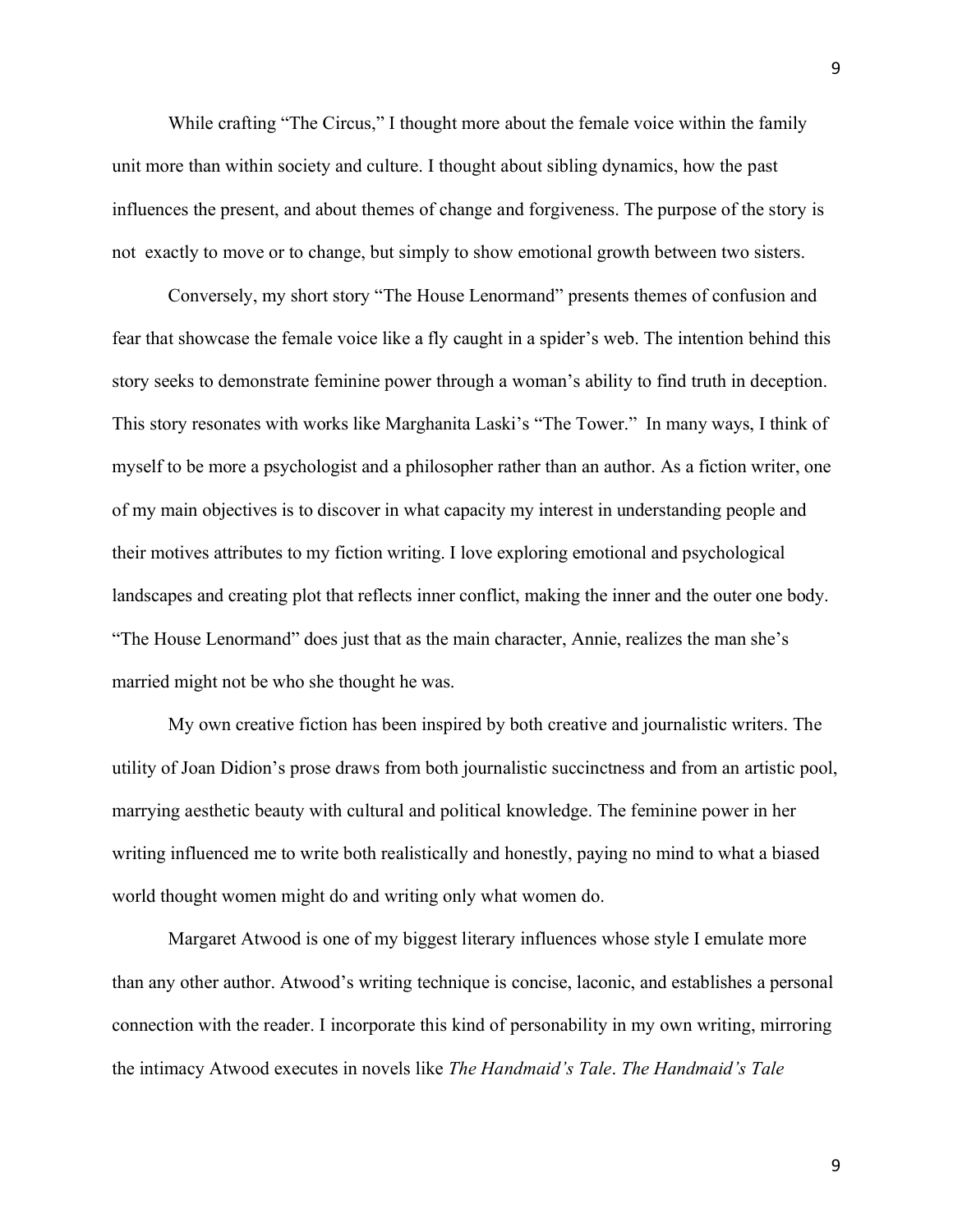inspired me to explore themes of feminism, power, and identity in my own works. I am fascinated by Atwood's examination these themes through often unsettling situations that provoke and dismantle the reader. When working on my own creative fiction, I am always seeking to reproduce the same kind of emotion that Atwood so remarkably perfects.

Toni Morrison is not just a writer to me. She is an artist, a creator, and a life speaker. Anton Chekhov's "show me, don't tell me" concept feels much like it was written with Toni Morrison in mind. Morrison's writing inspired me to consider my words, not simply the plot and the characters, and she taught me to pay special attention to diction and elocution in my writing. Morrison's unique style encouraged me to write with personal conviction, and to write in order to make something beautiful—not simply to entertain.

I describe my own writing style as vivid, conversational, and laconic. I like to keep a steady balance between plainsong and Baroque style in my writing, employing both colloquial style like Hemingway uses and more ornate diction like that of Angela Carter's writing. I believe this collection of short stories showcase my range but also my niches in style and methodology, and demonstrate a uniqueness in tone and theme.

The significance of the topic I have chosen for this collection of short fiction is monumental, and that is the issue of the power of the female voice. Women have been misrepresented culturally, socially, and religiously for thousands of years. I spent a great deal of my life growing up in the southern part of the United States. After living in Washington D.C. in my early twenties and later moving back to the South, I saw how differently women are seen in society even between the northern and southern regions of my own country today. I, myself, have faced discrimination for my gender and I have witnessed many women in my life face equal or worse instances of discrimination. Equality for women is something I am very passionate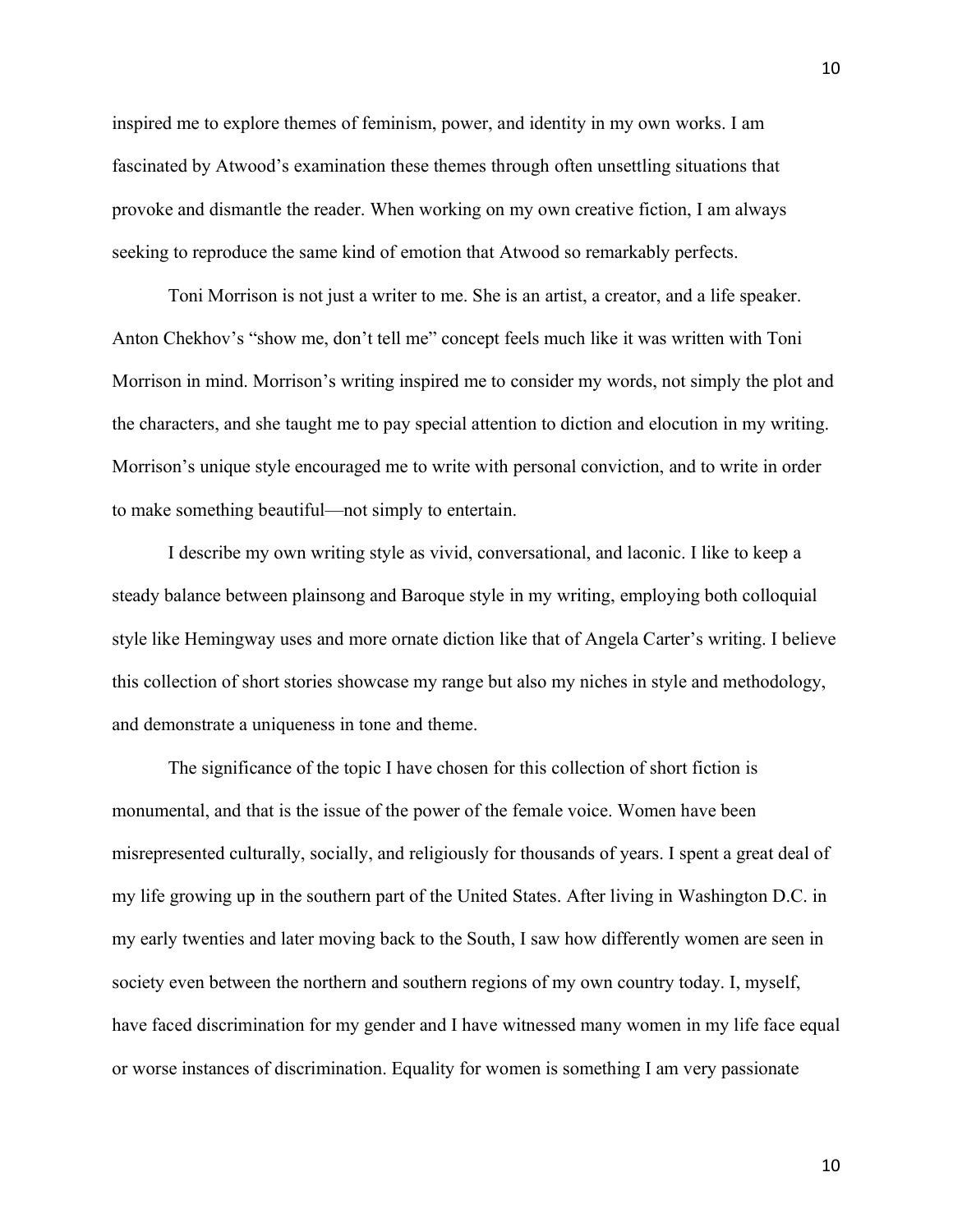about, not simply for political reasons, although I do see it as important for women to be in positions of political power.

I am primarily passionate about this issue because I believe it to be a fundamental part of my own faith and ethics. I am a highly driven individual. I care a lot about injustice and inequality. I believe everyone deserves love and the opportunity to have a good and fulfilling life. I have not had the same things available to me that men do because I am a woman. I have been excluded and judged in certain ways simply because of my gender.

For example, while working as a political journalist in Washington D.C., the sportswriter at the news outlet I worked for announced to the whole office one afternoon that he believed women were simply a distraction and did not belong in the workplace. One female reporter ended up in the bathroom crying over the remarks. He was not reprimanded for those comments because the editor-in-chief was also a man who clearly shared the same view.

Based on these and many other life experiences, I plan to dedicate my life to writing about injustices and inequalities such as these in hopes of empowering the female voice and providing women with a safe place to understand they are not alone. Therefore, the significance for the topic I have chosen for my thesis project, although a work of fiction, is paralleled to my own personal life, and creates an array stories about women who have faced similar struggles and issues that I myself have faced.

The relevance of literature to me as a spiritual scholar is the ability to use stories to share messages that impact people's lives in a real and authentic way. I don't believe that stories need to be positive in order to be considered "Christian." Biblical text is rife with stories that are highly graphic and often don't contain very moralistic endings. Biblical text is a showcase of humans who have problems and make mistakes, often times leading them into complicated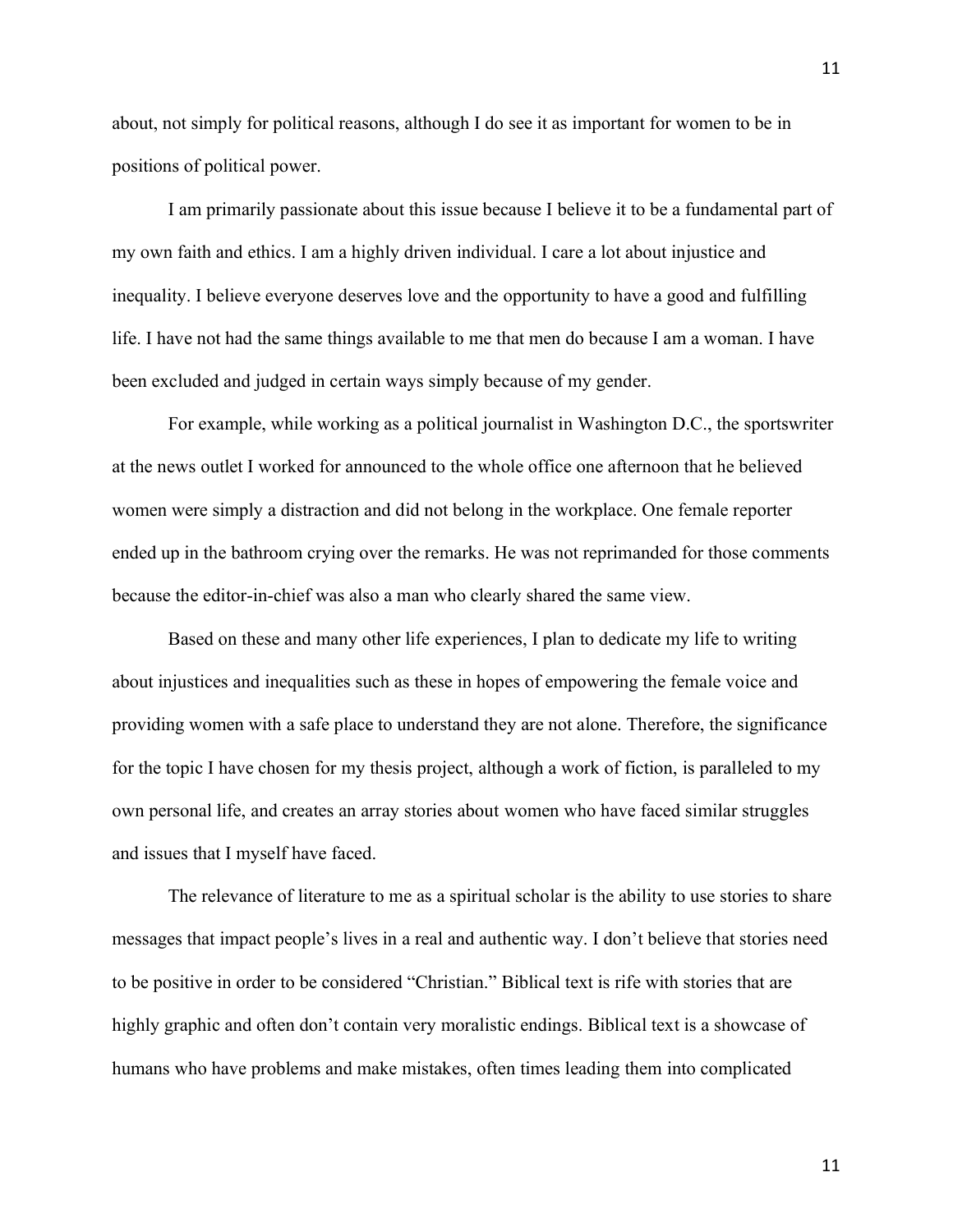situations or to troubling ends. The relevance of this fact in my writing is monumental as it guides me toward analyzing human thought and behavior on a similar level.

I refer to myself as a "spiritual scholar" more than a "Christian scholar." This is due to the fact that I believe my stories contain themes and messages that can influence people of all walks of faith. It is my primary goal as a spiritual scholar and a trained writer to discuss universal themes on a creative level, demonstrating the commonality between various demographics.

At the core, I believe all people are the same. I believe we all want to give and receive love on some level. Humanity as a whole, regardless of their faith, is unified by many of their life experiences. Both the religious and the non-religious experience joy, pain, trauma, fear, success, and failure. I believe it is my job a spiritual scholar to create stories that people can understand and relate to, not simply happy stories with happy endings.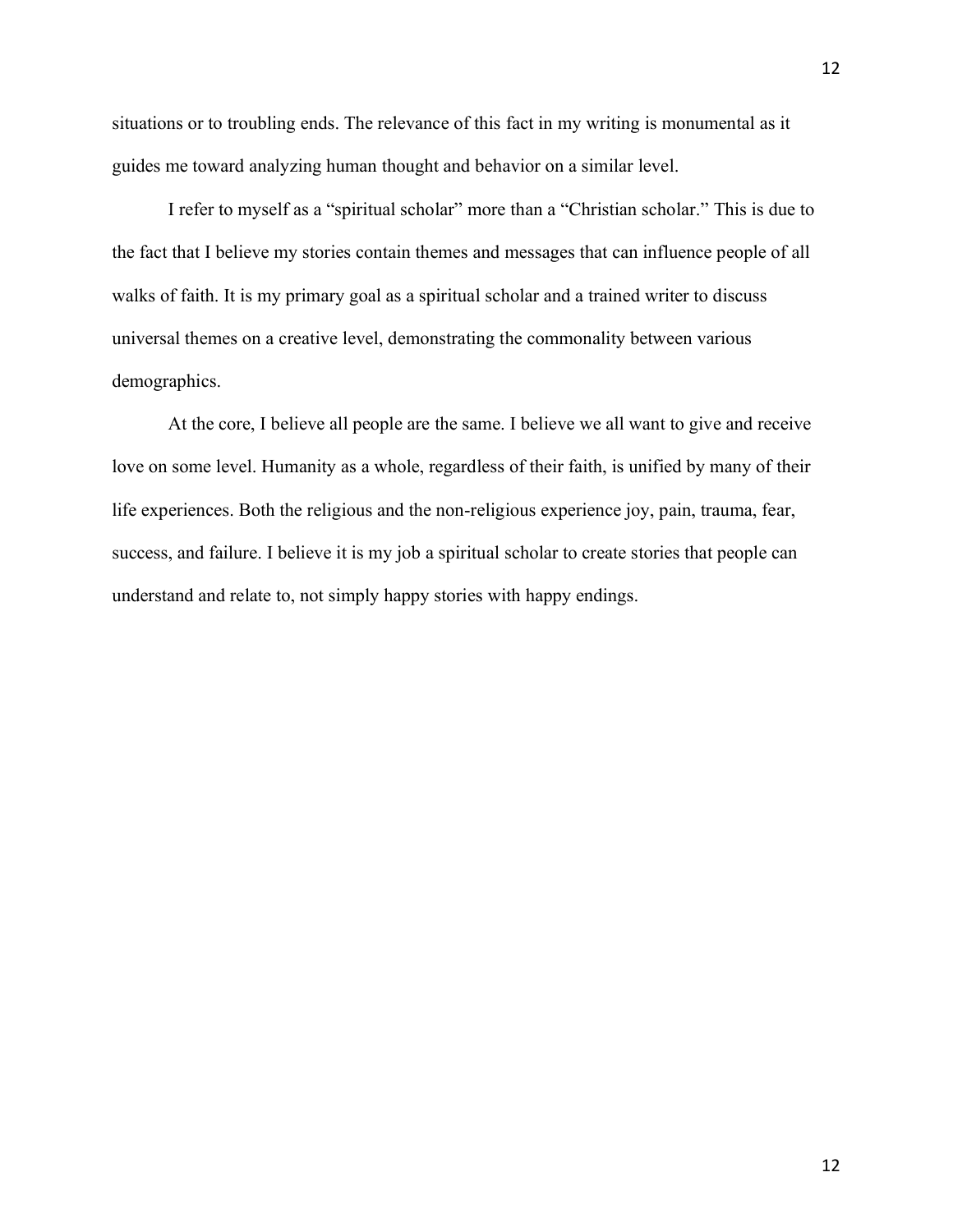#### **Critical Paper**

There are few words as potent to the contemporary, female writer as "identity." Identity can define and it can separate. The desire for distinction lives deep within the human condition, and it is this desire that drives the pursuit for individual identity. "The search for identity" is as commonplace a theme in literature as the conflict of good versus evil. It pervades many corners of literature, showing up in classic works like Maya Angelou's *I Know Why the Caged Bird Sings* and Charles Dickens' *Oliver Twist.*

The empowerment of the female voice is necessary in the crafting of the female identity. If a person cannot speak, they cannot tell you who they are or they are not. If voice is denied, identity is denied as well. The relevance of the female voice has long been questioned by male writers and has faced discrimination and exclusion. Female writers have struggled to gain a foothold on the rung in the ladder of recognition, preventing them from expressing their own ideas and perspectives without restriction. The canon of classic literature has remained primarily male-dominant and, as a result, the female perspective has often been silenced or ignored. Although, presently, women writers have made great strides in equalizing themselves among their male counterparts, the fight for the right to be heard is still ongoing.

The intent of this thesis is to explore how, in lieu of restriction and stereotype, female writers approach the search for identity apart from male influence. This thesis contains three primary points of exploration and reflection: (1) the methods of silencing female writers; (2) an analysis of creative fiction written by women that portrays women breaking their silence finding their voice out of oppressive circumstances; and (3) a reflection of the creative fiction in my manuscript, how I am influenced by these themes, and how I hope to influence them.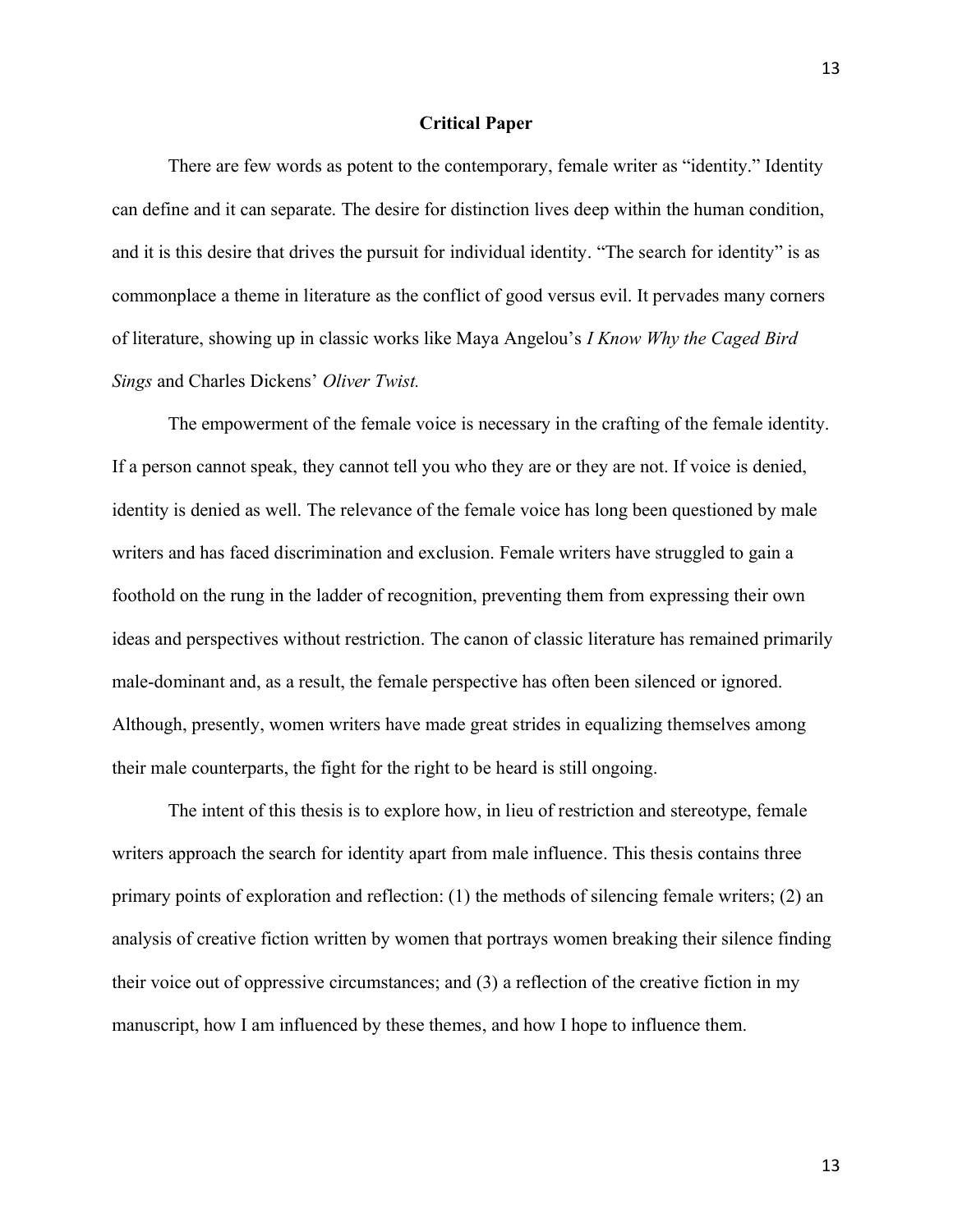#### **Silencing Women's Voices**

Identity can be defined as the qualities that make up a person or group. Identity can be based on the group collective, as emphasized in sociological study, or it can be based on an individual. Elements such as the physical, cultural, psychological, and political, all take part in forming an individual's identity. One of the primary methods for expressing identity in literature is through "voice." Voice is the opinion or attitude expressed in a piece of writing that forms a strong connection between reader and story.

Identity and voice are closely linked, if not inseparable, concepts in the female consciousness. Voice provides comprehension of the human identity and is, essentially, the heart of the freedom of artistic expression. In Matthew Longo and Patrick Haggard's article, "What Is It Like to Have a Body," Longo and Haggard explain that the body is "the most familiar object people encounter" (140), and that a women's identity is "closely connected to her body." Since our voice is uniquely our own, when it is taken, silenced, or ignored, our identity, our unique "self," cannot be clearly expressed or represented. Helen Cixous furthers this idea. In "The Laugh of the Medusa," Cixous says, "Censor the body and you censor breath and speech at the same time" (880). Cixous, and many other feminist writers, believe that a woman's ability to express herself verbally is crucial to the retainment of her identity. If a woman does not speak she will never know herself, and if she does not know herself she will have nothing to say.

Voice is deeply connected not only to what we verbalize, but also to the written word. In the realm of literature, female authors have the responsibility and opportunity to share their voice and experiences with the world and represent a larger voice. When female writers tell stories, they relate experiences of fictional characters that contain remnants of their own identities. Storytelling is ingrained in the human experience, allowing people to form a unique sense of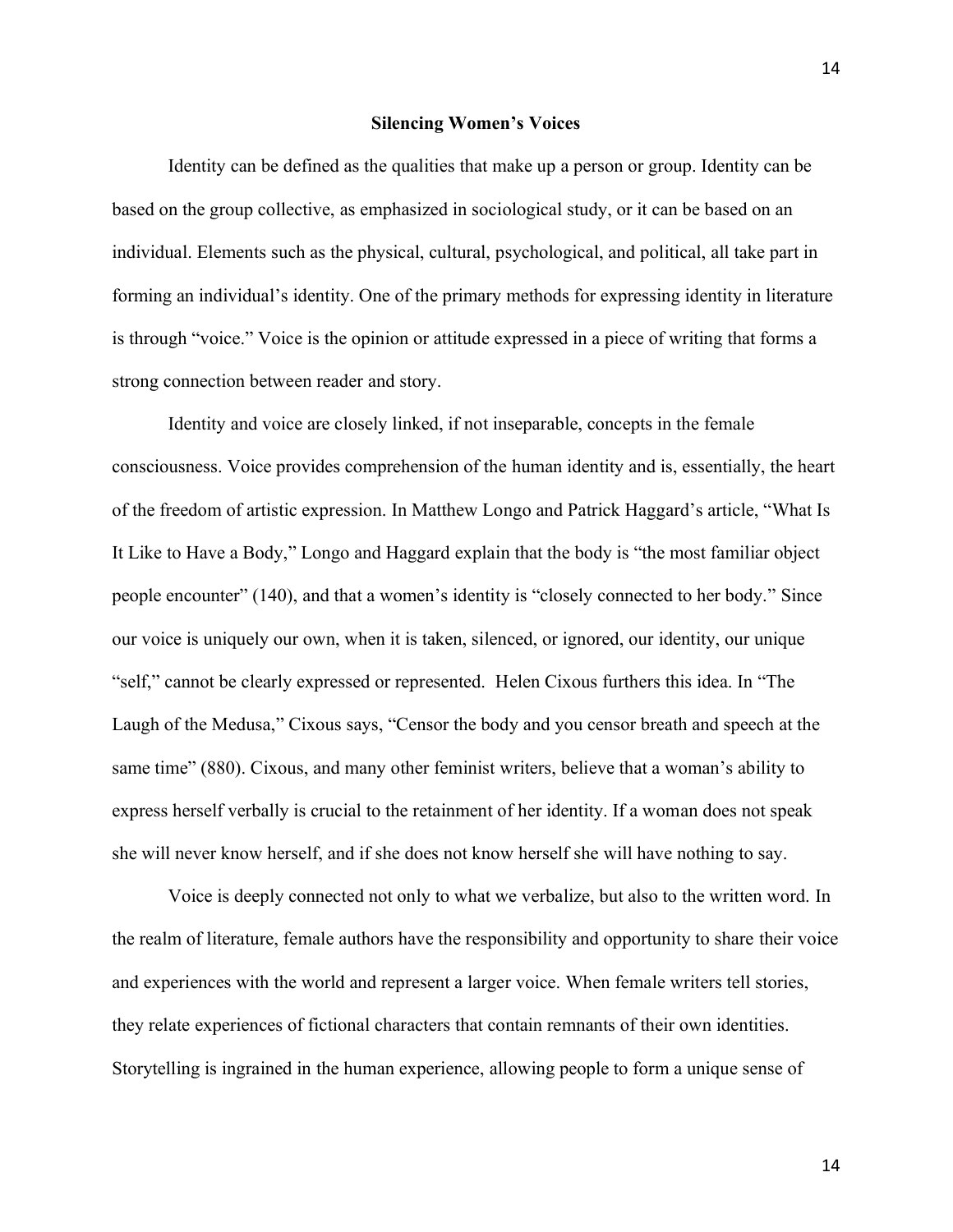where they come from, what they think, and who they are. Many writers view their work as an extension of themselves, and, therefore, because women's literature has often been excluded from the mainstream, their experiences have been unable to be shared and their identities are unable to be known. Nineteenth-century feminist Mary Wollstonecraft addressed the exclusion of women in writing, including the exclusion from education, in her book *A Vindication of the Rights of Women*, Wollstonecraft writes, "Women have seldom sufficient employment to silence their feelings" (153). Identity, Wollstonecraft writes, means having the ability to freely express any thoughts, opinions, and ideas on any topic or issue without consequence.

When women's voices are ignored, they are denied the opportunity for plain expression or proper representation of their own experiences. Often, the male experience has been deemed more relevant than the female experience, resulting in a denial of women's experiences and, therefore, their identities. In 1977, American writer and feminist Audre Lorde addressed the Modern Language Association with her landmark talk and essay, "The Transformation of Silence Into Language and Action." In the essay, Lorde names some of the destructive forms of silencing women experience: "namelessness, denial, secrets taboo subjects, erasure, falsenaming, non-naming, encoding, omission, veiling, fragmentation and lying." Lorde further states that in order to overcome these judgments and reclaim the "language that has been made to work against us," women must find their strength and creative power through unification, not division:

My silences had not protected me. Your silence will not protect you. But for every real word spoken, for every attempt I had ever made to speak those truths for which I am still seeking, I had made contact with other women while we examined the words to fit a world in which we all believed, bridging our differences. And it was the concern and caring of all those women which gave me strength (42).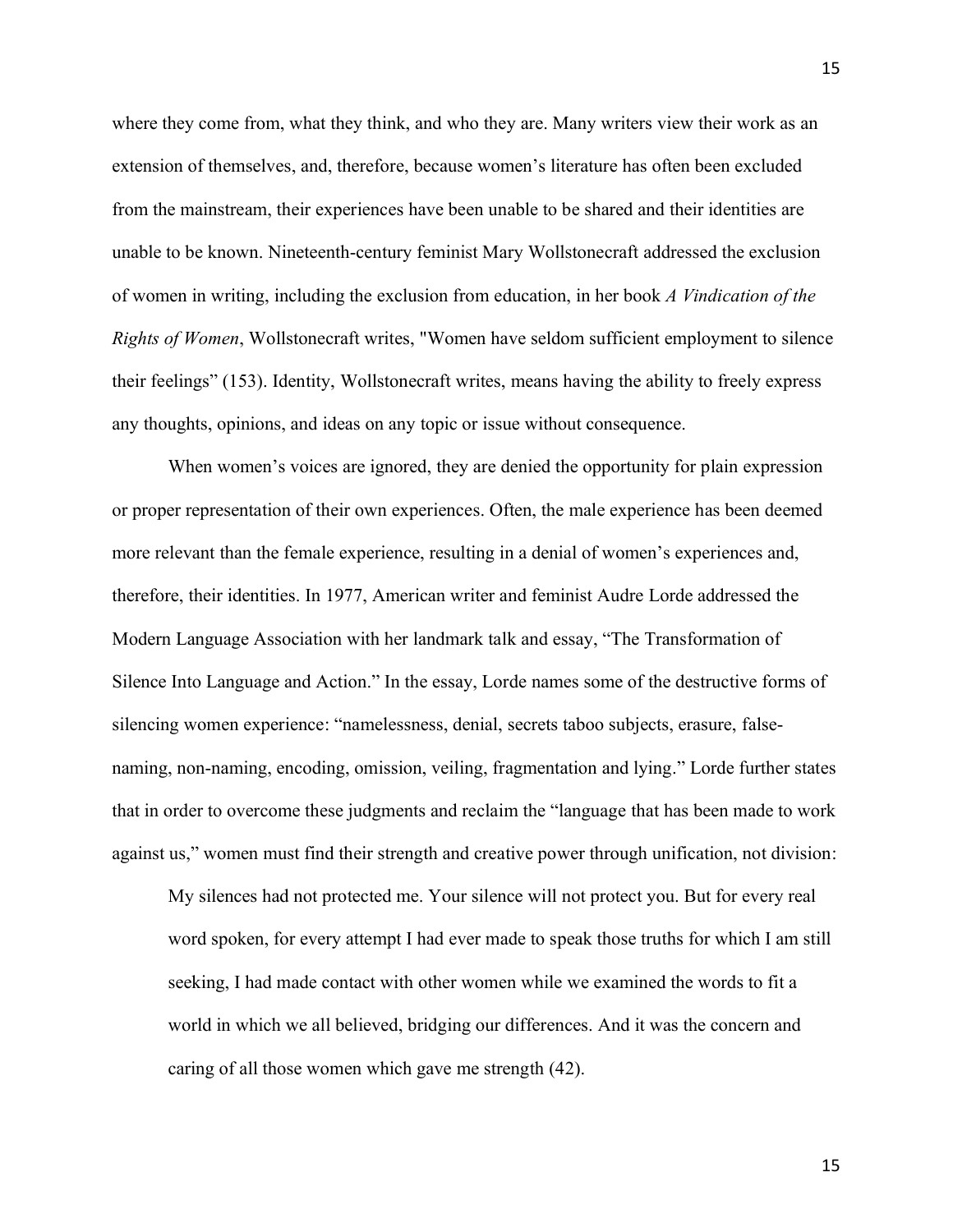Patriarchal restrictions often deny women the ability to speak about the female self and the female experience in a manner that distinguishes her from the man's self and the man's experience. Rather, it is expected that women writers should use patriarchal systems as a ruler against which to measure their own language and ideas. Women are often expected to tell their stories in an environment wherein their words muffle and drown. In a language made by men for men, it has been a struggle for women to step outside of the system and say what they truly want in their own way.

#### **Loss of Power and "Otherness"**

The universal understanding of the female condition is that because women are not physically capable of doing what men can do, they do not deserve the same power or privileges. Femininity has been supposed by scholars to be divine punishment for Eve's sin in the garden the "weaker sex" being weak due to moral error. Women cannot be trusted because, as John Milton says in *Paradise Lost*, "left to herself, if evil thence ensue, She first his weak indulgence will accuse" (IX, 1182–1186). The idea forms that women are inherently immoral and have corrupted men, and it is, therefore, man's responsibility and burden to protect women from themselves by denying women power and autonomy and, therefore, an individual identity.

Identity encapsulates distinction just as much as it does sameness, and the ability individualize, to separate oneself from the group, is a defining factor in identity. Men, however, have often tried to prevent women from separating themselves. According to Adam Jarowski in *The Power of Silence,* "Silence is oppressive when it is characteristic of a dominated group, and when the group is not allowed to break its silence by its own choice or by any means of any media controlled by the power group" (118). The expectation then arises that women's identity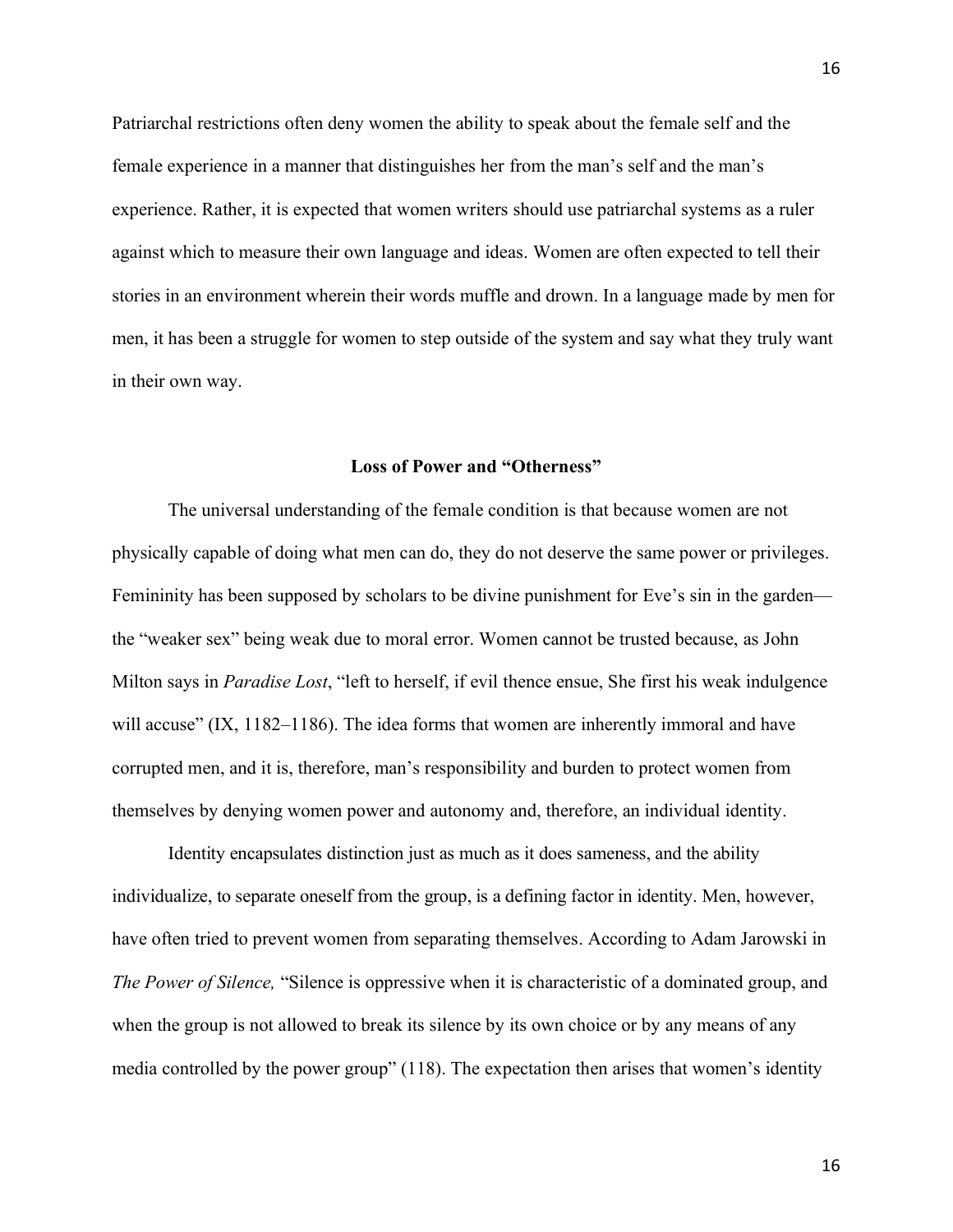should be derived from a man's identity, and that, apart from men, women cannot create their own selfhood. Simone De Beauvoir states in her book *The Second Sex,* "Thus humanity is male and man defines woman not herself but as relative to him" (3). She further claims that man is the subject; he is "the absolute," and women are thereby presented as the "other sex," dismantling the female identity and reconstructing it by men to serve their own interests. This concept leads women to believe that they have no self-worth without men. Women cannot have their own ideas, fears, revelations, or revolutions. Men must think of it first and then give women permission to speak about it.

When women lose their autonomy, they lose their sense of self—their identity. In Ingrid Johnston-Robledo and Joan C. Chrisler's book, "Woman's Embodied Self," Johnston-Robledo and Christler describe the body being a necessary part of what makes up the female identity. "Without a body, there is no self. In the most basic sense, a living body provides a home for the self, and the brain creates the mind, which produces the sense of self" (4). When a woman is silenced physically, she is silenced emotionally. It is this lack of autonomy that has forced female writers to often write about women only in certain contexts that are approved by men. Louisa May Alcott's publishers only permitted to publish *Little Women* on the condition that the main character Jo March was married by the end of the novel. Alcott intended for Jo to remain unmarried, a "literary spinster" just like Alcott, but her publishers felt no one would read a story about a single woman.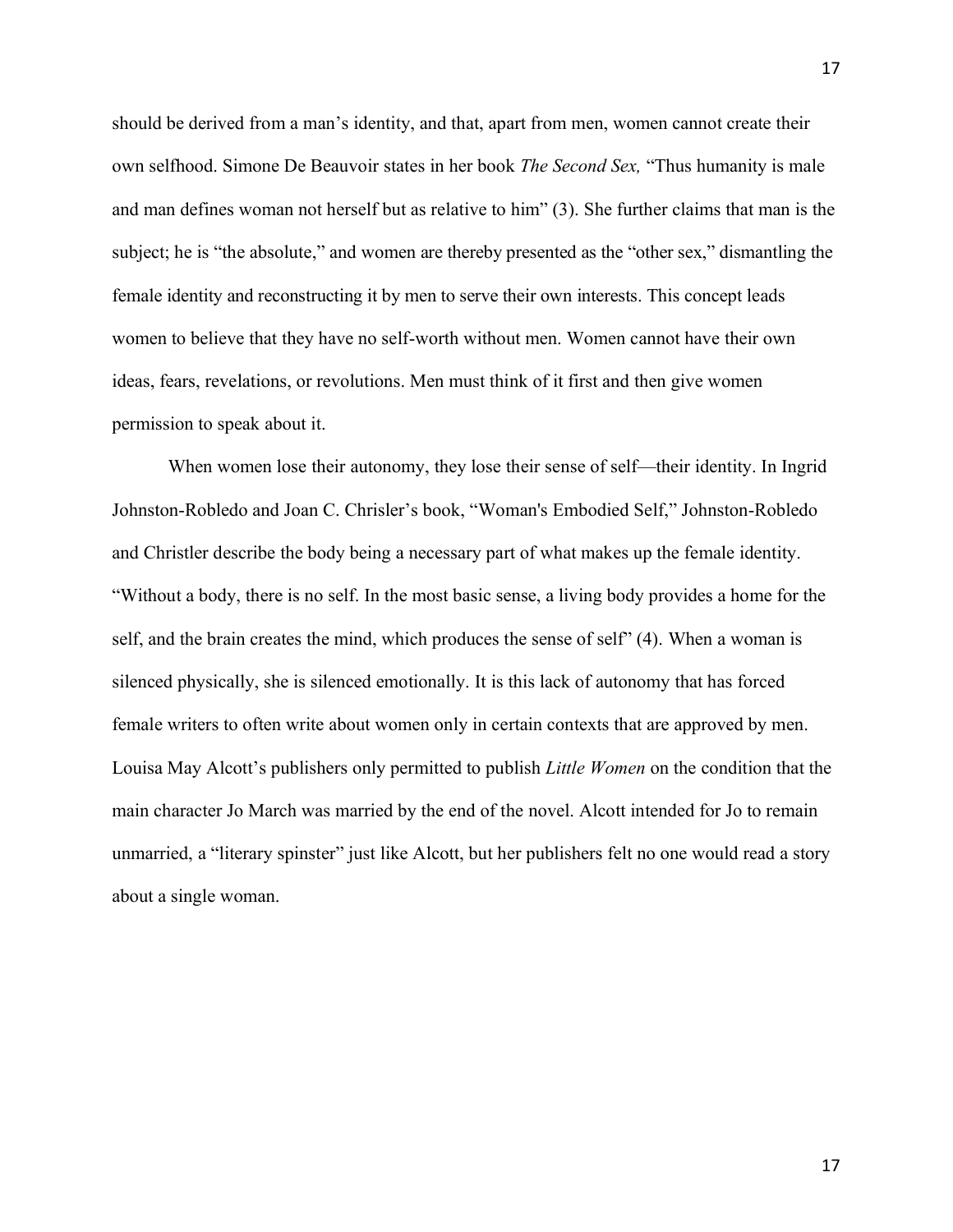#### **Pseudonyms**

A search consisting of "classic American novels" on Google results in a list made up of primarily male authors. Sure, female authors are included in the list; Harriet Beecher Stowe's *Uncle Tom's Cabin* and Toni Morrison's *Beloved* make the roll, but they are never considered first, never most, and they, most certainly, are never considered best. To find that specific list where women are considered first, most, or best, the phrase must include "classic American novels *women.*" Female writers are in a separate category, not simply because they once retreated to the safety of their own canon, but because there was no other place for them among male writers. Female-penned literary texts have for centuries been marginalized and cast aside, their content deemed "too controversial" or "unimportant," resulting in a literary realm dominated by the male voice.

In the 17th century, women were expected to be subservient and docile. Women's choices were limited within the bounds of marriage and childrearing. However, the portrayal of female characters on the theatrical stage was far from real life. Famous playwrights at the time like Christopher Marlowe and William Shakespeare created feisty and powerful female characters that defied social norms. In Shakespeare's The *Merchant of Venice*, the character Portia dresses as a man and assumes the role of a lawyer's apprentice in order to save the life of her lover's friend. However, women were not even permitted to act, leaving male actors to dress as women on the stage.

Even after women were allowed to actively participate in the arts, the level of scrutiny often forced women to write under male pseudonyms. Nineteenth-century English novelists Charlotte, Emily and Anne Brontë first published their works under the male pseudonyms of Currer, Ellis and Acton Bell. In Carol Ohmann's article, "Emily Brontë in the Hands of Male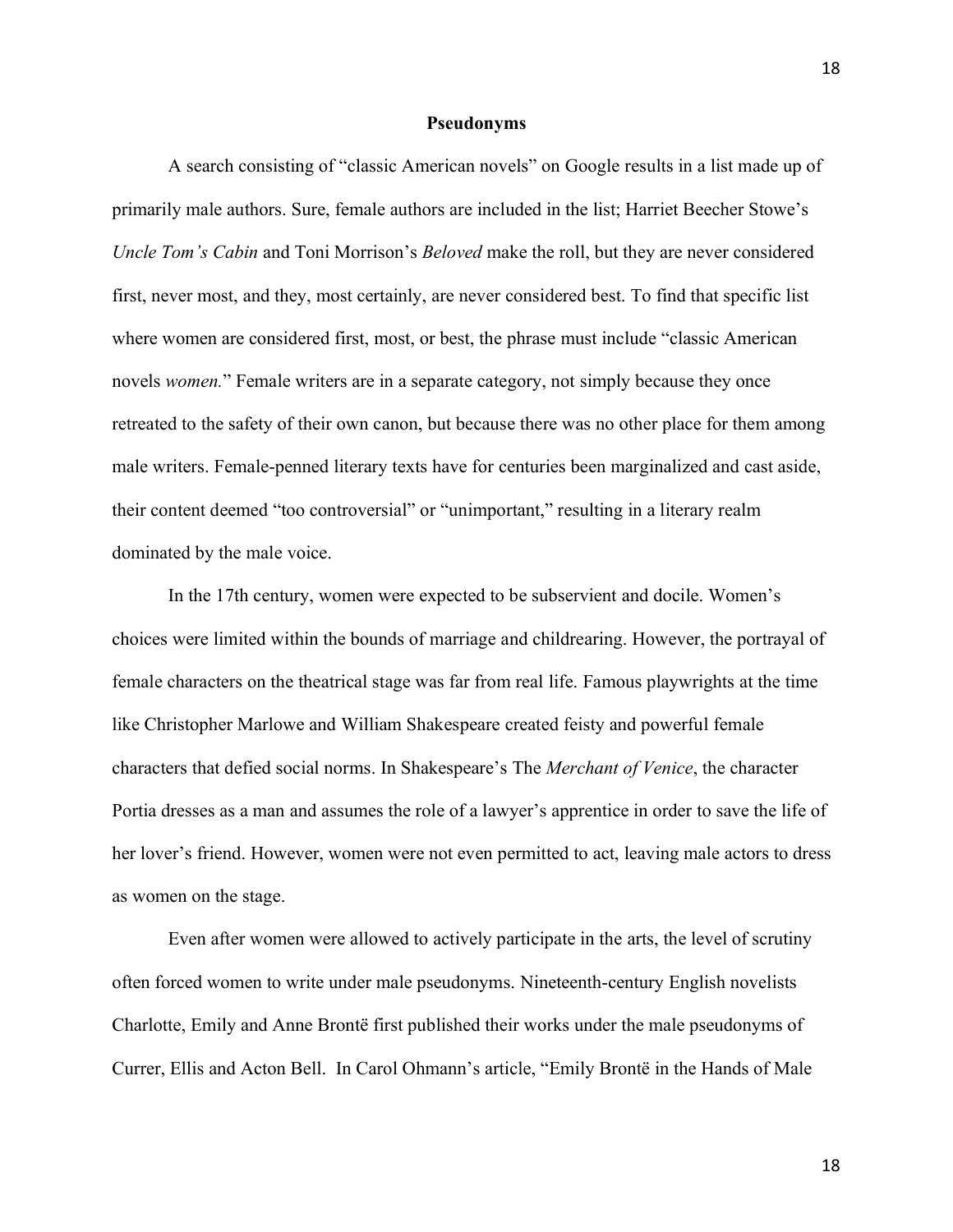Critics," Ohmann reveals Charlotte Brontë's reasons for her and her sisters taking on male pen names were due to worry over being judged for writing about unladylike topics: "We did not like to declare ourselves women, because – without at that time suspecting that our mode of writing and thinking was not what is called 'feminine' – we had a vague impression that authoresses are liable to be looked on with prejudice" (906). The sisters would later use their real names for publishing, but the fear was valid as all three sisters often received heavy criticism for the controversial content of their stories.

In 1847, ten years before Charlotte Brontë would publish her defining novel *Jane Eyre,* she sent several of her poems to the poet laureate Robert Southey for critique. Southey's response to Charlotte was far from encouraging. Southey rejected the idea of women pursuing a career in literature, stating, "Literature cannot be the business of a woman's life, and it ought not to be. The more she is engaged in her proper duties, the less leisure she will have for it even as an accomplishment and a recreation" (The Brontës: A Life in Letters, 46-48). Today, the Brontë sisters are considered some of the most powerful and prolific novelists in literary history.

American novelist Louisa May Alcott also used a male pseudonym early in her literary career. Although Alcott's best-known book, *Little Women*, was published under her own name, Alcott commonly employed the pseudonym A.M. Barnard as many of her gothic thrillers contained topics that were deemed to unladylike for a 19th century female writer.

The concept of the male pseudonym would appeal to many female writers throughout the 19th and 20th century, including the likes of Mary Ann Evans, better known as George Eliot. This trend even spilled into the late 20th and early 21st century with the author of the famous Harry Potter book series, J.K. Rowling. Rowling was encouraged by her publishers to assume the gender-ambiguous initials "J.K." rather than use her first name, Joanne, as publishers believed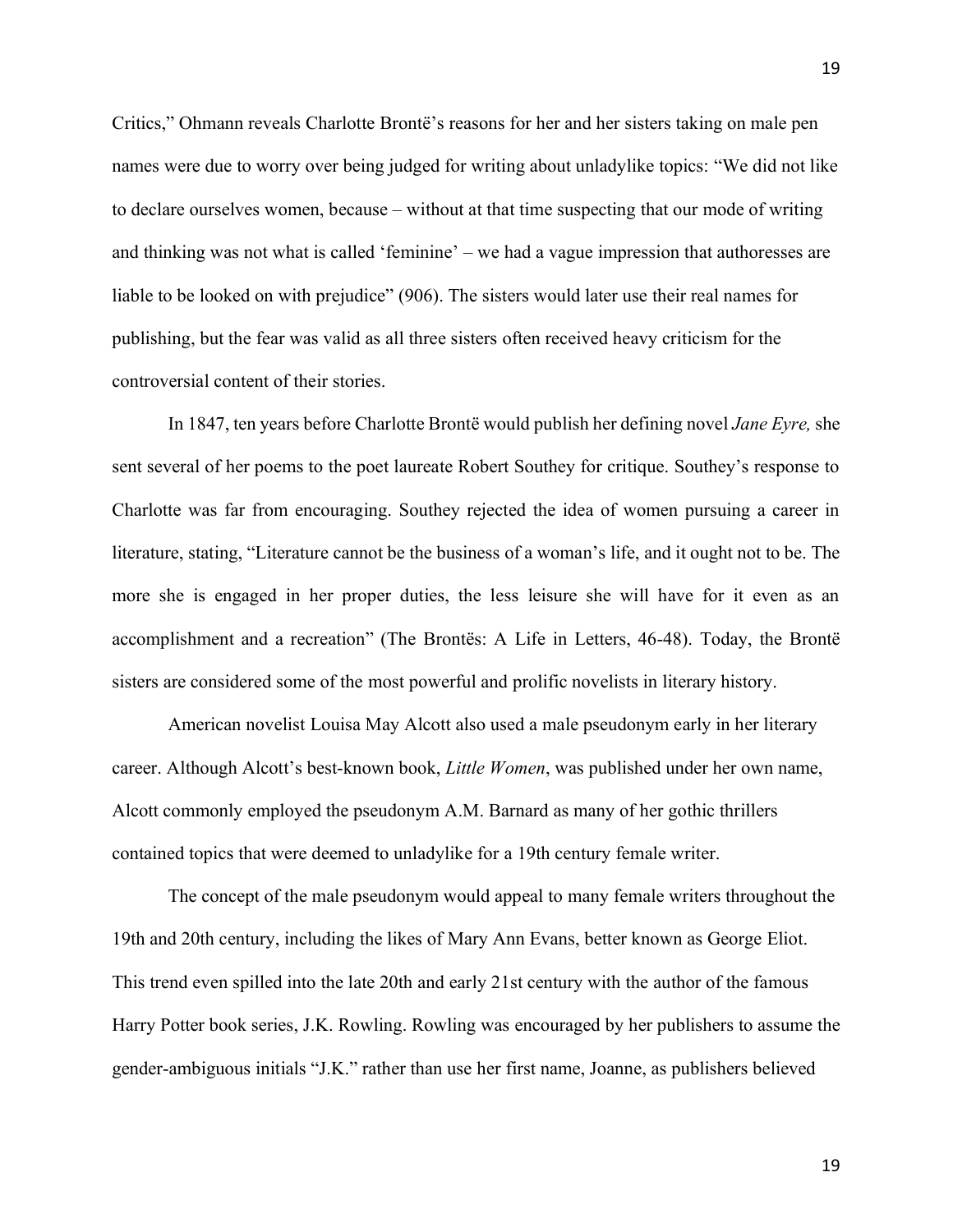male children wouldn't want to read a book with a male protagonist if it was written by a woman.

## **Stereotyping**

The stereotyping of women in literature has long been a problem for women writers. I once had a professor in a survey of American literature course joke that every novel written before 1960 ended with a woman dead, pregnant, or both. Unfortunately, she wasn't far from the truth. Until second-wave feminism took off in the 60s and 70s, a great deal of fiction written by men often portrayed female characters who experienced terrible tragedies, ending up dead, destitute, committed to insane asylums, or simply just married for the sake of being married. Even works written by women often portrayed women in the same light. Sylvia Plath's *The Bell Jar* for example concludes with the emotionally troubled Esther Greenwood being committed to a psychiatric facility and undergoing electroshock therapy. Women's identities, therefore, have been reinvented and misinterpreted by male writers, resulting in female stereotypes like the virgin, the mother, and the whore.

Male-dominated literature has consistently taken to the habit of stereotyping and objectifying women in order to disempower the female voice. In Charles de Gaulle's *The Edge of the Sword*, he explains that silence is the "ultimate weapon," and that "nothing enhances authority better than silence" (28). It is that authority that have set in place patriarchal restrictions, creating expectations for female writers to only portray women in ways that men wanted to see them.

In Joseph Agbasiere *Portraits of Women*, Agbasiere explains that literary texts written by men often stereotypically depict female characters as too weak to overcome their hardships.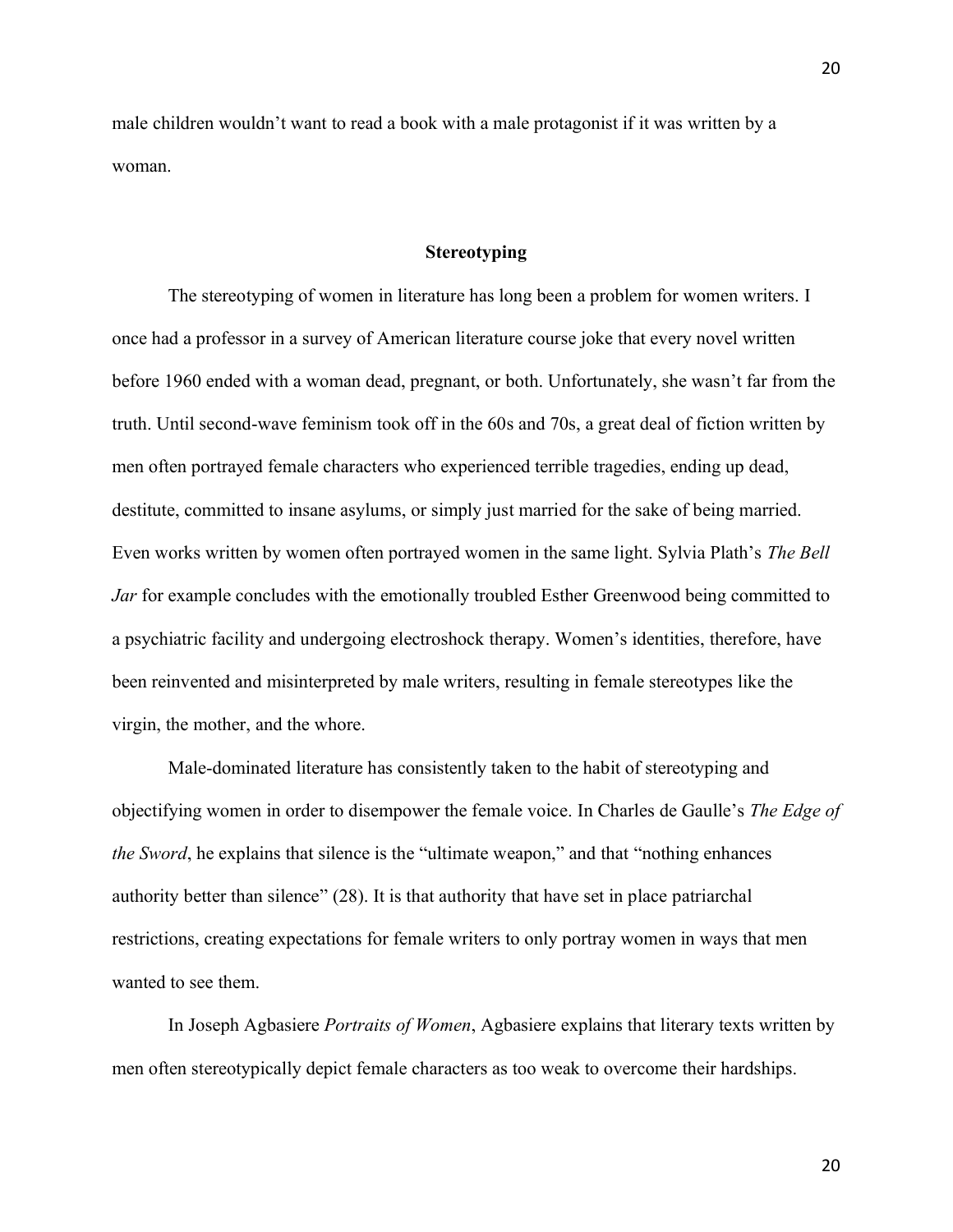Agbasiere continues to say, "This presents stereotypical literary texts where female characters do not play any positive roles, but are only able to perpetuate negative images and not explore all aspects of female experiences" (82). Once women were given the right to write, they were limited by men to only write about themselves in a negative way. If women portrayed themselves positively, they might push the concept that women were inherently as good as men, or even better than men, which was a dangerous ideology at the time. Early works written by women often showcased female characters who were mentally and emotionally inept and who viewed themselves in a very negative manner. Because, after all, women are too weak to be happy. That's not to say men didn't write about women. Much of both American and English literature is rife with female characters of all sorts. The problem is simply that in many literary texts written by men, female characters are portrayed as marginal beings or as commodities to help the male protagonist reach a goal or fulfil a desire. Charlotte Perkins Gilman's book *The Man-Made World: Our Androcentric Culture* touches on the limitations on female writers, saying, "The dominant male, holding his women as property, and fiercely jealous of them, considering them always as his, not belonging to themselves, their children, or the world; has hedged them in with restrictions of a thousand sorts" (17). This biased perception of female characters has produced difficulty, treated as "objects," and, therefore, "problematic objects" needing to be fixed or removed.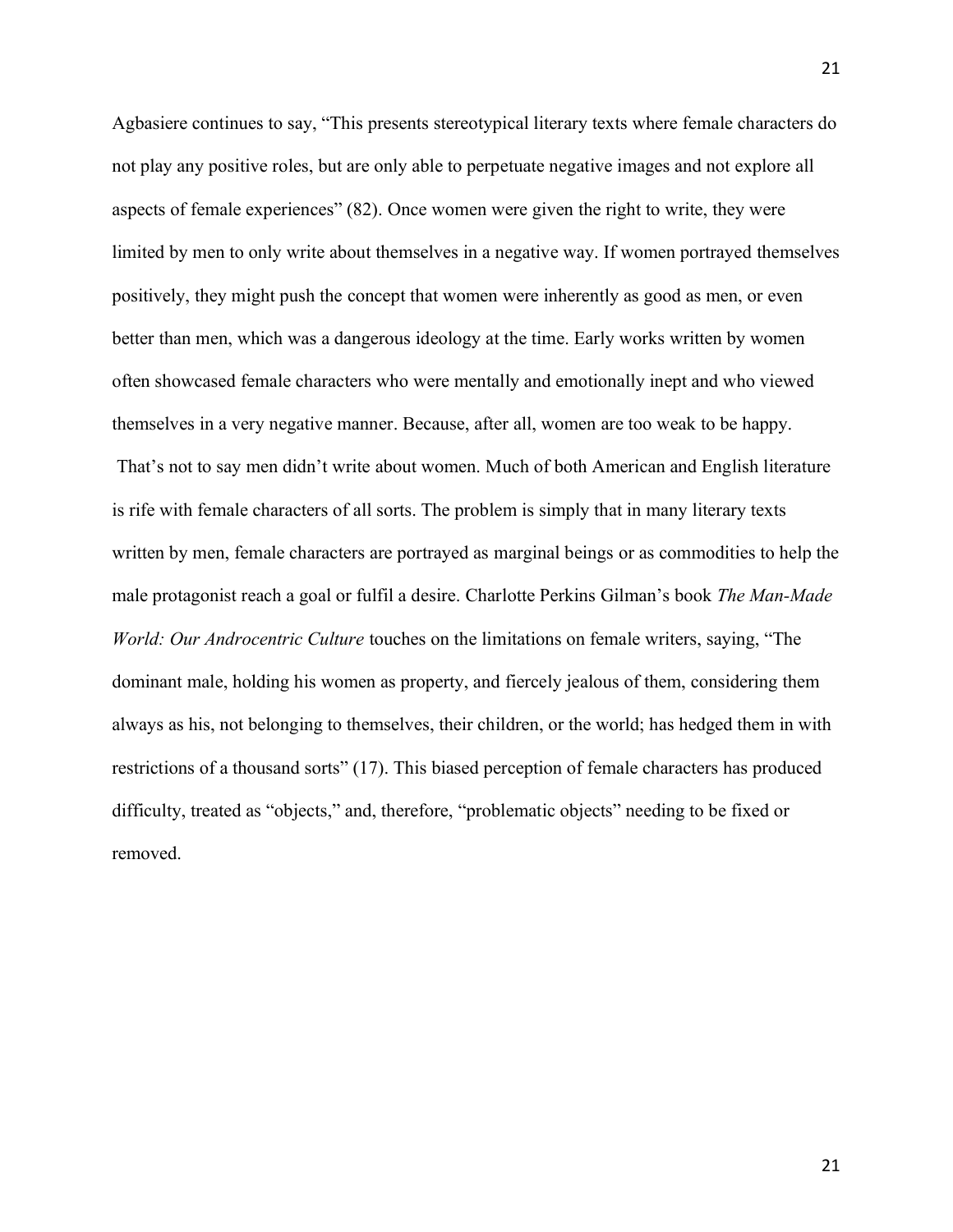#### **Religious Influence**

There are many signposts that point us toward the underlying causes of the suppression of the female voice. It has been previously discussed how women are silenced for sociological and artistic purposes, but religious influences have also played a huge part in silencing women's voices in literature and distorting the female identity.

Feminism has long thought to be antagonistic to traditional religious groups including the Roman Catholic Church, Jewish Orthodox, Latter Day Saints, and the Protestant Church. Feministic ideologies often challenge religious doctrines, like the widely-accepted idea that God created man to be superior to women. Even God's identity is inherently masculine. English translations of the Aramaic, Hebrew, and Greek texts mostly use male pronouns to refer to "Yahweh" or "Elohim," even though most Old Testament mentions of God use plural pronouns like "they." Jesus Christ's reference to God as "Father," or "Abba" in the original Hebrew, have reinforced this concept that God is male and, therefore, men are superior.

Beliefs like this have limited women's role in within, and outside of, the Church, and led many to many arguments against women rights—voting, owning property, having a job, etc. According to historian Sally McMillen, "interpretation of biblical scripture was used by ministers to adhere to clearly defined social roles during the early colonial years until the women's suffrage movement in the early 1900s" (112). Even today, Western Christian traditions place heavy emphasis on stereotypes that women are expected to embrace.

One of the more central ideas in traditional Western Christianity is the idea of a woman's total and perfect purity. Purity is the ultimate spiritual destination for all women, and women can achieve this purity only by assuming the stereotypical role of the wife and mother. It's an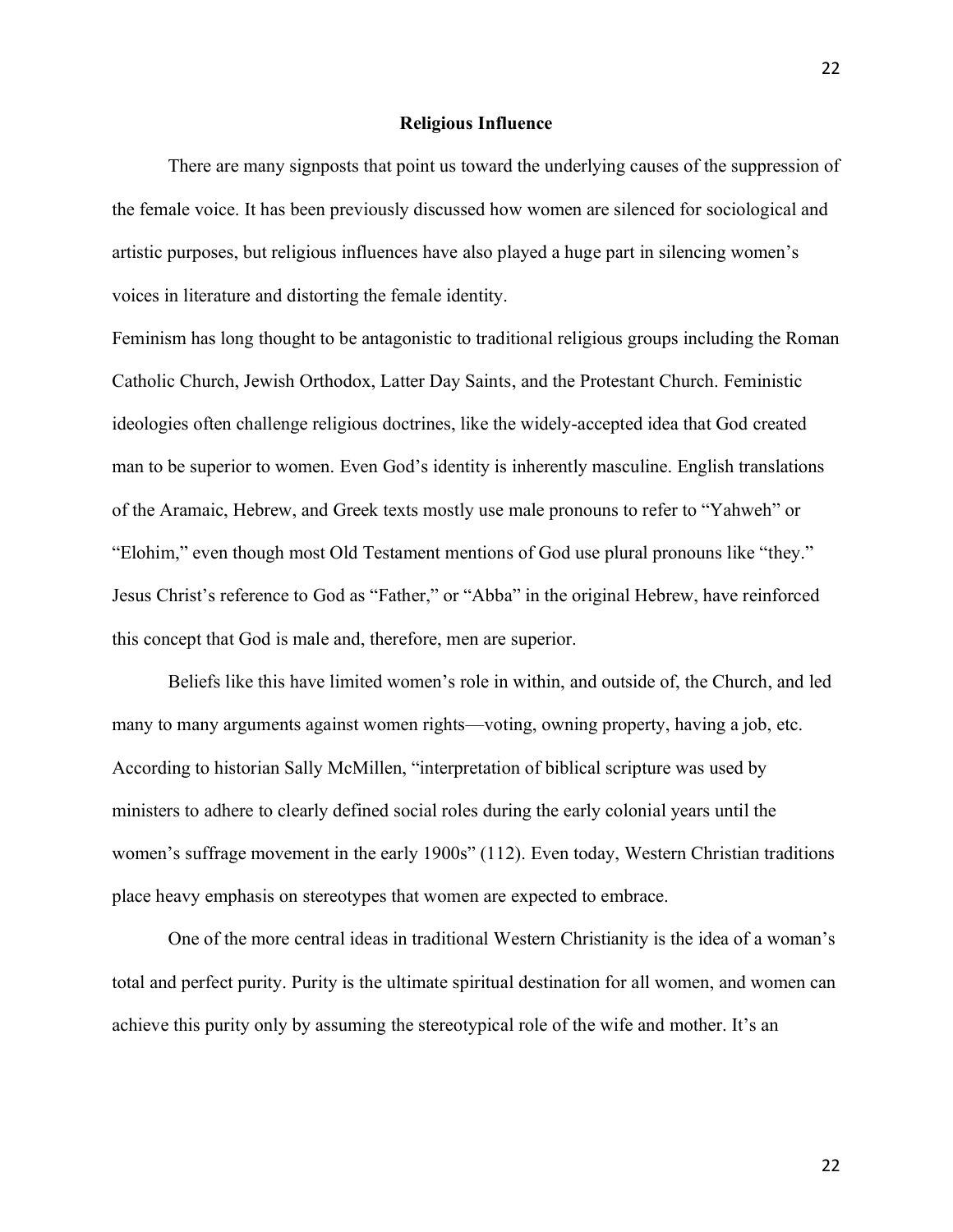ideology that teaches women to find their value only through what they can produce for men rather than what they can create for themselves and their own belief system.

This idea of ultimate purity has also led to restrictions on women's knowledge. Religious groups often look down on women who discuss things like alcohol, sex, murder, or other "controversial" topics. Women are to be pure, virginal vessels, and writing about such things would surely taint their purity. If women lose their purity, they are categorized as "whore" and their identities are forever lost to time. According to Carol Meyers examination *Women in Scripture,* religious scholars have claimed for nearly two millennia that Mary Magdalene was a prostitute ever since Pope Gregory I first pronounced her a "sinful woman" in the year 591 CE. Though there is no canonical evidence or other historical evidence to prove this theory, Mary Magdalene's contributions to the ministry of Jesus Christ have been downplayed due to these unfounded claims. Her voice was, subsequently, silenced, her reputation tarnished, before her true identity was ever fully investigated or understood.

### **Women's Responses Over Time**

In her book *Reinventing Womanhood*, feminist writer Carolyn Heilbrun discusses issues of identity for twentieth-century women, stating that "society assumes the male view to be all encompassing" (88). Furthermore, Heilbrun suggests new ways on how to construct new female role models through the reinvention of womanhood. Heilbrun believes women should define themselves in a descriptive manner rather than a prescriptive one, allowing them to be seen as autonomous and limitless. According to Heilbrun, the act of a woman perceiving herself through "description" leaves room for anyone to take part in describing her rather the use of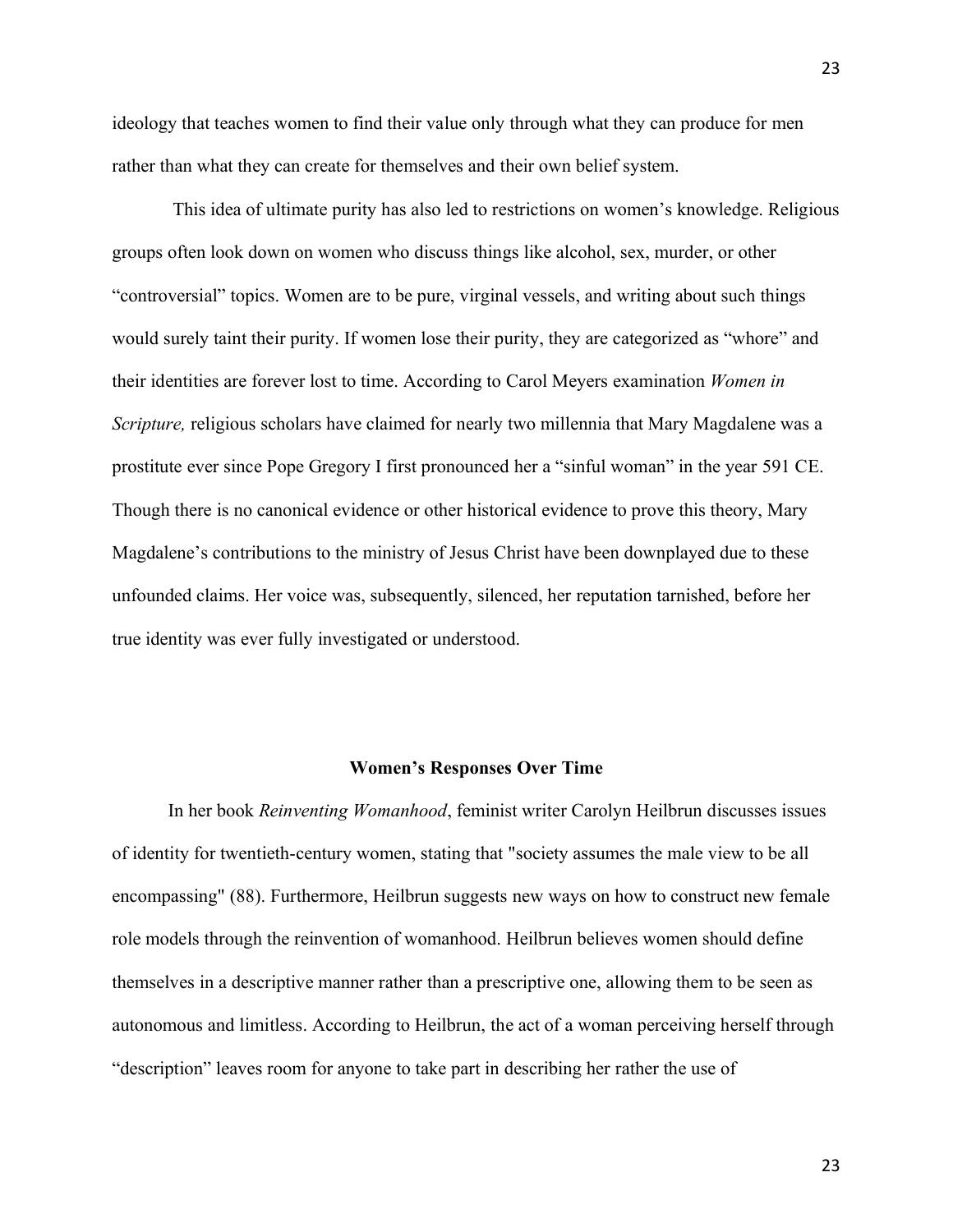"prescription" allows a woman to directly define herself with boundaries impenetrable by outsiders.

Throughout history, many female writers were able to execute this idea by defining themselves in a direct and active way. The result led to a myriad of narratives based on women rising from the patriarchal ashes, of finding their voice in male-dominated world. Female writers rose from the restrictive ashes by creating narratives about strong women who are lost and have to find ways to identify themselves through difficult circumstances. These narratives take an introspective look at the development of the female consciousness from repressed to free.

Women were pioneers of selected genres and literary movements. For example, Mary Shelley is regarded as the world's first science fiction writer after the publication of her novel *Frankenstein* in 1818. Other innovative writers like Jane Austen explored women's place and status in society in works like *Pride and Prejudice*. Austen daringly wrote about women who wanted to marry for love rather than status, which pushed the boundaries on social expectations. Marrying for love rather than wealth gave women the power, identifying women as honorable rather than materialistic. Although forced to write in the confines of social hierarchy, Austen uses this to her advantage by creating characters that push boundaries on female stereotypes.

Edith Wharton follows suit in *The Age of Innocence*, writing Countess Ellen Olenska as the free, known woman—uninhibited by social constructs—versus May Welland as the silenced woman—a male-manufactured product of the world with no sense of self. Charlotte Brontë's *Jane Eyre* breaks through these stereotypes as well, portraying an honest and intelligent heroine who is neither "the seductress" nor "the angel of the house." Brontë explores identity in the novel as Jane struggles to find her autonomy and identity apart from men. Many of the men she encounters throughout the novel threaten to steal her freedom rather than ensure it, including St.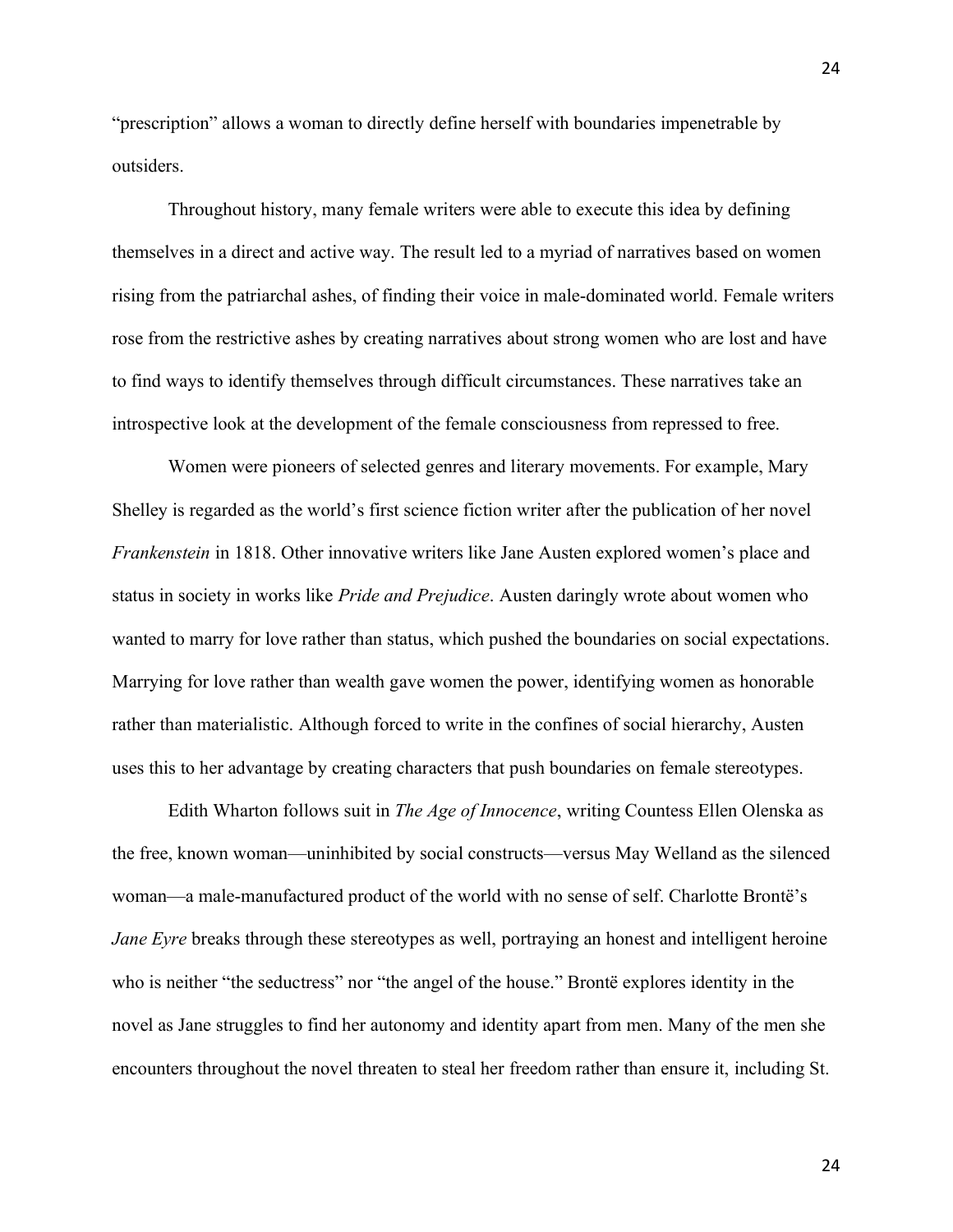John Rivers and Rochester. Jane's integrity is a key factor to her identity, and she quickly realizes that following her passions would strip her of her integrity and enslave her, not free her.

Emily Brontë's *Wuthering Height* contains instances of negative symbolism and contentious themes that proved too controversial for its time. Although the novel later gained its rightful place in the canon of English classics, it was still blacklisted for quite some time, much like Kate Chopin's groundbreaking novel *The Awakening.* Chopin' Edna Pontellier embarks on a journey to self-identification and awareness that shocked readers at the turn of the twentieth century. Edna first seeks herself through career by becoming an artist. Madame Reis comments on Edna's interest in art saying, "The artist must possess the courageous soul. The soul that dares and defies" (48). Edna both dares and defies when she, dissatisfied with her role as a mother and wife, breaks ties with her family, stating, "I would give up the unessential; I would give my money, I would give my life for my children, but I wouldn't give myself" (72). After her affair with Alcée leaves her unsatisfied, Edna realizes she need not derive her identity from other people and that she is in control of her own voice and her own freedom.

Today, Chopin's novel wouldn't barely scratch the surface of what modern society deems as "taboo," but in 1899, themes of "sexual freedom" and the "female search for identity" proved too controversial in the cultural climate and essentially ended Chopin's career.

The twentieth century saw a rise in publication of lost or ignored works. Julie Dobrow's biography *After Emily* explains how Emily Dickinson's collection of nearly 1800 poems were originally published by family friend Mabel Loomis Todd but after egregious changes were made to Dickinson's work (13). The first publication of Dickinson's work included the alteration of words, the removal of capitalizations, the inclusion of poem titles, the removal of Dickinson's famous dashes, and others.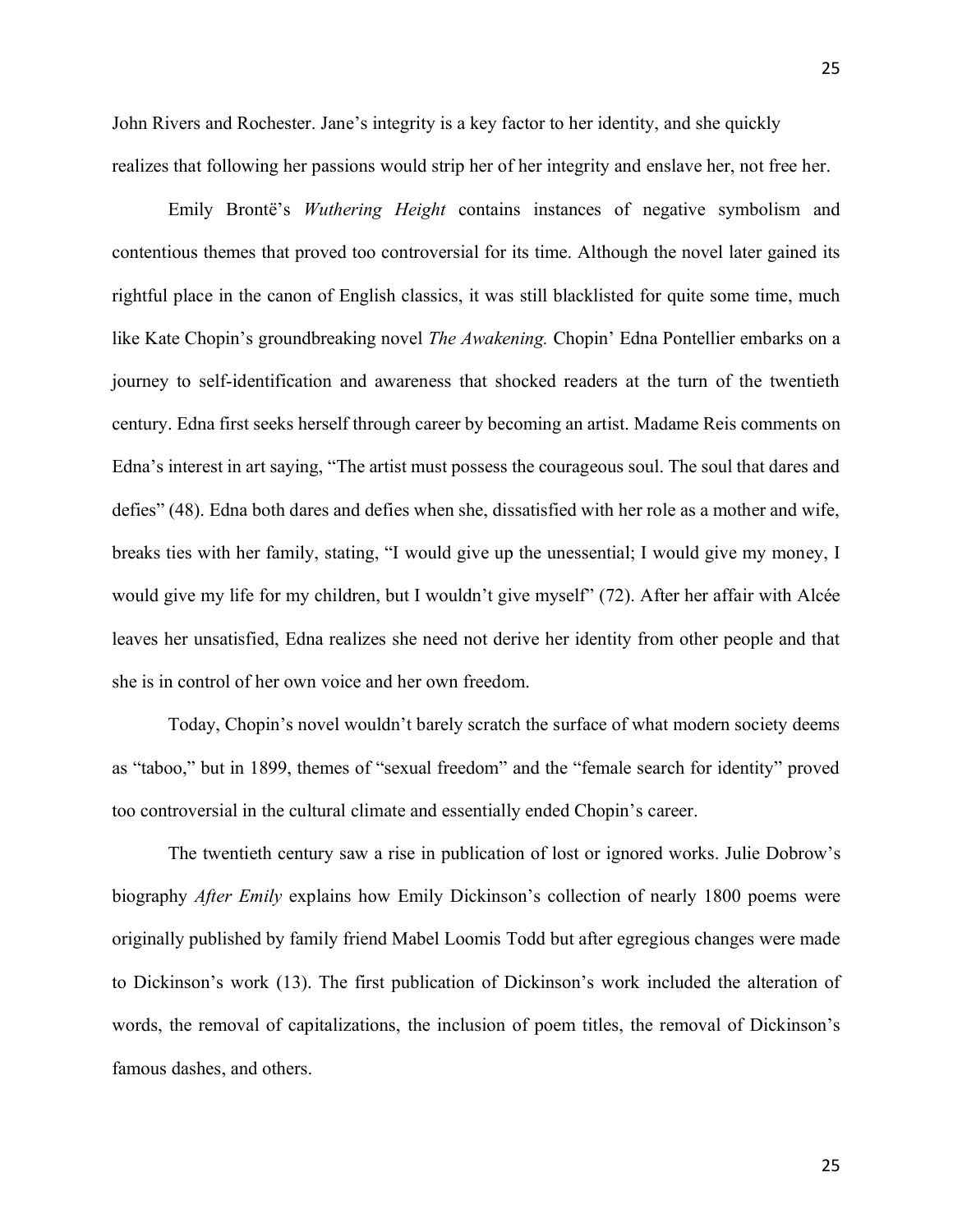Thomas H. Johnson released a complete volume of Dickinson's work in 1955, but even then the poems still bore a great deal of editorial changes. It was not until R.W. Franklin's version of Dickinson's poems was published in 1998 that her original work was entirely restored. Mabel questioned many of co-editor Thomas Wentworth Higginson's decisions, including his choice to create titles for the poems. For example, Higginson wished to title one poem, "A World Well Lost," that began with the line, "I lost a world the other day, / Has anybody found?" Mabel believed titles such as this one misrepresented the poems' meanings and misinterpreted Dickinson's voice.

In addition to the discussion about lost or ignored works, new works were published that talked about the relationship between race, gender, religion, and class, bringing a sense of unity to the female voice on many levels. Toni Morrison's *The Bluest Eye* considers how the white presence in society imposes difficulty for the African-American woman to form an identity. Meanwhile, Margaret Atwood's novel *The Handmaid's Tale* discussed these issues within a dystopian setting, exploring discrimination and the destruction of individuality from the perspective of protagonist Offred, renamed "of Fred" after her handler, Commander Waterford.

Despite a world of labels and dehumanization, Atwood manages to retain small pieces of Offred's identity is several ways. The first way is by not deifying Offred's character. Since the story is told from Offred's point of view, it would have been very easy for Atwood to write Offred as the pious virgin archetype, making her a lamb among wolves. Instead, Atwood writes a flawed character, one with mistakes and regrets. Offred often recounts her life before Gilead in flashbacks, revealing that she had an affair with a married man and, later in the novel, has another affair with the Commander's driver. This character choice provided authenticity to Offred's character, which eluded male-imposed stereotypes.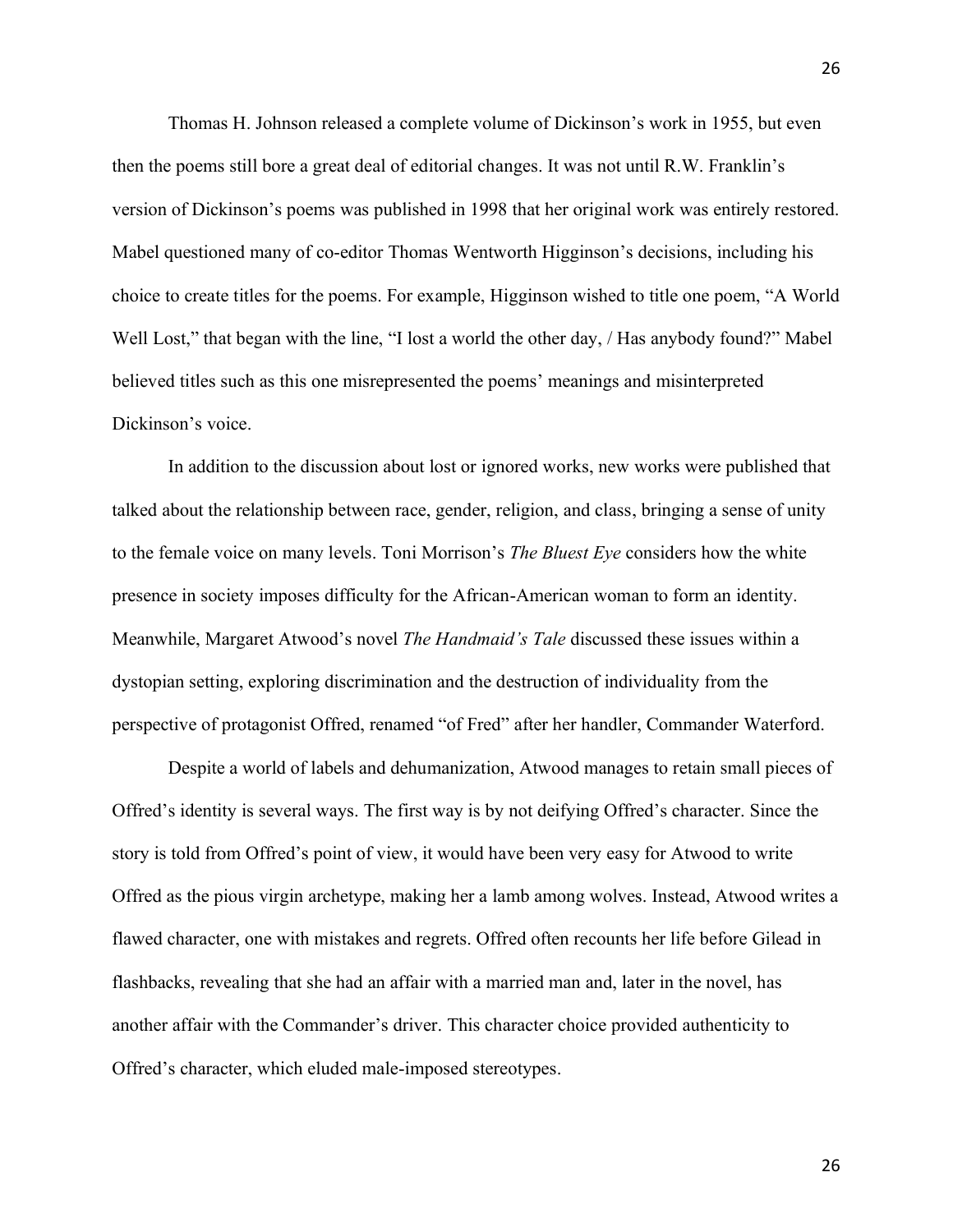Another way Offred's identity is retained is through her refusal to conform—internally, at least. Externally, Offred is forced to be subservient in a hostile and sexist cultural climate that has reduced to inhuman vessels if they are fertile, caretakers if they are not, or disposable harlots if they break Gilead law. However, despite powerful, sometimes life-threatening influence, Offred's beliefs never conform to Gilead's ideologies. Offred continued to hold to the belief that women were equal to men noting that, "Perspective is necessary, otherwise there are only two dimensions" (78).

# **Personal Influence**

My own creative fiction has been influenced by the theme of the "search for identity." As a woman, I have certainly faced gender discrimination in various places and forms throughout my life, and it is that truth that shapes the theme and tone of my own artistic expression. Through my own personal experiences, I seek to create works of fiction that describe woman's journey to finding true herself. I often attempt to shape my characters around the pursuit and retainment of identity and voice, leading to sometimes complex and unlikeable characters.

## *The Circus*

"The Circus" deals with themes of family and conformity, discussing issues of sibling jealousy and the pressure of women to conform to societal norms such as marriage, buying a home, and having a stable career.

"The Circus" was one of the first short stories I ever wrote, which I started at the age of 22 when I was just a sophomore in college. I wrote the story for a writing competition at my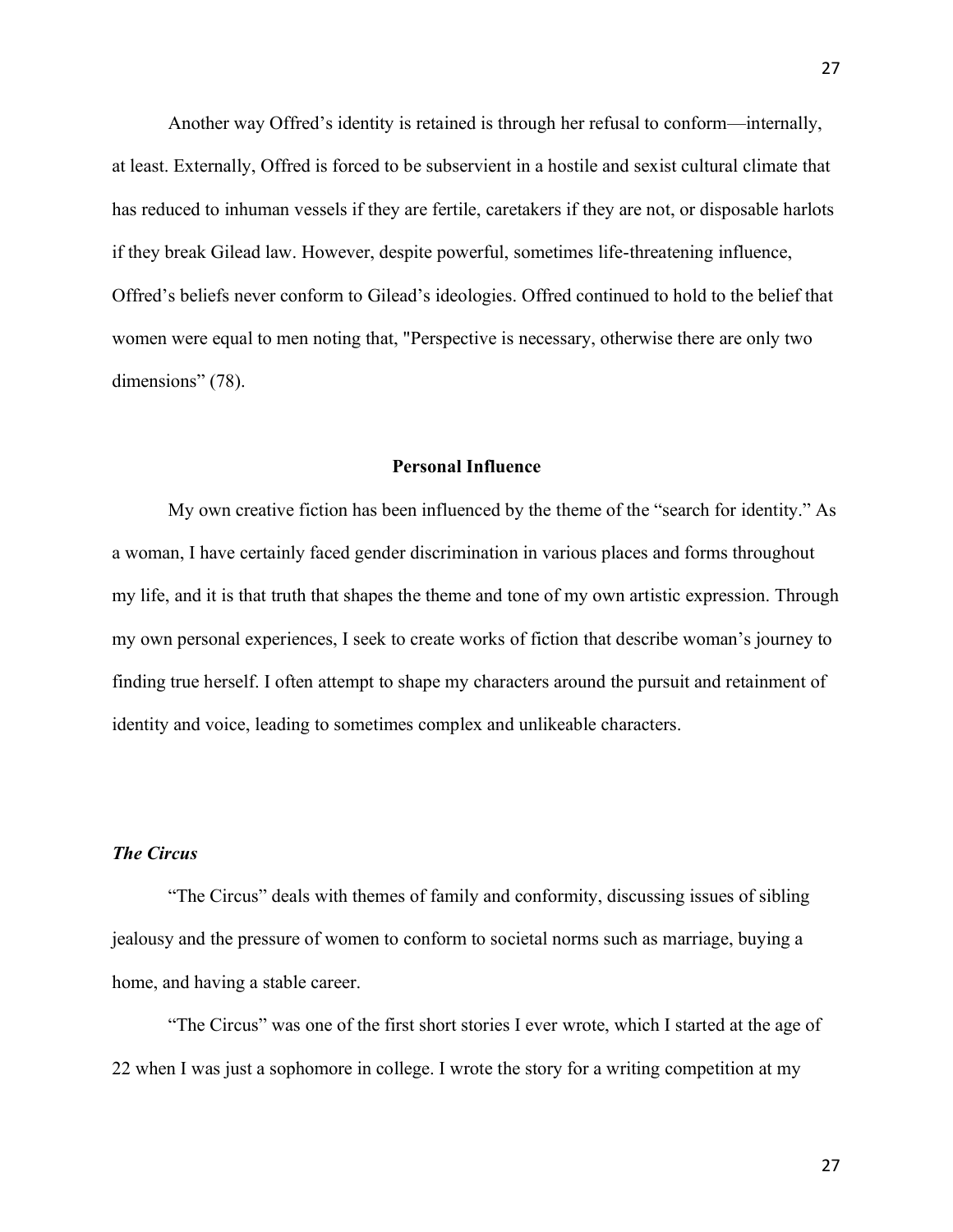university and took third place for it, but I wasn't satisfied at all with it regardless of placing in the contest.

So, I shelved the story for six years where it sat and sat until I decided to apply for my MFA last fall. It was then that I took "The Circus" down off the shelf, dusted it off a bit, and decided to mold it into a final draft. And I did. I edited it thoroughly, rounded out the characters, reworked the plot, and changed the ending to create a sense of completion and unity.

This piece was influenced by works like Amy Bloom's "Silver Water," which explores the bond between sisters and the effect imbalance in mental stability can have in familial relationships. The story is told from older sister Rose's perspective about her younger sister's mental illness and, later, suicide.

My piece follows the same kind of pattern. Although told from a third-person point of view, younger sister Jenny's life is told from older sister Anne's perspective. In both my story and Bloom's, the identity of the younger, more unstable sister is represented biasedly by the older sister who harbors feelings of resentment and jealously. Anne does not have her own identity, and, therefore, frequently attempts to persuade Jenny lose her own identity by marrying a man she does not love and staying in a career she hates. Anne's revelation at the end of the story begins her journey to finding herself when she realizes she has conformed to those around her and has encouraged her sister to do the same.

#### *Water Voices*

"Water Voices" embraces symbols to reveal important information about the protagonist's identity. The story focuses on themes of control and freedom as the protagonist Trinity fights for her own independence from male control. The voices coming from various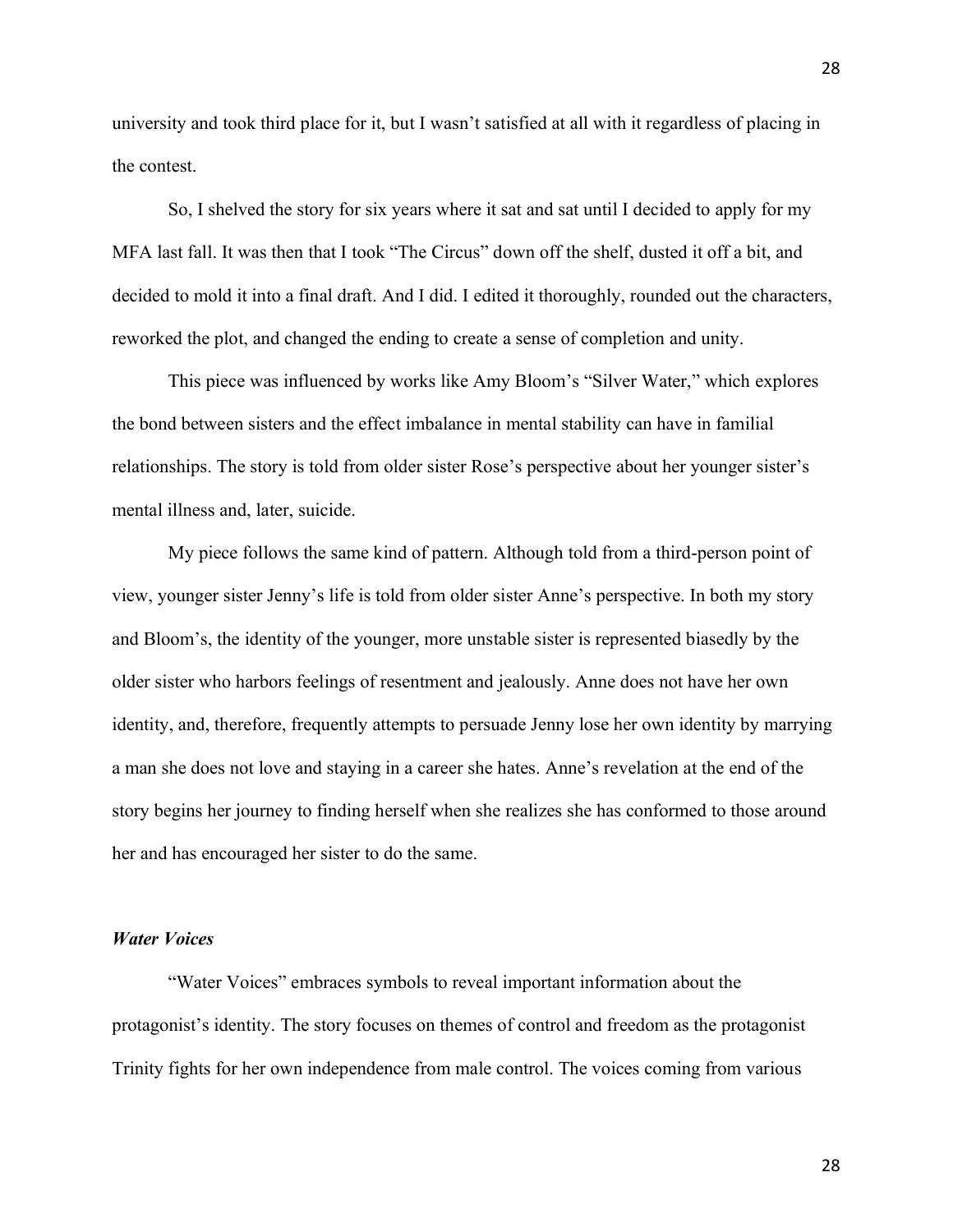bodies of water represent the imposing male voice constantly observing and monitoring women, mirroring the suffocation Trinity feels from boyfriend Gabriel. The ghostly cloud in Trinity's eye is symbolic of Trinity's blindness to her true self. Even after the cloud finally transfers from her eyes to Gabriel's eyes, the question remains of whether or not Trinity truly found herself as she attempts to drown an identity-shifting entity in the ocean who takes on Trinity's physical form.

"Water Voices" was influenced greatly by Kristen Roupenian's "Cat Person," a narrative on the perils of dating a manipulative man named Robert who objectifies women. Throughout the story, protagonist Margot is referred to as "concession-stand girl" by Robert, defining her by her job and subsequently denying her an identity. Roupenian also addresses the issue of power when Robert openly insults Margot. "Glad to see you dressed up for me," he remarks on her casual outfit. Instead of deflecting the insult, Margot is convinced that Robert is the victim and that she has offended him by "not seeming to take the date seriously enough." Margot doesn't reclaim her power until the very end of the piece when she breaks things off with Robert. Robert tries desperately to reclaim his power by sending Margot a slew of obsessive text messages. His final message, and the last word of the story, is shockingly and powerfully, "Whore."

## *The Taste of Lemons*

My most recent piece, "The Taste of Lemons," explores themes of fear, emotional trauma, and sexual assault. This single-location narrative addresses certain problems with the theme of identity, primarily the issue of reclaiming power after experiencing trauma. When protagonist Jenny fails to name her rapist in court, speculation is drawn onto the definition of power and autonomy.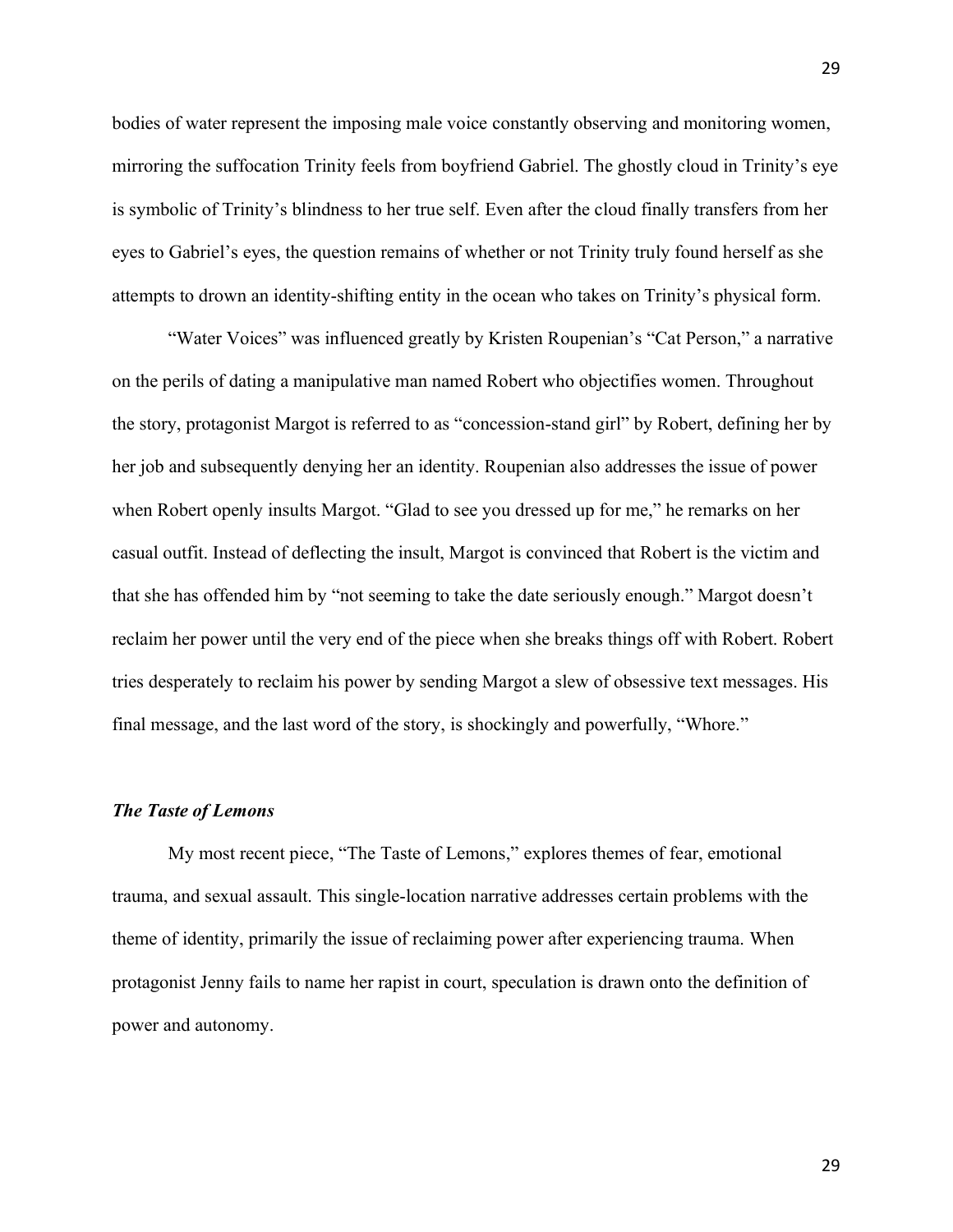There are many works that have influenced my creative fiction. The Taste of Lemons was influenced largely by works like Susanna Kaysen's *Girl, Interrupted,* an autobiographical look at women's mental health and the relationship between sexism and psychiatry. Kaysen explores the separation of woman from herself through mental illness, and how women's identities are lost when they are deemed insane. This idea greatly encouraged me to explore women's psychological development as much as their emotional and personal development. I incorporate a psychological exploration into Jenny's past and her perspective as she slowly begins to remember her trauma through only the smell of lemons. Mentally, Jenny has attempted over time to block the memory out. This narrative opens with Jenny finally awakening to her trauma, but still deciding by the end to not fully accept it.

### *The House Lenormand*

"The House Lenormand" differs greatly from other pieces. In this haunted house narrative, protagonist Annie attempts to find her identity through husband Tim, leading to increased paranormal activity. Tim slowly strips Annie of her power—making her move to the country, paint the walls a color she hates, etc.—driving her into physical and emotional solitude. However, supernatural occurrences empower Annie to reclaim her voice and regain her own identity.

Works like Shirley Jackson's "The Haunting of Hill House" were big influences on this piece. Brian Boylan's article, "'I Am Home': The Feminist Implications of Identity Loss in Haunted House Narratives," discusses the idea of an individual morphing their identity with part of a house. Boylan explains that the haunted house is an especially appropriate metaphor for the subjection of women: "They (women) are reduced to guardian spirits of the home, with no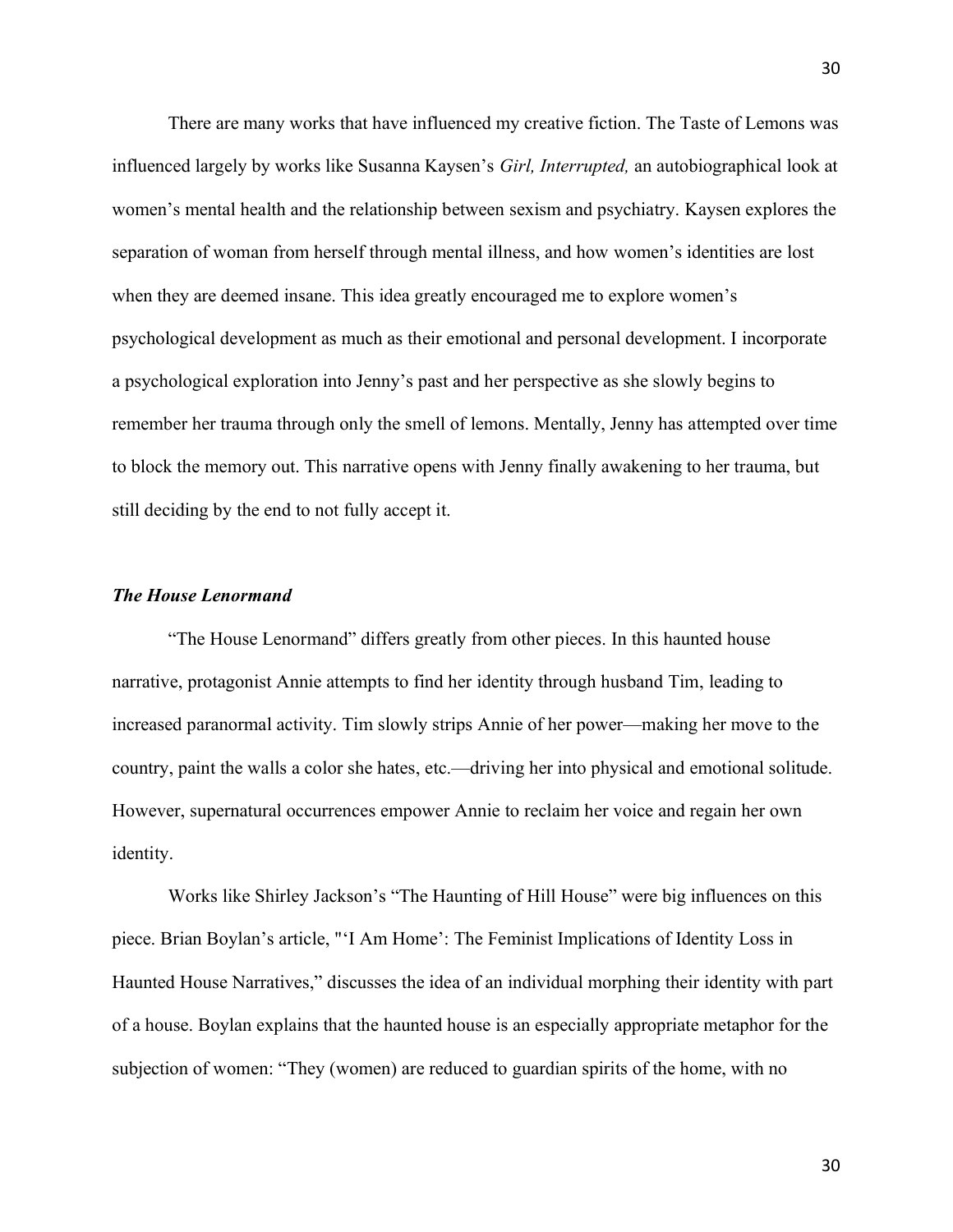agency, no personality, and practically no body of their own. The idea of a woman merging into the house is merely an extension of this mindset, the concept made literal-and if the house is haunted, the grim irony of the situation only increases." This concept is reflected in "The House Lenormand" as there is a strong a connection between Annie's identity and the events that take place in the new house. As paranormal occurrences increase, Annie's perception of herself and her place in the world changes and she starts to form a stronger sense of self.

This same kind of connection is formed in another influential piece, Charlotte Perkins Gilman's "The Yellow Wallpaper." In the story, there is a strong, thematic connection between the female protagonist and the woman behind the wallpaper. Again, house and woman form a bond, becoming inseparable and nearly dependent on one another for the formation of identity. This idea helped to shape my own work, leading to my creating a connection between Annie and the manuscript.

## *Flask*

"Flask" follows the story of Stana who is dealing with the death of her brother. Her family is indifferent to his death as he was a failure in his life and career. The short story explores themes of loss, family, and rebellion, analyzing family dynamics from a closer angle.

This piece was influenced by works Sylvia Plath's *The Bell Jar* and Susanna Kaysen's *Girl, Interrupted.* Novels like the ones mentioned follow a more slow and lethargic kind of plotline, brimming on being more boring than upbeat and interesting. However, the interest in this story is found in the emotional framework of the characters and the tension between certain people. I enjoy exploring this idea of that familial tension just waiting to be broken. I like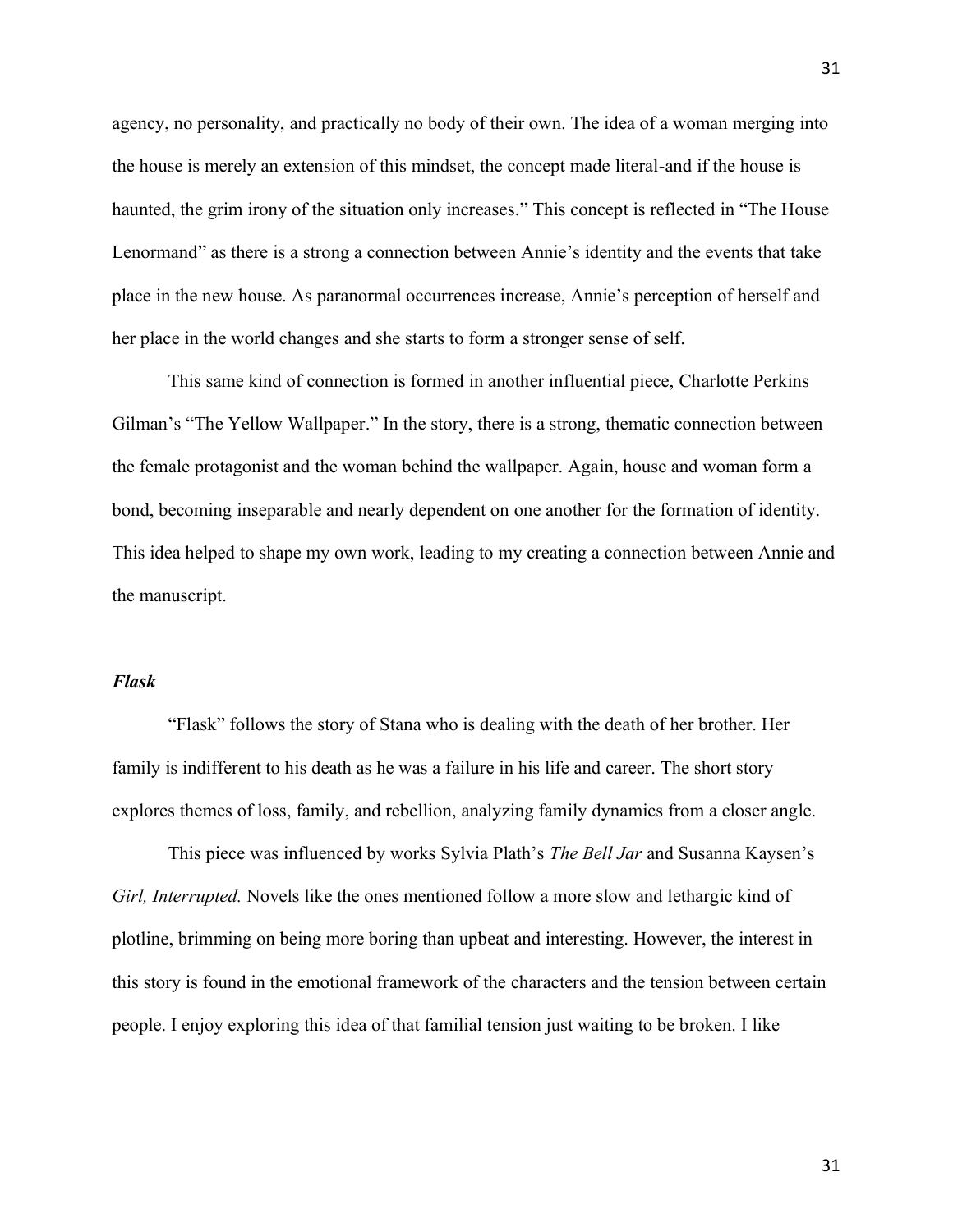creating situations where I can break that tension, and this story completely encapsulates that concept.

#### **Conclusion**

While female writers have long struggled to maintain who they are, many women have broken down walls, moved past barriers, and shattered the glass ceiling on male-dominant restrictions. Female writers have battled social taboos, religious law, political stumbling blocks, and many other obstacles to earn their rightful place beside, and often ahead of, male writers. Various women painstakingly molded their identity despite judgment and discrimination, which resulted in some of the greatest voices in literary history.

This paper has discussed the relationship between voice and identity and the importance of women having the right to express their feelings, thoughts, and opinions. In addition, women's autonomy was also discussed. I examined the importance of women having their own identity separate from men in order to forge a female person not dependent on any other image except their own self.

My project explored certain issues and literary works that demonstrated how men often refused women their own place in the literary world. For example, I looked at the use of male pseudonyms and the problem of female stereotyping, issues that made it difficult for women to opening express their own voice. Religious influence was also discussed, demonstrating how religion was used to exert male dominance from a moral standpoint.

Later in my critical paper, I looked at how women rose from the ashes, from hiding in the shadows with pseudonyms to reaching the ranks of equality beside male writers. I investigated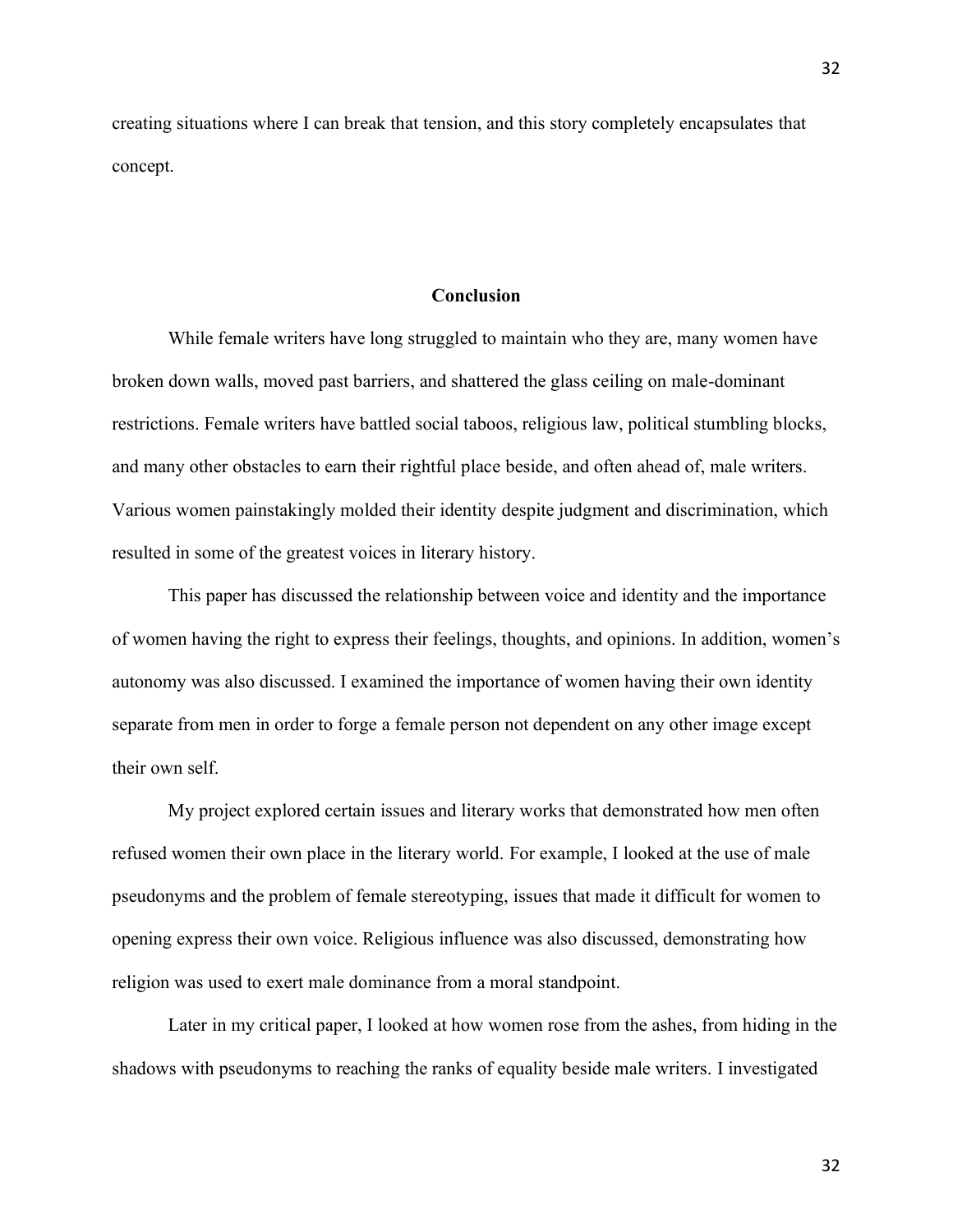the boundaries women crossed and the struggles their encountered in order to break past certain social and cultural barriers. Lastly, I looked at how certain literary works and ideas have influenced my own fiction writing and how I hope to one day return the favor by making my own kind of unique impact in literature.

As I continue in my own personal and professional journey as a writer, I hope to retain my own power, strength, and voice as I create artistic pieces that reflect the truth about women. I hope to remember the voices that came before me and my own voice that I am shaping now. I aim to create works of literature that follow in the footsteps of the women that came before me, works that reflect the struggles we have faced in the past and the struggles we are still facing today.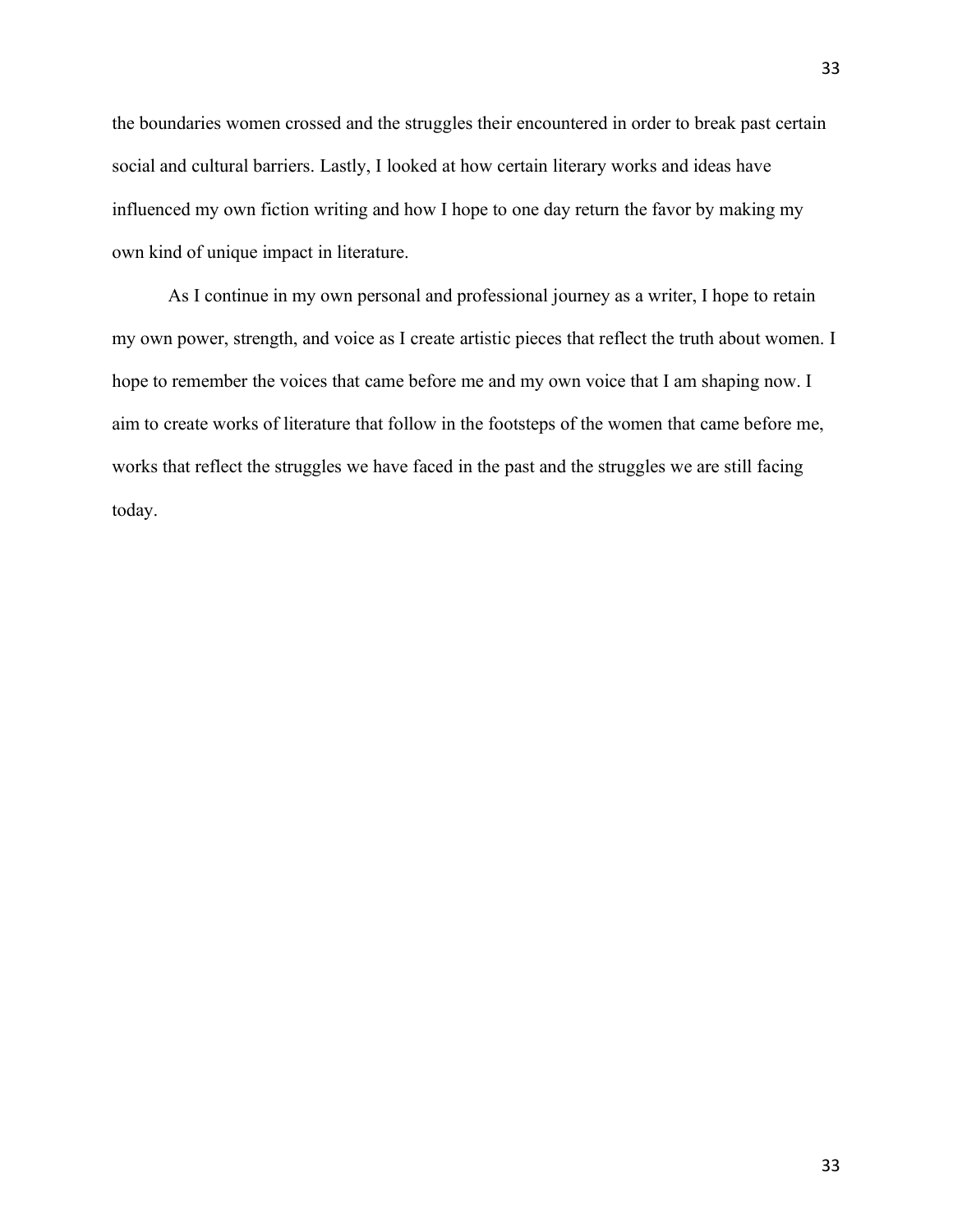My Creative Manuscript:

A Collection of Five Short Stories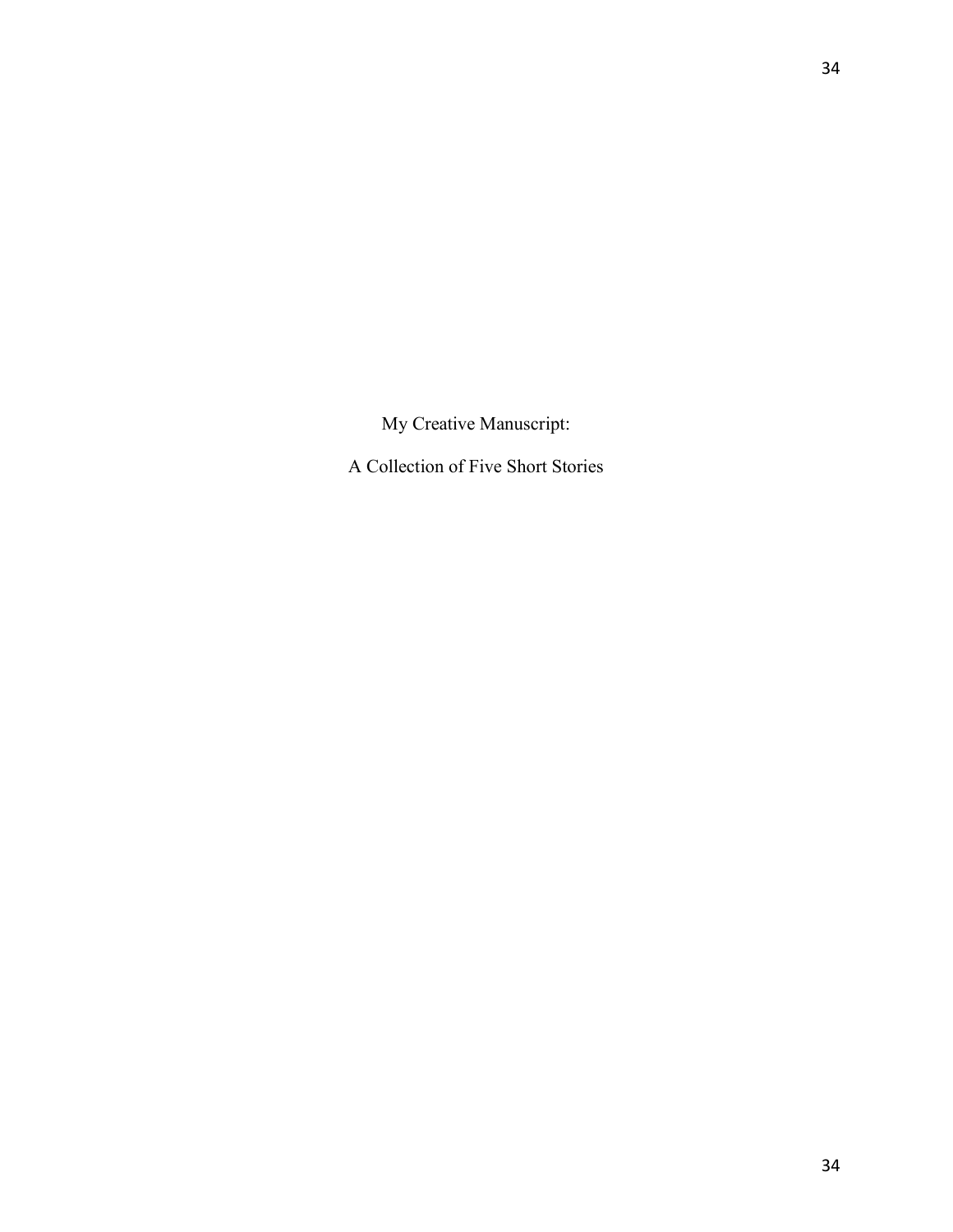## "The Circus"

Anne was sitting on the couch with her husband Simon watching SportsCenter when she heard a determined, angry knock at the front door.

"Here we go again," Simon rolled his eyes.

"Stop it," Anne said, getting up and rounding the couch.

When Anne opened the front door, there stood Jenny soaked through from the rain. Jenny didn't even hello, just walked past her sister Anne and marched into the kitchen.

"Hi to you too," Simon patronized.

Jenny ignored him.

Anne found Jenny in the kitchen slumped in her usual spot on the floor in front of the refrigerator.

"What's wrong this time?" Anne asked, standing there.

Jenny removed a pack of Newport menthols from the pocket of her coat and lit a

cigarette. "I hate Sam," Jenny said, her mouth a cloud of smoke.

"I know," Anne said.

Anne knew it was going to be a long night. She grabbed the glass ashtray off the window sill and laid on the floor beside Jenny. Then she retrieved a bottle of Chateau Ste. Michelle and a grass-green porcelain mug and sat down at the table. As soon as Anne had finished filling her mug, the old, beige telephone on the table by the back door to the mudroom began to ring.

"Tell him to stop calling," Jenny ordered.

"You tell him," Anne ignored.

"I'm not going to answer it. And your phone doesn't need to be ringing all night. You have work tomorrow."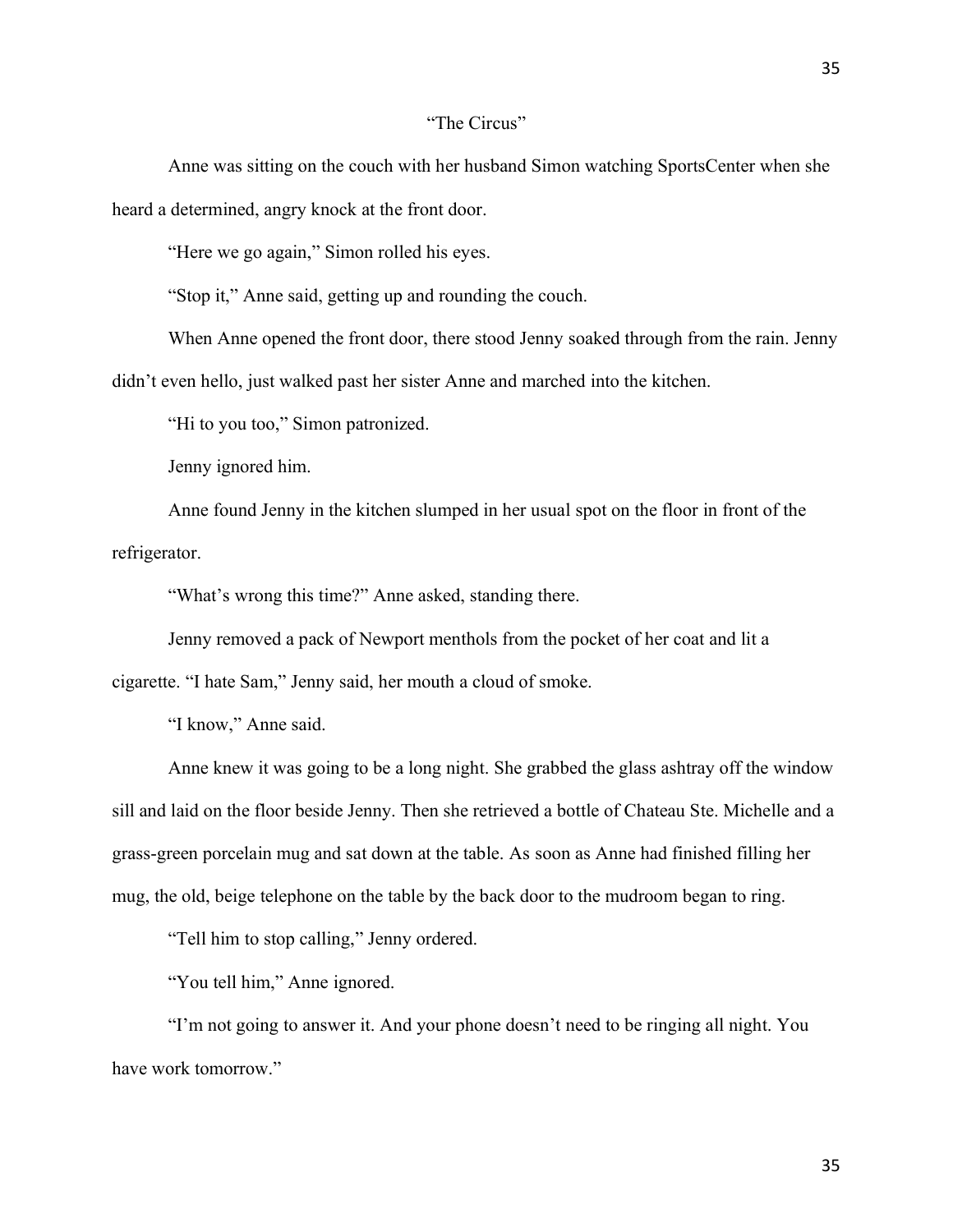"So do you," Anne hummed into her mug.

The phone continued to ring.

"Babe? Can you get that?" Simon called from the living room.

"No!" Jenny and Anne both yelled.

Jenny paused and looked at Anne for a moment. "I hate Sam," she said again.

"I know," Anne watched Jenny.

"I don't really hate him," Jenny relented.

"I know."

"We're just so regular. It kills me. Everything we do is regular. You know we ate at Giovanni's three times in two weeks?"

"I hate Giovanni's." In unison again.

"It's my fault, though." Jenny's voice was muted. "I knew he was regular when I met him—"

"You date regular, you get regular."

"-not that I'm unregular, but I think I'm more unique."

"You are."

"Am I?" she looked toward Anne.

Jenny wanted Anne to tell her she was special with a little something more than verbal confirmation. A picture, or an action, or a sign, or anything at all would have been nice, but Anne could only provide a nod that barely cracked the wall between them.

Anne wished she could have given a token of evidence, something concrete that made Jenny remember she was special and not crazy. Not a whore or flighty, which Jenny often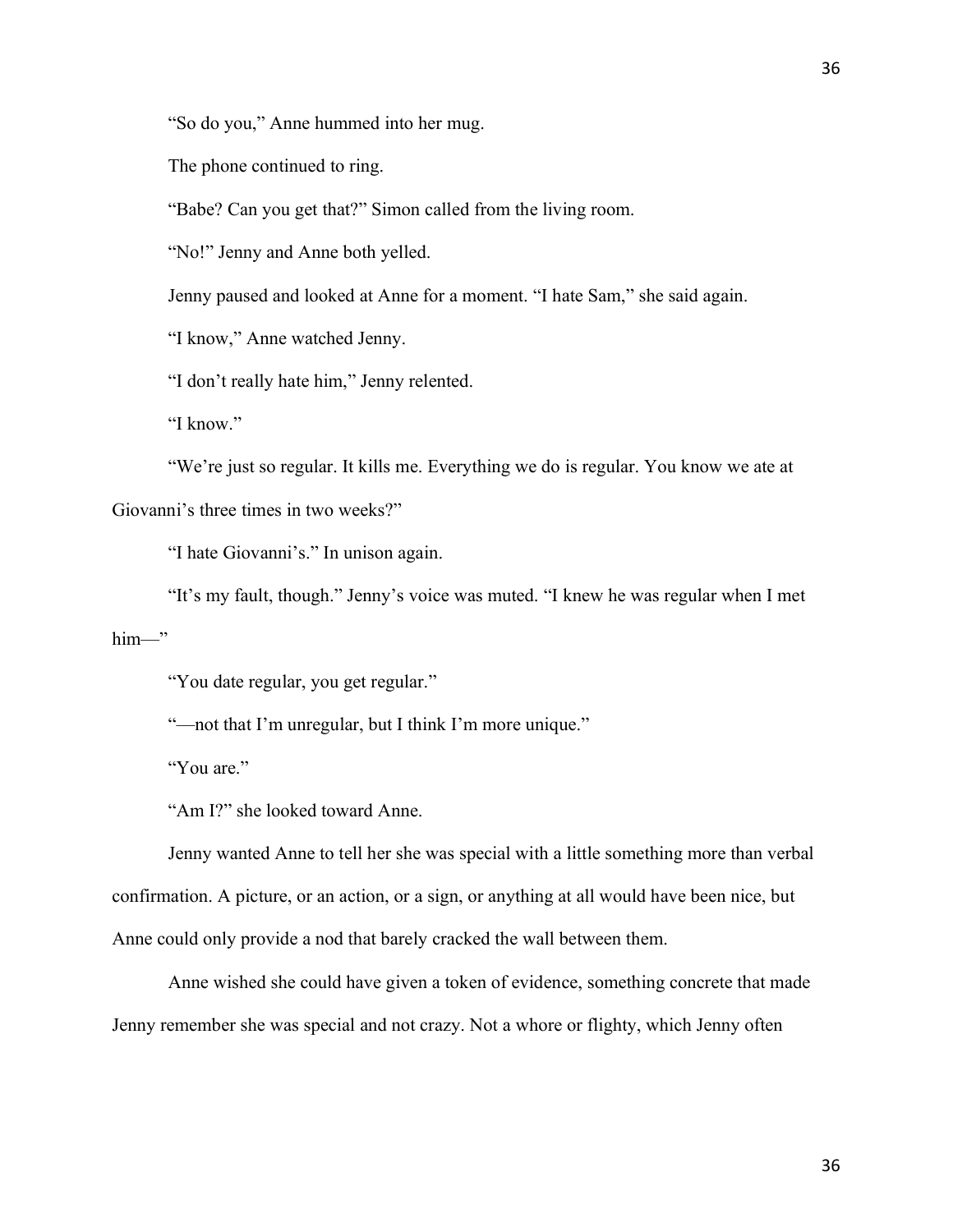pretended to be but never fully embraced. Because no one can fake it for that long. So Jenny took Anne's nod and stored it away, aching for something stronger she feared would never come.

Even a picture would have been nice.

"I just feel everything is routine," Jenny said. "I just feel so powerless lately. Like everything is so planned and we just repeat, repeat, repeat. Like I'm in a termite circus."

"A what?" Anne chuckled.

"A termite circus," Jenny screwed the butt of the cigarette into a glass ashtray on the floor beside her. "You know those cartoons where the termites are in a box and there's a tiny circus inside and the termites are in there performing but you just can't see them? And they're doing the same tricks over and over again, but no one can see them, and they don't know what they're doing it for--they're just doing it."

"So, you feel like a termite?"

"I don't know. I just don't think I can feel that thing you're supposed to feel, Anne. You know that thing you're supposed to feel with someone? I just can't feel it. I've never felt it. I definitely can't feel anything with Sam. I always thought I would by now but nothing's changed. I just feel so stupid."

"You're not stupid. Humans do what they do."

"How did you know with Simon?"

Anne started to reply, but the phone rang again, and both she and Jenny forgot everything else and looked toward it like it was an unwanted visitor. To Jenny, the rhythmic trills seemed to grow more and more daunting the longer it rang. It was a rotary phone that had belonged to their mother Claire in the 1980s that Jenny, while visiting from college in New York and still emotionally malleable, had discovered buried under a collection of Leslie Gore records in the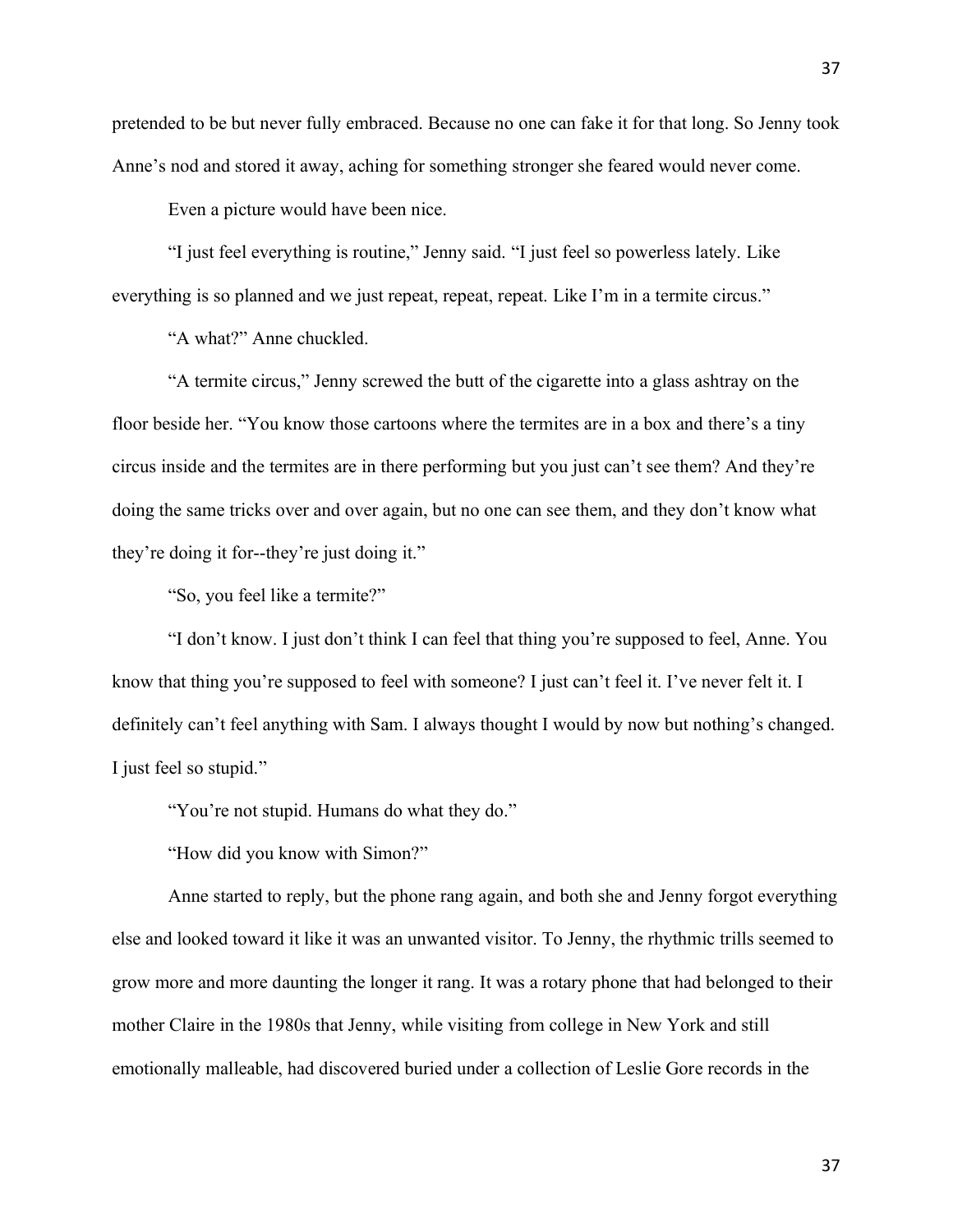attic of the old Boca Raton house. Jenny had memorized every word of "It's My Party," and whenever she noticed, really noticed, Anne's phone, the song would wind around in her head on a little mental ribbon.

Anne and her husband Simon bought their brownstone, "old brownie" Jenny dubbed it, in 2010 after Anne had finished grad school at Syracuse. Jenny had given the phone to Anne as a housewarming gift. "For safekeeping until I get my life together," was the promise. Jenny was never one for getting anything together.

She was the failed dream that every woman fears of becoming. The kind of woman that sits on a scratchy stoop wearing an Hermès leather blazer, smoking a pack of Newport menthols she promised she wouldn't buy because she's quit four times already and can barely afford the light bill—let alone a leather Hermès blazer. Jenny's failure stemmed from wanting to be one thing but instead becoming something practical. She loved to paint and spent a great deal of her childhood holed up in her bedroom pasting colorful portraits on cheap, department store canvases. Jenny ended up studying business in college instead of art like she wanted. That was because, as she always put it, "my good for nothing goy of a father wouldn't pay for anything else."

Art, according to Pat Walsh: "A degree in finger painting."

Jenny and Anne's father Pat had won the Boca Raton house in the divorce settlement and Jenny had smuggled the rotary phone out before it was junked with the rest of their mother's things. Jenny had taken the phone back to her studio apartment in Queens and had kept it all these years, probably for functionality or nostalgia, but also for solidarity between women of a certain caliber, women who had been wronged by men, women like her mother Claire.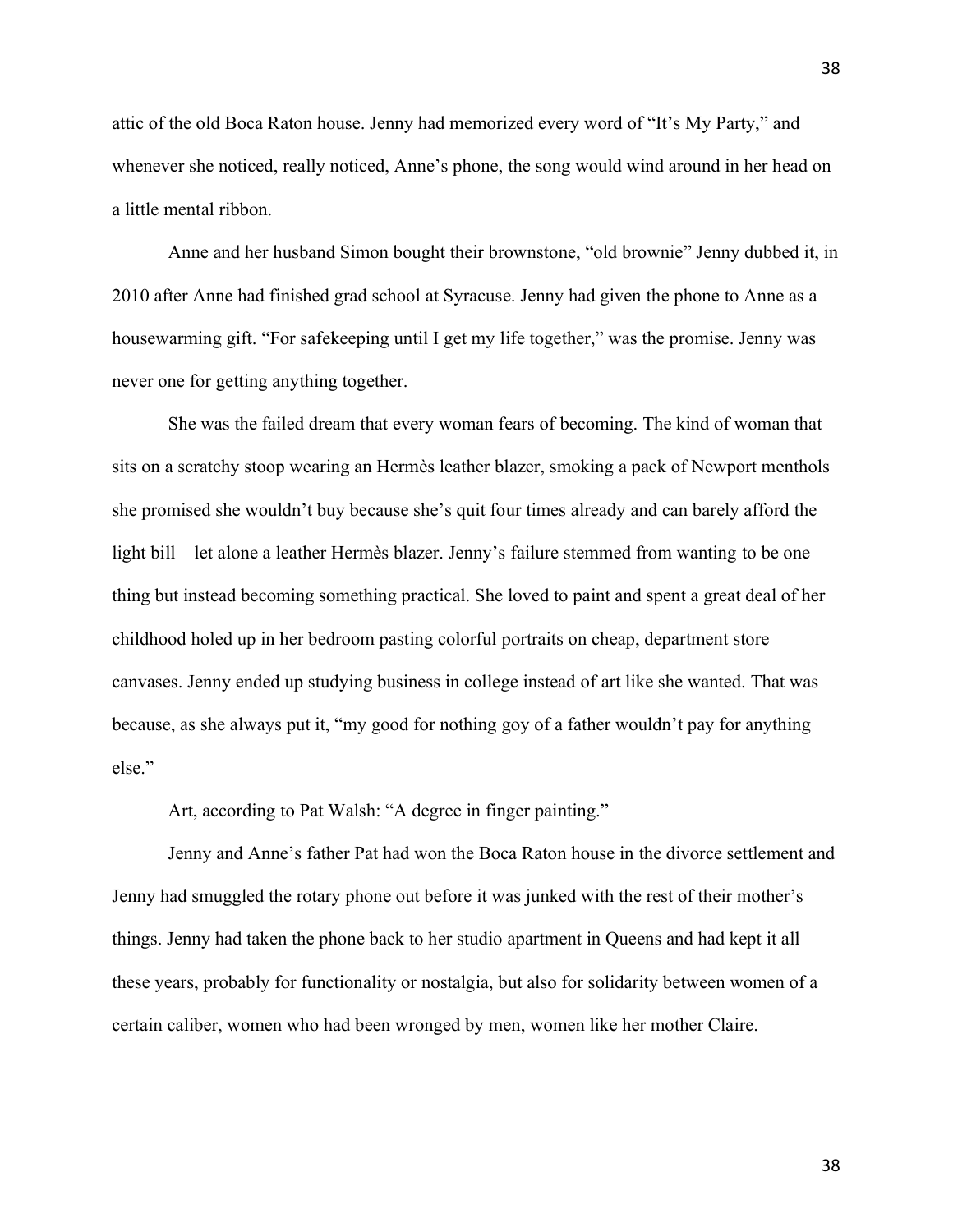Claire Penzik was from Clifton, New Jersey. Her family was more Jewish than they were Jerseyan. She met Pat in '82 while he was doing construction work for the synagogue her family attended. Claire had told Pat they couldn't sleep together unless they married. So, they married and moved to Boca Raton soon after. In '93, Pat flew to Texas to see about a contract job with an old friend of his. He never came back. Anne was ten. Jenny was eight.

Anne pretended she forgave him. She also pretended it was Jenny's fault. Jenny believed it was Jenny's fault. Anne retaliated by treating Jenny like a stranger for most of their life, barely calling, barely sharing, barely being a sister to her.

When Jenny was 14, she developed an obsession with becoming as frum—pious—as possible, to which both her mother and sister strongly objected. Even her paintings morphed into depictions of Jewish rabbis with their arms wrapped in tefillin and the backs of women walking down dusty streets in their tichels. The fixation lasted only until college when Jenny realized her father Pat didn't actually love her and that, if her father didn't love her, then Yahweh probably didn't either. Then, according to Anne, Jenny lost her light and became a nafka.

A whore.

Anne rose up irritated and answered the phone. She spoke low. Jenny listened intently from her place on the floor, but the parade of rainfall outside muffled Anne's voice. "...well, I can't make her," Jenny thought she heard Anne say. "…to her yourself. Yes, I do know…yeah, Sam, I get what you're trying to say but…Sam, I have to go…"

Jenny stopped trying to listen just as Anne hung up the receiver and brought the phone back into the kitchen with her.

"Why is he calling the house phone instead of your cell?" asked Anne.

"I turned it off," expelling smoke from her nostrils.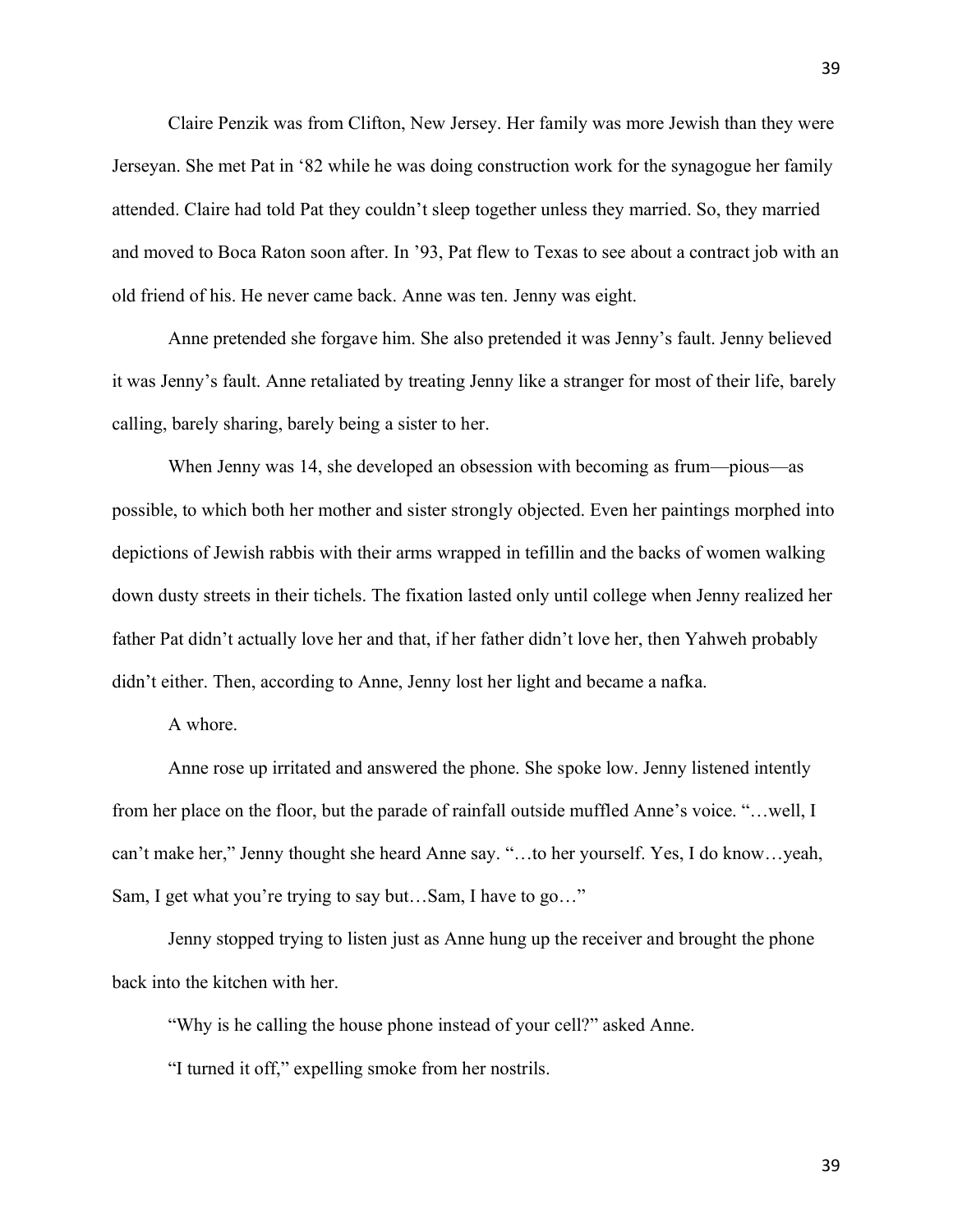"Well, turn it back on."

"No. He'll call me."

Anne sighed, removed the cord from the phone's back, and set it on the stove. It clanged finale-like.

"I can't believe you kept that old thing," Jenny mused, eyes glued above.

"You told me to save it, remember?" A reminder. She sat down again at the table.

"Besides, I like not knowing who's calling sometimes."

"Yeah, like Sam."

On cue, Anne's cellphone rang. Anne picked up her phone and held it out to Jenny.

"Please, talk to him."

"I don't want to," Jenny hissed, biting the filter of a new cigarette and searching for her lighter and discovering it peeking out from under the fridge.

"Jenny," Anne begged.

"*No*," she snapped, offering Anne a throat-slitting gesture.

Anne conceded. She denied the call, turned off the phone, and sat it on the stove with the rotary. Then she sat back down at the glass table and watched her little sister light her third cigarette of the night.

A snap. A flame. A breath. Relief for Jenny. Anne longed for such relief.

"Simon?" Anne called.

There was no answer.

"Simon!"

"What?" Simon responded.

"Turn your phone off."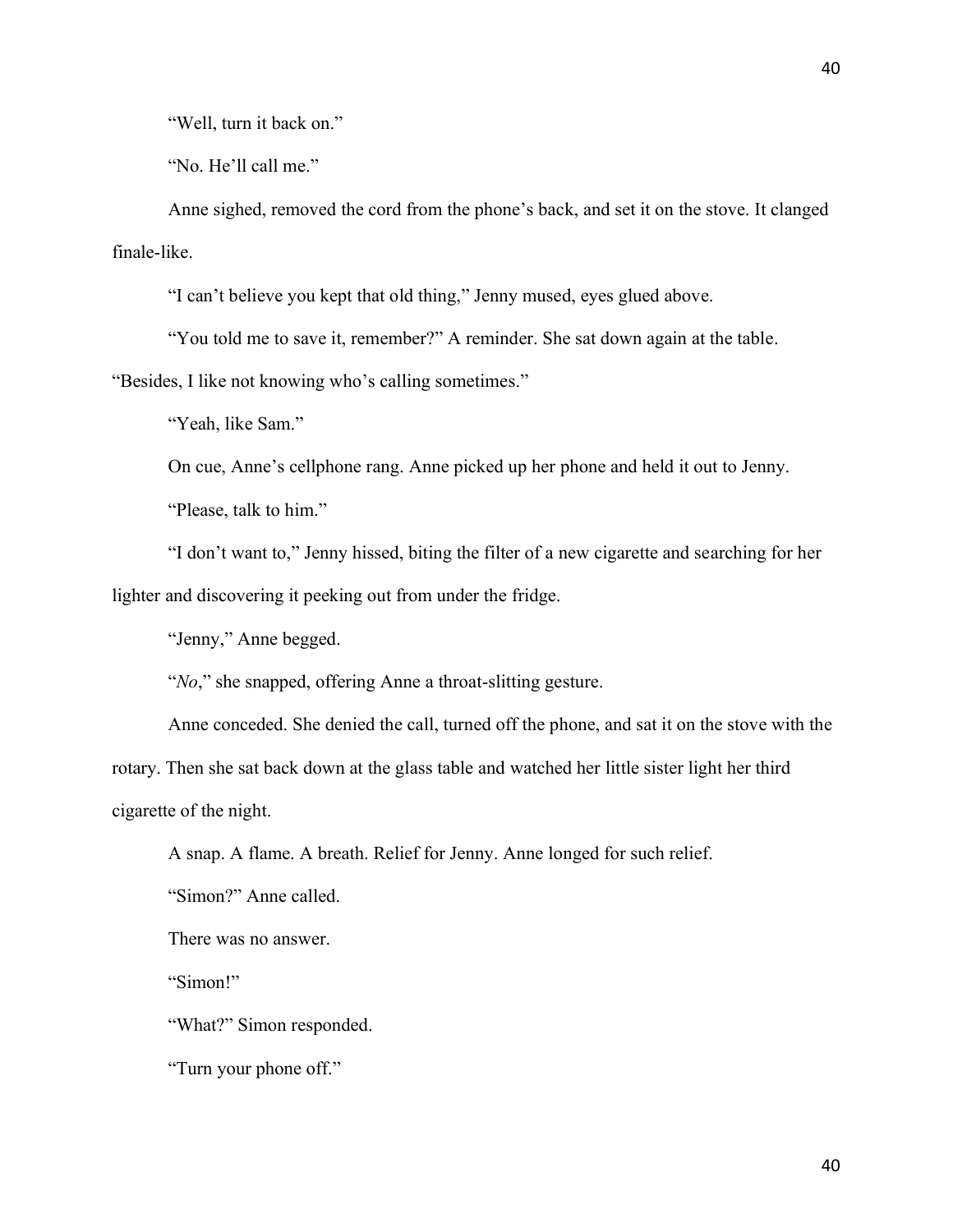"Why?"

"Because."

"I'm using it."

"Just do it."

A beeping noise.

"Sam's calling me. Why is Sam calling me?" came Simon.

Jenny scoffed and laughed along with Anne. "Tried to warn you," her hands cupped.

"Just ignore it then turn it off," Anne instructed.

"Fine. It's off."

Anne and Jenny shared a smile, but it quickly faded. Jenny's eyes turned downcast and she crossed her arms defensively. Anne sat in the quiet for a moment, waiting for some kind of explanation this time, which Jenny never gave when she came over in the middle of the night. It was usually Fridays so they could stay up late and talk about things like their childhood and Sam. She would have liked to have been angry at Jenny's wildness, but she, for one, liked the company and, for two, liked her sister's youthful indecisiveness that Anne herself had never much experienced. It was an excuse for Anne to try and get to know Jenny like she'd always loathed doing when they were younger. It was also an excuse for Anne to smoke inside and to not watch Sportscenter with Simon.

"So, you going to tell me?" Anne could barely say it. She knew Jenny didn't like talking on emotion, or talking of emotion, especially emotions that were her own. She figured she'd taught Jenny to be that way and it was her job now to unteach her.

"Tell you what?" Jenny avoided.

41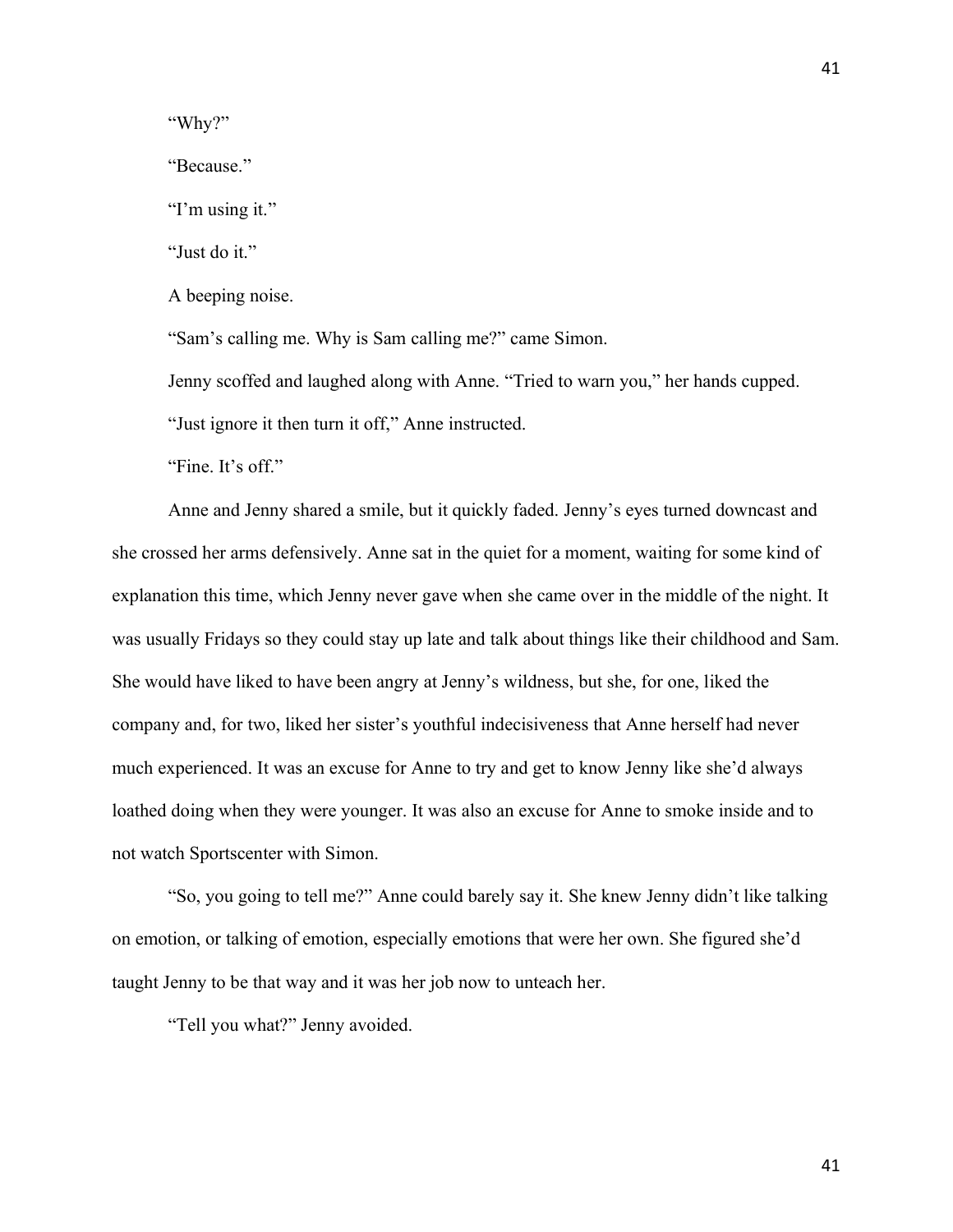"Come on, Jen. You can't keep doing this, coming over here all the time and expecting me not to ask questions."

Jenny's eyes trailed around the open window above the sink, watching segments of damp wind bring alive the blue lace curtain. The rhythmic patter of rain against the glass seemed to sync up with the curtain's movement, the way an ocean wave syncs with the inglorious sound of it swelling and breaking on sand. The wall by the window was brick. Just that one wall. There was no more brick anywhere else in the house. It was Jenny's favorite of all the walls she had ever seen, not because it was brick but because it was adjacent to the open, white-trimmed window over the sink and Jenny liked the contrast. She also liked it because it made her think of her old studio in Queens that she was forced to sublet before she and Sam moved in together, and because it made her think of the wilted geraniums in the black, muddy flowerbox outside, and because the window was her sister Anne's and she liked Anne very much.

"I'm so done with all of this," Jenny muttered.

"He's not hitting you, is he? I'll kill him. I swear."

"I'm just done."

"Is he hitting you?"

"No. I wish he was."

"If it's really that bad you can always stay here for good," said Anne, cradling her chin in her hand. "Simon won't mind."

Simon would mind. Simon was a lawyer. Simon liked his space. Simon didn't really like Jenny.

Jenny looked toward the phone again. Her mind careened unsteadily to a memory of her father calling from a payphone in Dallas when she was eleven. He rarely called, but the few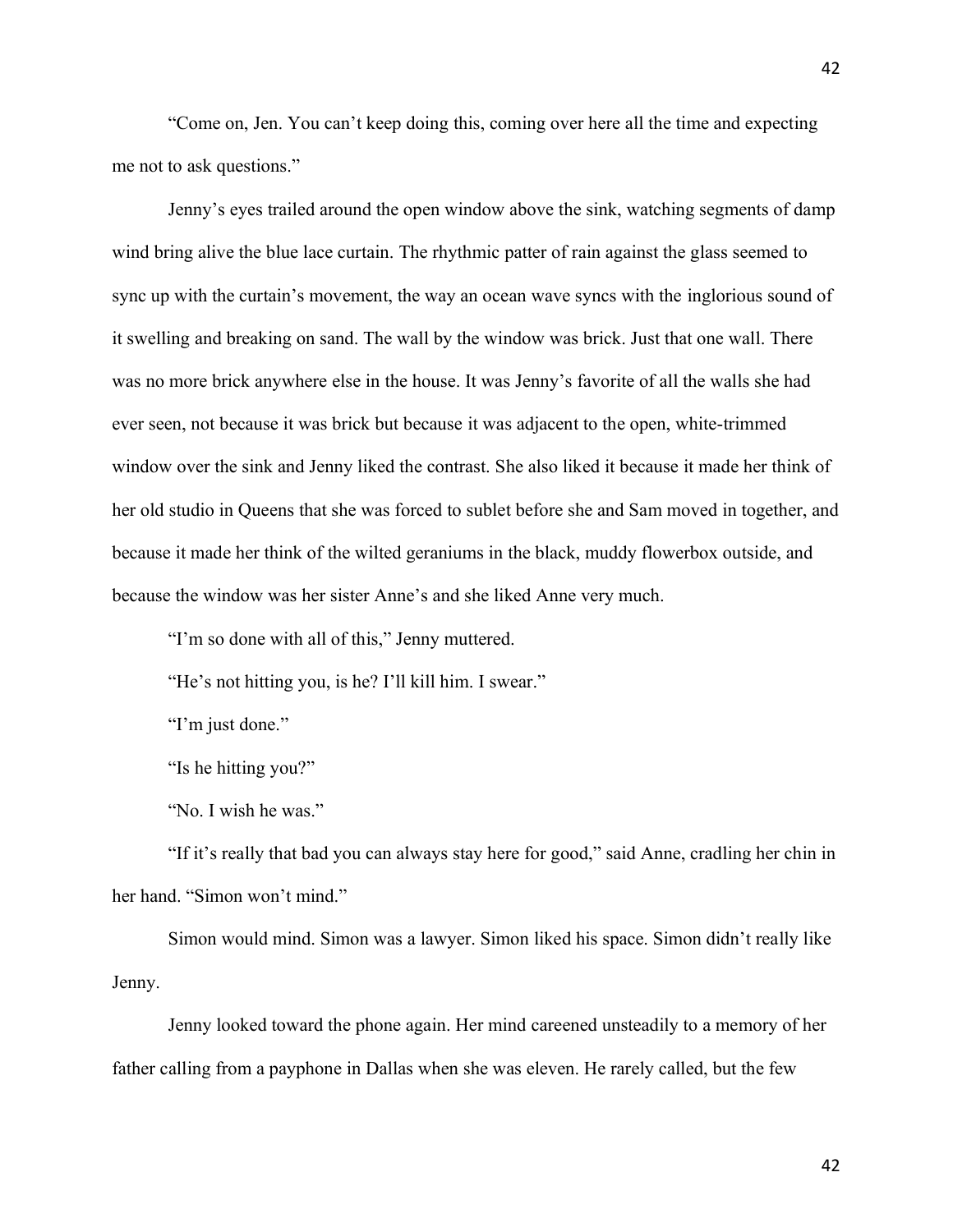times he did he never wanted to talk to Jenny or Anne despite their mother's begging. That time he'd asked first to talk to Anne, who understood that he'd been severed from them and that the call was only a fleeting anomaly that would eventually become a tangible reminder for why Anne disliked him. Then he'd asked to speak to Jenny, who wasn't, at the time, old enough to predict emotional outcomes the way Anne or Claire could. Jenny could only remember the phone call itself, nothing of what was said between the two of them. It was the last time she'd hear from Pat Walsh.

"You remember my poli sci professor?" Jenny started. "The one that tried to sleep with me but I wouldn't let him?" Jenny started. "Dr. Singer. He told me to call him Anthony, but I never did? Anyway. He always said--what was it used to say? Faces are—no, that's not it. Oh, yeah, I remember. *Words are the masks we wear so we don't have to speak*. I hated him, really hated him, but he did always make me think about the things I didn't want to think about."

"I remember him," Anne said.

"At least he made me feel something."

"That was the wrong kind of thing, Jen. Sam loves you."

After their father stopped calling, Jenny's faith in people was whittled away by men. She convinced herself at around twenty that if her father couldn't love her then she would exclusively love people who couldn't love her back. Like Sam. She'd met Sam while studying abroad in Valencia and casual sex had turned into casual love. He came back to New York with her in the summer of '07, and since then they'd both cozened that it was logic and not sex that had led them to this point.

"How are termites like people?" Jenny asked, snuffing her cigarette on the bottom of her sneaker.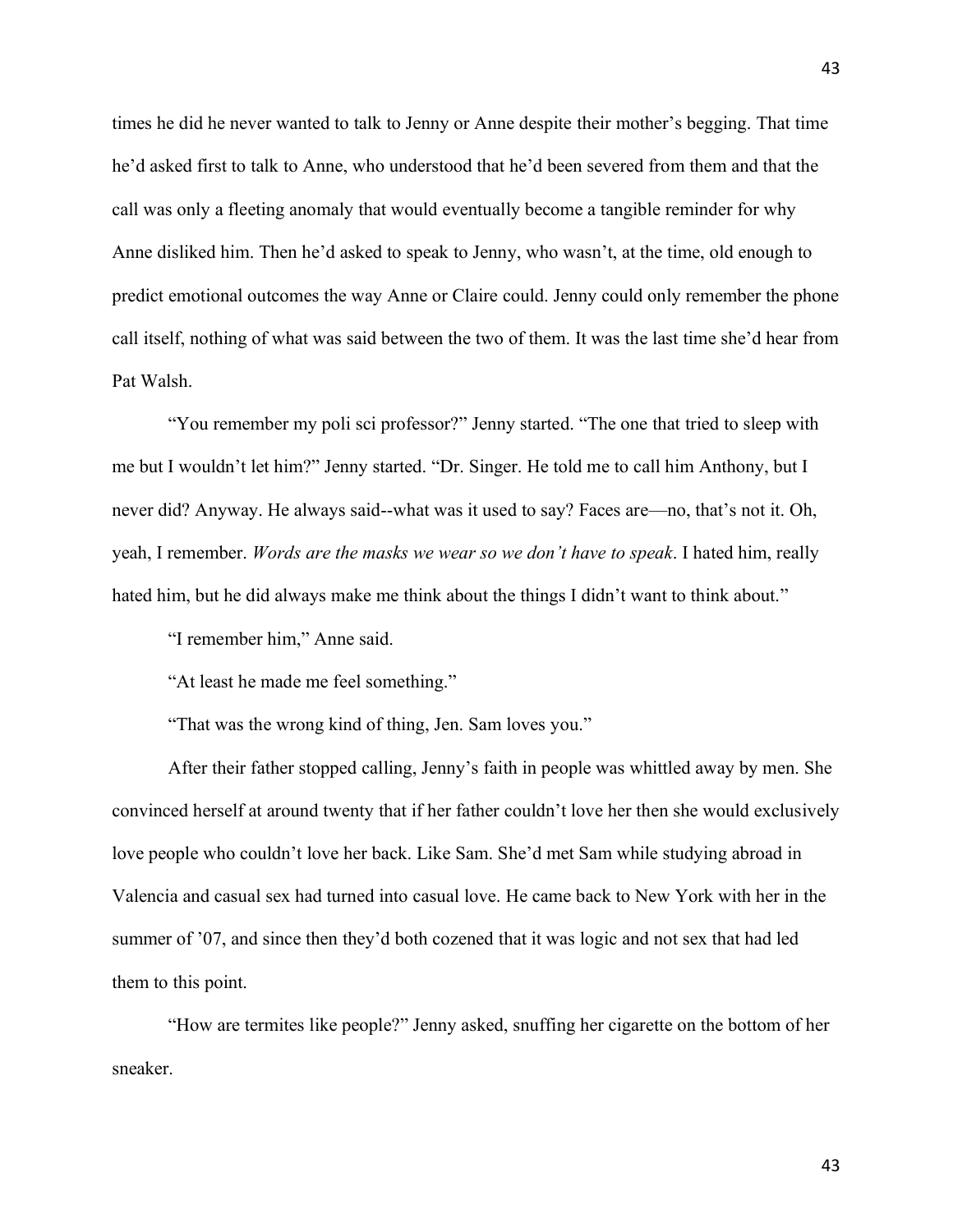"It's too cold. I'm going to close it," Anne said, beginning to get up to shut the window.

Jenny told her to leave it, so Anne reclined again and pretended that she wasn't cold for Jenny's sake. Anne was heroic because everything she did for Jenny was done in the name of listening like one's supposed to and not just because one wants to close a window.

"How are termites like people, Anne?"

"I don't know," Anne moaned, her fingers twisting the leaves of the plant on the kitchen table. She tore one leaf in half to the stem and tried tying a knot with the two halves, but it only wilted them.

"They both make holes, lots of holes, and they can both be in a circus," Jenny shook her head perceptively. She lit a fourth cigarette. "Maybe I should join the circus. Quit my awful corporate job."

"You need to stop smoking."

"You're one to talk," Jenny giggled into her shirt sleeve and tossed the pack to Anne who barely caught them because she was laughing too.

Anne lit a cigarette and hissed the smoke in loudly, clenching the filter between her fingers tightly. "I thought you liked your job."

"I tolerate it."

"Okay, then quit. Find something else."

"Smoking or my job?"

"Both," Anne was still picking at the potted plant.

Jenny shook her head. "That thing's going to die if you keep doing that."

"It's going to die anyway. It told me this morning at breakfast."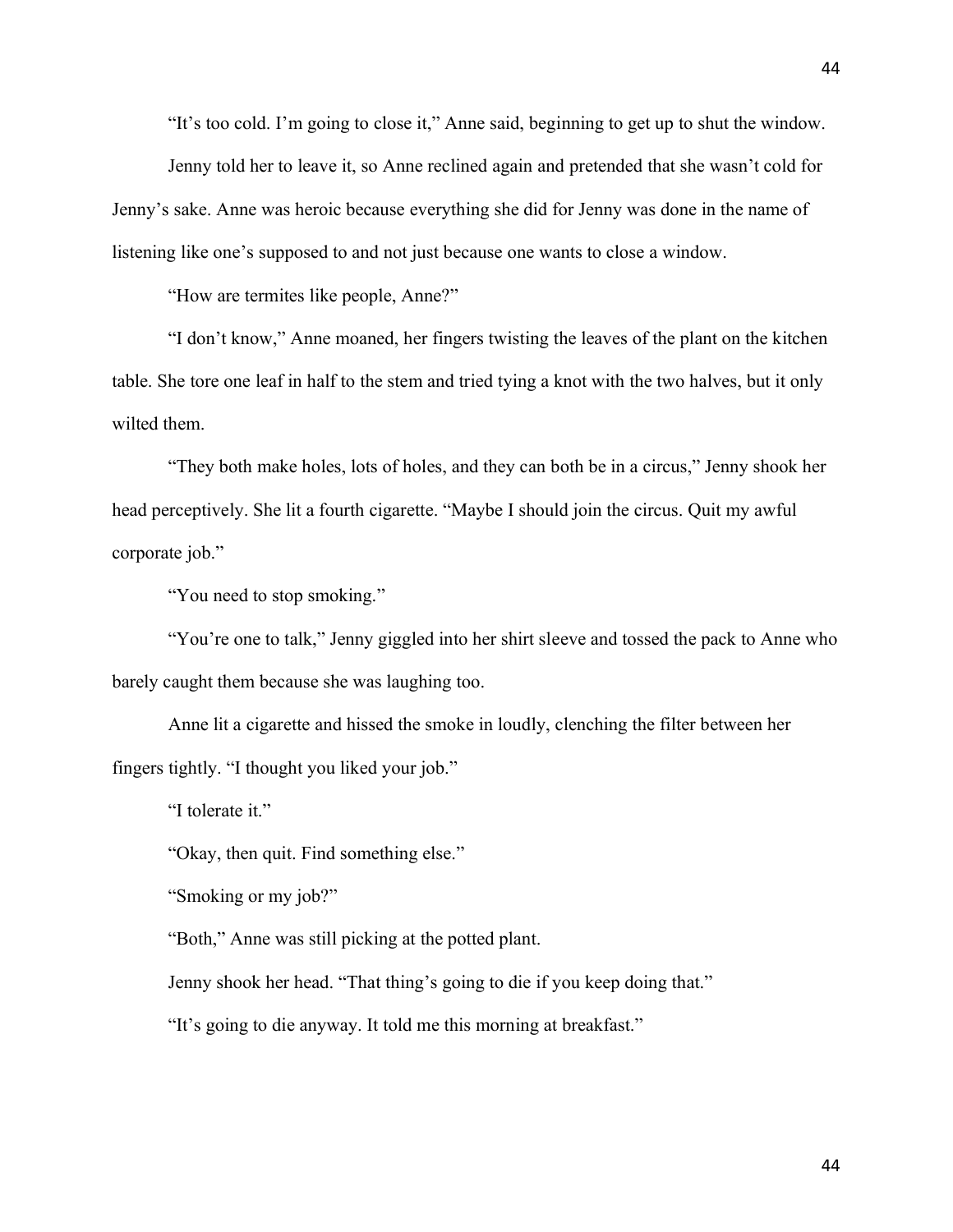"While you were drinking your disgusting protein shake, it told you that? Did it also tell you about termites? I think you're a termite to that plant."

"Then what does that make you, Jenny?" Anne looked at her. Really looked at her.

"I'm the ringmaster, of course," she grinned. "I make the little termites dance and swing on those bar-things—what are they called—trapezes," she spread her arms. A score of ash scattered.

"Ole!" Anna followed suit.

"That's for bullfighting," Jenny laughed, paused and thought about something she shouldn't have, and then laughed again, this time with an added essence of feigning. "I just hate feeling this powerless."

"I know."

"I blame Dad." Jenny only hated her father because Anne didn't anymore.

"You can't blame Dad for everything."

"Of course, I can. You blamed me for everything, didn't you?" Jenny stared.

"What's this really about, Jen? It's too late for wine and cigarettes time." It really was too

late. The night was creeping away. Jenny had work in the morning. So did Anne.

"We never have wine and cigarette time anymore," Jenny said, remorsefully. "It used to be our thing."

"Yeah. It took booze and cancer sticks to get us to have an adult conversation."

"At least we're having one. I just—I can't."

"Can't what?" Anne asked.

"Can't with Sam."

"Why not?"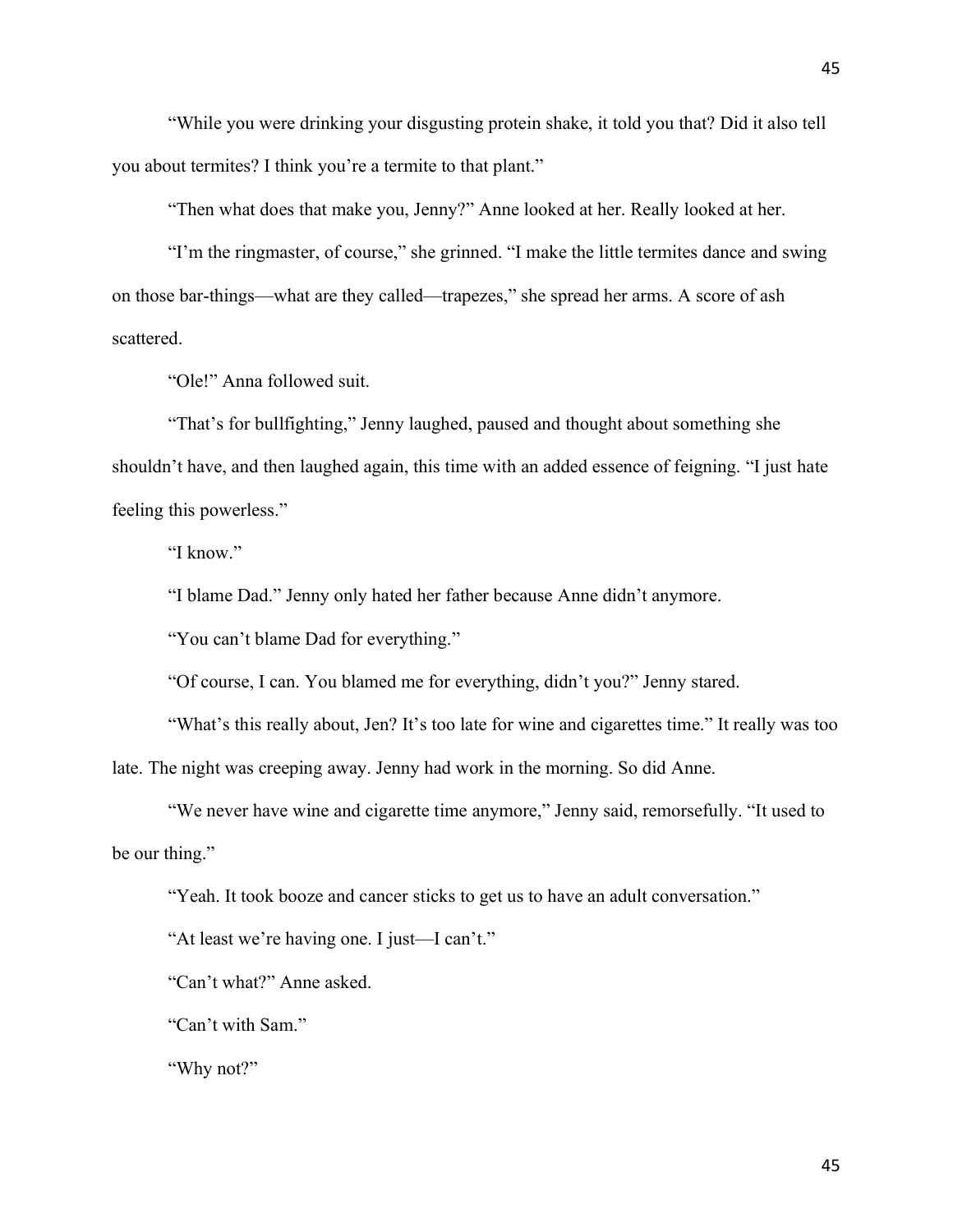46

"Because."

"Because Sam loves you?" A little exasperated.

"Sam loves everything."

"If you expect too much, you won't get anything."

"You sound like Dr. Singer."

"Smart guy."

"He wants to get married, Anne," Jenny released.

"What?"

"He asked me to marry him last night at Giovanni's."

"At Giovanni's?" Anne sneered.

"Yeah. Our favorite place." That was sarcasm.

"What did you say?"

"I couldn't say no."

"You could've said no."

"No, I couldn't."

"I thought you were the ringmaster?"

"Stop. This is serious. And now there's that dinner next week at his family's summer house and he wants to tell them all there. Make this big announcement. You're still coming, right?"

"Of course, I'm coming. But, Jen, maybe this is a good thing. You love him, don't you?"

"My name is going to be Jennifer Green. Jennifer *Green*. Like grass."

"Better than Penzik."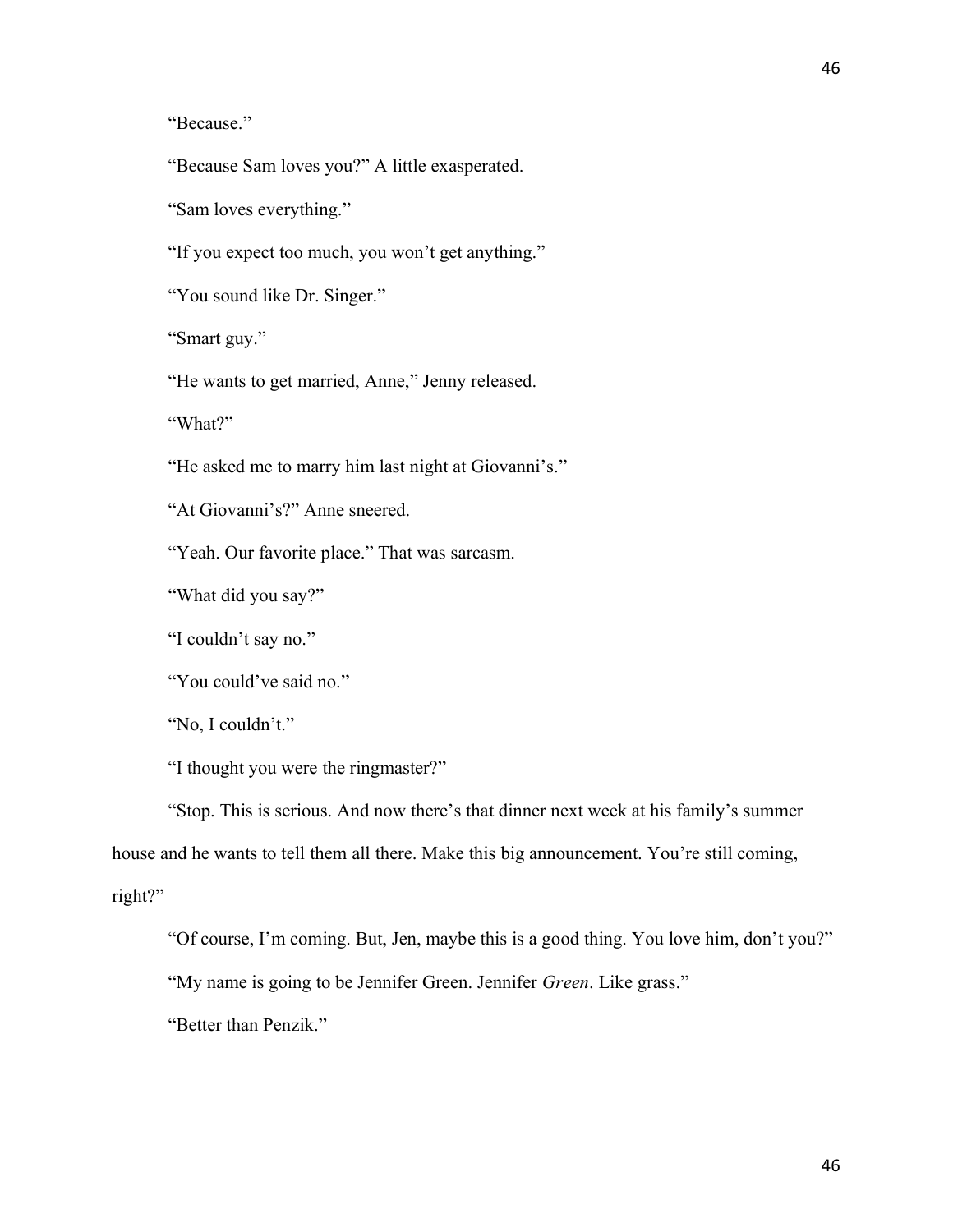After their parents' divorce, their mother Claire had legally changed hers and the girls' names back to her maiden name. Claire hated Pat more than Jenny or Anne put together. Anne always thought that was why Jenny went frum in high school, clinging to their mother's faith as a way to keep her own.

"You don't like our name?" Jenny questioned.

"Not really. It's not mine anymore."

"It'll always be yours. I like Penzik. It suits me."

"Good for you."

"Maybe if you traveled to the homeland you would like it," Jenny feigned a Hebrew accent.

"Well, L'chaim," Anne announced, raising her wine glass in celebratory fashion.

Anne thought about what it would be like to raise a real glass at a real wedding for Jenny.

The thought made her skin crawl. The idea of Jenny doing anything big and serious like getting married seemed so archaic. So counterfeit.

"I just feel like I'm settling," Jenny muttered to the floor.

"Jenny," Anne scolded.

"What?"

"Settle already. You're 29. It's time to grow up."

"I can't," Jenny shook her head furiously.

"You can."

"You don't understand. I can't marry him. I've done something. Something really, really terrible."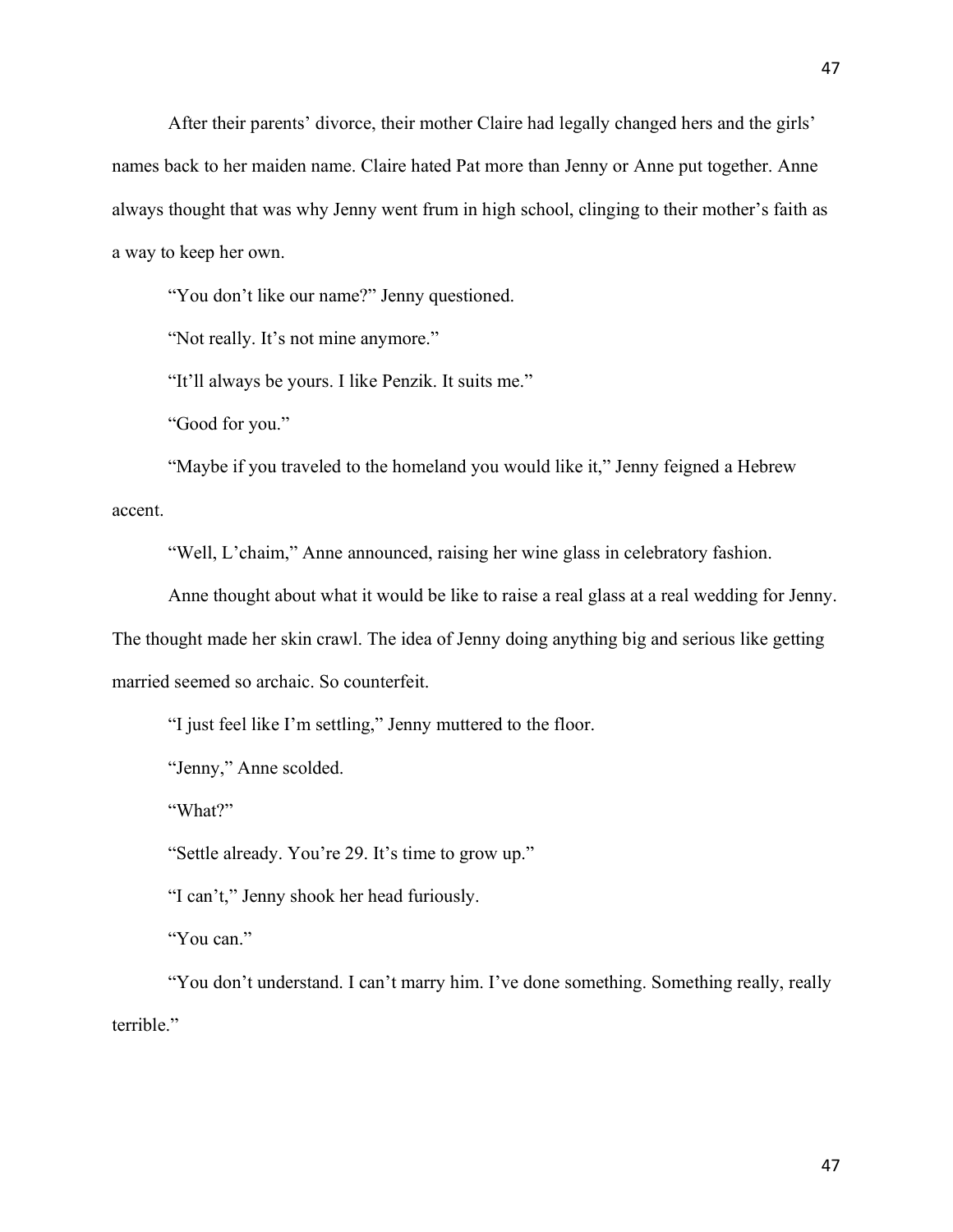"What did you do?" Anne set her lipstick-stained wine glass on the table and leaned forward in her chair.

"I wish I was more responsible like you," Jenny wiped her nose. She'd started to cry and hadn't realized it until saline started running down her upper lip.

"Jenny, what did you do?"

Jenny gazed at Anne. Her eyes were watery and fearful. She clenched her bony fingers together in preparation. Anne didn't know what Jenny meant when she said she'd done something terrible. Terrible was relative in Jenny World. It could mean anything from sleeping with her boss to forgetting to fill her car with gas. Jenny was so unpredictably polar that Anne had a hard time keeping up. But this kind of terrible sounded worse than usual and made Anne think that it really was something heinous and not particularly modest.

"Elohim ya'azor li," Jenny prayed, to no one in particular.

## *God help me.*

Anne didn't know if Jenny still believed in God the way she believed in her vices. It seemed like Jenny relied on the prayers and rituals out of habit more than conviction. Anne figured religion was Jenny's security blanket, which was fine with Anne so long as Jenny kept it to herself.

"God's busy. Talk to me," Anne ordered.

In the middle of that, there was a knock at Anne's front door. Jenny and Anne exchanged sideways glances. Jenny's eyes told Anne not to answer the door, but Anne's eyes told Jenny she had to. So, Anne did, and, of course, it was Sam standing there in old sweats and boat shoes and an indigo windbreaker, looking desperate and angry. His blond hair was soaked, and his sweats were dotted with raindrops.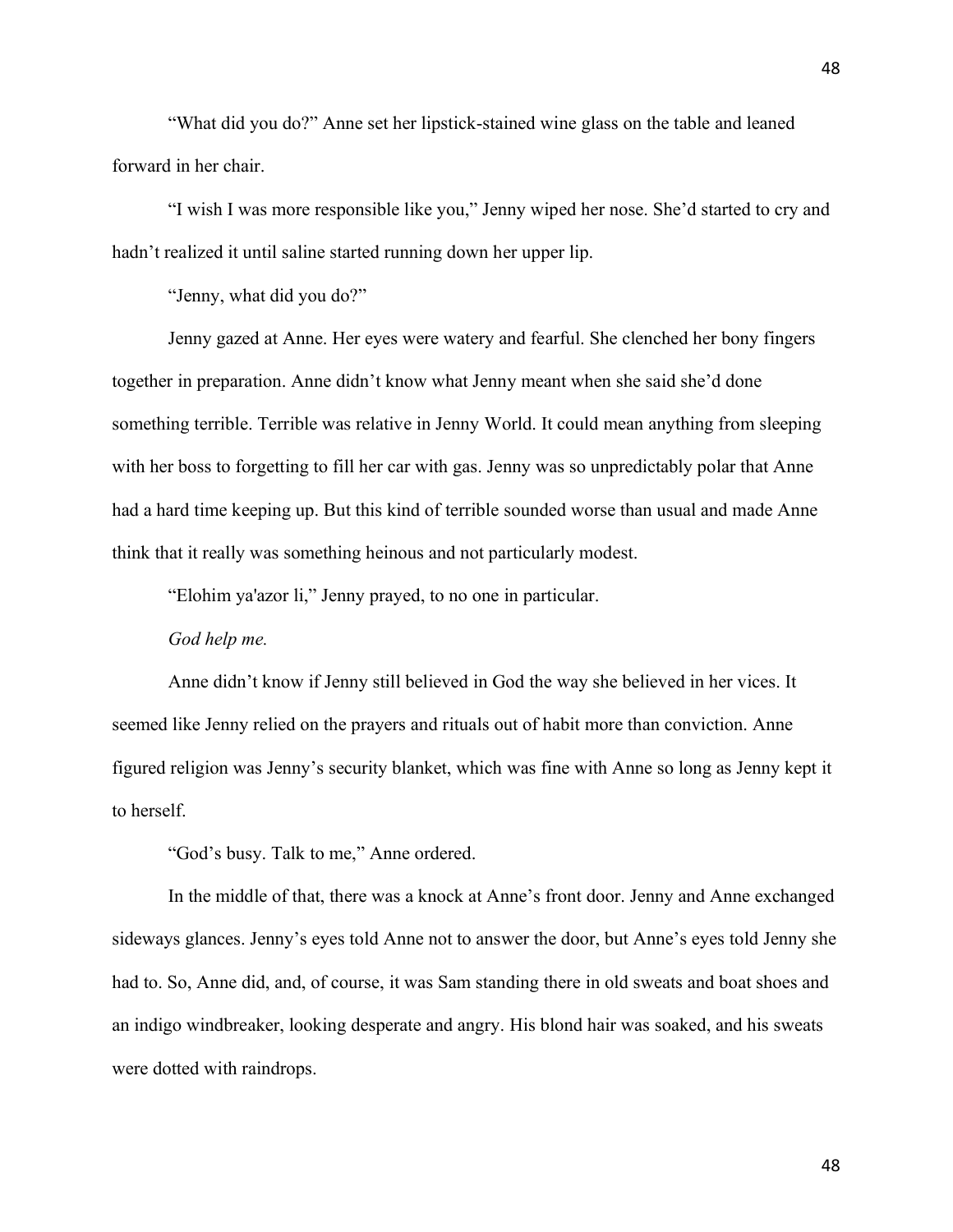"Where is she?" he demanded, knowing good and well where she was: the kitchen floor in front of the refrigerator where she always was. It was where Sam usually found Jenny whenever he came barging in looking for her in the middle of night. Either there or in the mudroom with Anne.

"She needs space," Jenny heard Anne say, but Sam broke past her and stormed into the kitchen.

Jenny noticed the note in his hand before she noticed the way he was dressed.

"What is this?"

"A note."

"I know it's a note. Three years together and this is how you end things?"

Jenny tried to pay attention to the sound of Sam's voice because she knew what he was saying was important, but all she could hear was the loud dripping of rainwater splatting onto the kitchen floor in between the silence.

" $Sam$ "

```
"Is there someone else?"
```
"No."

"Then what?"

Anne was still out of sight, probably next to Simon on the couch explaining things to him and wondering why Jenny hadn't mentioned that she'd left Sam a note ending their relationship.

Anne heard Jenny quieting Sam and then the backdoor slam shut. She peeked in the kitchen and saw their two silhouettes dancing around the mudroom. Anne wished they had actually been dancing. They weren't. They were screaming. Jenny kept trying to place a hand on Sam's arm, but he kept pulling away.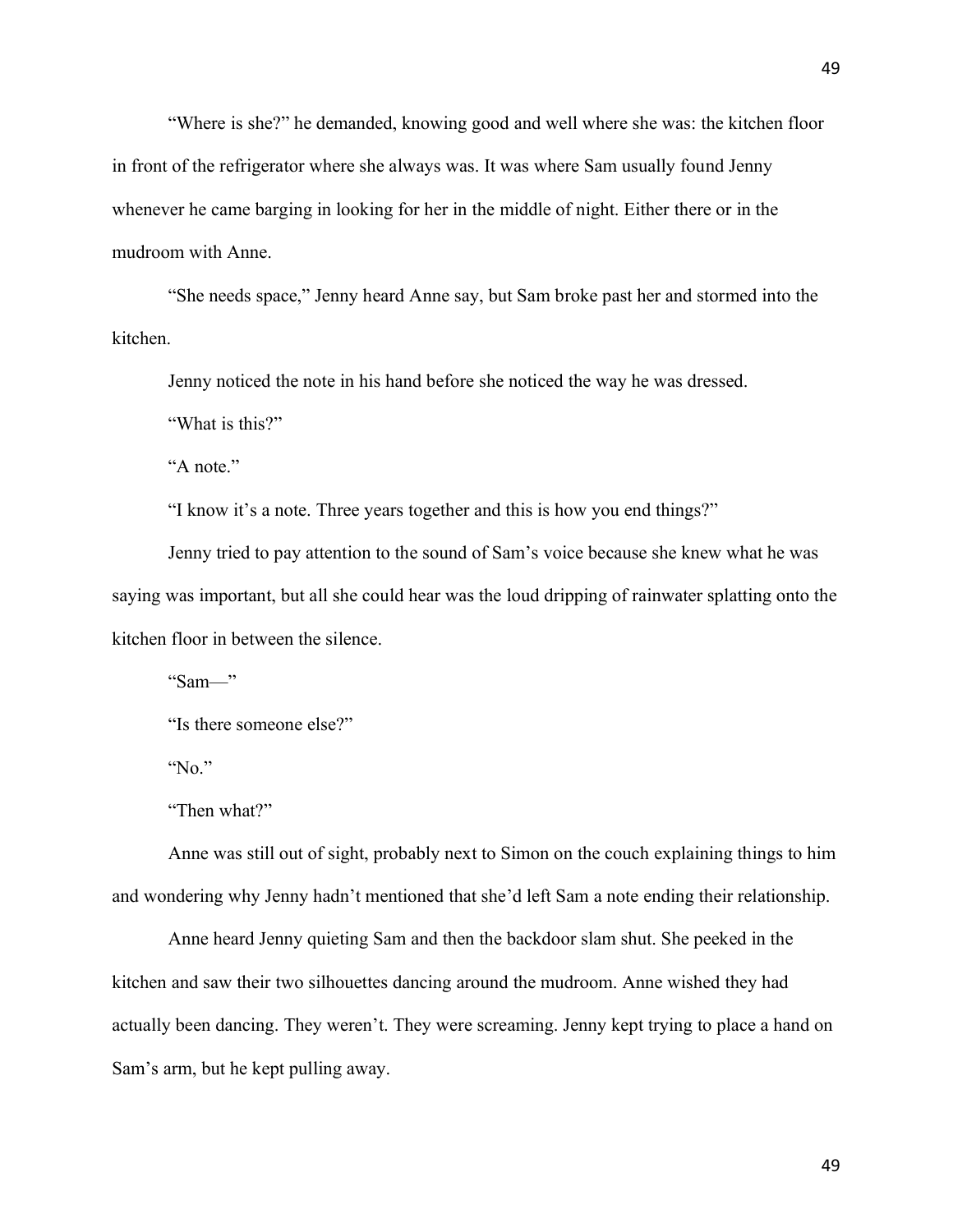Anne felt Simon come up behind her. "They're really going at it," he chuckled.

"Yeah," Anne replied.

"What's new," he pecked her on the cheek and started over toward the stairs. "I've got to get up early."

"Simon?" Anne grabbed him with her voice.

He paused at the base of the stairs, one hand on the railing, the other scrolling through his phone. "What, babe?" he asked, mindlessly, without looking at her.

"Did we settle?"

"Settle what?" his eyes still on his phone.

"Nothing. Never mind," Anne released.

Because Simon hadn't recognized the question's earnestness the first time without provocation, Anne didn't care to provoke him a second time. With that, she told Simon she'd be up soon and he left.

An hour later, Anne had retreated to the sofa, covered herself up with a Sherpa throw blanket, and was falling asleep to Friends reruns. The mudroom door opened and Sam came through the living room with Jenny at his heels. Anne sat upright when she heard Sam's boat shoes thud across the hardwood. Sam gave Anne a remorseful grin when he noticed her there in the dark of the room, then he headed out the front door without a word.

Jenny came to Anne and hugged her from behind the sofa's back. "Sorry," she whispered, rocking Anne gently back and forth. "We're good now."

"You sure? What about the thing?"

"The thing?"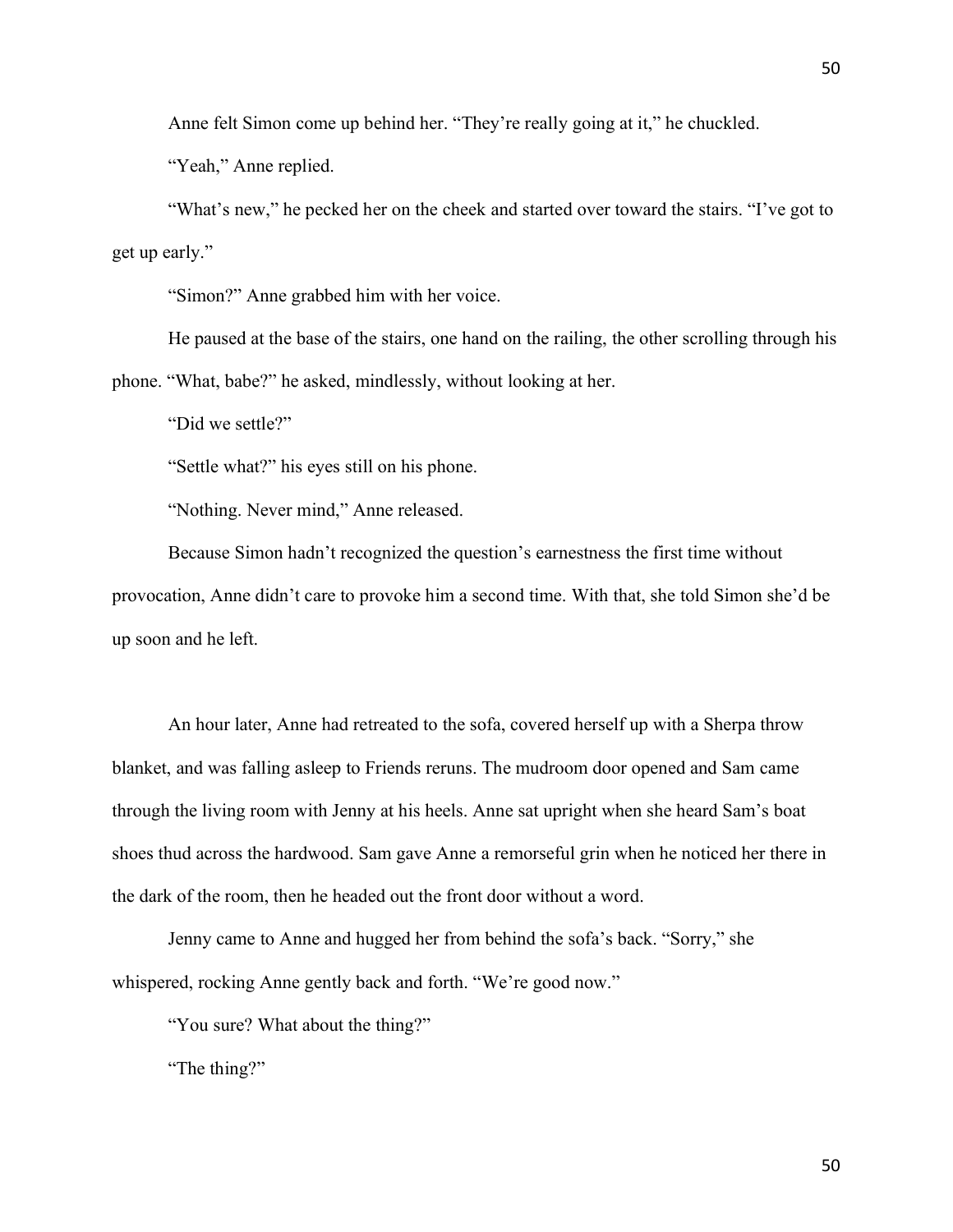"The thing you were going to tell me. The terrible thing."

"Oh. It's nothing. We're good. Trust me," and Jenny let go and went to the front door.

Anne followed, the blanket wrapped around her, and stood in the doorway like she often did to make sure Jenny got in the cab alright. Only seconds went by before she stopped Jenny again. "Are you sure it was nothing?"

Jenny turned back on the stoop and smiled. "Sure. Don't worry about it."

Two days went by and Anne assumed Jenny had worked through whatever qualms she'd wrestled with in the kitchen that night. The second night, Anne awoke with a jolt. Palming the back of her neck, she wiped away a layer of icy sweat then swung her legs over the side of the bed.

Simon didn't stir. He was a heavy sleeper, but Anne looked over her shoulder at him anyway hoping he might have heard her and sprung up in a panic to console her and tell her she was safe from the nightmare she'd been having. Instead, he remained motionless under the mustard-colored floral comforter.

Of course, she didn't remember having any kind of nightmare, only vague flashes of her and Jenny as teenagers washing their parents' old Buick LaSabre in the driveway. It was one of the only good memories Anne had of the two of them. Jenny had thrown a soapy rag at Anne's back, and, for once, it had amused Anne instead of angered her. Anne got angry at Jenny a lot. That day she didn't.

They'd turned on the car radio and danced barefoot on the hot, washed concrete to "Genie in a Bottle," to the lemon-chemical soap smell, and the setting Florida sun that always reminded Jenny of oranges. They'd laughed and forgotten the barriers between them because that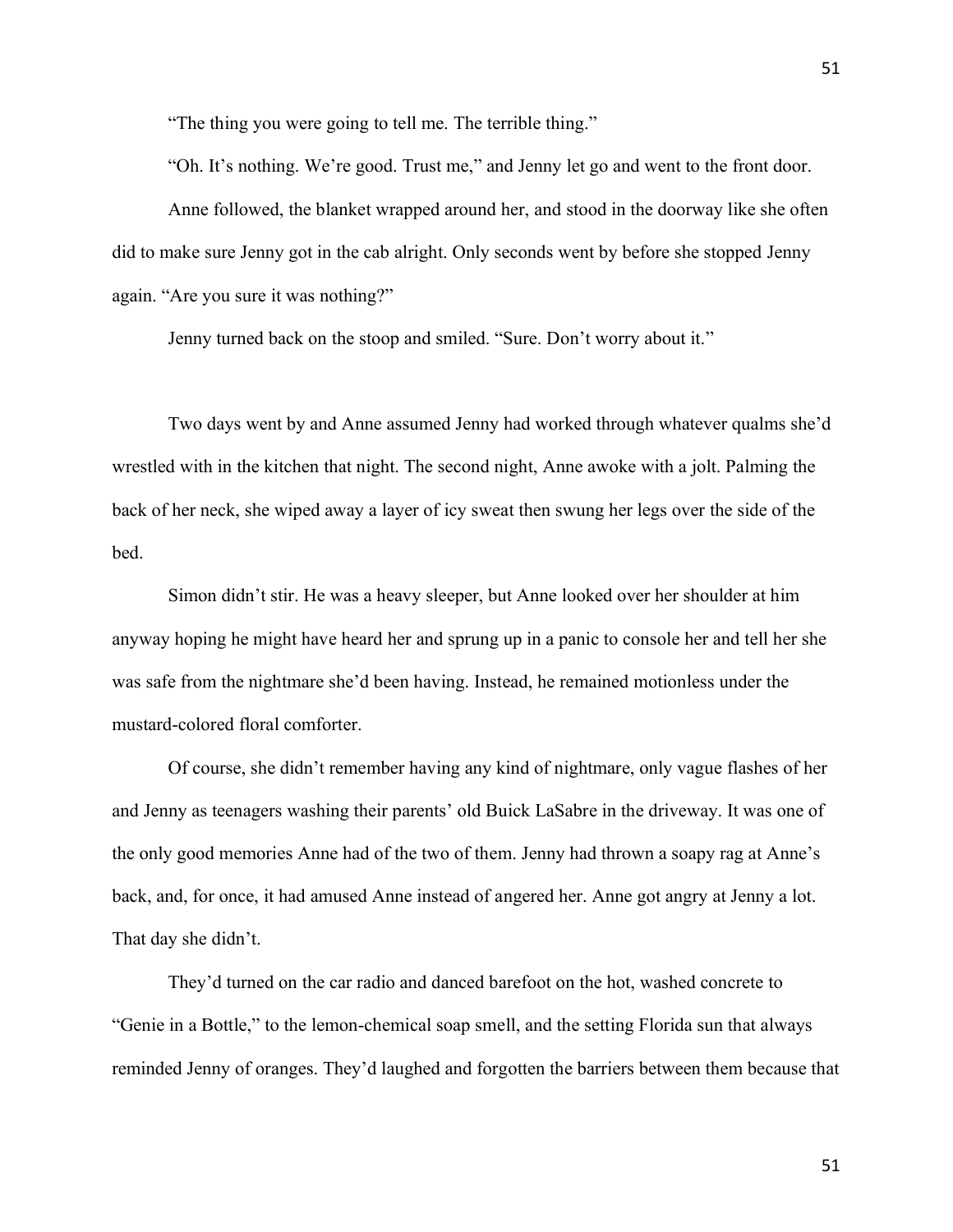afternoon in the driveway had felt like a world all their own, a world of laughing and summertime and 2001 and Christina Aguilera. Anne believed for an hour or two that she and Jenny were finally sisters instead of strangers, but after Jenny had showered and put on her new Bon Jovi t-shirt their mother had bought her at the Grand Plaza Mall the day before, their special world was washed away with the spray of the showerhead, just like the hose water had dispersed the dirt and dead ladybugs off the LaSabre.

Anne didn't know why the memory had frightened her, why it had been so nightmarish. She imagined it was because it was so rare. She kept it tucked away in the back of her mind and only brought it out when she felt especially distant from Jenny. Anne wondered whether her and Simon's move to Queens was a secret attempt to be closer to her little sister, to somehow repair the damage Anne had caused.

An even greater fear struck her then. A regret. She saw the importance of Jenny and the meaninglessness of Simon. Anne tried to shake the thought, but it was too powerful. The silence and the darkness of the early, pre-sun morning told her the truth. She came to the understanding that most truths are, universally, realized somewhere between a sunset and sunrise. Anne's truth was that she had settled. Not simply for Simon but for most things, and she had urged Jenny to do the same.

She suddenly felt much more like one of Jenny's termites than a human, a creature that had bored holes all throughout Jenny, and that they were both part of a grand circus performance neither one could escape. Anne wasn't ever outwardly cruel to Jenny. She never called her names or hit her or fought with her. She simply acted as though Jenny was never really there and that everything Jenny loved, Anne hated. Everything Jenny was amused by wasn't funny at all to Anne. Everything Jenny was passionate about was a silly pursuit to Anne.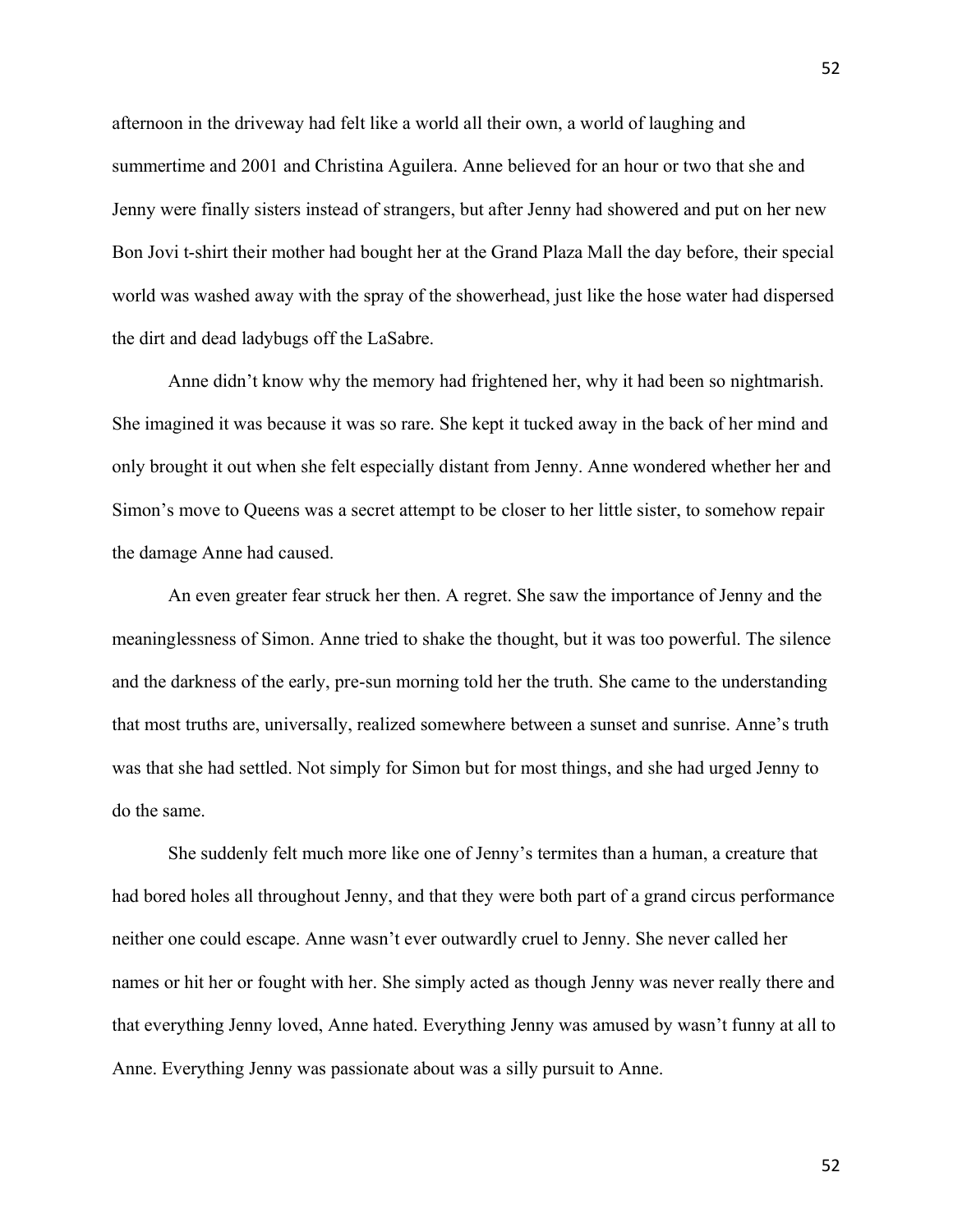Like art was to Pat Walsh.

It was now, in the darkness of that Friday morning, the day before Sabbath, that Anne wished for the first time in her life that Jenny was there in her Bon Jovi t-shirt and smoking a third cigarette by the refrigerator. Or even a fourth. She wished she believed in Jenny's God the way Jenny had at 15. She wished she hadn't implied in front of all their friends at a high school basketball game that Jenny was a nafka whore and had slept with most of the boys on the team. It wasn't a lie. She had slept with most of the boys on the team. But not because she was a whore.

Because she was lonely.

Anne grabbed her phone off the nightstand and turned it on. While she was waiting for it to start up, she heard a faint, high-pitched sound coming from downstairs. She got up and opened the bedroom door to listen. Halfway down the stairs, she realized it was the rotary phone by the mudroom ringing.

"Hello? Jenny?" she answered.

"Anne?"

"Oh. Sam. What's up?"

"Where is she?"

"Who—Jenny?"

"Who else? I've been calling all night."

"What's going on?"

"She's gone. I woke up and all her stuff's gone and—she's just gone. Can I just—can you just put her on the phone?"

"She's not here."

"Come on."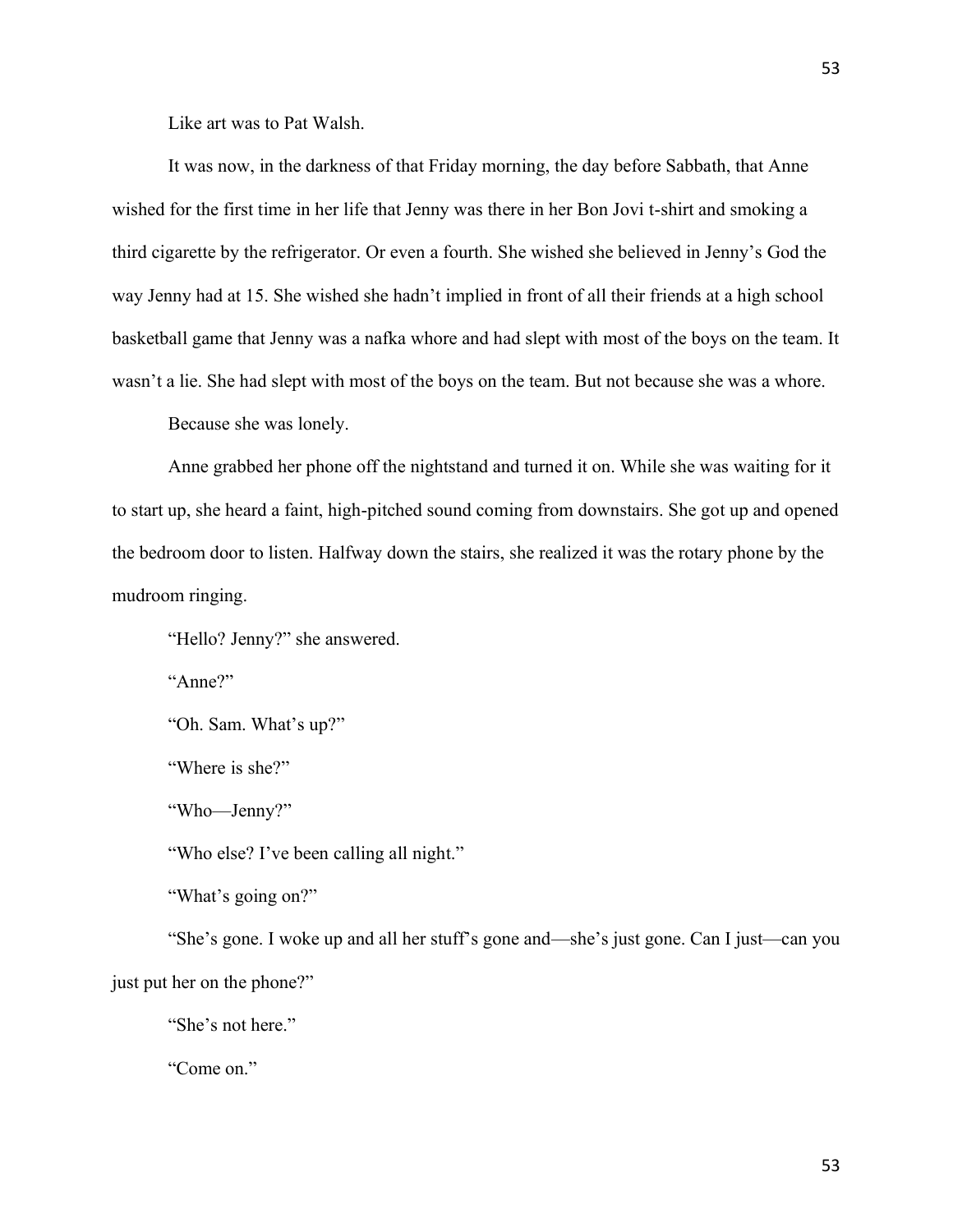"I promise you, she's not here. I would tell you if she was."

Jenny had left and hadn't come to see Anne. She had just left without a word to Sam or to Anne or anyone. Anne began to cry because she realized what that meant. It meant that Jenny was done trying to earn Anne's approval and Anne couldn't bear the thought of not having Jenny there trying to make Anne love her.

"Well, then, where is she?"

"I don't know, Sam. If I hear from her—"

"You'll call me?"

"Yes. I'll call you," she promised, then hung up the phone.

That was a lie. She wouldn't call him for any reason. Especially any reason relating to Jenny. She rested her hand for a moment on the receiver before yanking out the cord and throwing the phone across the kitchen. She hoped it would break. It didn't.

She stood still and stared at the floor in front of the fridge. Jenny's spot. It was Jenny's desire to be like Anne that had kept Anne together all these years. Without Jenny, Anne's reasons for loving Simon and living in New York faded. Maybe she'd run away too. Back to Florida to live with her mother, or a detour to Texas to rekindle a relationship with Pat. Maybe she'd run into Jenny in a café somewhere out West and they'd become sisters again instead of strangers. Anne knew, however, those were just unlikely fantasies and that she was totally resigned to the life she'd chosen. She suddenly saw that the hate she'd had for Jenny was actually hatred for herself.

She walked back toward the stairs to go back to bed and lie beside Simon and forget about her sister for good. Halfway up, she stopped and decided to go smoke instead. She never smoked without Jenny so it was strange that she wanted to now. But the urge was so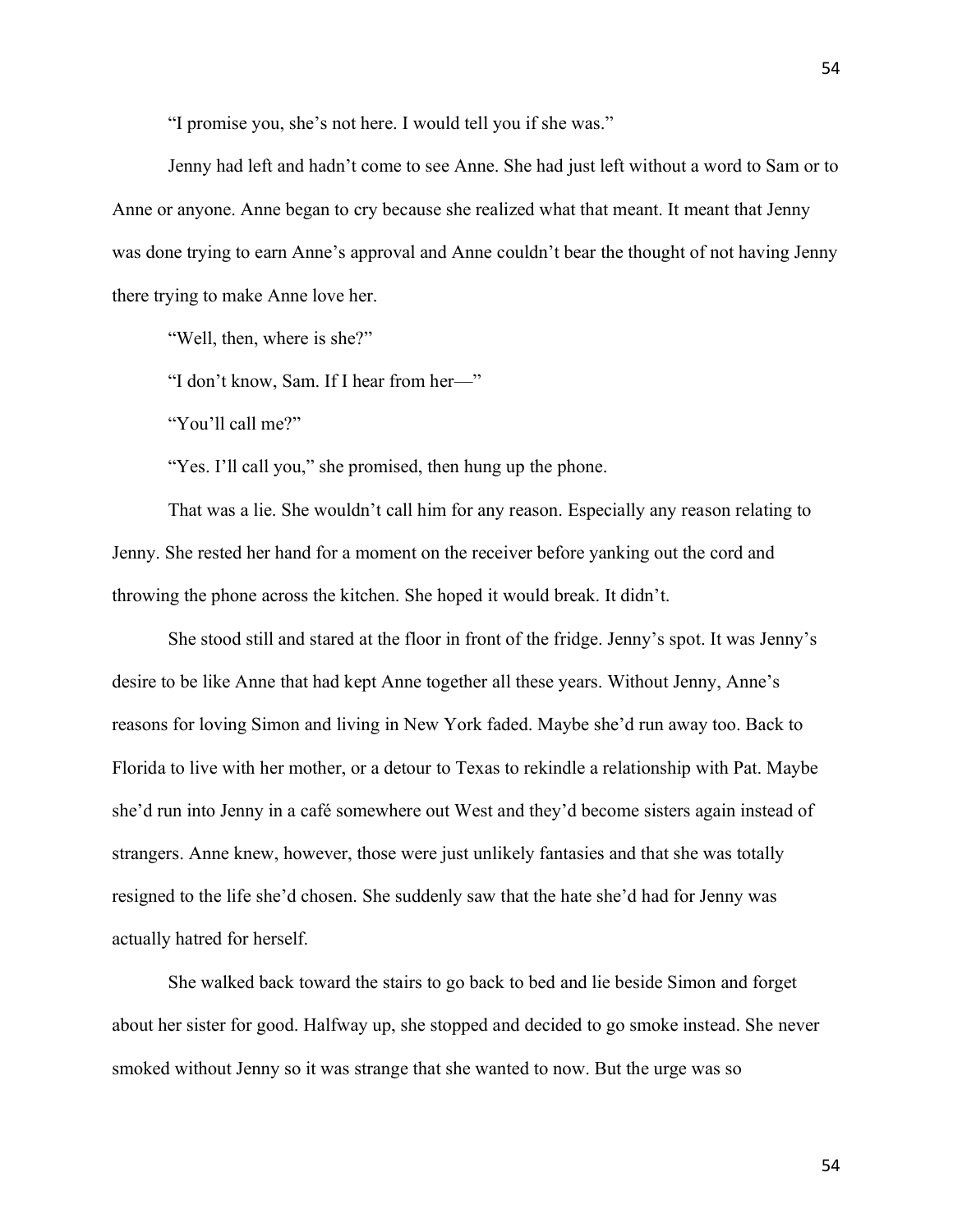overpowering that she thought for a second or two that she might actually start up regularly instead of just socially.

She grabbed the pack of Newport menthols off the glass table and opened the front door. There, to her amazement, was Jenny, curled up on the stoop flanked by a sea of boxes, a blue suitcase and matching overnight bag, and a crate full of blank canvases that had been stuffed in the back of her and Sam's closet since she'd moved in. Sam had put them there.

Anne began to cry again, partly because Jenny was there and partly because she was asleep and, from where Anne was standing, looked very much like their mother. She sat beside Jenny and gently shook her awake.

Jenny smiled then yawned and stretched her arms. "Surprise," she eyed her blue suitcase. Anne inspected the canvases. "I'm happy you're here, Jen. I'm really happy."

"I won't stay long."

"Yes, you will," Anne demanded. Her mind drifted back to the other night. "What was that thing—that terrible thing you mentioned? What was it?"

Jenny finally looked at Anne. A guilty sort of glaze in her eye. "It doesn't matter now." "I want to know."

Jenny sat silently for a moment then resolved to tell Anne. "I did something with Sam's dad."

"You slept with him?" Anne understood.

Jenny looked at Anne, nodded.

Something came over Anne and she began laughing uncontrollably. Jenny watched her in shock. Anne usually responded to news like this with anger. A laugh, Jenny never expected.

"What's wrong with you?"

55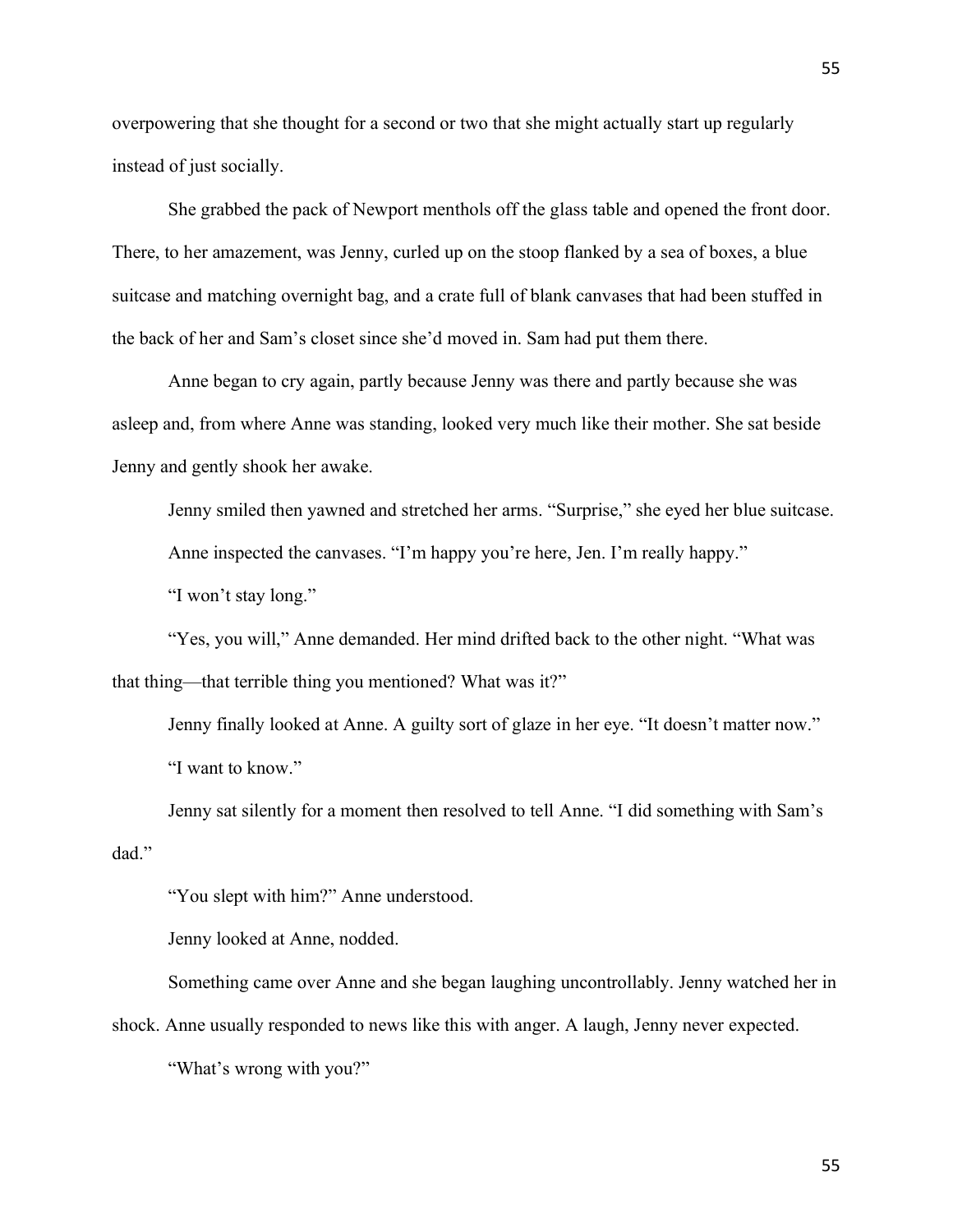"Nothing," Anne tried to calm herself. "I need to tell you something too."

Anne lit a cigarette, passed it to Jenny, then lit one for herself.

"Alright," Jenny said.

"I hate Simon."

"I know."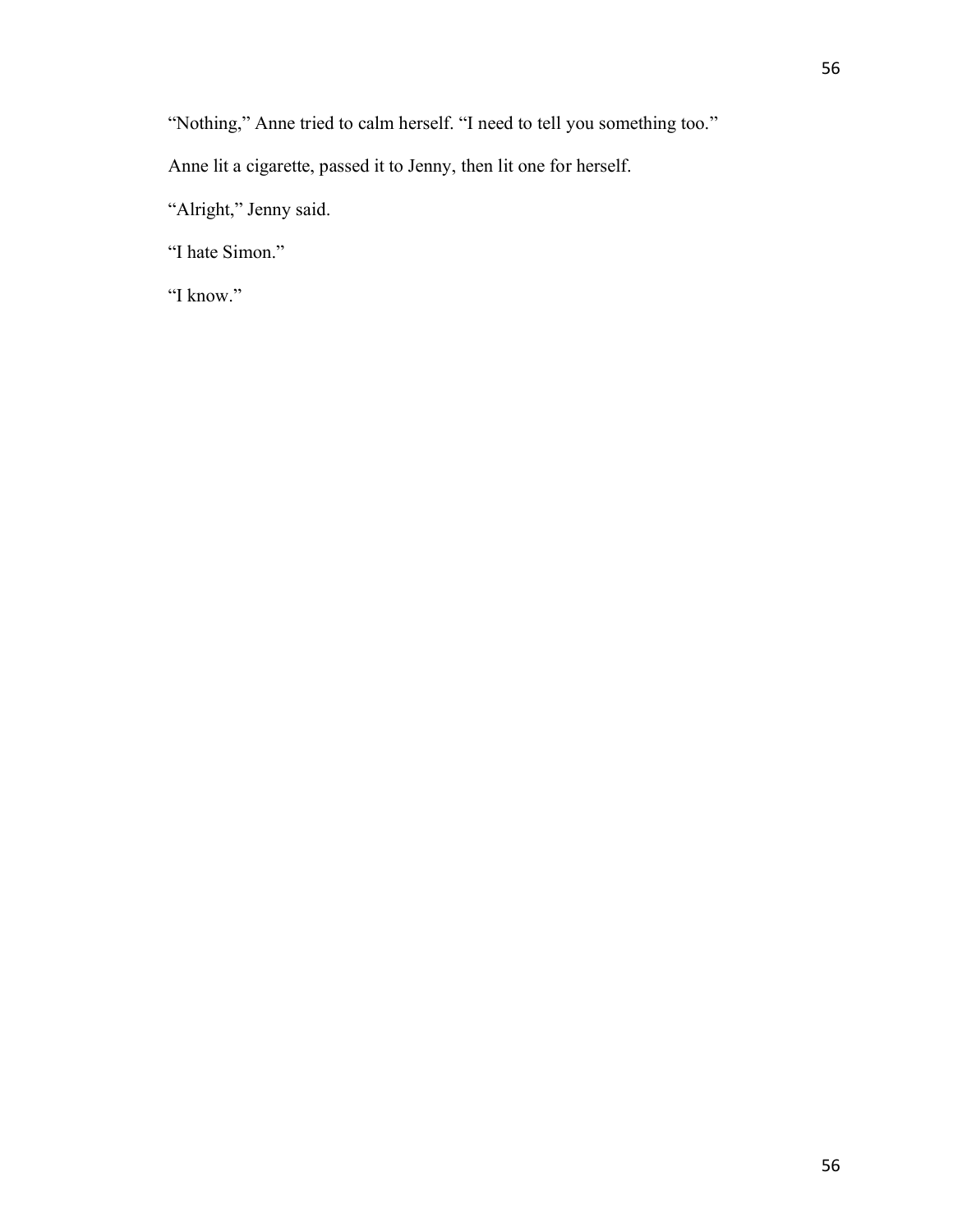## "Water Voices"

The first time Trinity heard the voices, she was mid-shampoo in her cramped shower in her flat in Echo Park and she had just gotten some Paul Mitchell gentle wash in her eyes. She splashed fountains of water from the showerhead into a held-open eye. One and then the other.

Eyes red, attention drawn on the burning sensation. A small collection of deep whispers peeked in from somewhere. She stood still and listened. A statue, naked in the noisy steam. It was a male voice. Sounded like more than one. Chorus-like, all murmuring and hummed. The words were ungraspable, though.

She was finished anyway so she turned the shower knob to the far left to let the stream dry up, slid the curtain back, and stuck one leg out. A cackling laugh emerged from the other side of the wall. A sigh of relief. She recognized the voice. It was Noah. Her neighbor Eva's boyfriend.

Noah's laugh echoed again and Trinity banged her fist against the tile wall. A "please shut up" kind of thud.

"Alright!" Noah called.

Satisfied, Trinity picked up the lavender towel she'd laid out for herself and draped it around her shoulders, squinching her toes into the white bathmat. A few passes to dry her back, then a bend and a dry scrub of the hair.

She'd recently cut her hair shorter than she ever had before—just an inch above the shoulders—in an effort to kill all the dead ends and replenish the roots. The decision had left her feeling unrecognizable to herself, the blunt cut making her appear childlike. It exposed her shoulders, which Trinity believed were too broad and boxy. She also thought the color had changed too, the once vibrant black sheen seeming to have faded into a flat, unpolished sort of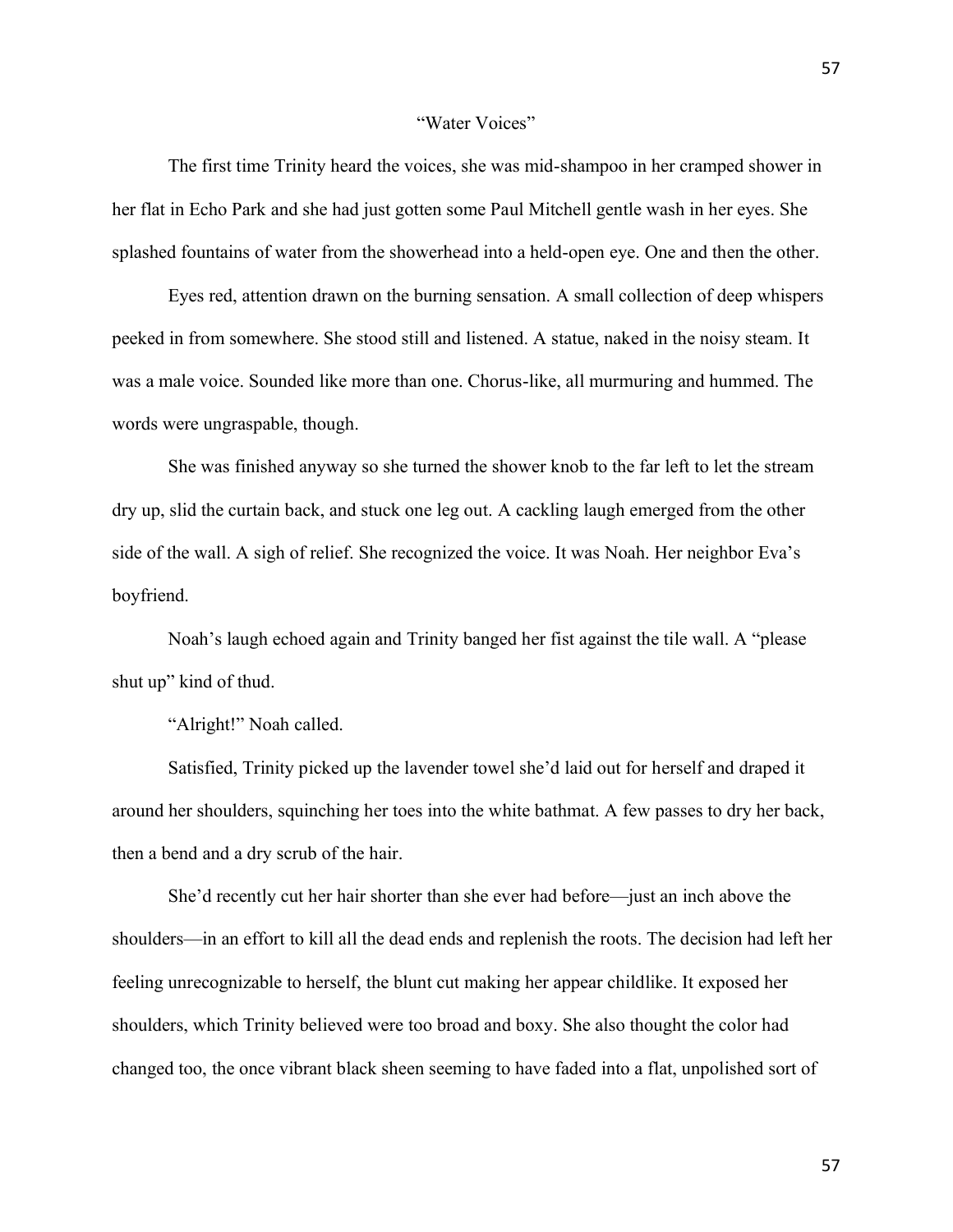brown. Leaning into the mirror and clearing a lone blackhead, she examined herself, twisting the ends of her hair with her fingers and smoothing from her side part down to the tips. She shook it all back out of place in frustration and rolled the towel around her chest.

Just as she'd looked away, the foggy glass seemed to growl at her. A demonic, echoed sort of peal. She looked back to the mirror. She wiped the glass to clear the vapor then stared at her image in the wiped spot. A space in the clouds. There was nothing there. There was no one there.

For a second, and only a second, she spied a fogginess in her left eye. A ghost circling the green of her iris. She shook out of it when she realized it was probably just the steam moving across.

Her shower almost made her late for work. She breezed in and passed an apologetic glance to the manager, Reese. He didn't say anything, just told her to restock the plain bagels in the glass display.

Trinity hadn't planned on being a barista for very long when she moved to LA two years earlier. She came to LA to act. She spent the first seven months crashing at her boyfriend Gabriel's shared apartment and going on what seemed like endless numbers of auditions that led only to dead ends. At the end of month seven, Gabriel's roommates became annoyed at her freeride. Now, she had a small studio in Echo Park she couldn't afford. The money was tight. Trinity was on edge.

Trinity's shift ended at six. She was crossing the street to where her car was parked when her phone started ringing. She dug around in her bag for a moment then finally located it buzzing relentlessly somewhere near the bottom.

58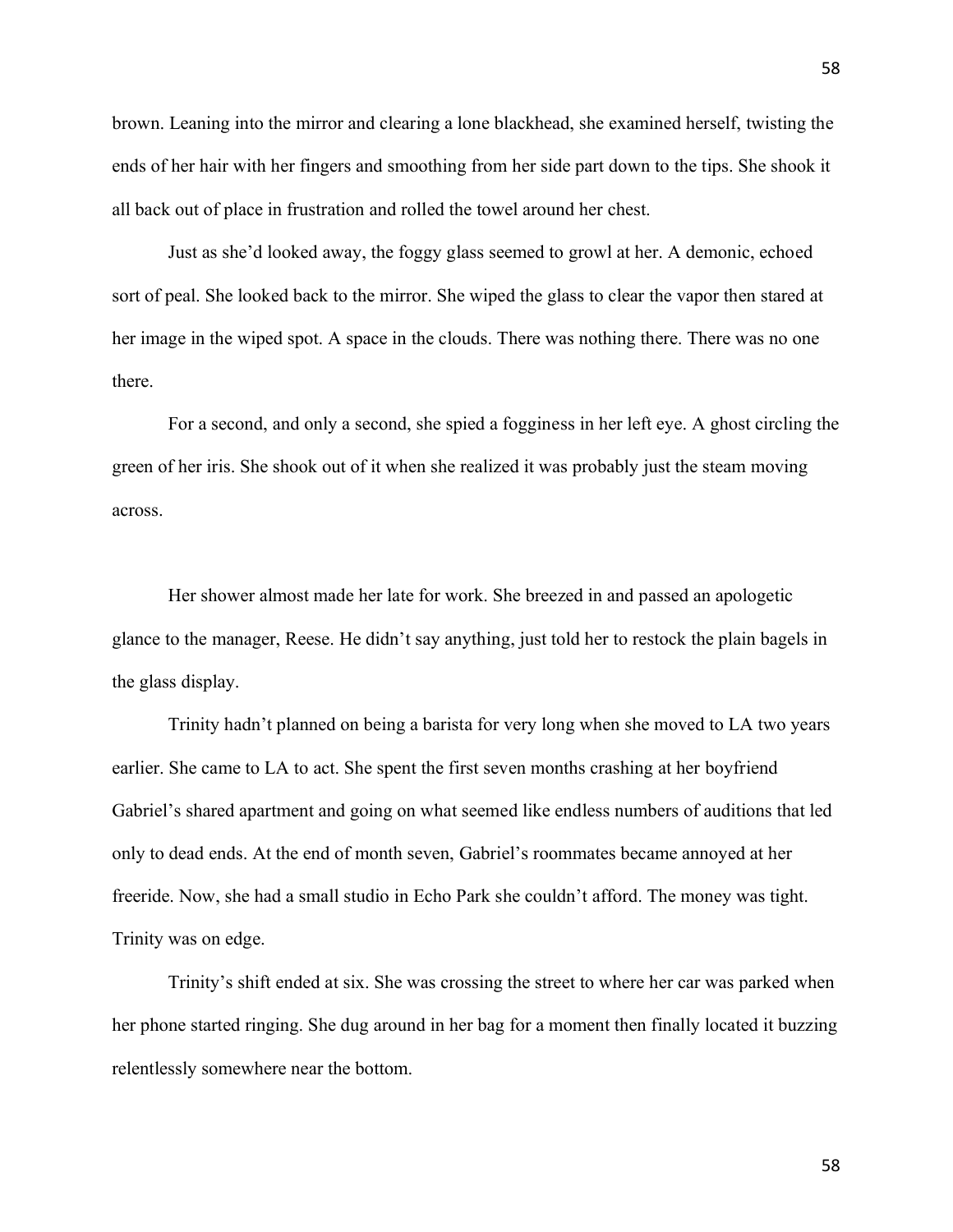It was Gabriel. Her boyfriend. She felt a tightening in her chest when she saw his name on the caller ID, but she answered the call anyway.

"Hey," she said. "Just got off. I'm on my way."

Trinity was halfway across the street when she saw him. A man in a red baseball cap was standing in the middle of the road staring at her. Motionless. Just standing and staring. *What a creep,* she thought. He didn't look like a typical downtown wino. He was well-dressed except for the baseball cap. As she crossed the road, his eyes followed her. From one side of the street to the other. Trinity felt threatened so she got in her car as quickly and locked the doors. When she looked back at the road, the man was gone. She breathed a sigh of relief and located her concealer from her satchel.

She cocked the rearview at herself and there was the fog in her left eye again. The one she'd seen in the bathroom mirror the night before. She looked away but only for a second. When she looked back at the mirror, the fog was completely gone.

She figured it was just a trick of the light or something like it, and by the time she was pulling her car into the parking lot at the base of Burbank Peak Trail, she was already starting to put the whole thing out of her mind.

Trinity met Gabriel at the trailhead, the same place they usually met. It was sunnier than usual. Hotter, too. The desert landscape felt heavy to Trinity, suffocating.

They headed off and Trinity struggled to keep up. Gabriel was more fit than Trinity. He worked out daily, drank kale protein shakes. Trinity worked out when she could in between shifts and auditions.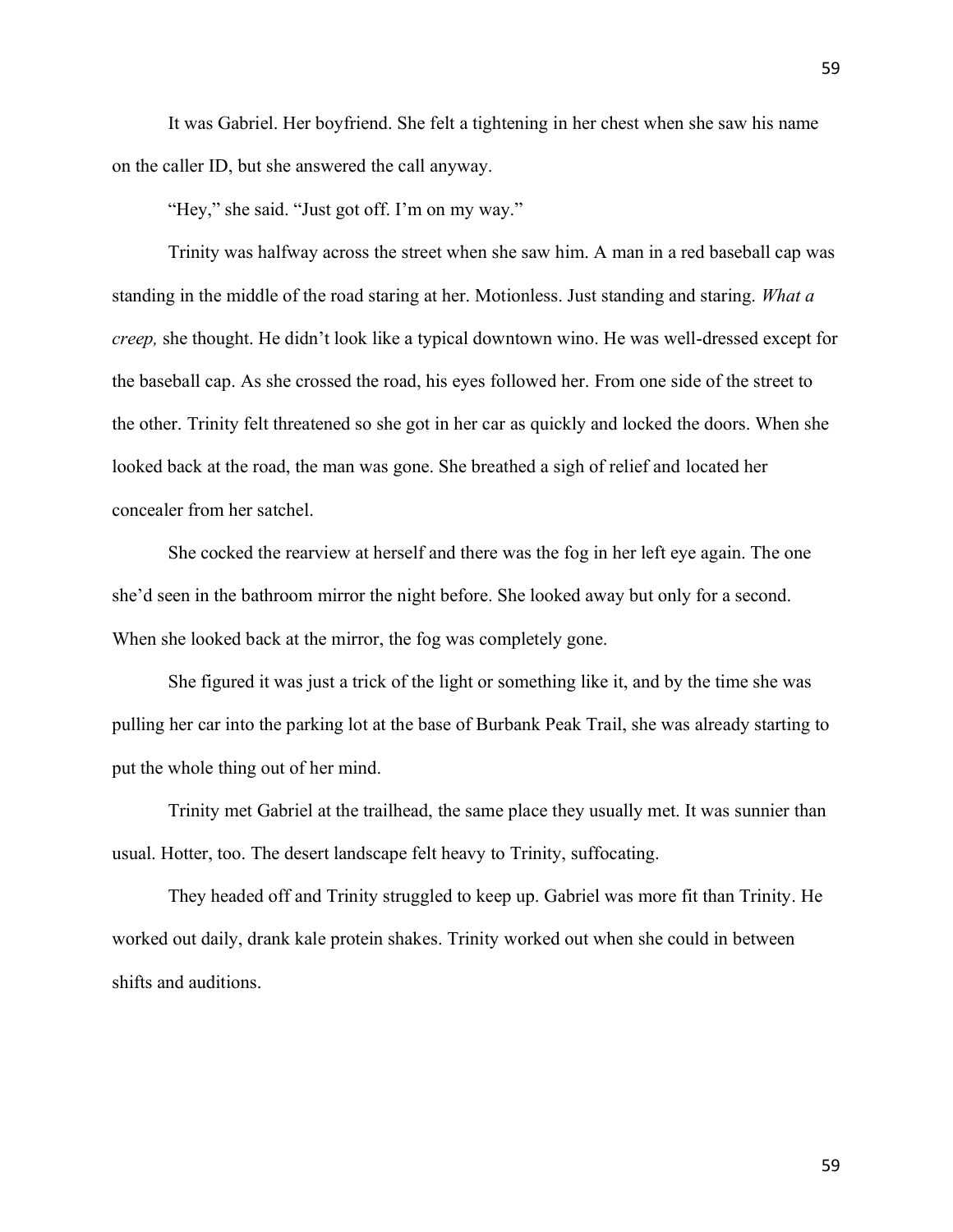On the right side of the trail sat the San Fernando Valley and on the right side the view stretched into downtown LA. Trinity always thought the city looked very much like a dream from the peak's ridge, and often she pretended it was.

Sometime into the run, Gabriel noticed Trinity had been unusually quiet, so he slowed the pace and said, "You good?"

"Bad day," Trinity said in between breaths.

"Again?" he laughed.

"I saw someone."

"Who?"

"A man."

"He hit on you?"

"Stared at me," she said.

"He stared at you?"

"Yeah. It was weird."

"Why?"

"You don't think that's weird, staring at someone?"

"Guys stare," he shrugged. "They stare at me."

"Not like this. This was different."

Gabriel turned around and started running backward so he could look at Trinity. "Have you thought any more about Portland?"

Trinity stopped running. Gabriel did too after. He kept walking backwards though,

matching her pace. She couldn't run while thinking about bad things like Portland. Gabriel had a job offer there. A good one. He wanted Trinity to come with him, get away from the hectic LA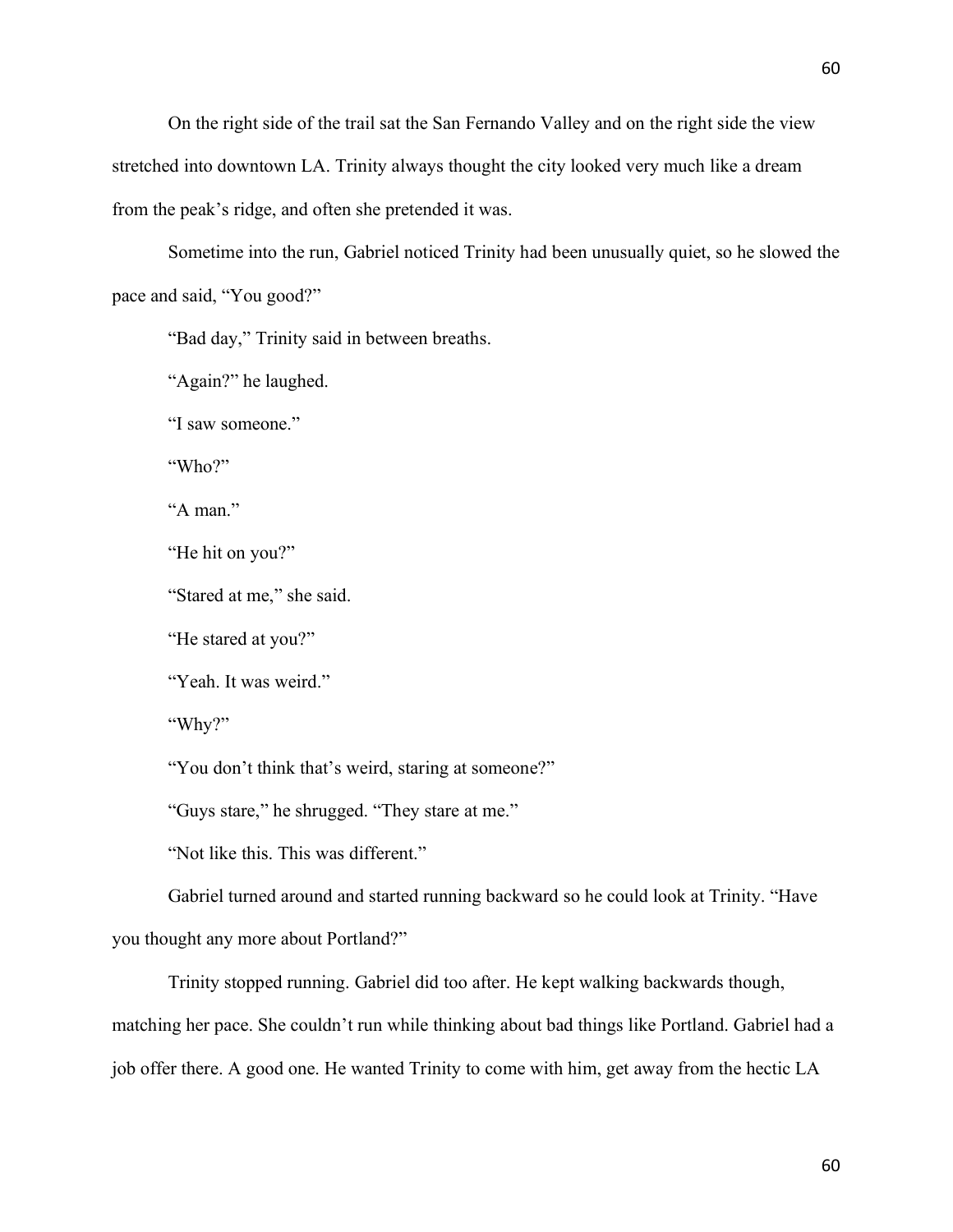lifestyle they'd both been immersed in the past several years. Trinity wasn't ready to let go of acting yet, and that bothered Gabriel. He wanted to slow down. To settle. He wanted Trinity to settle with him. Trinity wanted to remain uprooted. Commitment to her was scarier than failure. Commitment to Gabriel was the scariest kind of commitment.

She didn't want to tell him she didn't want to go. So, she said, "I've been thinking about it," even though she hadn't.

"Portland will be good for us, I think," he said. "Don't you think so? I think so. It'll be a new start away from the city. I think we need that. Don't you think we need that?"

Trinity didn't hear him. All she heard were the voices. They had started only moments before and were now so distracting she couldn't concentrate on what Gabriel was saying.

"Do you hear that?" she asks.

"Hear what?"

"That," she pointed at the air. At nothing. She jogged around the curve in the desert trail, trying to find out where the voices were coming from. There were whispers here and there, seemingly coming from every direction.

He caught up with her. "I'm trying to talk to you about Portland."

"Gabriel, I told you a million times," she said, the whispers sickening her. "I'm not ready to leave LA."

"You hate LA."

"I love LA. I hate people *in* LA. There's a difference," she stopped and put a hand on Gabriel's chest. "Can you just listen for minute, please?"

He pushed her hand away. "Stop messing around, Trin. This job is a once-in-a-lifetime thing for me. I need this."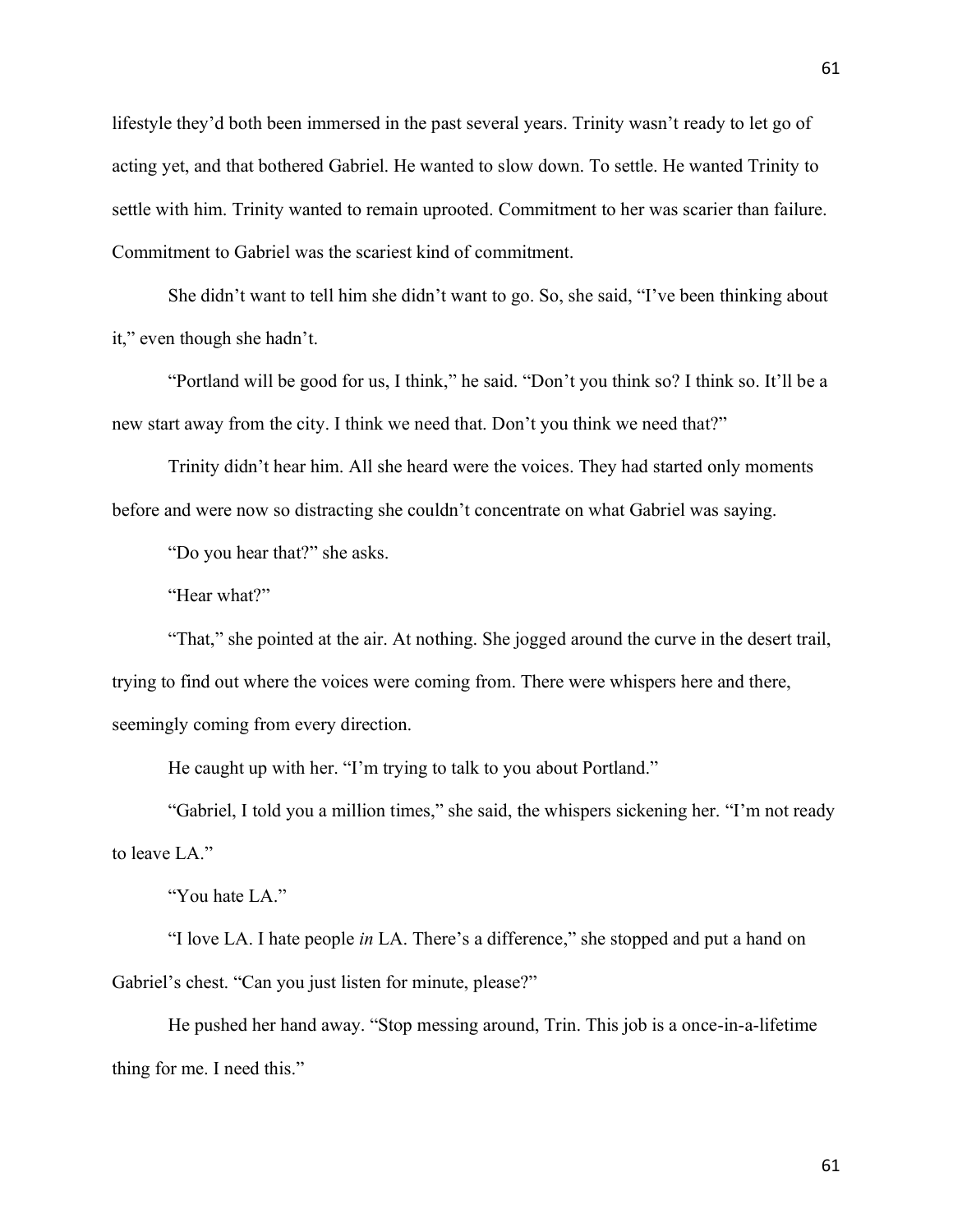The voices penetrated her again. She turned from the mountain side of the trail and peered out over the side that inclined down. She watched the horizon as if the source might sail in from the very edge.

"If you're trying to push me away, it's working," he spat, sternly.

The voices rose. Deeper, louder. She looked over and just off the trail stood the figure of the man in the red cap she'd seen in the roadway outside the café earlier. "Hey!" she called and gave chase.

Gabriel followed her, calling after her but she ignored him and followed the rocky trail upward and around a short bend.

The voices were real. She was sure of that. She wasn't imagining them. She also knew the man was real too and it was possible he had something to do with the voices. Maybe one of the voices was his.

A peak came into view, one with a bench overlooking the whole of the city. The man was standing at the very edge of the overlook watching her. Not out of breath like she was. Like he'd just appeared there out of nothingness.

She stood for a moment and listened. Really listened.

The crude whispers spoke words for once. They took alliterative shape. "I am empty," they said. "I am empty. I am empty. I am empty. I am empty."

She couldn't take it anymore. Trinity ran toward him. The closer she got to the overlook, the louder the voices became. She closed in and was about to grab the man, but someone grabbed her instead. Gabriel had caught her just before she leapt off the edge of the overlook and down into the ravine below. An arm around her waist, they both fell to the ground.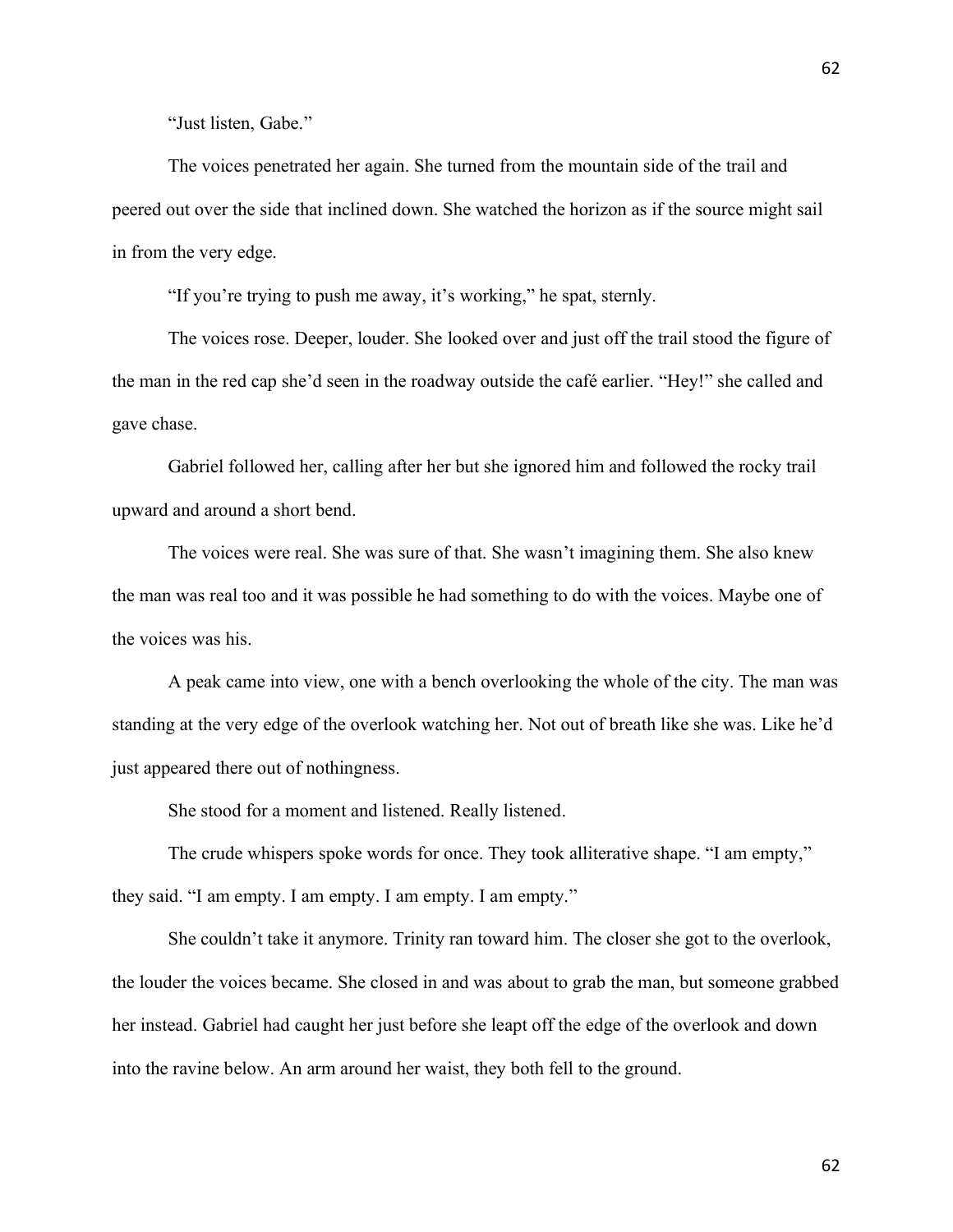When she looked up, she realized the man wasn't there anymore. Gabriel was giving her an earful. "Are you crazy?" he said. "Trying to kill yourself?"

Even though the voices had subsided, she didn't hear anything Gabriel said. To Gabriel's objections, she stood up and neared the edge carefully. The voices were clearly coming from somewhere beneath. She glanced over. Down below was a small body of water. Just a small pool collected in the lush rockface.

The water. The voices were coming from the water.

Trinity was in the holding room for two hours before it was finally her turn to go. The audition was for a TV series titled, "The House Lenormand." It was some kind of thriller about a haunted house. A petite woman in a hijab escorted Trinity into the audition room that was lit with harsh fluorescents.

Three very bored looking individuals sitting at a long white, plastic table greeted her unenthusiastically. Trinity joked about the long wait. No one laughed. A man with a beard and a nose ring prompted her to start with a lackluster "go ahead" and a staccato-ed hand wave.

She was about to start the monologue. In fact, she did start. One line in, "You don't believe in ghosts the way I do, Tim," and then she stopped. She stopped because the voices started. Those shy little whispers seemed to bubble up out of nowhere. She noticed the casting director was drinking out of a water bottle. The whispers heightened in register and level. She tried to concentrate, keep going. She stumbled over the lines. The men at the table watched. They looked bored. Disgusted.

The man at the far-left end of the table suddenly became familiar to Trinity. He looked just like the man who had been following her. He hadn't looked like that before. She was sure of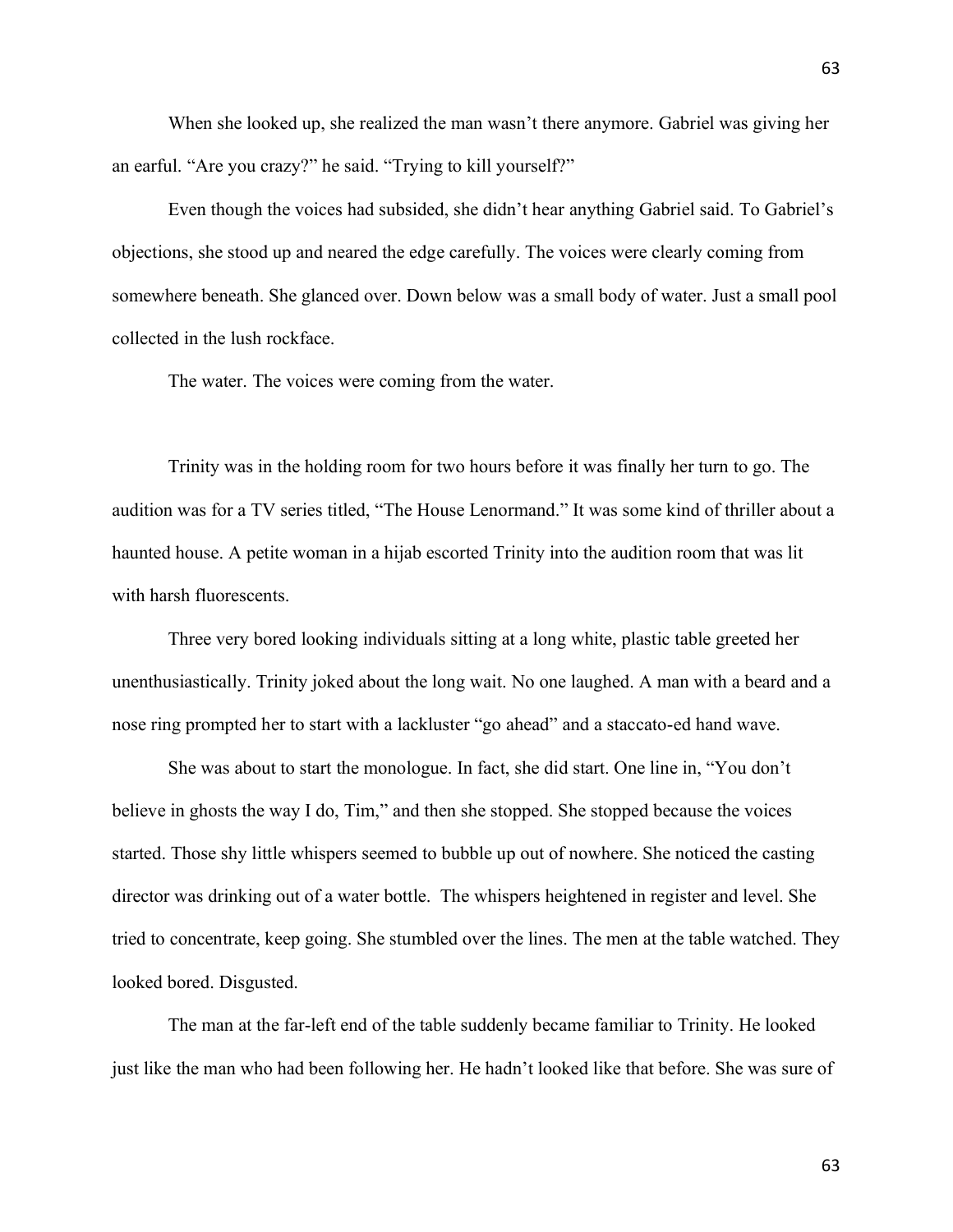it. It was as if he had been transformed somewhere between the present and when she had first entered the audition. He was wearing a red baseball cap now. He hadn't been wearing it before. She was almost positive. But he was now.

It wasn't him. It couldn't have been him. But it was him and it wasn't him and it was no one all at the same time.

"It's you," she said to the man.

They all exchanged confused glances.

"Why are you doing this to me?" she was screaming now. She threw her script to the floor, approached the man at the table.

The assistant who'd led her in appeared beside Trinity, trying to get her to leave. Trinity pulled away, leaned across the table. Right in the man with the red baseball cap's face.

"You know where I work, where I live, where I go jogging with my boyfriend—it's enough. Leave me alone!"

A larger security guard entered from somewhere and did what the assistant was unable to door. He dragged Trinity out of the room, but she fought him. She fought him all the way out, screaming and pleading to the man in the red baseball cap to tell her why he was following her. Right before she was taken out of the room, the man seemed to change right before her eyes. He looked the way he used to when she entered. A balding, skinny guy. Looked nothing like the man in the red baseball cap.

She realized her error then. In the holding room, she begged the security guard to let her go back in and retry the audition again. He ignored her pleas and dragged her out of the building.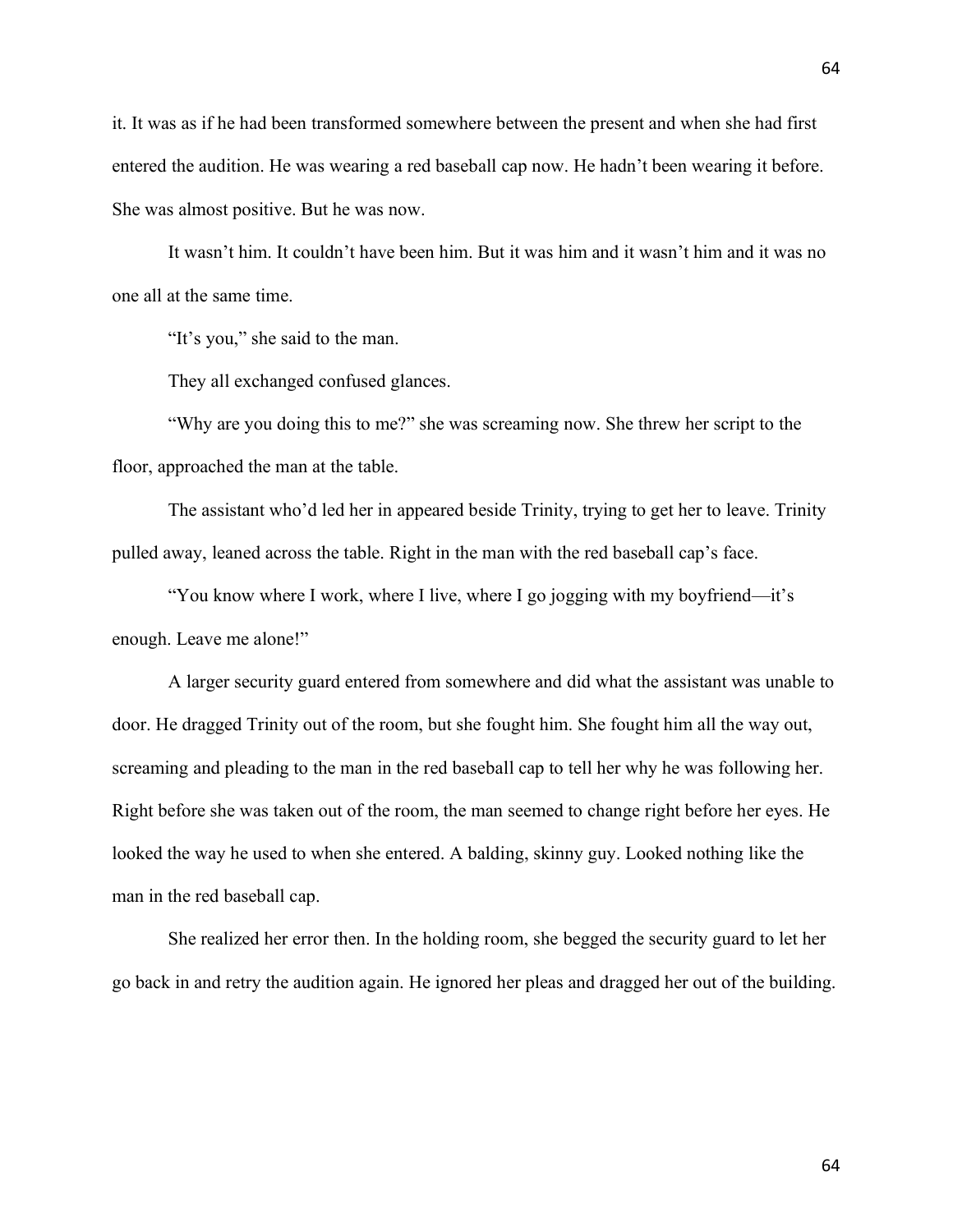Trinity didn't want to go with Gabriel to Pacific Park. She didn't want to do anything with him anymore really, but Gabriel's little cousin Rachel was visiting and Gabriel had promised his aunt and uncle that he'd take her to ride the Sea Dragon and get her as much cotton candy as she wanted. So, despite Trinity's reservations, she went with Gabriel and watched him and Rachel ride the rides while she stood by and watched. Gabriel tried to convince her to at least try the Ferris wheel, but she refused. She didn't like heights. She didn't like carnivals. She was still reeling from the memory of her audition, her mind going round and round like the tilt-awhirl thinking of all the horrible feelings that came of the encounter.

Trinity had said she wasn't hungry but Gabriel had taken her to the cotton candy counter and bought her a pink one anyway. And so she stood there in the crowded carnival in the late California dusk eating the unwanted treat and listening to Gabriel and Rachel's mindless, childish giggles. Some inside joke about a cartoon they'd watched together that morning at her parents' hotel room.

Rachel let on that she needed to use the bathroom, so Gabriel led her and Trinity to the restrooms over by Inkie's Scrambler and Scoops Ice Cream and Treats. While waiting for Rachel outside, Gabriel grabbed Trinity's hand and said, "I was going to wait to tell you, but I have a surprise."

Trinity looked toward him. She wasn't excited. Gabriel didn't really excite her anymore. But she played along anyway because she had nothing better to do. "What's the surprise."

"I bought a place," he grinned, waiting for Trinity to smile too. "Well, a house, I mean. In Portland." He waited again for a smile, but there was nothing. She just stared. "For us." "For us?"

65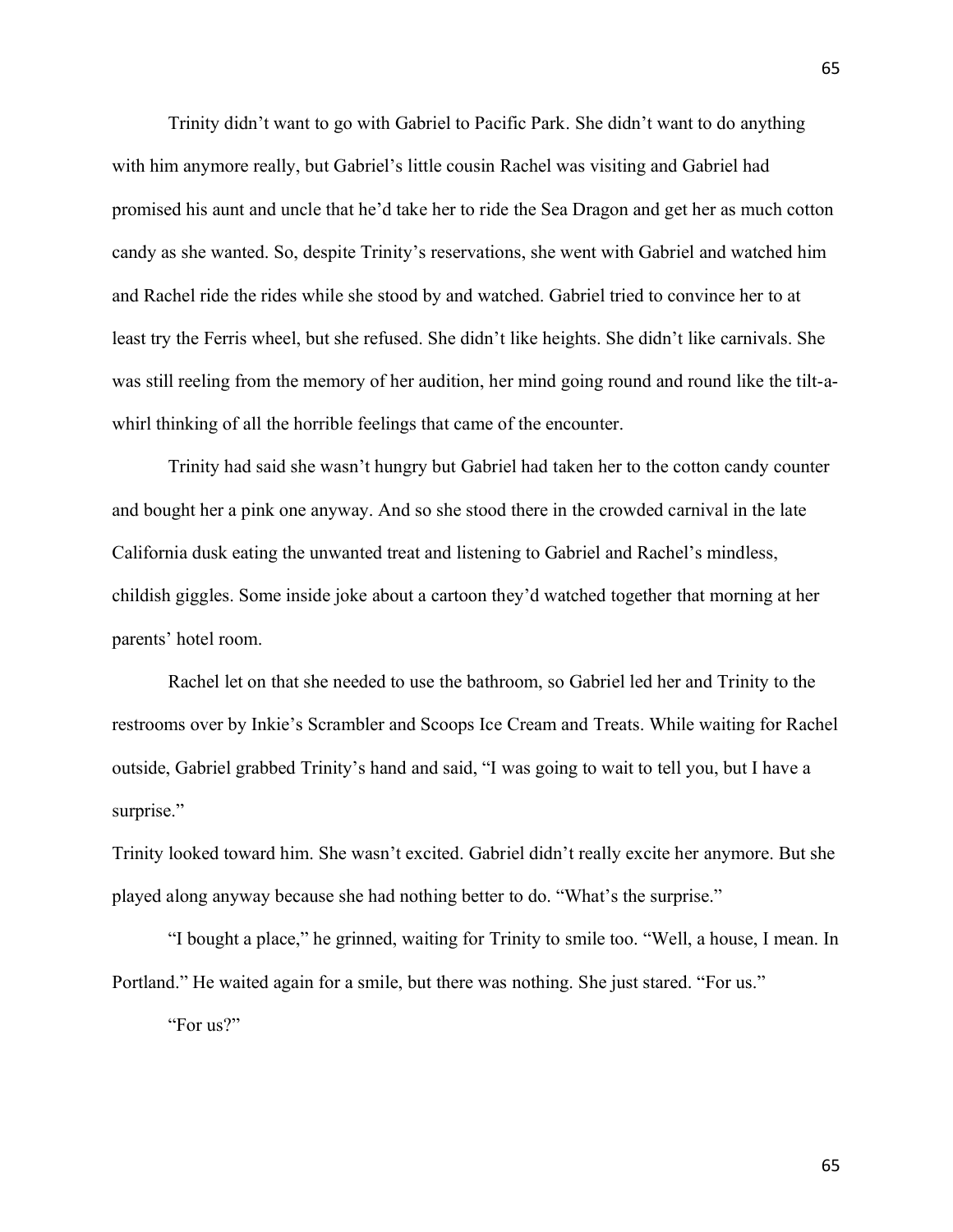Trinity understood that Gabriel expected her to be happy about the decision, a decision he'd made without her, a decision he'd made against her desires. Trinity should have been angry, she knew she should have been, but she felt more as though she had been released from some kind of lavish prison, one where Gabriel and men like him could see true things with visible evidence and choose not to believe them. That prison was a fast, confusing place where a "no" meant to proceed and a "yes" and led to no provisions. She was glad to be released from that prison though. It meant she could speak again, perhaps get a word in over his voice or the ones in her head. It meant she could breathe her own breath again.

So, Trinity breathed, the wind above her stale and rushing. Then, she turned to face him. Pink, dissolving beams cast him in shadow.

"Gabriel, has anyone ever made you do anything you don't want to do?" she said.

"What?" he stared.

"Has anyone ever made you do anything you don't want to do?"

"No," he scoffed. "I do what I want, I go where I want, and I want to go to Portland. With you."

Trinity's eyes glazed with a certain clarity and she looked at Gabriel with a newfound kind of release. "Go then." Walked past him.

He called to Trinity as she walked away from him. He couldn't leave Rachel who hadn't come out of the restroom, so he was quickly gone from Trinity after moments of wandering. As she maneuvered through the dense crowd, Trinity felt a release. An unburdening. More alive now in the conviviality of park-goers and the artificial scrapes and dings of rides and games than she'd ever been in the safety of Gabriel.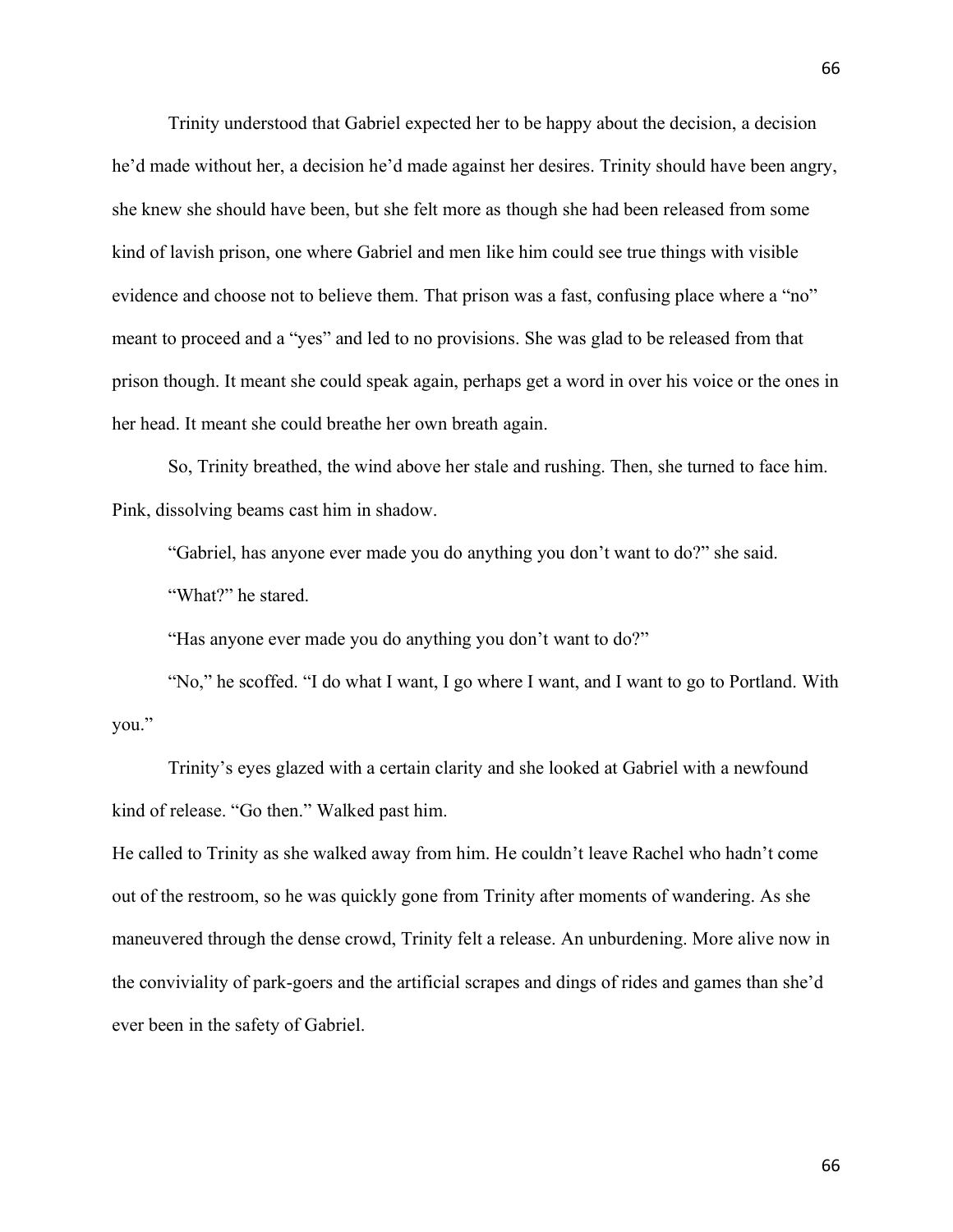Suddenly, there was a little space in the crowd, and through the little space Trinity eyed a large tent with colorful steps leading inside, and atop the tent door read the words "Funhouse." A new attraction, she assumed. The perfect place to hide from Gabriel. She hurried through the little space of people and up the rainbow steps inside the tent.

Immediately, Trinity was met with an array of mirrors all around her. She saw her reflection, her whole body from a distance, and she was surprised. More surprised than she was when Gabriel expected her to be surprised earlier. She looked different, she thought. Not because one mirror thinned her and another made her three times her normal size, but because there was one mirror that was almost true to life, and in it she saw herself from the outside for the first time in what felt like months. She was aware of herself. Fully aware. She saw what others see, what a customer at the coffee shop might see, and she liked it. She liked herself, her bony, pale legs, her dark, frizzy hair, her thin lips. She saw and she admired. For the first time.

A mirror to the left changed then. A figure appeared in it that wasn't hers. It was the man with the red baseball cap. Trinity screamed. She thought about leaving the funhouse. The door was right behind her. But she wanted it to stop. She had to make it stop.

Trinity gave chase toward the man down an opening. She grew close to him and reached out, but her palms hit only the flat surface of a mirror. The man's reflection shifted then and appeared at the end of another long passage. She ran at him again, being more careful of illusions. But yet again, once she reached him, there was only a mirror and no man.

The reflection shifted again, this time to the mirror right beside the other one. She looked behind her. She looked all around her, but she couldn't tell where the man in the red baseball cap was standing and how he was casting his reflection onto the mirror. She looked back at his face, stroked the glass with her fingertips to be sure it wasn't real. As her fingers crossed over, the

67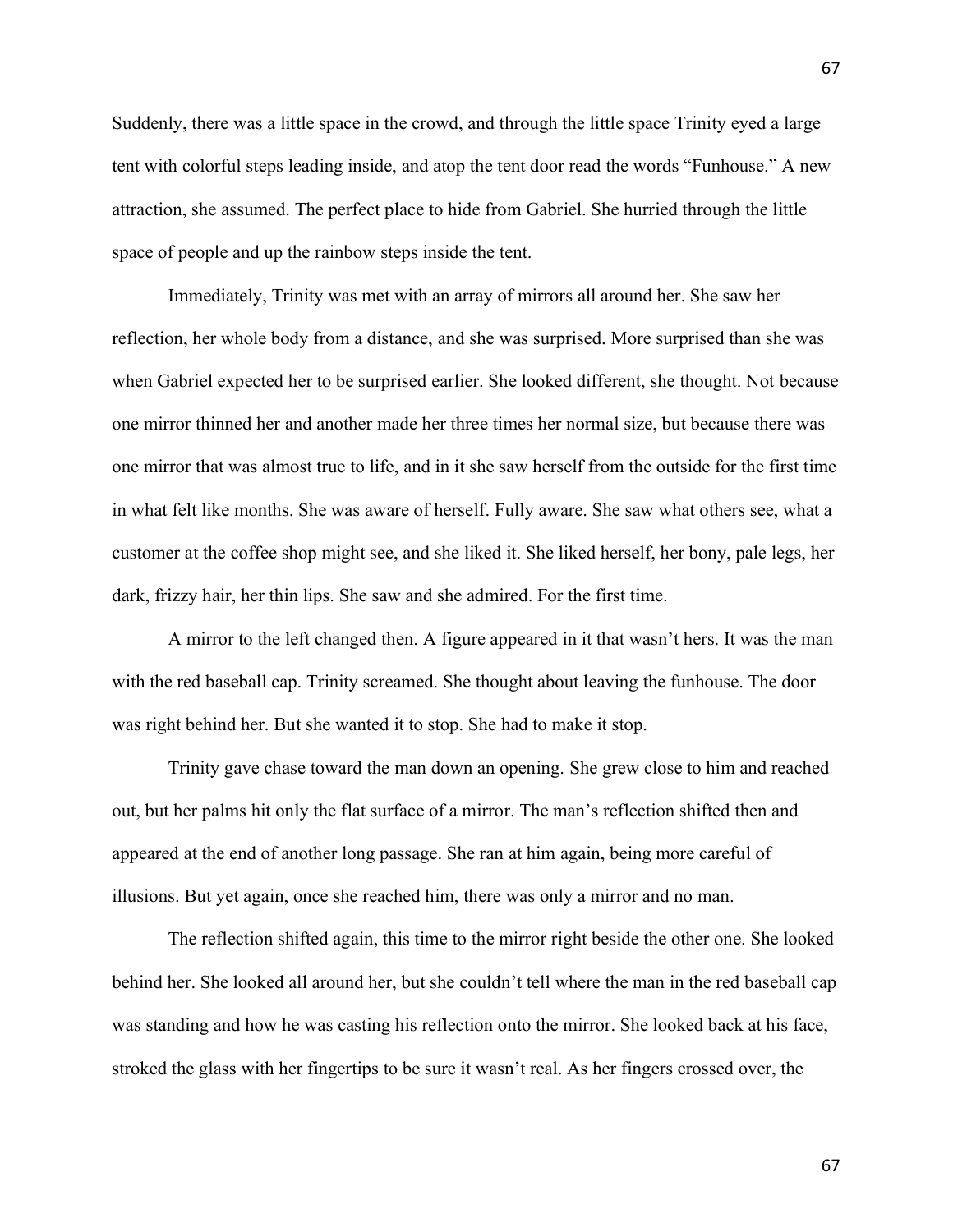image suddenly altered like the turning of a TV channel. There, in the mirror, was not the man's reflection, but Trinity's own. She gazed at herself curiously, wondering why she had not seen her own reflection there before. She looked at her eyes. They were different. Fogged. Both eyes had the fog in them now. She clawed at her face, rubbed her eyes several times, but the fog remained.

"Stop it!" Trinity screamed. "Leave me alone!"

In fear, Trinity charged the mirror running face-first into it and shattering the glass. She felt the wound on her chin and wiped the blood onto her jeans. Trinity quickly found another passage and moments later exited the funhouse.

Gabriel was standing there with Rachel waiting for Trinity when she stumbled out. He saw the blood dripping down her chin and neck and ran to her.

"Are you okay?" he asked, frantically.

Trinity didn't answer. She saw Rachel standing off in the distance behind him. She looked scared, confused. *I am scary and confusing,* Trinity thought.

"What happened to you?" Gabriel said.

No answer.

"What happened to your face?"

No answer. She remembered the fog, felt at her eyes.

"My eyes," she said, her voice trembling. "There's something in them."

Gabriel examined her carefully. "I don't see anything," he said.

"You have to believe me," she begged. "Look!"

"There's nothing there," he argued, angrily.

"You have to get it out," she said, tears running down her cheeks.

Gabriel grabbed both her arms tightly, shook her. "Enough!" he screamed.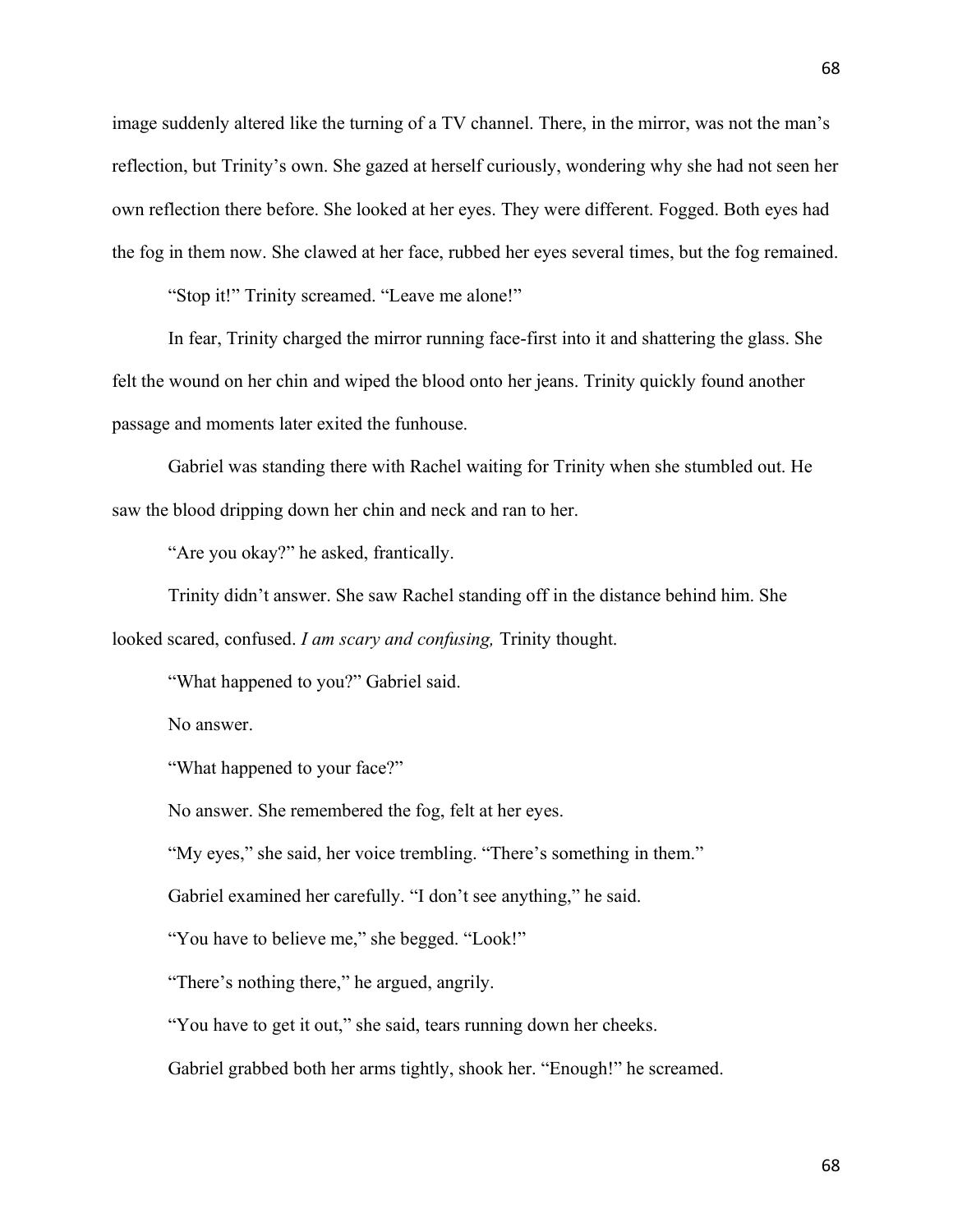She stopped.

"You are empty," she thought she heard him say.

"What?" she asked, calmly.

"I said, there's nothing there," he said.

"No, you said something else."

Suddenly, the fog lifted from her eyes and she saw the fog move into his. His appearance became ghostlike to Trinity. He was an apparition floating there lifelessly. She backed away in fear and ran toward the beach. Gabriel followed, calling after her, calling out her name.

Trinity. Trinity. Trinity.

When she reached the shore, she stopped. Inches before the water. The voices were loud. So loud. She covered her ears. It didn't make a difference. She screamed wretchedly.

Animalistically. Her knees hit the sand.

The voices: "I am empty. I am empty. You are empty. We are empty."

Trinity: "Stop! Please, stop it!"

The voices rose and rose and rose until Trinity thought her eardrums might burst or that she might lose consciousness. Still, they rose, rose, rose. She wallowed on the sand, begging for relief. Then, when the blackness plagued Trinity's eyes and she felt herself slipping all the way away, the voices crescendoed into a resounding silence. She laid there immobile, listening to the spectral ringing that hung cold in the aftermath.

Her strength returned and she stood up. The ringing subsided and all that was left was the sloshing of waves and the echo of festivities from the carnival meters behind. Trinity stood and basked in the silence that she'd never before known to appreciate but that she now knew was as sacred as a holy instrument.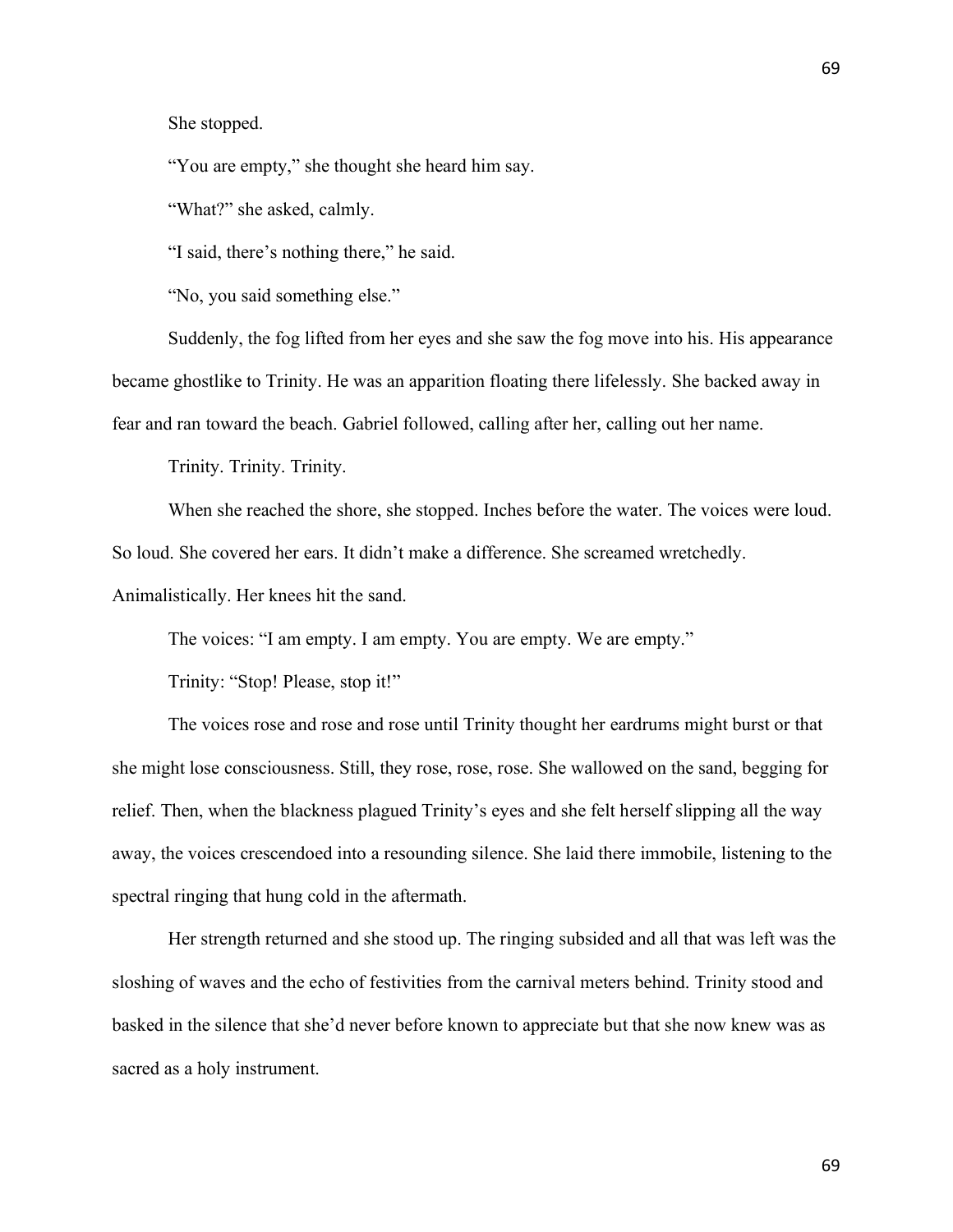She looked to her right and there he was. The man in the red baseball cap again standing so close to Trinity that she knew she could catch him now if she tried. She waited to see what he would do. He stood still like she was standing still.

"What do you want?" she asked.

He said nothing.

"What do you want from me?"

Still nothing.

She waited a little more and then, when the timing was right, when she was ready, really ready to get him, she ran at him. He didn't move at all. Just stood statue-like until Trinity had her hands on him and was dragging him into the sea. He didn't fight her. He didn't pull away. He was like a doll. He moved when she moved. And when Trinity held his head under water and brought him back up and asked him 'what do you want from me' and he said nothing, she submerged him again and repeated the process until the man's mouth opened. She pulled him up again but he didn't speak. His mouth was open wide and he stared, but he didn't speak at all.

As she watched him, waiting for something from him, she knew he would never tell her. She would forever be trapped in his land and stay dumb and curious until her life was over. So, she shoved him back under the shallow water and held him there. Foam drifted across his image and he transformed before her into something else.

His face became Gabriel's face. She was horrified. Wanted to let go but couldn't. Wanted to stop but refused. Another wave rushed over the face in the depths and Gabriel's image became her own. A morphed version of Trinity sifted just beneath the surface of the saltwater.

She wanted to bring her up.

She wanted to stop.

70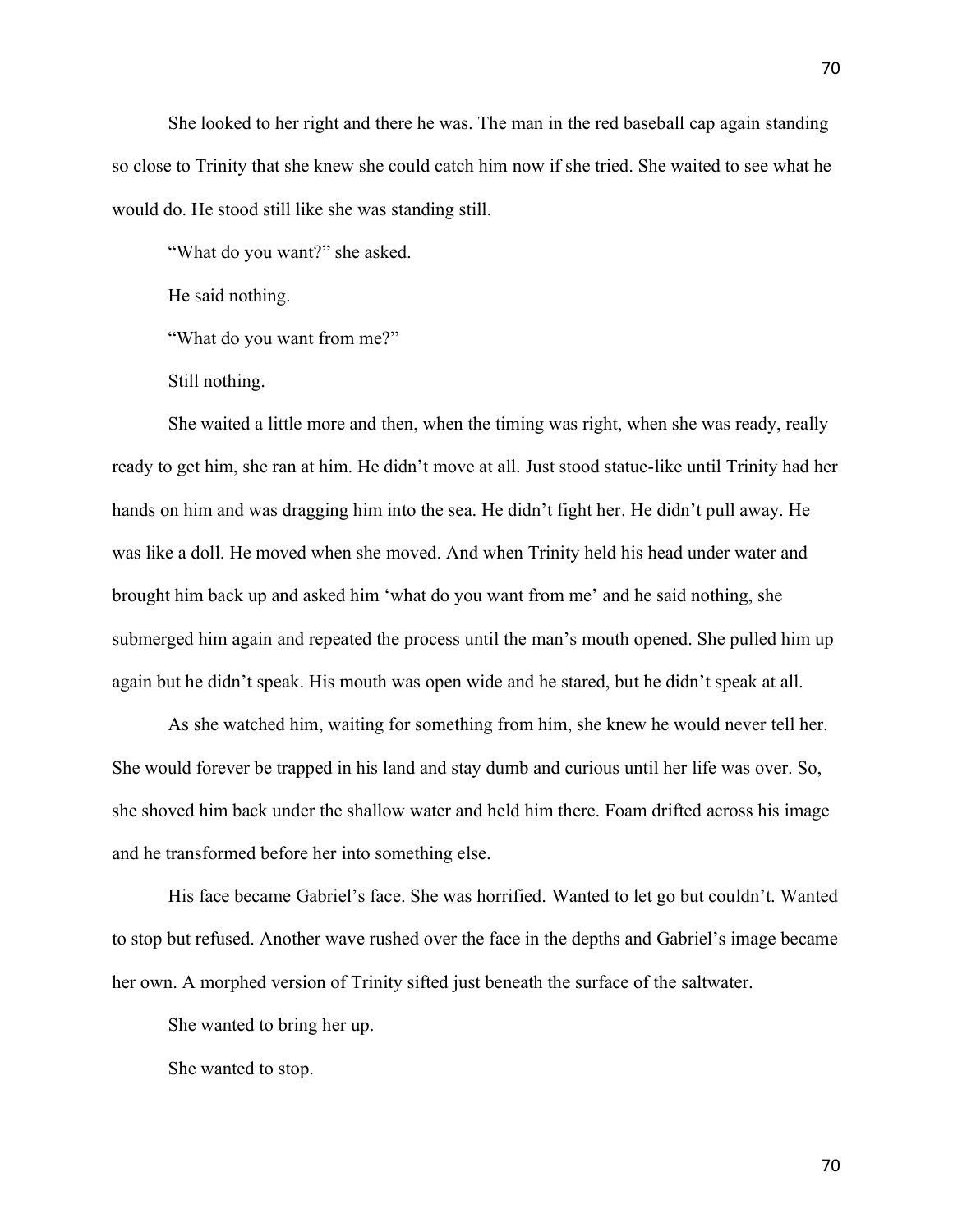She was drowning the man, the evil man. Then she was drowning Gabriel. Then she understood she was drowning herself.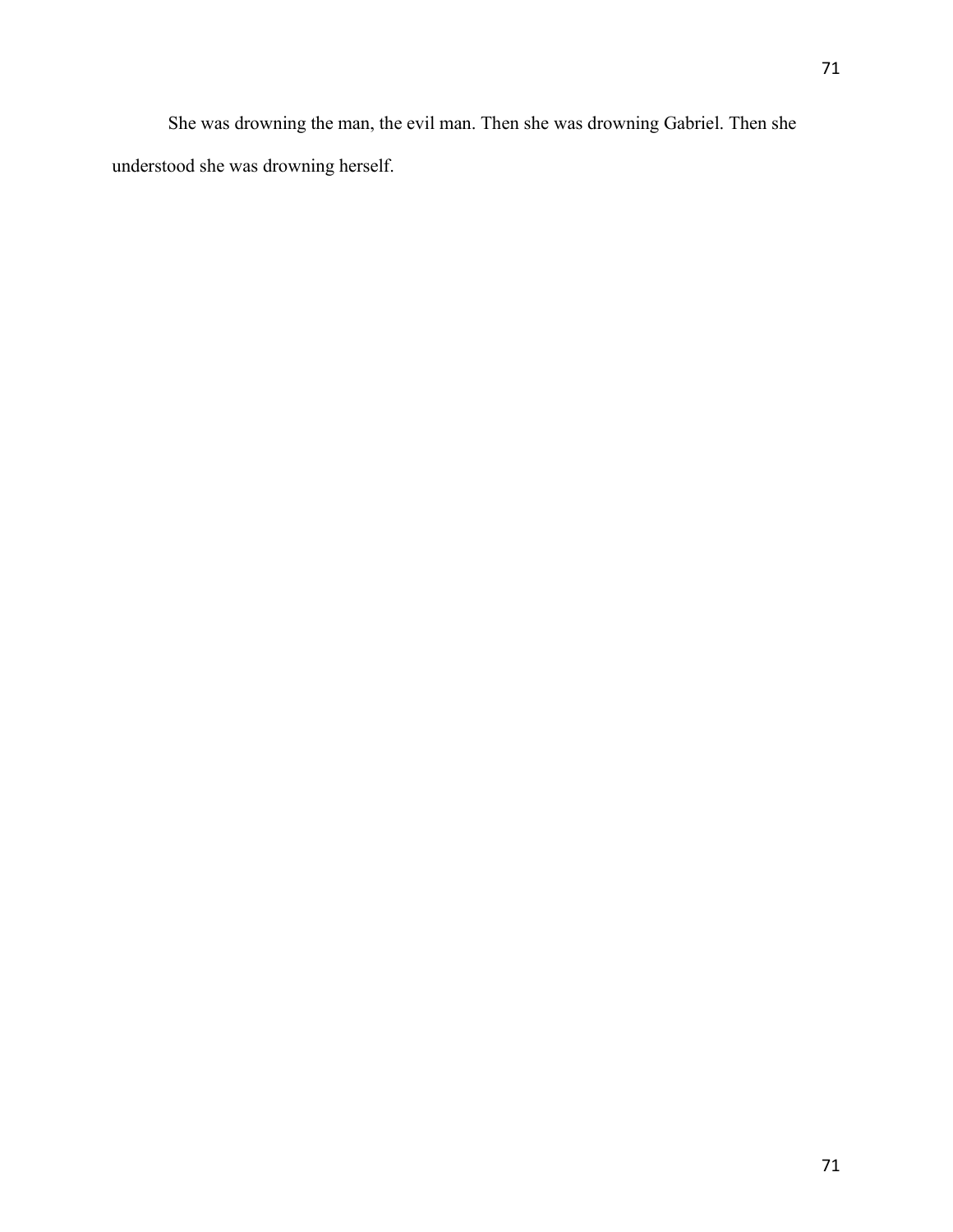I enter the courtroom earnestly with a strange, acidic taste in my mouth that I don't like but that reminds me of something important. People turn and stare. They know who I am. What I'm about to do.

My mother is sitting on the left side in the front row. Pro-defendant. The defendant is my father. She's staring at me too, gives me this delicate, paper grin as I pass her. She is childlike. Whenever I see my mother, I picture her drying her veiny hands on a dishtowel saying things like, "Eat something, Jennifer."

I see him at the defense table reclined a little in his chair. Mr. Reinhart, his lawyer, is leaned over toward him saying something. My father nods several times. They're talking about me probably. Our deal.

I go up to the witness stand, sit down. The wooden chair creaks in the dim quiet. The jury analyzes me, skimming for the slightest gesture or look that will give me away. I'm a circus attraction, a bearded lady or horned man. They're waiting to hear what I have to say.

I look over at my father again. He's looking at me too. That pesky acidic taste returns, leaking into the crevices under my tongue and spreading around my teeth. I lick my lips but look away from him when I do it.

I haven't seen him since Christmas in Baltimore. The last time was at a Christmas party at my Aunt Naomi's house in Lochearn. He had just come back from the grocery store, been gone two long hours. Log truck overturned on 95, he'd said. Held everyone up, he'd said. I remember he took off his jacket and Oriole's cap, hung them on the coat rack by the front door, then looked me straightly in the eye as he passed as if to say, "You're old news, honey."

I left after that.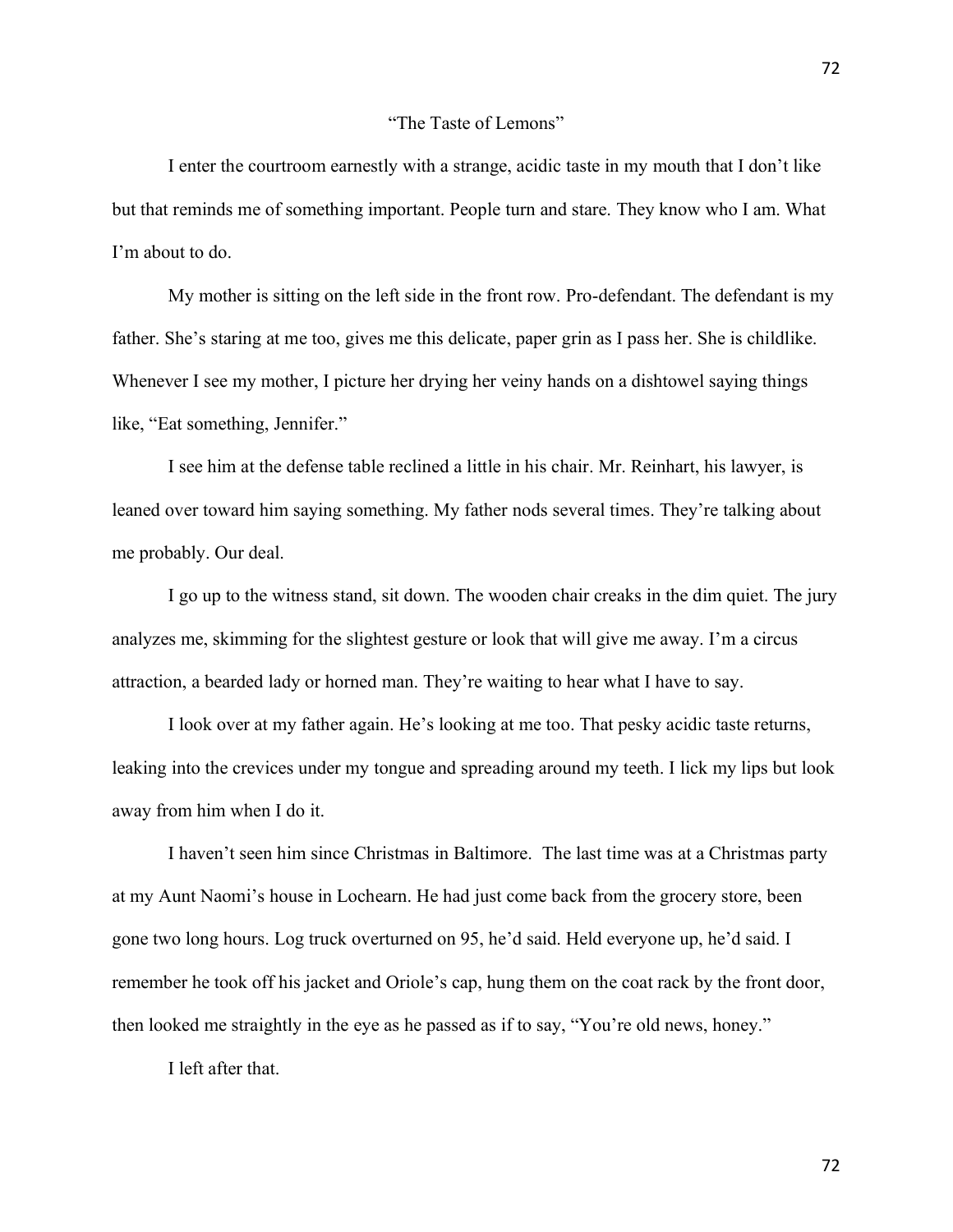Looking at him now in the crowded, thick courtroom, he looks so much older. His tanned skin is leathery. A used saddle. He's wearing a blue suit and his blond hair is slicked back greaser-like, smooth-talking-car-salesman-like. He always hated the idea of aging. Bought a BMW convertible for his  $40<sup>th</sup>$  birthday just to prove he was still young. Then, he got older.

He palms a little wave at me. "Hi, Jenny Wenny," I can hear him say in his voice. His specific voice. I give him a little nod back. The jury notices.

He swallows and I watch him swallow. His tie bobs under his Adam's apple when he does it. I am uncomfortable. My throat tightens. I swallow too, trying to get rid of that awful taste in my mouth.

Then, I see her. She's straight across from me, hands buried in her lap. Her black hair is curled into tight, little ringlets and her white blouse looks freshly ironed. White. Prosecutor's choice, probably. Accents her innocence. The well of the court is a dense chasm between us. A valley of the shadow neither of us can cross. She not looking at me, and I'm glad.

Mr. Reinhart stands. His loafers clunk on the hardwood as he moves toward me. Clip. Clop. Clip. Clip. I think of horses. Hands in his pockets, chin cocked upwards smugly. Like he's waiting for an uppercut. Or a bridle.

He thanks me for taking time out of my day to be there.

"No problem," I say.

Mr. Reinhart is blocking part of my view so I can only see half of her now. Half an eye gaping. Half an arched brow. Half a wilted mouth. Half a white blouse.

He asks me about my father, Ezra Lennon. Asks about his character. What kind of father he was. Is. I say he was a good one. *Is* a good one. A good father. I say he worked a lot as an investment banker but still made time for me and my mother. I say he had a boat we used to go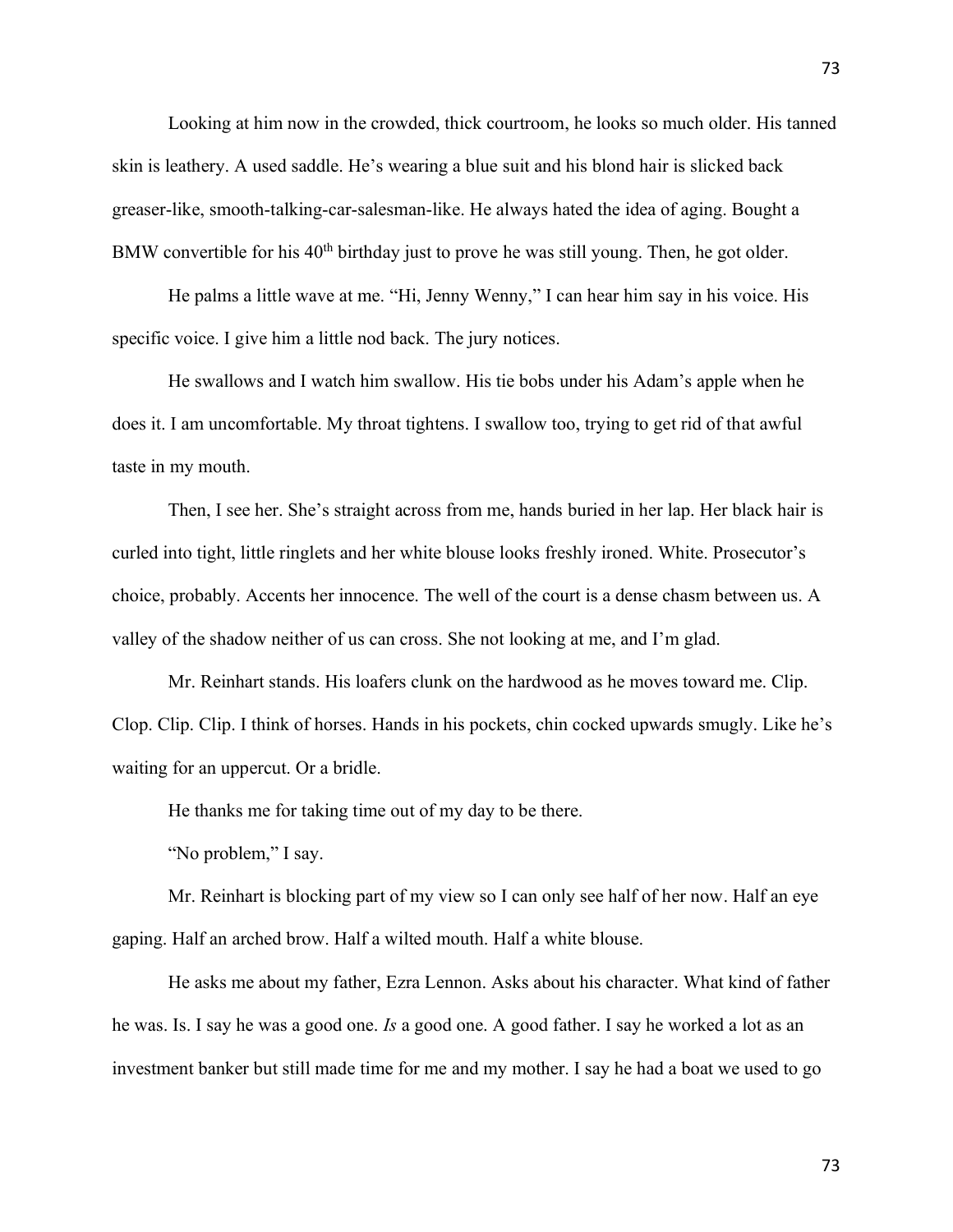fishing on in the summertime at Fell's Point. He named it *The Anne* after my mother. Anne Penzik Lennon. I say he's Catholic and my mother is Jewish, but my mother let him raise us Catholic. I say he loves The Beatles and used to joke with people about his last name. Lennon. "I'm related to John, actually," he'd say. "He's my second cousin."

"That's a good one," says Mr. Reinhart.

Mr. Reinhart is trying to paint my father as a family man, and I'm helping him do it. I have to. They kept their end of the deal so now I have to keep mine.

After all, it's what a good daughter does.

That horrible, acidic taste in my mouth resurfaces. Lemons, I realize. The taste is of lemons. I hate lemons. I hate the taste, the smell, the color. I ordered hot tea at a café downtown last Friday and the waitress mistakenly brought it to me with a slice of lemon in it. I snapped at her, sent it back. I felt bad afterwards, but not that bad.

When Mr. Reinhart is done, he sits down and smirks at my father. The prosecutor stands and comes over to me casually, like she just wants to chat.

"Ms. Penzik," she starts, "from what you told the defense you seem to have a good relationship with your father."

"Yes. I do."

"When's the last time you saw him?"

"A Christmas party at my aunt's house in Baltimore last year. I work a lot so I only come home around the holidays."

To the jury: "Let the record show the witness is referring to the night of December 24<sup>th</sup>, the date Lindsey Ramos says she was raped by the defendant."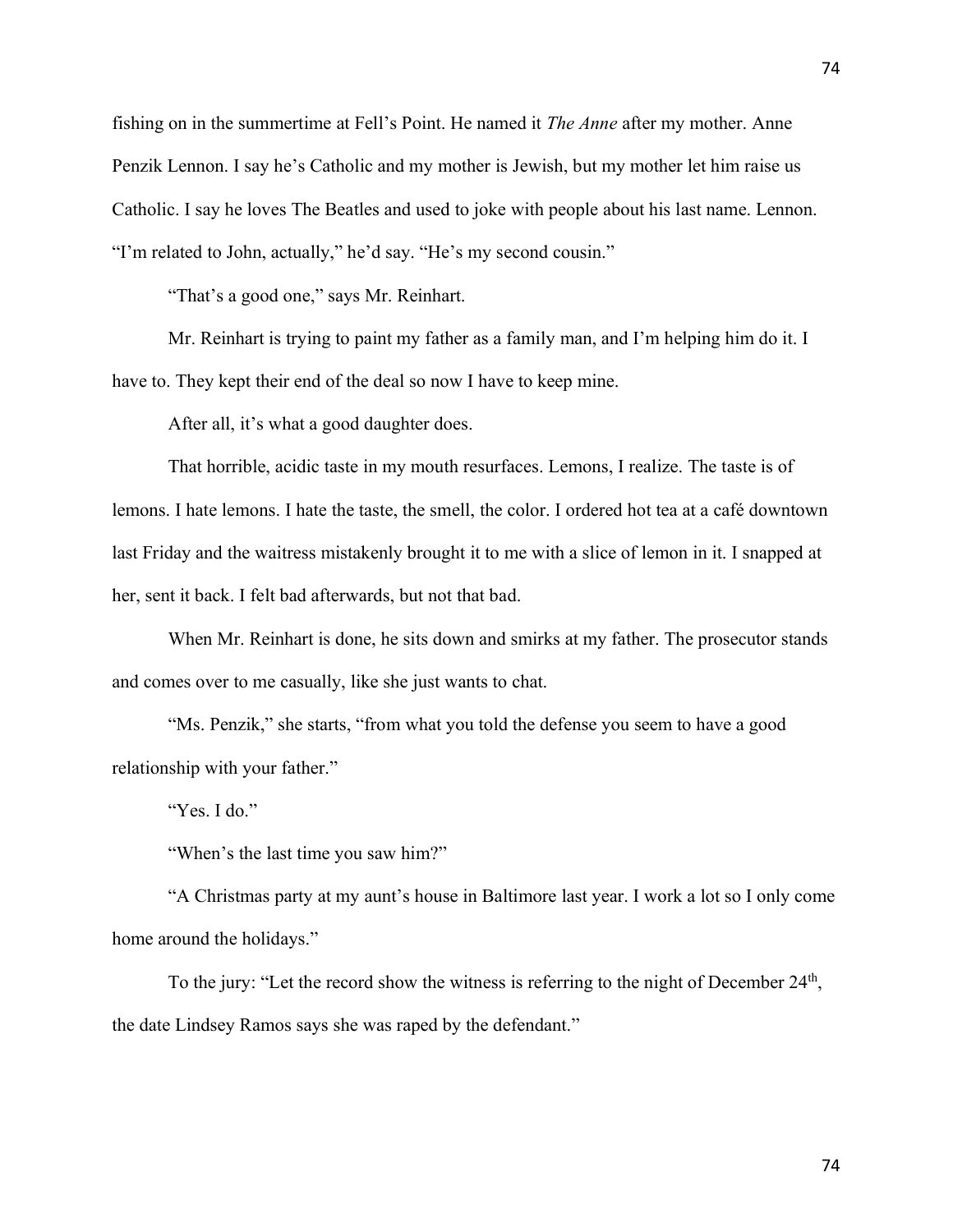I look at Lindsey again. I can see her fully now. She's finally looking at me. I don't like that she's looking at me.

To Jenny: "How often do you see your father?"

"Just once or twice a year around the holidays."

The prosecutor comes closer, folds her hands. "What do you remember about that night?"

"I remember that it was cold, snowing," I say, adjusting myself in the chair. "My Aunt

Naomi made latkes and beef brisket like usual. I remember that."

"Do you remember seeing Ms. Ramos there?" the prosecutor asks.

"Yes."

"How do you know Ms. Ramos?"

"She's a family friend. She's dating my cousin Andrew."

"Now, you met Ms. Ramos before the night of December 24<sup>th</sup>, correct?" she asks.

"Yes."

"When?"

"I think the first time was at Andrew's piano recital at their school."

"You talked to her?"

"Yes."

"You liked talking with her?"

"She's a lot younger than me so—"

"She's 13."

She's 13.

"Yes," I say.

"But you like talking to her, despite the age gap?"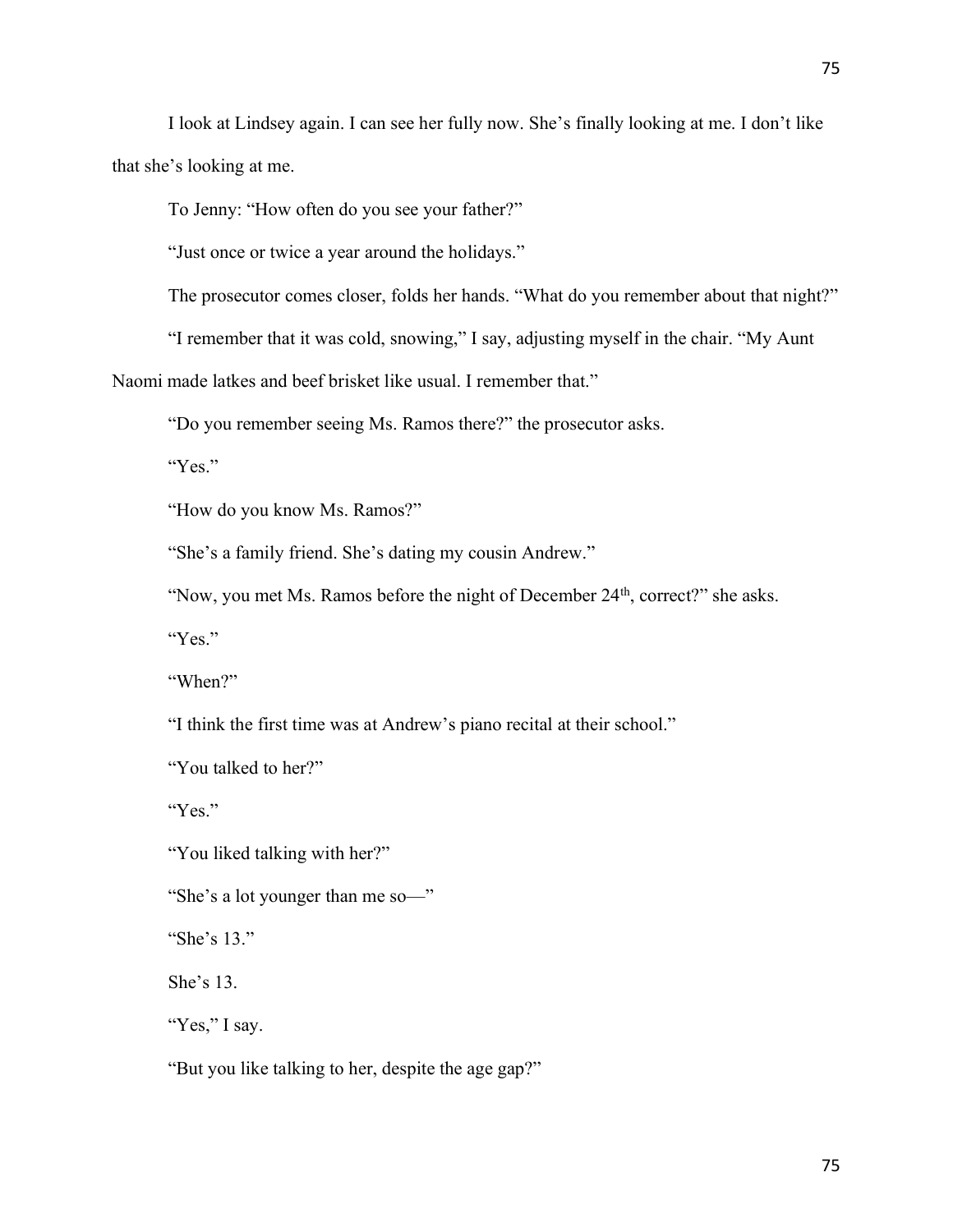"Yes."

"Do you like her?"

"What?"

"Do you like Ms. Ramos?" she repeats.

I look at Lindsey. "She's nice. Funny."

Lindsey's eyes burn into me. Two dark little coals, hot to the touch.

"Funny? How's that?" the prosecutor asks.

"She just told this joke when we were opening presents. It was funny."

"What was the joke?"

Mr. Reinhart objects to the question.

"It speaks to Ms. Ramos' character, Your Honor," the prosecutor argues.

The judge allows the question.

"What was the joke?" the prosecutor repeats.

"We were all talking about why we have a Christmas tree if we're Jewish and Lindsey

said, what do you call a Christmas tree that knows karate?"

When I don't say anything else, the prosecutor says, "I don't know, what?"

"Spruce Lee."

Quiet laughter slowly erupts throughout the room. Even among the jury. Even the

prosecutor smiles at the punch line. It settles before the judge gets involved.

"That's a good one," the prosecutor says.

I say nothing.

"Did you talk to your father that night?" she asks.

"Not really."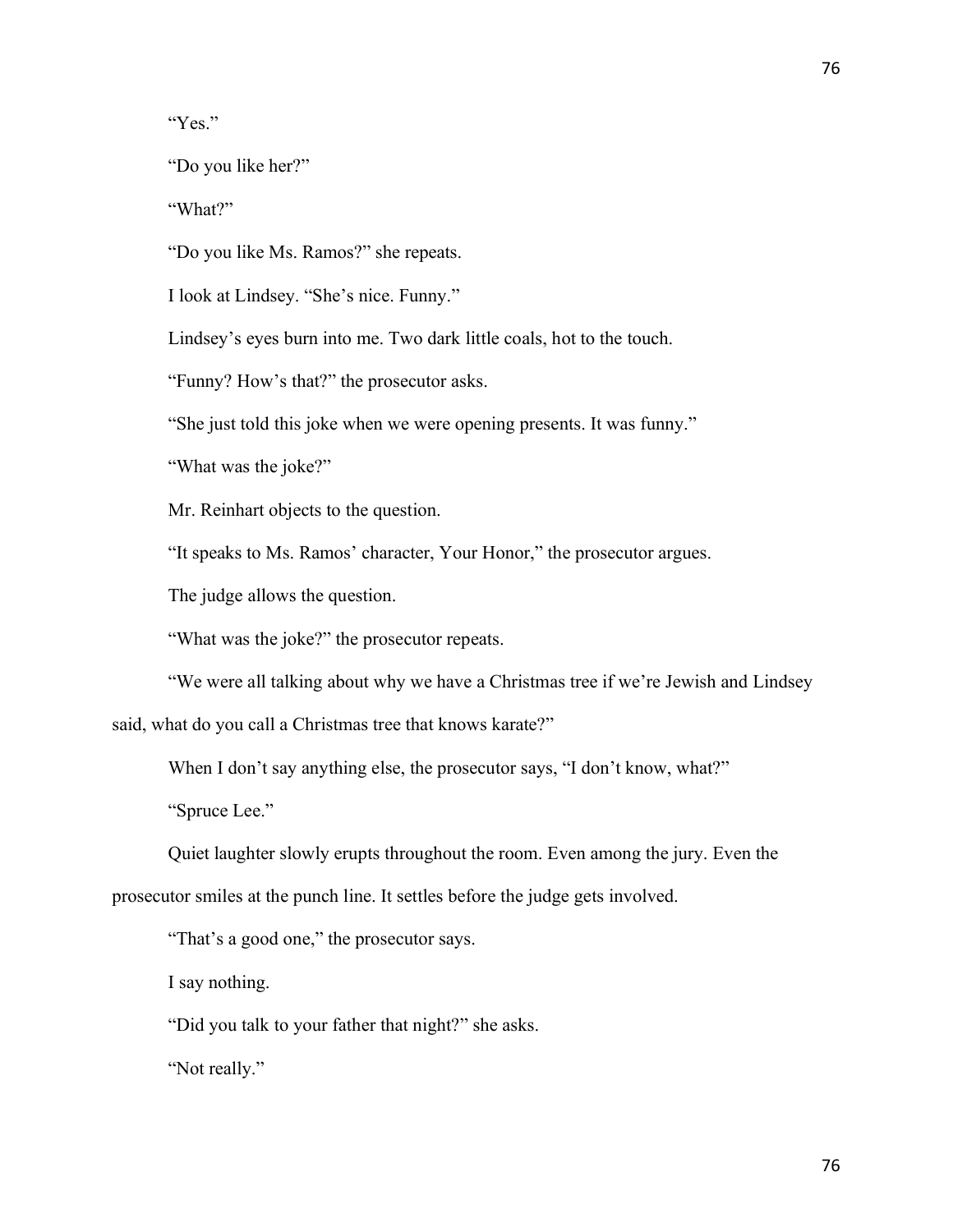77

"You see your own father once a year and you didn't talk to him?"

"We said *hello* and *goodbye*. That's usual for us."

The prosecutor goes to the plaintiff's table and picks up a stack of papers. She scans the top page.

"According to your cousin Andrew Warner's testimony, you and the defendant were arguing in the backyard at around ten p.m. Does *that* sound accurate?"

I swallow. There's the taste again. "We were just talking," I say.

Yes, we were arguing.

"About what?"

"I don't remember."

I do remember.

"You remembered Ms. Ramos' joke word-for-word, but you can't remember a conversation with your own father—who you only see once or twice a year?" she says. She sounds sardonic now.

I say nothing.

"Several members of your family testified that you stormed out of the house in anger. Do you remember *that*?"

"I left, but I wasn't angry."

"What did your father do that made you so angry that night?"

"Nothing."

"He must have done something."

"I don't remember."

"Well, what do you remember, Ms. Penzik? Because we'd all like to know."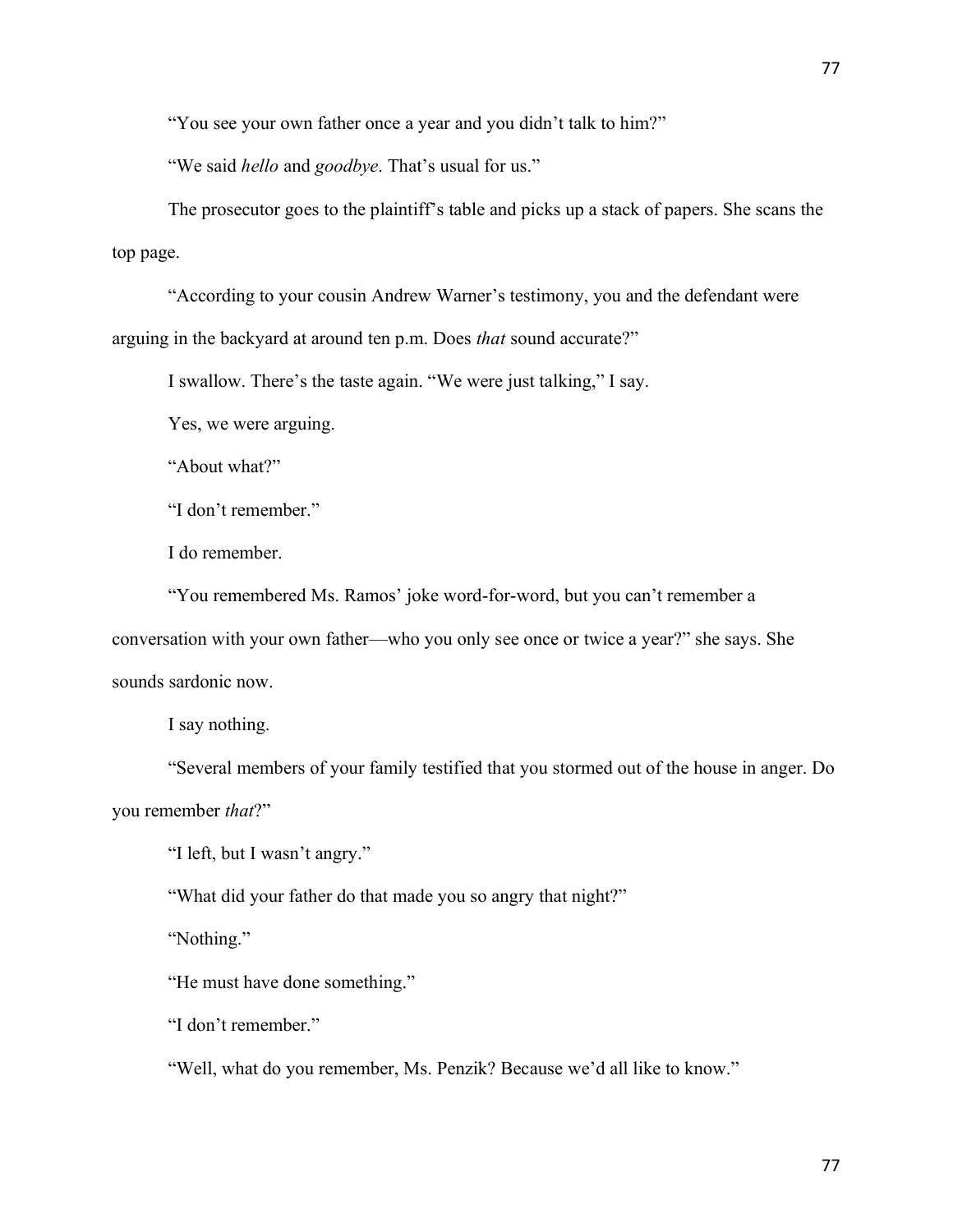I remember only one thing: lemons. The memory spills through easily, unwantedly. I hate lemons. I hate the smell, the taste, the color, the texture. I hate them because my father loved them. He loved them in iced tea. He's southern. From Charleston, originally. Everybody drinks iced tea down there, he used to say. My mother had to learn how to make it right for him. Sugar goes in before the ice otherwise it doesn't mix well.

It goes in this order: tea, sugar, ice, then lemon. No deviation.

End of every meal, after he finished his tea, he'd take one last, big swallow then let out a boisterous, contented sigh. An I'm-full sigh. A clear-my-plate-Mary sigh. Then he'd shove his thick fingers to the bottom of the tall glass and retrieve the two or three soaked lemons. One at a time, he'd suck on them until he drained the meat of the leftover lemon juice and tea that the slice had sponged up while it was in the glass. He'd toss the dried remains on his plate, and when he was finished, he'd often suggest taking me for a drive in his BMW with the top down, which I loved because it meant getting my own kind of freedom.

And as we would drive down 95 with the top down and "Here Comes the Sun" by The Beatles blaring on the radio and the warm, Atlantic wind whipping through my tangled, twelveyear-old hair, I would become free. So very free. As free as any child could be.

But then the freedom left because Dad took an exit off the highway and drove us to Garden Hill Park and parked the car by a grove of trees and turned the radio down low and he took off both our seatbelts and made me kiss him on the cheek, and the next thing I knew I had no freedom because he took it from me in a way no child's freedom should ever be taken. And as he took my freedom, I could smell the leftover lemon on his breath. Over and over, I smelled the lemons and I hated them after that. I hated them even more the next time it happened, and the next, and the next, and the next. Most times, I stared at the Orioles cap on his dashboard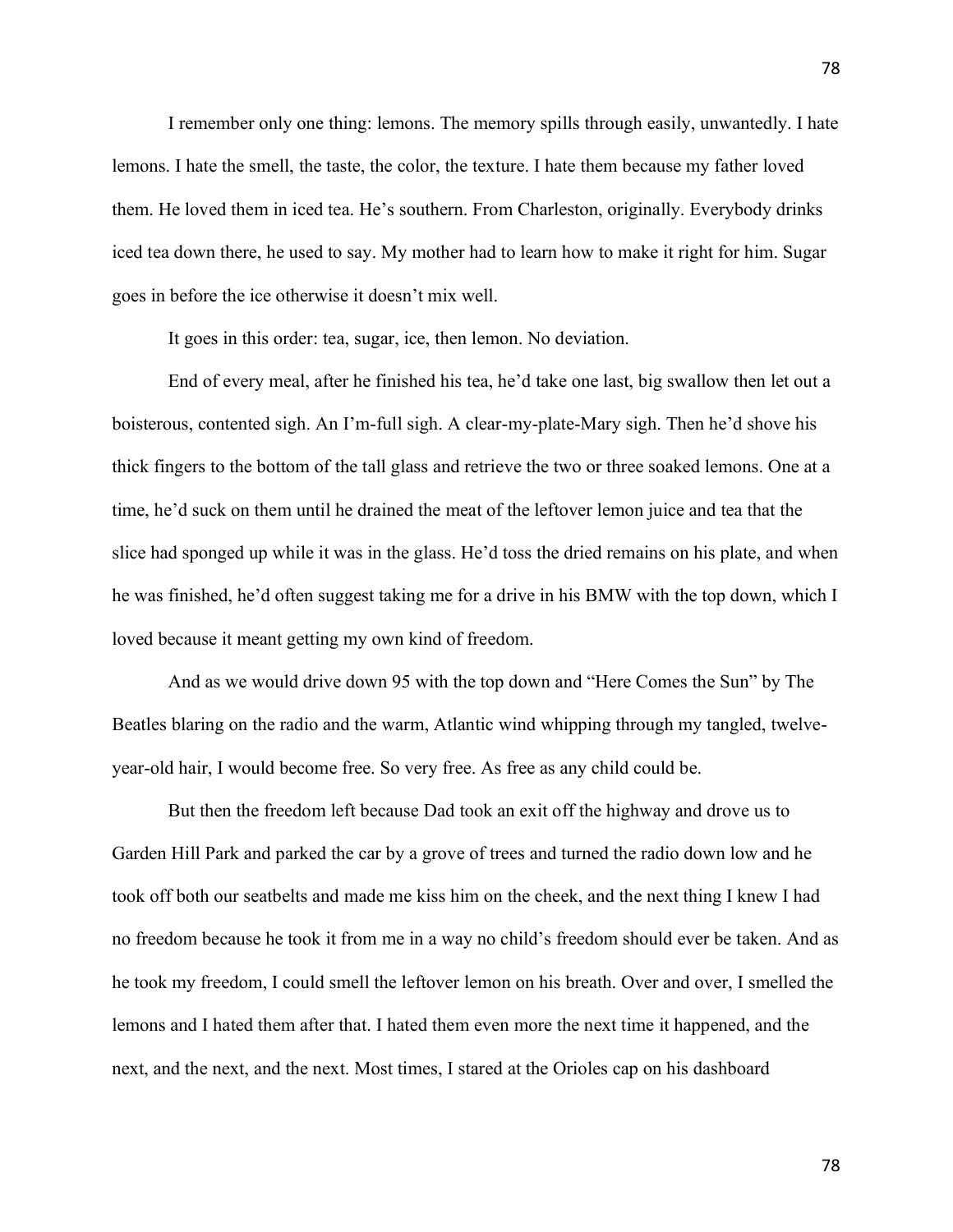wondering if I'd ever get to see them play, or get to do anything again, without thinking about my father and lemons and how much I hated them.

Both.

I never told my mother about the lemons. She never asked. Assumed the best, just like she was assuming now. Dad told me I couldn't her or anyone. Ever.

*It's not what a good daughter does*, he said.

The prosecutor looks at me, says, "Mr. Warner stated that during the argument with the defendant, he overheard you say," looks at the page, "he stated that you said, '*I saw you, Dad. I saw you.'* Did you say those words to the defendant that night?"

"I don't know. I don't remember."

I do remember.

"Ms. Penzik, you said saw something. What did you see?"

I didn't see anything. Nothing at all. All I saw was my father, the good father that he was—is—realize that we were running low on sodas and offer to go to the grocery store. All I saw was my father convince Lindsey's parents to let Lindsey come and bundle up so they could drive there with the top down in his old BMW listening to Beatles songs that he never got tired of and promise that Lindsey would be perfectly safe and back within twenty minutes. All I saw was my father come back with Lindsey two hours later and explain it was because a log truck had overturned on the highway and they couldn't get past it. All I saw was Lindsey wearing the same face I wore when I discovered my revulsion for lemons.

She at 13 and I at 12.

I agreed to lie for my father if my father did something for me. He had to sit in front of me in Mr. Reinhart's office while Mr. Reinhart went out for a long smoke break. He had to look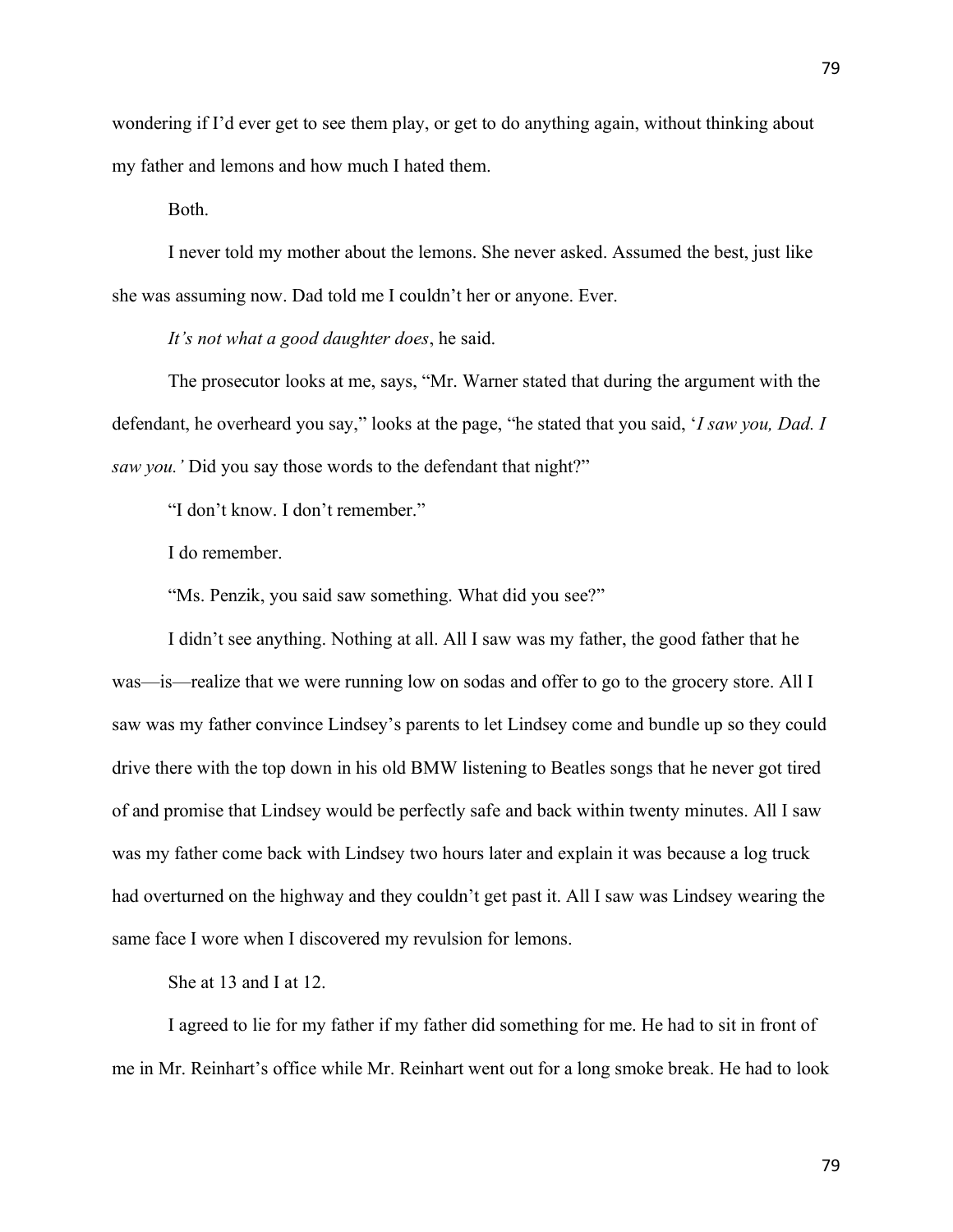me in the eye without hubris or pride or even the smallest hint of indifference. He had to have remorse in his eyes, his voice, his hands—his whole body had to be sorry. He had to say it to me. He had to say that at the end of every meal, he'd shove his thick, contemptable fingers to the bottom of his tea glass and thieve two, maybe three, ruined lemons, and that, one by one, he'd suck them dry vampire-like until the meat was only filmy slivers that he would discard on his plate. He had to say that after dinner he would convince me go for a drive with the promise of rock n' roll and maybe some mint chocolate chip ice cream on the way home. And then after luring me to the soundtrack of "Hey Jude" and convertibles and freedom, he would take an exit off the highway and drive me to Garden Hill Park and park the car by a grove of trees and turn the radio down low and take off both our seatbelts and force me to kiss him on the cheek, and then he would steal my freedom with the smell of lemons on his breath.

Over and over and over and over and over and over.

And he did say it to me right there in Mr. Reinhart's office. He told me what he had done to me. And I knew he wasn't sorry. I knew he had taken Lindsey Ramos' freedom too. I knew it that night when he passed me like I was old news and went into the kitchen with the new packs of soda and was greeted by my mother and Aunt Naomi and Lindsey's parents and everyone else like he hadn't just done what he'd did. I knew it when he left Lindsey standing by the stairs in her ice pink puffer jacket and duck boots and she looked at me like I had something she wanted but that she knew I could never give. I knew because her eyes were my eyes. They were the same. We were the same. Mutuals.

He tried to make us less but indirectly made us equal.

"Ms. Penzik," the prosecutor says when I don't answer.

"Sorry," I say.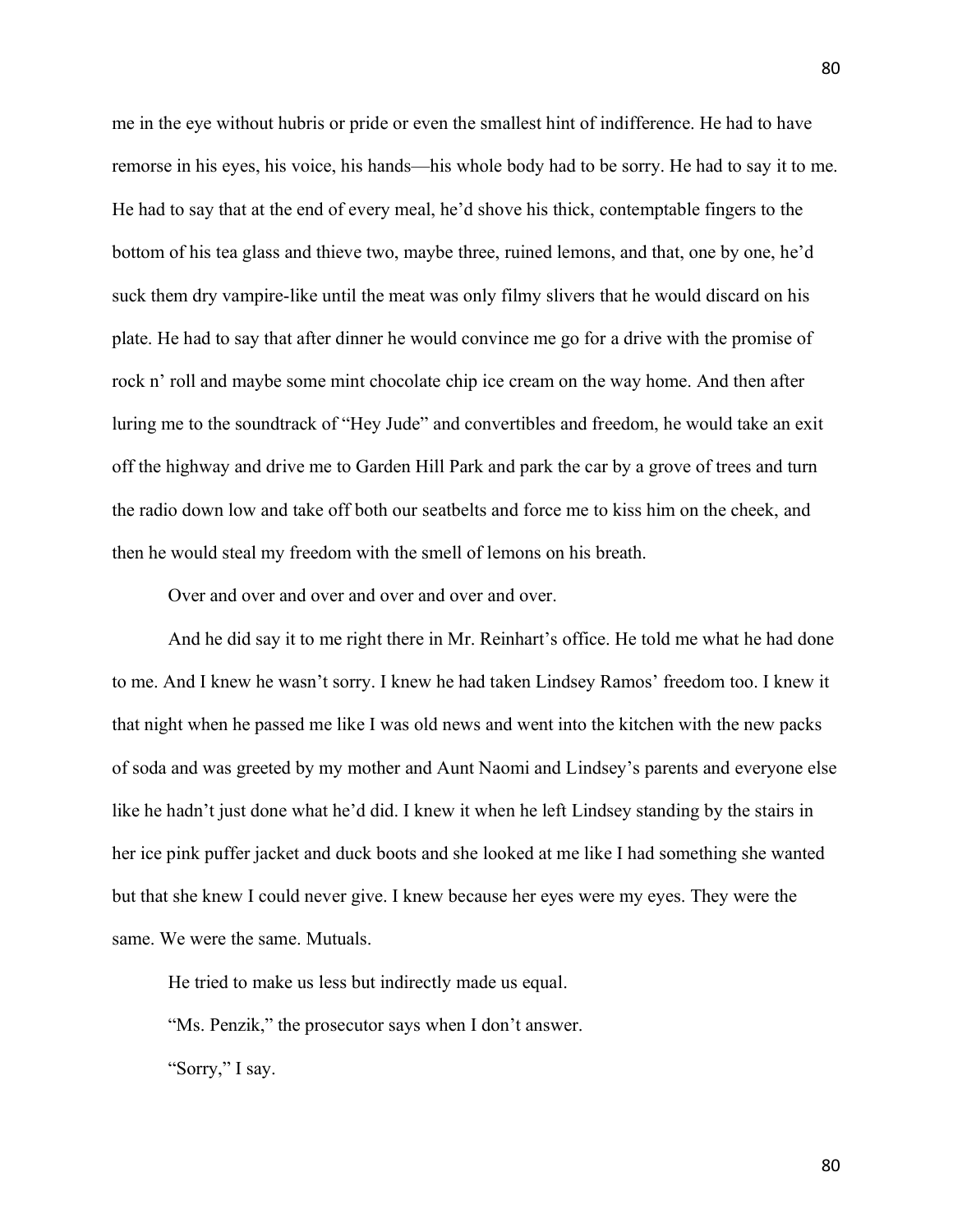She watches me for a moment, then says, "Do you think your father raped Lindsey

Ramos?"

I think about the lemons. They weigh heavy on my mind. I should tell someone about them someday. Now would be a good time.

I look at my knuckles and not at anyone in particular. "I can't say whether he did, or he didn't. I haven't seen him since Christmas in Baltimore."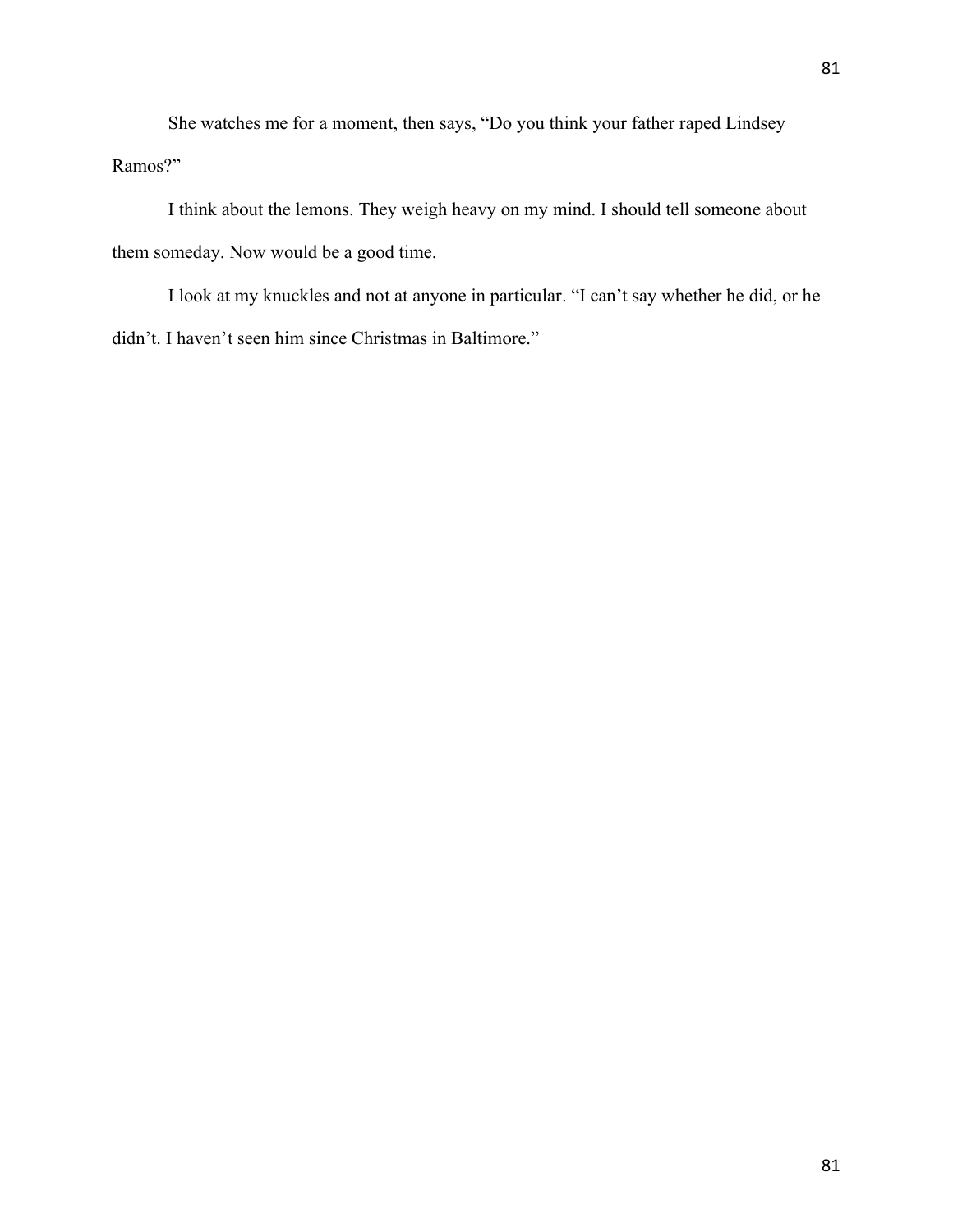82

## "The House Lenormand"

"You love it, don't you?" Tim asked Annie. "We love it," he said to the realtor.

Annie went over to the fireplace.

"Was there a fire?" Annie asked, stroking her index finger along the underside of the cherry mantle picking up a thick layer of black dust.

"I don't believe so," the realtor said. "The previous owners were careless. Let things fall apart. A little love and attention is all this place needs."

"A little?" Annie said under her breath.

The realtor didn't hear. Tim did.

"So much fire, so close to home," Tim smiled at Annie from across the room, shoved his hands in his pockets.

The fireplace was symbolic of the rest of the house. Old, large, and out-of-date. It sat at the center of the first floor, the rest of the rooms circling around it. Its crumbling red brick and mahogany mantel made Annie feel even less certain about the place.

Annie crouched in front of the brick hearth and slid open the mesh screen. She reached a cold hand inside the fireplace, felt around for a moment, then located the damper release and pulled hard. A loud scratching noise, metal on metal, sounded, but the release didn't budge.

"Oh," the realtor realized, "I believe the damper's broken on that."

The realtor led them into the kitchen and connected dining room. The two rooms were in the back of the house and overlooked a small sunroom with a door leading to the back garden.

The house was a Colonial. White. Two massive acres. Massive anyway to someone like Annie. "Known for their geometry," the realtor told them, giddy. "It's your typical four-overfour style except for the sunroom addition there," she pointed.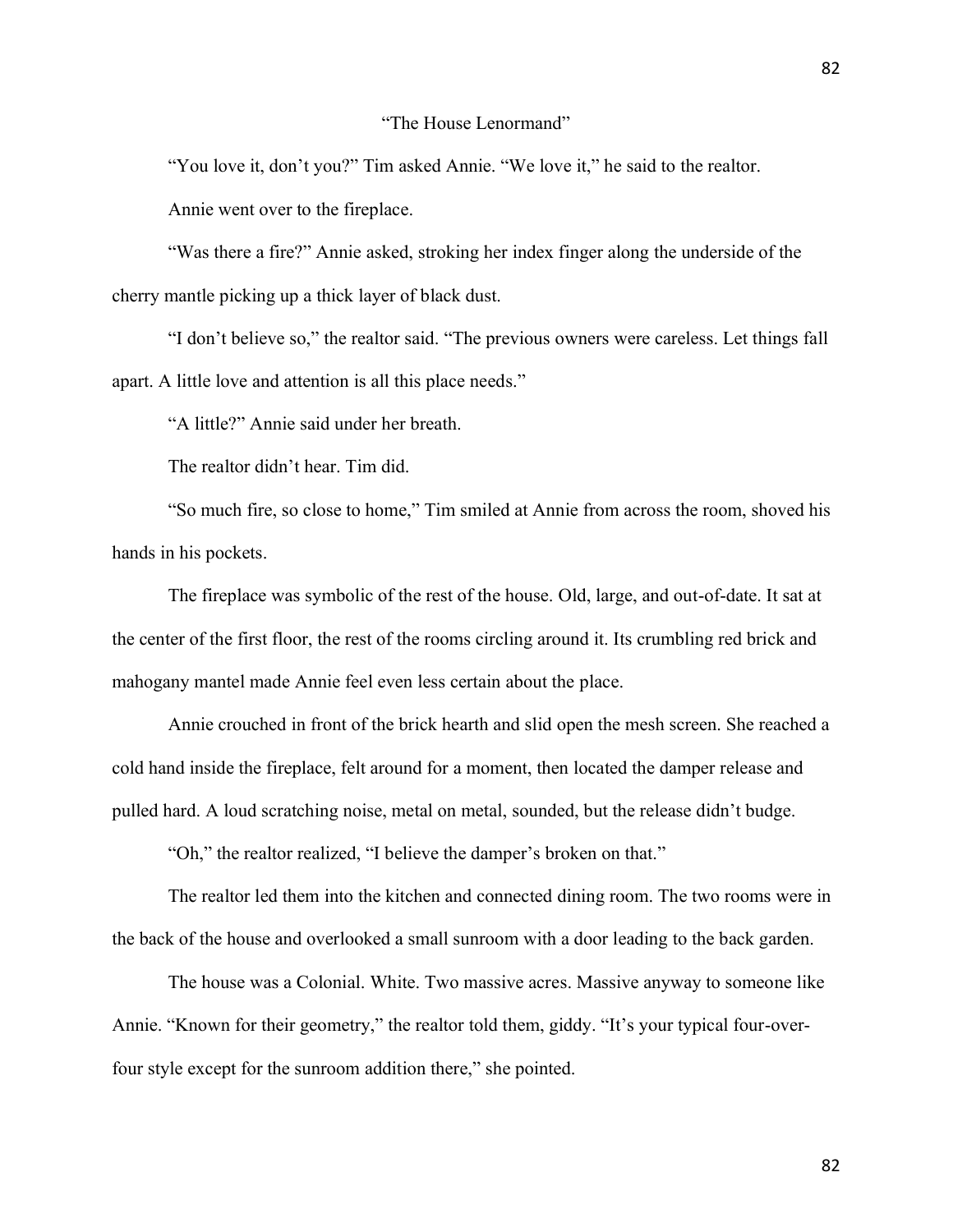"What's that—four-over-four?" Tim asked, closing a pantry door.

"Four rooms down, four up."

Annie looked at Tim. "Four?" she mouthed.

Annie wandered over to the bay windows that looked out over the front of the property. Tim's silver Audi was parked in the muddy drive. She knew he would complain about the splatters later.

Annie wasn't sure if she loved the house the way Tim did. It was upstate. Away from people. She liked people and she wasn't sure if I wanted to live so far away from them. Tim had been insistent about seeing the place. He wanted a change from the city. Someplace quiet where he could finish his novel. What the novel was about, Annie couldn't say. He never let her read his writing.

"You're a private artist," she'd always say.

Annie wasn't herself, and she hadn't been herself for quite time. When Annie first met Tim at the law library on campus three years ago, she was most certainly herself. She was in her third year of law school working on a research paper for a torts class. Tim was on a computer near her and couldn't log in, so he asked to borrow her student password. He smiled when he asked, and his smile was warm and pearly. She felt something surge through her, something new and prickly, which she surmised to be physical attraction.

They went on their first date the next night. Some pizza at a local joint downtown and a late-night walk around campus. He wore a striped scarf and an overcoat. November in the Northeast. He looked sophisticated, Annie thought. He laughed at all her jokes. Loudly. Threw his head back and everything. She liked that.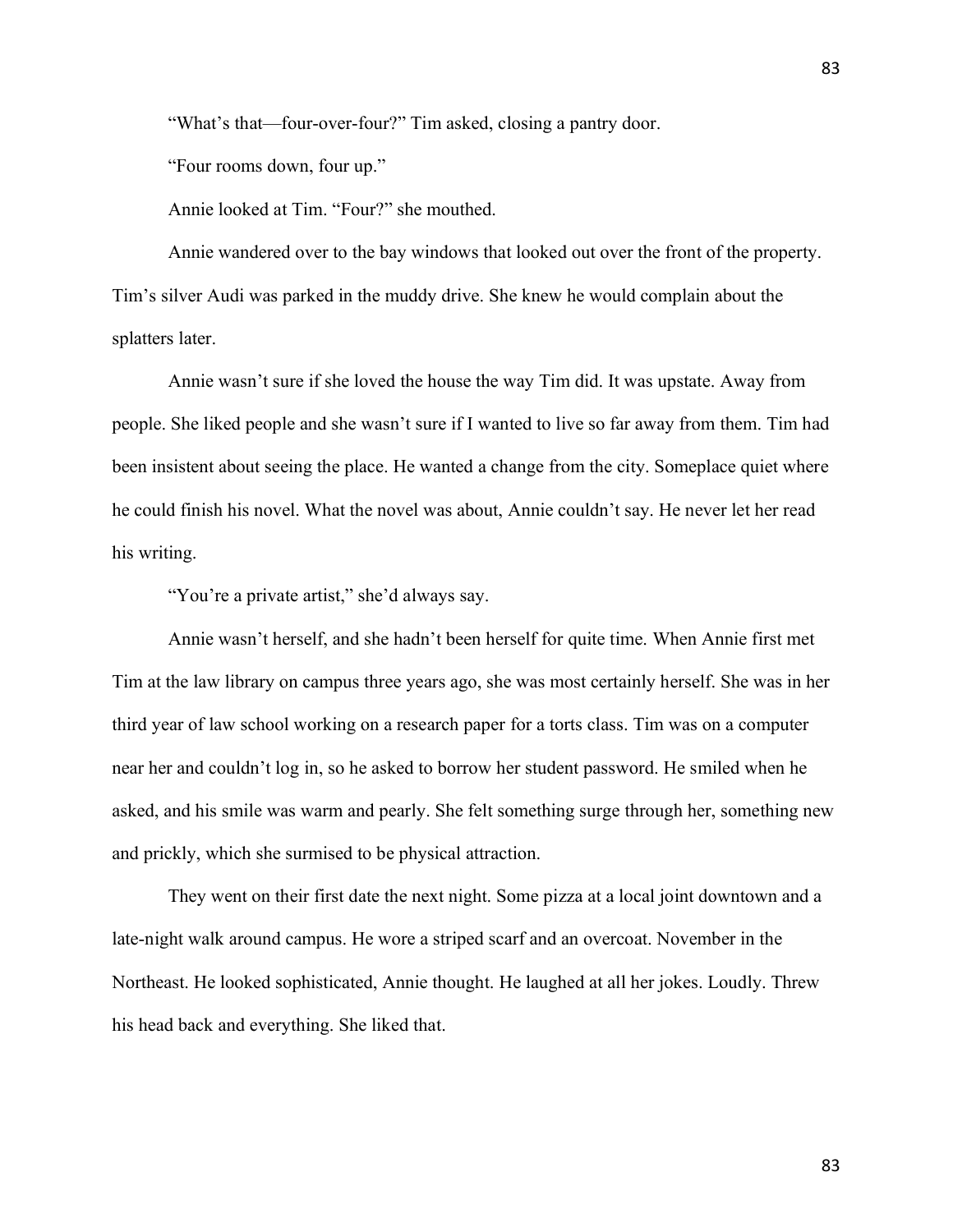They had gone to a poetry café called Primitive Prose because Tim thought it was eclectic and unique and Annie figured he was trying to impress her with his literary suave. Annie hated poetry but she lied and said, "I like it alright." At a table by a window in the back, Annie had talked about the pressure from her dad to work at his firm after she finished law school. Her dad was partner at Mancini and Fischer—he was the *Fischer* part. They handled mostly DUIs and fraud cases, but she was more interested in environmental law. She told Tim how, as a child, she planted lilies with her mother in the little garden at their rowhouse in Brooklyn. "It was my only source of life at the time," Annie told Tim, remembering things like the way the dirt smelled and her mother's laugh. "That's when I knew I cared more about plants than people."

Tim had talked about his rural life on a farm upstate. Instead of lilies, his family raised chickens. His parents died in a car accident when he was fifteen, he explained, and he'd gone to live with his uncle in the city after. His uncle was reclusive. A writer. Stern, but kind. He sent Tim to a fancy private school, got him into a good college. His uncle wanted Tim to be a writer too, payment for taking in his orphaned nephew, Tim always supposed.

"I'm just playing along," Tim had said. "I'm not very good at it. I do like Raymond Carver a lot. Have you ever read anything by him?"

"No," Annie had said, wishing that she had read something by him.

During one of the poetry readings, Tim had leaned in and palmed Annie's necklace. It was silver with a padlock charm hung on it. She wore it always. She felt a little intruded upon when he touched it.

"This special or something?" he asked.

She took it out of his hand carefully, thumbing the surface. "Yes," she said. "My mom and I had matching ones."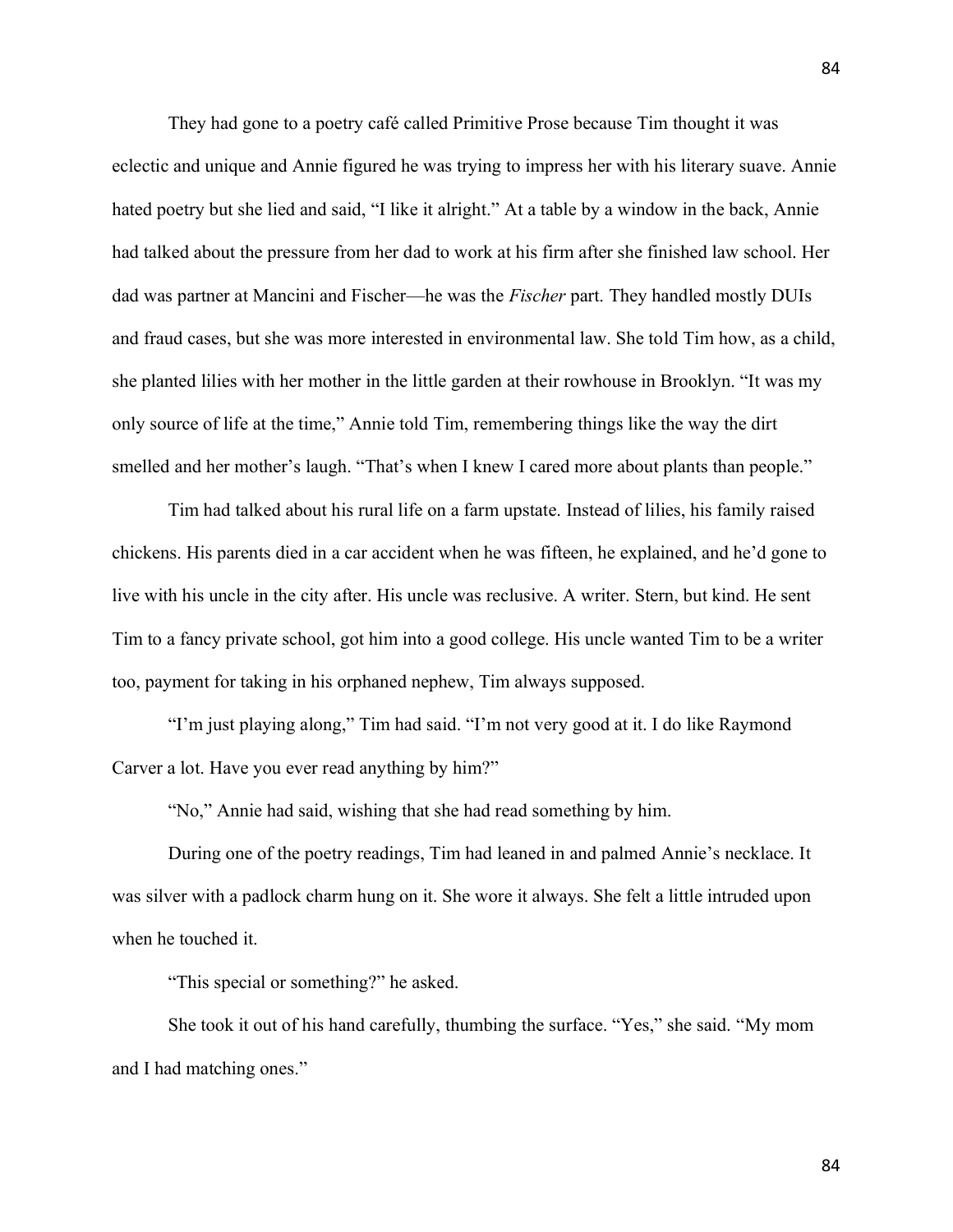"Wait, wait," he held up his hands. "Let me guess," he paused. For effect, Annie supposed. "Lock and key? You're the lock, she's the key?"

Annie nodded, taking in every inch of Tim's perceived sincerity.

"I'm sorry," he said.

She looked at him. "For what?"

"For talking about your mother. She's dead, isn't she?"

Annie's mother had died in a house fire almost a year ago to the day. Someone had stabbed Elizabeth Fisher seventeen times before setting the place on fire. Whoever had killed Annie's mother had taken the key necklace too as a trophy, a sick reminder of the tragedy Annie had experienced. The story made national headlines. "The Fisher girl," the media called Annie. Annie's dad had a solid alibi, out drinking with a colleague.

So, police had started looking at Annie for it. Annie had had some issues with drugs when she was in high school. Did a stint in rehab at 18. Those were things she kept to herself, but they were also things that the police had found out about. They thought Annie had maybe had mental breakdown. Maybe it was an accident. Annie denied it and her name was later cleared, but the damage had been done. The label stuck no matter how hard she tried to shake it.

Since then, Annie had developed a strange feeling that had left her in a state of not feeling like herself, of seeming like a stranger in her own body and spirit. Disassociation, some call it. Annie felt disconnected from her emotions, thoughts, and her surroundings. The feeling had faded over time and, for a while, she had convinced herself that the feeling wasn't there at all. But it was there, lurking and teeming just under the surface.

During the next few days, Tim was aloof, rarely calling or texting. Annie thought he was done with her. Then suddenly, one night while she was at her dorm studying, he called. She was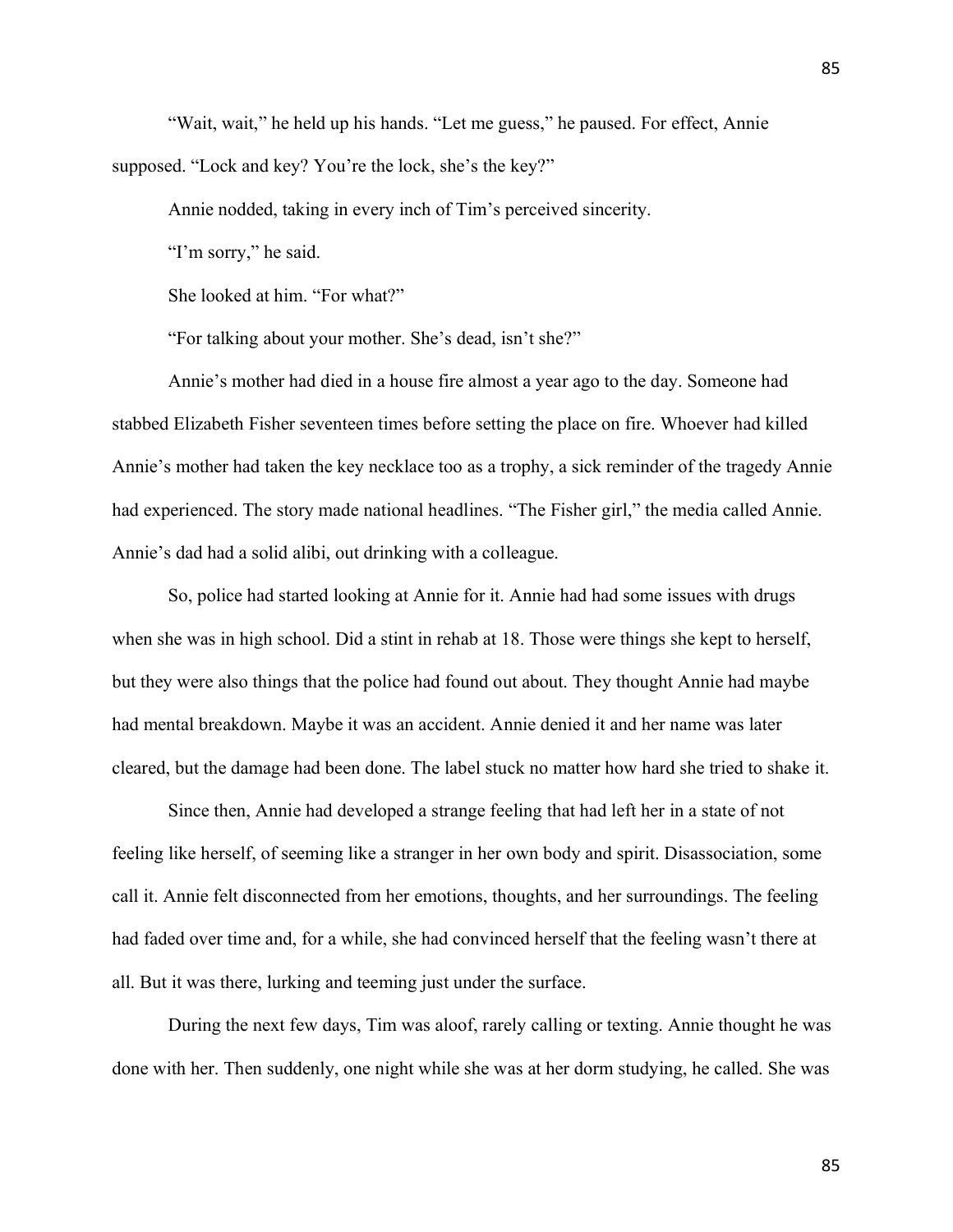sitting on her bed when he called. He told Annie, "I think I could love a woman like you." Annie was surprised at the comment, thought he might have been pressing his luck. She told him she couldn't love anyone who didn't let her grow lilies in the garden in whatever house they lived in so she could think of her mother when she saw them. "I'll get you lilies," he had said.

A year after Annie graduated from law school, she married Tim at St. Luke's in the city. Tim went there sometimes with his Uncle Parker growing up, the uncle that had raised him. His uncle showed up but was standoffish most of the time, and he left early before Annie had a chance to really speak to him.

Annie's father wasn't happy she was marrying Tim. Whenever Annie would ask why he didn't like Tim, he would just respond, "I don't know. There's just something about him." Despite everything, Annie's father still walked her down the aisle and danced the father-daughter dance with her at the reception. They danced to James Taylor's "How Sweet It Is." They had danced and danced and Annie had thought that, for the first time in a long time, she was finally herself and would stay herself for good.

The feeling subsided for a long while, but had since returned. It began creeping in when Tim first suggested leaving New York. Annie tried to brush it off, pretend it wasn't there. On the drive down to see the old, white colonial that Tim had seen in the paper and had fallen madly in love with, the feeling only grew. Standing in the house now, though, the house Tim said reminded him of his own dead parents, Annie couldn't deny that the feeling had fully reemerged.

The house, it seemed, magnified the feeling in Annie, making her feel even further from herself than ever before. It was a trap set for her, waiting for her to come in and remind her of things she never wanted to be reminded of.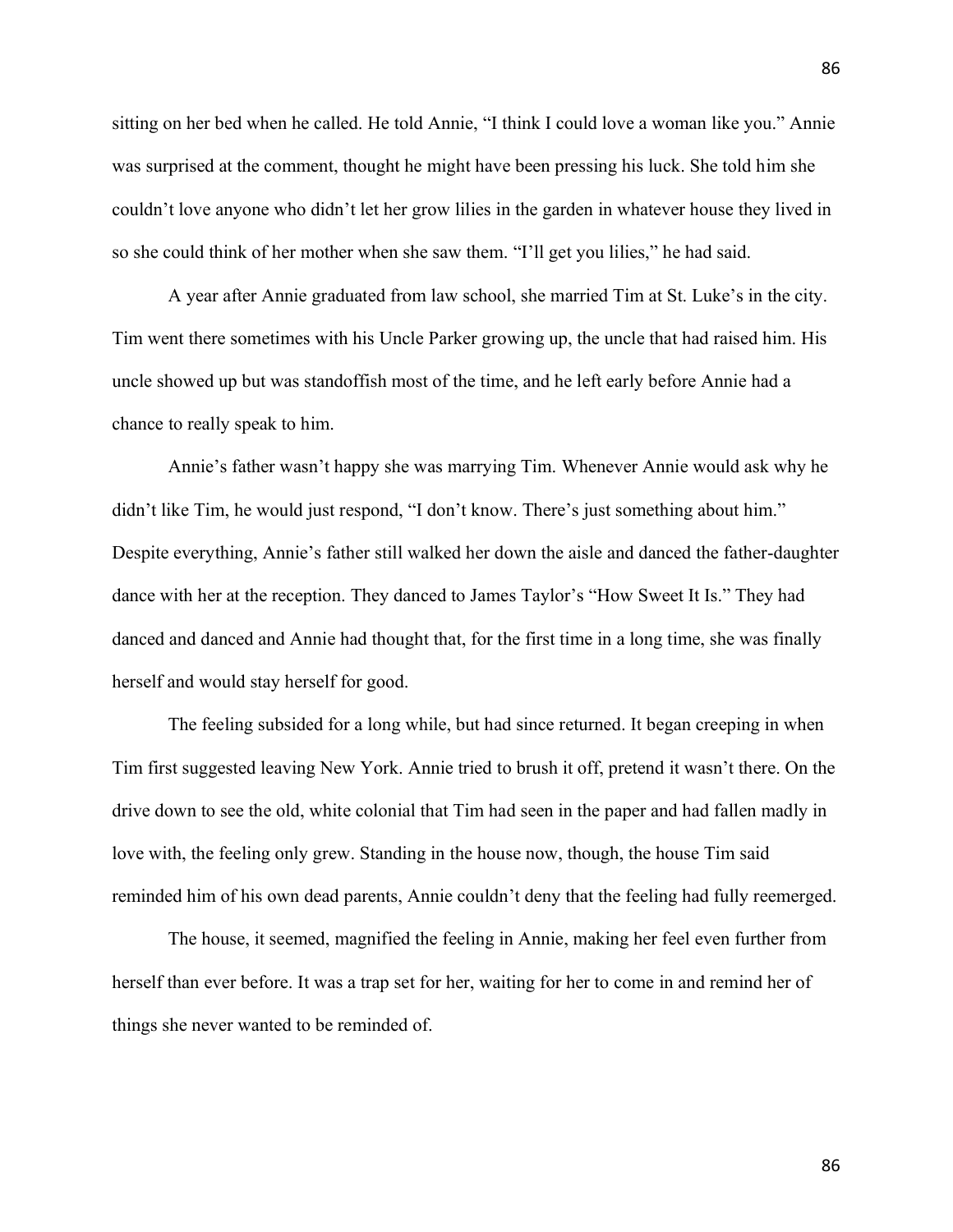As the showing continued, the realtor led Annie and Tim through the kitchen to the small glassed-in sunroom in the back.

"This room has great potential," the realtor said.

Annie looked around. She could see into the kitchen and dining room through the large panes of glass that encased the entire addition.

"This could be my writing studio, babe!" he said.

Tim was elated. Clearly. Annie tried to be. Couldn't. She wasn't herself still.

"Oh, you're a writer?" the realtor pretended to care. She was about to make a sale anyway.

"Trying to be," Tim said. "Fame doesn't happen in a fortnight."

Annie watched Tim speak, thumbing her lock necklace.

Against Annie's better judgment, they signed the papers for the old colonial the very day.

After they bought new furniture for the living room and bedroom, Annie still wasn't herself. Even after she'd spent weeks unpacking every last box and finding the right cabinet for the pots and pans. Even after they'd cooked the best pot roast Annie had ever eaten and had electric sex in the writing studio and on the dining room table and left the dishes until the following evening.

Even then, Annie wasn't herself.

Annie couldn't quite pinpoint why she felt so distant from her former self. She wondered if working for her father had been the trigger. She'd gone to work for his firm right after graduation two years earlier. That's about when it started. Maybe a little before. Or maybe it was more recent than that. Moving out of the city she'd always known. The change of scenery. From tall buildings to tall Maples. From a city of thousands to just the two of them on a two-acre plot.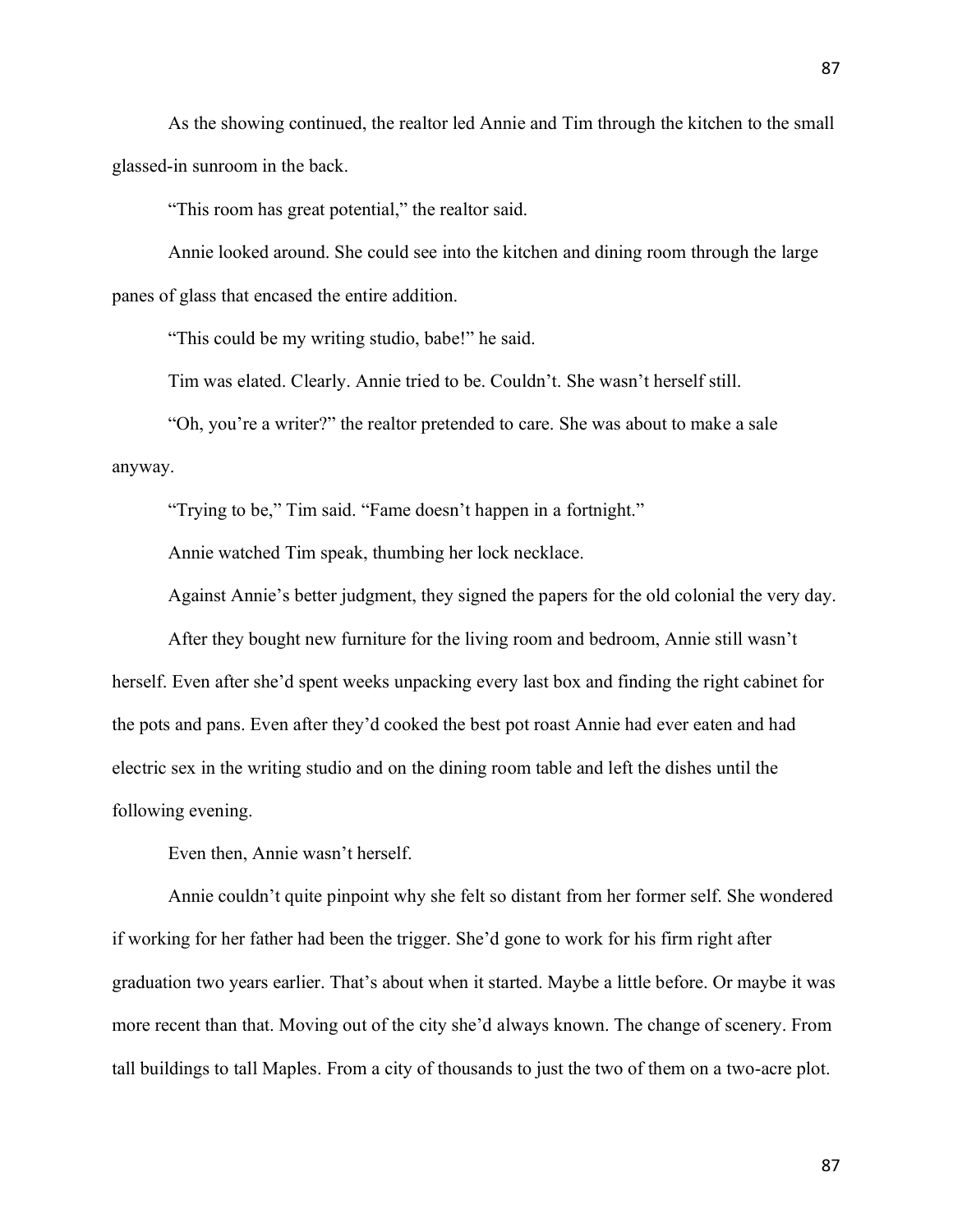She was already starting to miss the routine, the paperwork, the courtroom, seeing her dad every day and occasionally trying to match suits. He texted her all the time, called on the weekends, but it wasn't enough for Annie.

She threw herself in the remodeling of the house. They repainted the kitchen a canary yellow, one of Annie's stipulations, redid the tile in the kitchen, and refinishing the wood floors throughout.

One afternoon, Tim came in the kitchen while Annie was painting. She was on the nextto-top rung of the stepladder rolling yellow paint onto the wall above the writing studio.

"You're going to kill yourself," he said.

"At least I can rest easy knowing the kitchen's painted," Annie joked. She glanced at Tim and noticed his hands covered in some kind of black dust. "What's that?"

"What?"

Pointed with the roller. "On your hands."

"Oh. Soot," he realized, wiping his hands on his jeans. "Leslie was right. That damper's messed up."

"We should call someone."

They had only been living in what Annie called "the White House" for a little over a month when she started to go stir crazy. So, they invited her dad over for the weekend, made up the guestroom for him with a traditional patchwork quilt they bought at a boutique in town our first week there. Tim thought the quilt "looked like home."

Annie was surprised at first that Tim had invited him, seeing as they never really saw eye to eye on politics, God, or anything else. That night while they were making dinner, Tim told her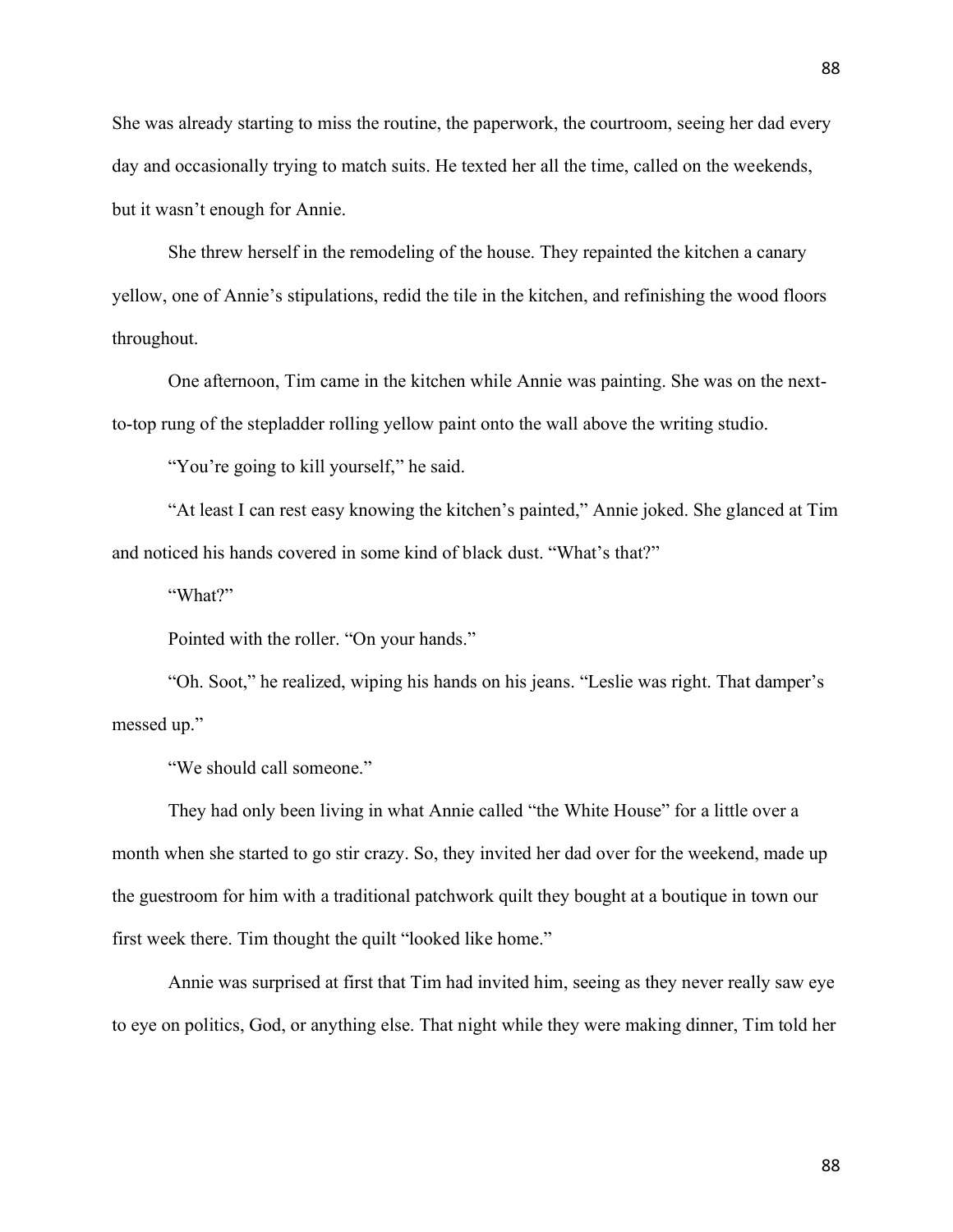it would be good to have family in the house. "You're family," she said, setting three plates on the table. Her father would be there any minute.

Tim was in the kitchen finishing up the pasta. "No, like blood family," he said.

"Hey, we should invite your Uncle Parker sometime."

He paused. "I don't know."

"I thought you liked him."

"I do. He's just not an upstate kind of guy."

"What kind of guy is he?"

"A literary snob, wine snob. Just a snob. It's Manhattan or nowhere for him."

"Lots of writers go to the country for inspiration," she said, laying out the silverware as neatly as she could.

"Not Uncle Parker. He said I was, quote, *selling out* when he found out I was moving up here."

"Thoreau did it, didn't he?" entering the kitchen, leaning against the doorway.

"Did what?"

"Move to the country for, you know, creative inspiration."

"Yeah, something like that."

"You should call him."

"Thoreau? Can't, honey."

She laughed. "I mean your uncle."

"Maybe."

The doorbell.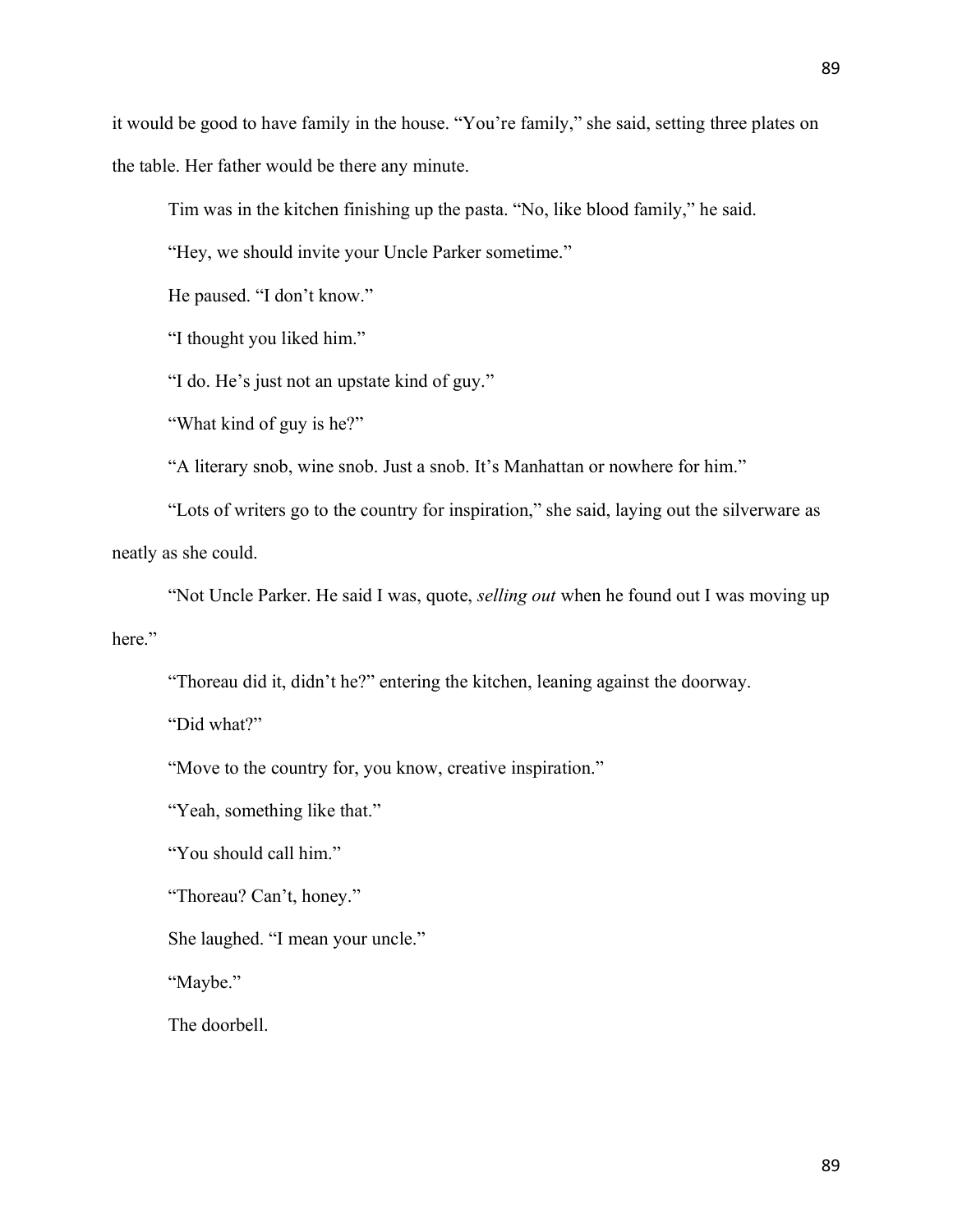Her dad was always early. Annie took his coat, kissed his scratchy cheek. He was in a suit. Of course. Slapping Tim's face already. Tim never wore suits.

Tim just called, "Hello, George!" from the kitchen.

"Can't even greet his father-in-law?" her dad asked.

Annie scolded him, laid his overcoat on the banister. She looked at the coat for a second. It reminded her of the coat Tim wore on their first date. She smiled.

Annie gave her dad a tour while Tim finished up dinner, showed him the new living room and bedroom furniture. He liked it. Showed him the guestroom with the patchwork quilt Tim had picked out. He didn't care for that. "Too old fashioned," he said. He liked modern things. Annie wondered if her dad and Tim's Uncle Parker might get along.

Then she showed him the sunroom that Tim had turned into his writing studio. Her dad was angry that Tim got the sunroom as his office while Annie was secluded to a small room upstairs. He tried to convince her to come back to the city.

"You don't like the house?" she said.

"I don't like you out here all alone," he explained.

"I'm not alone. I've got Tim."

"Tim," he sneered.

They were at an impasse. So they had dinner. Fettuccini carbonara with fresh crab from a local market and Annie's dad's favorite wine. Tim was cordial. Annie's dad was sarcastic. Little comments here and there. Finally, a comment about Tim's writing. Tim grew quiet, started clearing the table. Annie scolded her dad yet again. He apologized. Tim came back.

"Sorry, Timbo," he grandstanded. "Too much wine, yeah?"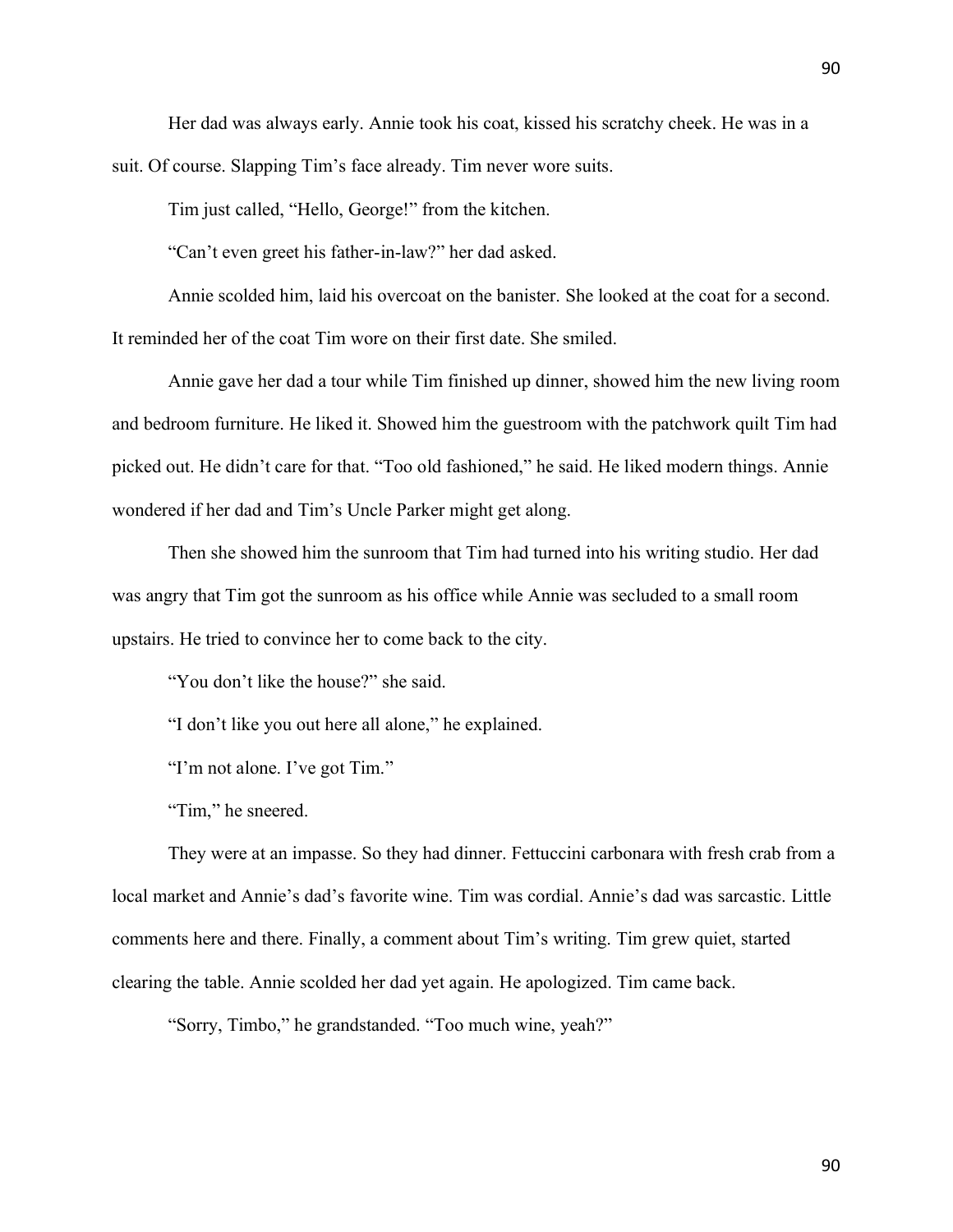Tim nodded grimly and continued clearing. Annie could tell Tim was hurt. It was his idea to invite her dad up anyway. He was just trying to be nice.

Her dad offered to leave rather than stay the rest of the weekend. Annie convinced him to at least spend the night, so he did. Tim barely spoke to her the rest of the night. They went to sleep without so much as a goodnight.

When Annie got up the next morning, her dad had already left. The bed was made, his car was gone. Tim was in the sunroom at his laptop writing. He smiled at her. No longer mad, she thought.

He offered to make her some coffee. "You want me to make you some coffee?"

"He left early," she said.

"Guess so."

"Sorry about—well, everything."

"It's fine," he said without looking up. "You want me to make you some coffee?"

Annie settled more into the house after that. She felt like she had to settle in, make it a home because Tim wanted it to be the home he never had. She continued calling her dad on the weekends, but they rarely texted throughout the week. Even when they did talk, it was all surface niceties.

At the local grocery one afternoon in the produce section, Annie noticed a woman staring at her from across the apples and oranges.

Annie stared back. "Can I help you?" she said, a little irritated. She was irritated because she knew what the woman would say. She would tell Annie she'd seen her somewhere before. Then the woman would snap her fingers and say something like, "Aren't you the Fisher girl?"

"I know you," the woman said.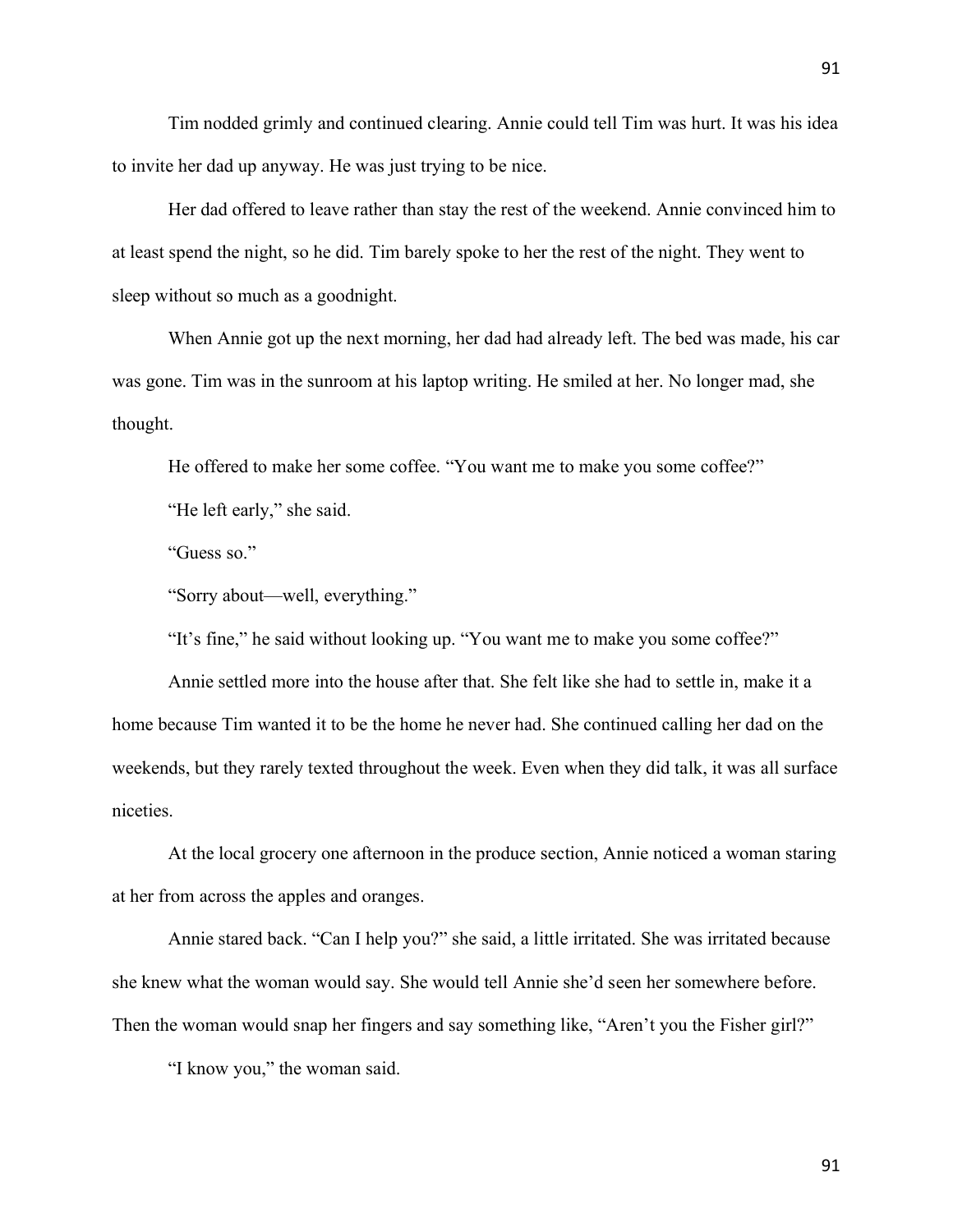*Here it comes,* Annie thought.

She snapped her fingers. "You just moved in," she realized. "The old colonial on Orchard Road. We're right next to you."

Surprise, surprise. "The blue house with the barn, right?"

"That's us," she grinned. "Well, welcome, neighbor," the woman drug her shopping cart over beside the tomatoes where Annie was parked. She hugged Annie emphatically. Like an old friend. Like a mother. Annie was uncomfortable but also a little flattered by the hospitality.

The woman introduced herself as Sandra Wilks. A retired art professor at Newman College and, as Annie deduced from her dress and personality, clearly an eccentric. She and her husband Terry lived in the house beside Annie and Tim. It was the closest house to them of any others on the road.

"How do you like it so far?" Sandra gushed. "It's nice, isn't it? Great place for young couples like you two. I'm assuming the man I always see tinkering around the garden is your husband. Then again, I'm always assuming," she laughed at herself. "The last people? They left the place a mess, I hear. You two fixing it up?"

"Trying to," Annie said. "We had the floors refinished and we're in the middle of painting still, but it still needs a lot of love and attention. We fix one thing and another thing breaks. You know how it goes."

"Oh, do I," she said. "You know, Terry worked on airplanes most his life before retiring last year. He's a great handyman. If you need anything done—"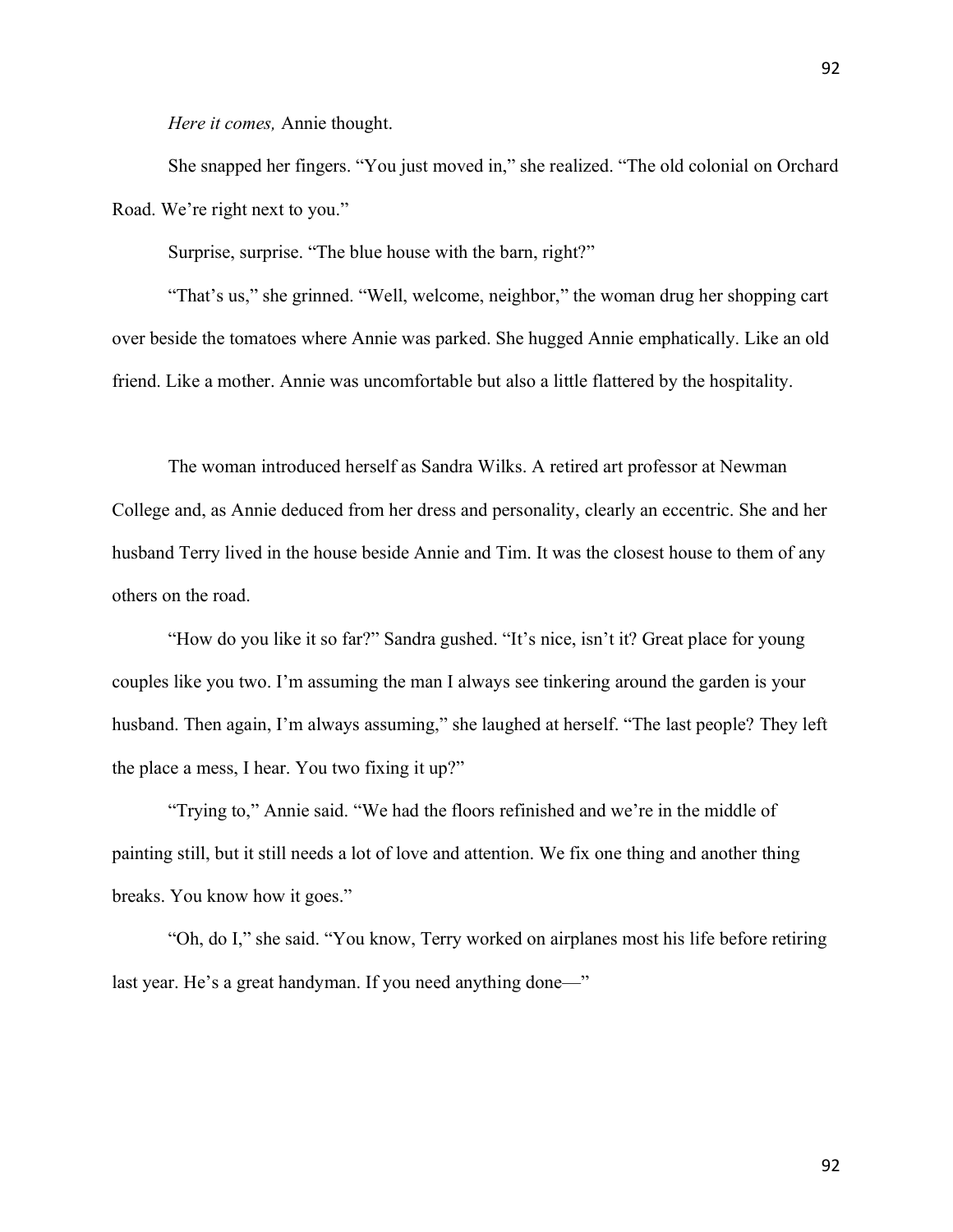A man approached with a bag of chips and put them in Sandra's cart. It was Terry.

Sandra introduced them. Terry seemed happy to meet Annie. Then he cocked his head at her.

"You look familiar," he said.

*Oh no.* Annie thought. *Now, here it comes.*

"Aren't you that Fisher woman?"

"Yes," Annie said, trying to stay calm.

Sandra looked confused, asked Terry what he meant.

Annie's hands began to shake. The memories from the night of the fire flooded her mind. The sheet had fallen off her mother's charred body as it was being wheeled out on the gurney. She had seen the body. Since then, Annie hadn't been herself.

Her ears started ringing. Terry realized what he'd said had upset her. He apologized. Sandra tried to help her. Tim appeared and put his arm around Annie, tried to get her to breathe. "In for four, out for four," he said. She could barely hear him.

Annie began hyperventilating and, before she could stop it from happening, everything went dark.

When Annie woke up, she was in the White House on the couch covered up under Tim's patchwork quilt. She sat up and heard Tim in the kitchen on the phone. He was talking low. She called for him and he hung up the phone and came in the living room.

"She's awake," he said, sitting at the other end of the couch.

"I'm so sorry," she said. Her head wilted.

"Stop apologizing, babe," he chuckled, quietly. "I'm just glad you're okay."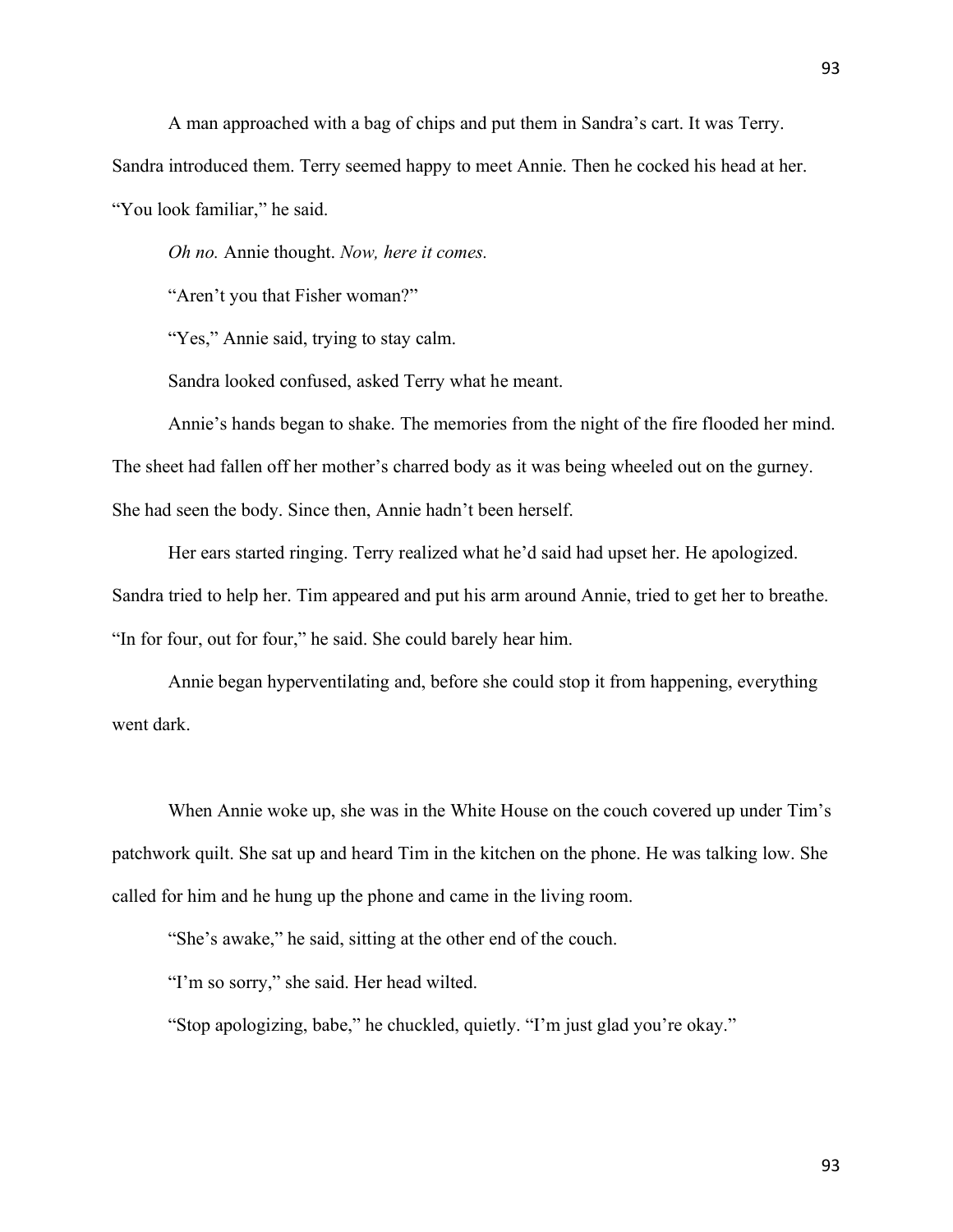"Me too." She felt the knot on the back of her head. She must have gotten it when she fell.

"Who was that?" she asked.

"Who was what?"

"On the phone."

"Oh, right," he chuckled, a little evasive. "My uncle."

Annie looked at Tim's pants and noticed streaks of black soot smeared on them. "Were you working on the damper again?"

Tim looked at his pants then at Annie again. "Thought it would've been nice to surprise you with a fire when you woke up," he said with a half-smile. "No luck, though."

"We should call someone," Annie said."

Annie and Tim went to bed around midnight like usual that night. Around five a.m.,

Annie jolted awake in a cold sweat. She'd had the dream again. The one where she almost saves her mother from the fire. The flames, spiraling higher than heaven, never seemed to touch her in the dream. In fact, they felt cold on her skin, and she'd walk through them valorously, pick her mother up off the bed, and carry her out of the room. Right at the threshold of the front door, safety just beyond, the dream would end. Every time. This time was no different.

*Almost,* she thought.

She looked over at Tim. Fast asleep. Snoring. She was too alert to lie back down so she rose and went to the kitchen to make a pot of coffee. While waiting for the coffee to brew, she decided to go into Tim's studio. She never went in there. Tim liked his privacy.

She entered the early darkness of the room and headed toward Tim's desk but tripped over something. She looked down and at her feet was a large stack of now scattered paper. A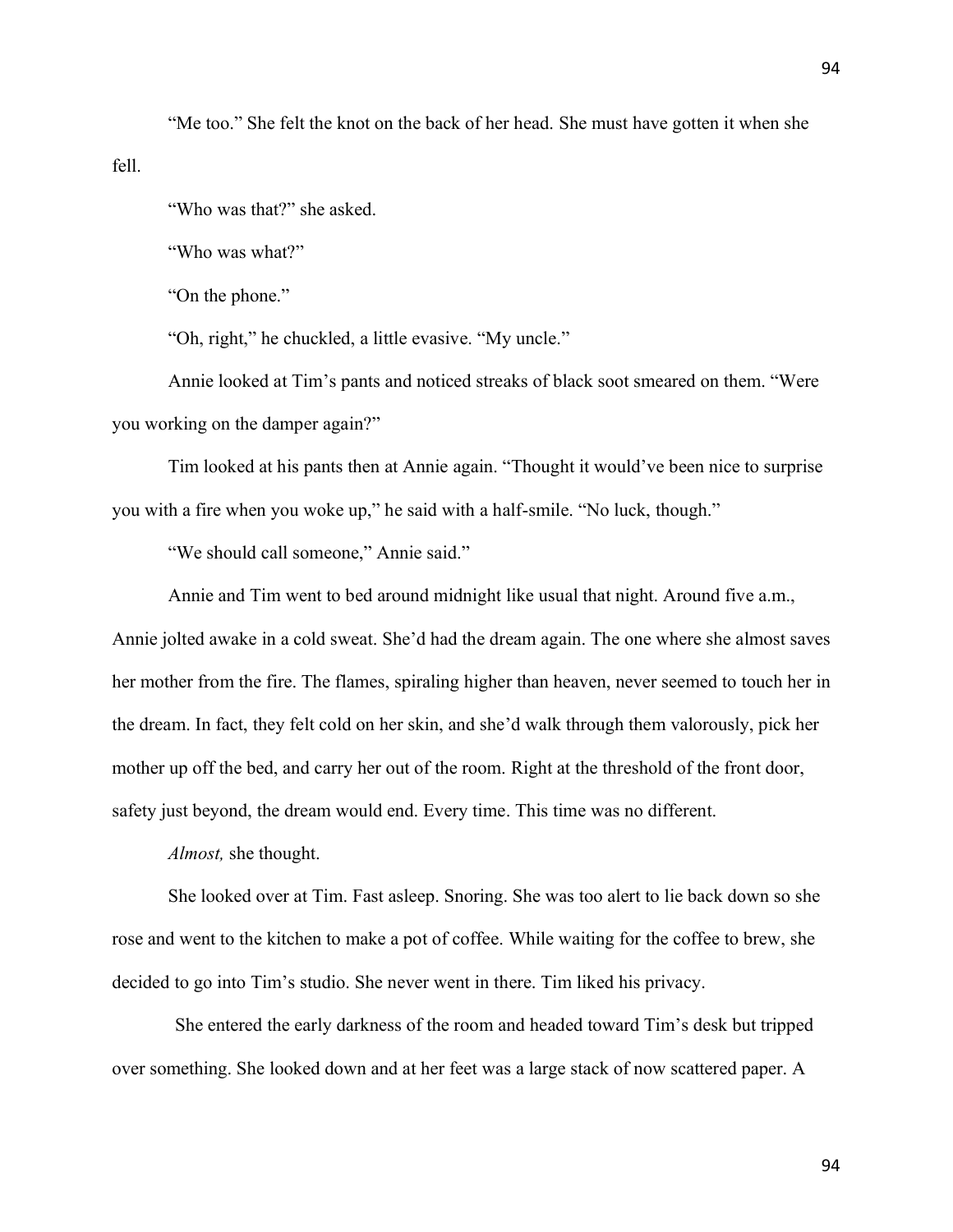manuscript. *The* manuscript, she guessed. The one Tim had been working on for the last year. He'd started it soon after they met and he'd been working tirelessly on it for nearly two years. Annie didn't know Tim had finished the novel, but there it sat pristinely scattered in the middle of the floor. Annie realigned the stack and when she retrieved the title cover, her heart pounded in her chest.

The cover title read, *My Chickadee.*

She swallowed. Chickadee was Annie's childhood nickname, a nickname her mother had given Annie for her incessant singing, but she never told Tim that. She told Tim a lot of things, but not that.

She lifted the title page and read the first line.

*The murder of Elizabeth Fisher shook New York City like an untimely nor'easter.*

It was about her mother. About her murder.

Suddenly, Tim was there in the doorway. Annie wasn't startled. She was glad he was

there. She stood up, shook the manuscript angrily at him. "What is this?" she said.

"You went through my things?" he said, snatching the manuscript out of her hand.

"You had no right, Tim."

"I'm sorry," he defended.

"How did you know?" Annie asked.

"Know what?" Tim said.

"How did you know she called me 'chickadee'?"

"You mentioned it once."

"No, I didn't. I've never told you that. I would remember if I told you."

"Well, you must have. It's in there, isn't it?"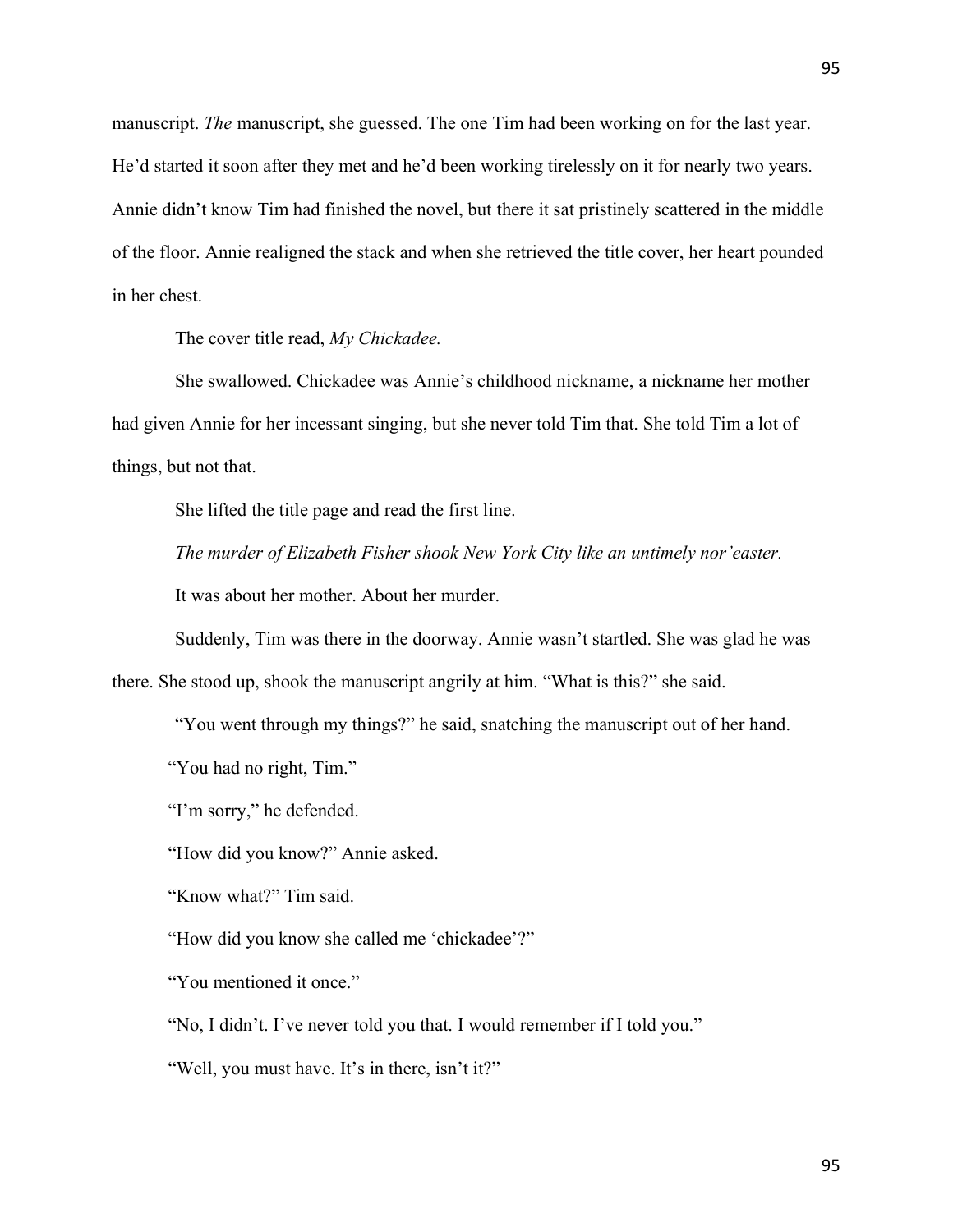"You can't do this, Tim. That's my life," she gestured toward the manuscript Tim was now cradling. "Not a New York Times bestseller."

"I'm not doing this with you right now," he started back through the kitchen.

Annie followed. "Did you marry me for me, or because I was the Fisher girl?"

Tim stopped dead by the refrigerator and turned around. He was angry. Visibly. "Are you kidding me?"

"No, I'm not. Tell me the truth. Did you just want to make money off me, make a name for yourself?"

"Fine. You caught me," he said, moving toward her. "I saw you around campus all those years ago. I knew who you were. Marrying you was all a part of my diabolical plan to write a novel about you and your dead mother and make millions off you. That's why I'm a deadbeat, unpublished author ripping up tiles and going to farmer's markets with you every weekend instead of accepting a Pulitzer. I'm tired of this, Annie. I'm sick and tired of you using your tragedy to rail me every chance you get. Yeah, I'm writing about your life. So what? Maybe your life's more interesting than mine. You ever think of that?"

Annie realized she might have judged to harshly, but it was too late. Tim was wounded, she was wounded. What was said had been said and there was no taking anything back.

After a few moments of silence, Tim said, "I have to get dressed."

"Why?"

"The meeting with my agent." He started to leave the kitchen but faced Annie once again. "You know, I was planning on us going to the city together today and going out to dinner afterwards so I could tell you about the book. It was going to be a surprise. I thought—" he huffed in frustration, unable to find the right words. "I thought you'd be happy."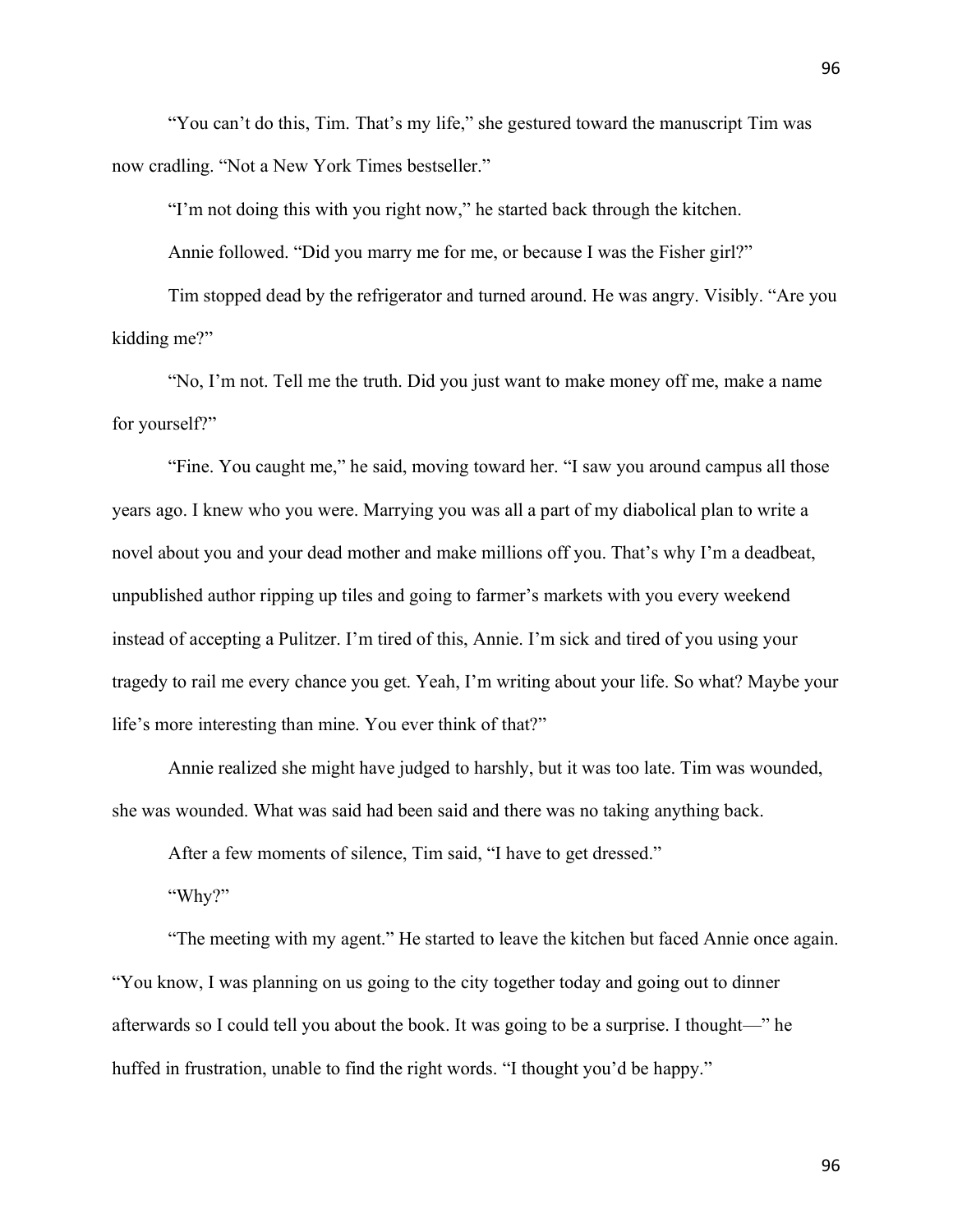He stood for a moment, then marched over to the trash bin and tossed it in, leaving the plastic turnstile spinning violently. On his way out, Annie tried to apologize but he waved her off. He'd just stay the weekend at his Uncle Parker's place in the city, he told her on his way to the bedroom. Give them some space from each other. Annie didn't object. She was never the kind of girl who chased someone.

Less than an hour later, the front door slammed. Annie was still in the kitchen. She stood there leaned up against the counter with a hot cup of coffee, listened to the engine start up then fade away into the distance.

Annie tried to take her mind off things. She was almost finished painting the master bedroom when there was a loud bang downstairs. She stopped and listened, fearing Tim had decided to come home anyway. She headed downstairs calling Tim's name but no one answered. Then another loud noise echoed from the front of the house. Annie gasped at the sound and followed it to the front door. Someone was knocking, she realized, and she opened the door. It was Sandra standing there looking apologetic. Annie greeted her in a paint-stained tee-shirt and sweats. Sandra was holding a saran-wrapped pie. It looked like cherry.

"This is a 'my husband's an idiot' pie."

Annie laughed. "Thank you," she said, taking the pie. "You didn't have to."

"We didn't have a proper neighbor introduction, so this is it," Sandra laughed nervously, then paused for a moment. They both felt the awkwardness sink in. "Seriously, Annie," Sandra finally said, "I'm so sorry. I had no idea. Terry feels awful. I feel awful."

"It's fine," she waved a hand.

Annie had planned on spending the night drinking a bottle of Pinot for dinner and was considering setting Tim's writing studio on fire, but seeing Sandra there now made her not want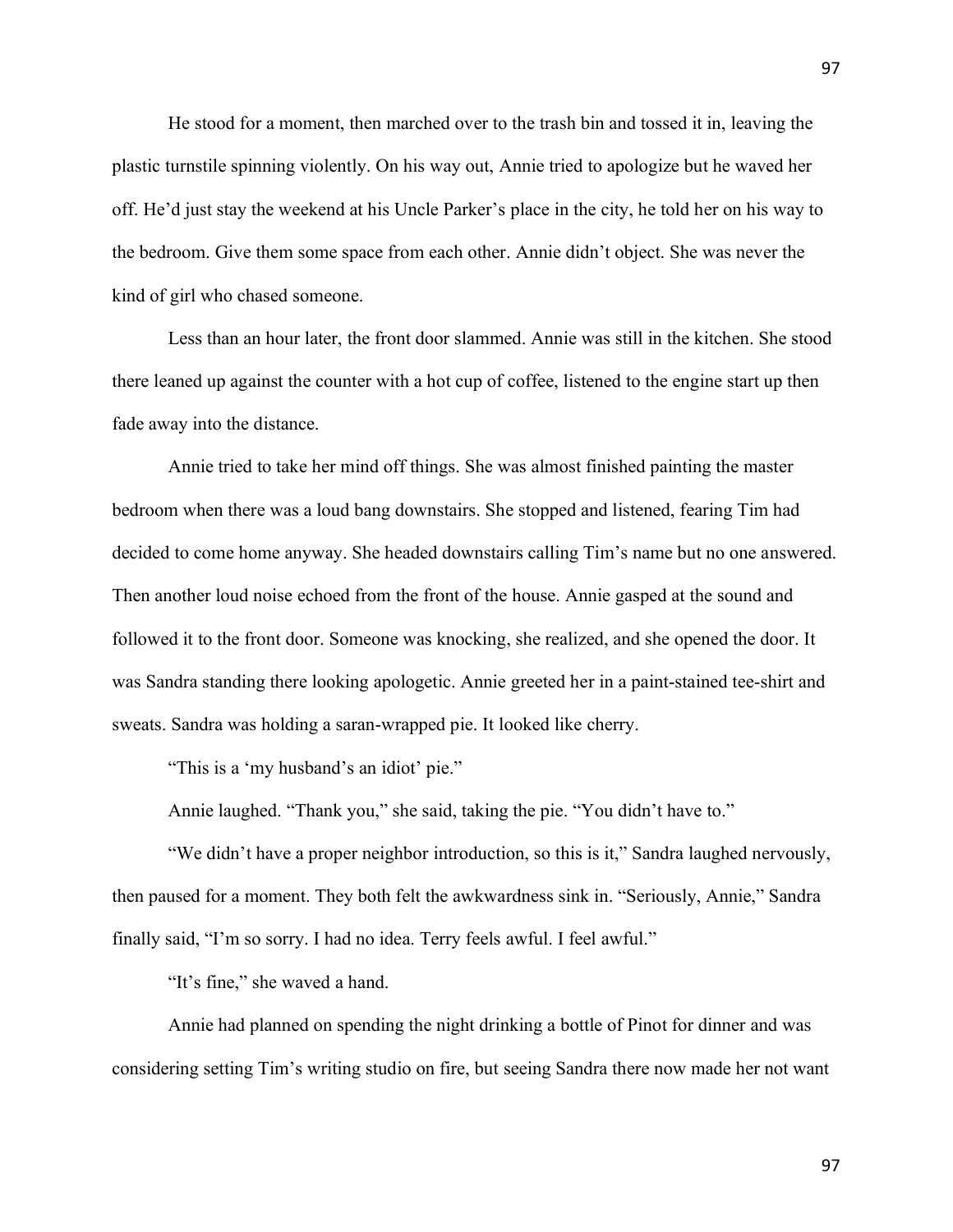to be alone anymore. So, she asked Sandra if she and Terry would like to come back later for dinner so they could get to know each other better. Sandra was excited at the prospect and agreed to return at seven.

Annie tried to recreate Tim's fettuccini carbonara with crab. It turned out better than she expected but it wasn't as good as Tim's, which bothered her.

When Sandra and Terry arrived, they were cordial and didn't mention the grocery story incident. Annie figured Terry might feel a little embarrassed so she didn't bring it either.

Annie gave them a tour, which she felt was an appropriate thing to do. She showed them the upstairs first. The same route she'd taken her dad on. She showed them the guestroom with Tim's quilt. Annie could tell they didn't like the quilt. She was starting to think she didn't like it either.

Lastly, she took them through the kitchen and showed them the writing studio. Sandra seemed thoroughly intrigued by the room. She gasped at the beauty of the room when they entered, and moments later she stopped and stood perfectly still as if she were trying to hear a sound that was barely audible.

"Sandra?" Annie said.

Sandra didn't answer. Her hand raised and swept slowly around the room.

"What's going on?" Annie asked Terry.

"She's—sensitive," Terry said, almost whispered. A pursed nod.

"To what?" Annie whispered back, but Terry didn't answer.

"It's cold in here," Sandra faced Annie. "Aren't you cold?"

"A little, I guess," Annie said.

Sandra moved closer. "Are you a believer?"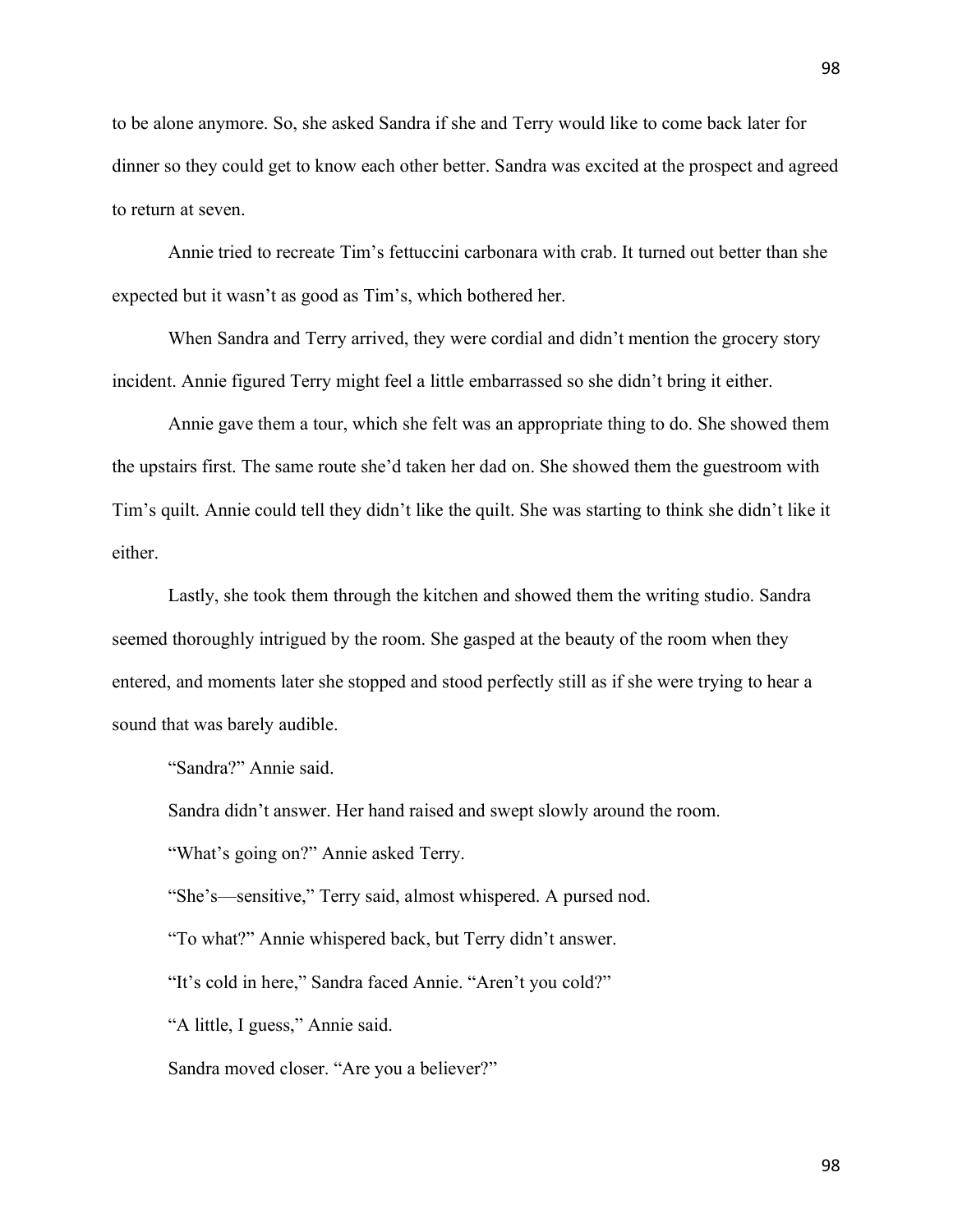" $In?$ "

"In anything."

"My family is Catholic. I don't really practice anymore."

Sandra came even closer to Annie. "You don't have to believe, honey, but you have to

know, I have to tell you, that there is some kind of dark presence here. Something otherworldly."

Annie chuckled skeptically but played along. "Like a ghost or demon or something?"

"Not all darknesses are that simply defined. You know, I have a group of friends that meet up bi-monthly. We're at my house this week. Why don't you come check it out?"

"Sandy, don't put any pressures on the poor girl," Terry moaned. "Those card reading shows aren't for everyone."

Dinner was nice for Annie. Sandra and Terry were funny, easygoing kind of people. Terry was smart and attractive for a 50-something guy. Every time he'd tell a joke, which he was good at, he would always look at Sandra to make sure she was laughing. It was a small thing, but Annie knew that it meant Terry loved Sandra a lot. She tried to think of times when Tim looked at her when she laughed. She couldn't remember.

Sandra didn't bring up the invitation again during dinner, but the uneasiness she had felt in Tim's writing studio stayed in the back of Annie's mind.

A silence lulled. Terry drummed his fingers on the table and smiled at Sandra to fill the void.

"I was in college when it happened," Annie said out of nowhere.

Sandra and Terry both looked at her simultaneously. They knew immediately what she was talking about.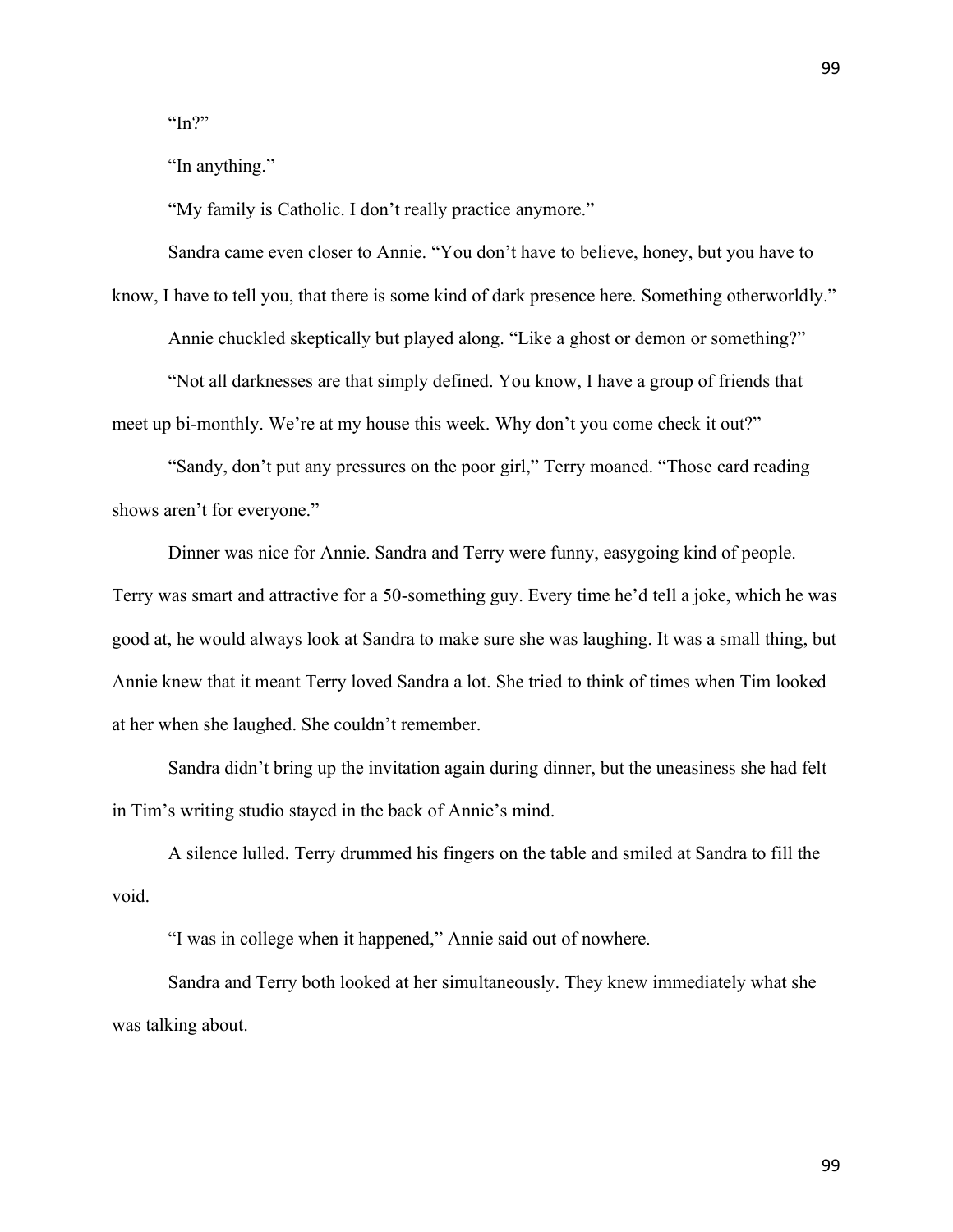"I came home for the weekend from Syracuse. I wasn't even supposed to be home that weekend. I don't know why I came home. 'Light My Fire' was playing on the radio on the drive there. I sang to it. I like The Doors. I was happy. Then, I wasn't. There were cops and lights and people and cameras everywhere. I saw her body. I don't remember how I saw it. I just remember seeing it somehow. It looked inhuman, just melted flesh. It wasn't" —she shook her head, fighting back tears— "my mom. Maybe I imagined it, you know? Made it up in my head that I saw her just to get to see her. It was like some terrible dream that started way back then and just keeps going." Annie paused to collect herself.

Sandra reached across the table and held Annie's hand, squeezed it. "They never found out who did it?"

"No," Annie said, knowing Sandra and Terry both probably knew she'd been the prime suspect.

They didn't seem scared of her, though. That made Annie feel safe.

"I know what you're thinking," Annie said. "I loved my mother. The media—well, they conflate things."

Terry made a joke about how if anyone was crazy, it was his mother-in-law. Sandra rolled her eyes and laughed at that. Then everyone was laughing and the sorrow rolled away like an old rug. Annie mentioned how cold it was in the house all of a sudden. Terry offered to start a fire in the fireplace, but Annie reminded them of the broken damper.

"Let me take a look at it," Terry said, sliding his chair out.

"He's trying to impress me," Sandra smirked. "Be the *big man.*"

He went into the living room, knelt in front of the fireplace, and bravely stuck a hand up the chimney. He complained that he couldn't see, so Annie brought him a flashlight from the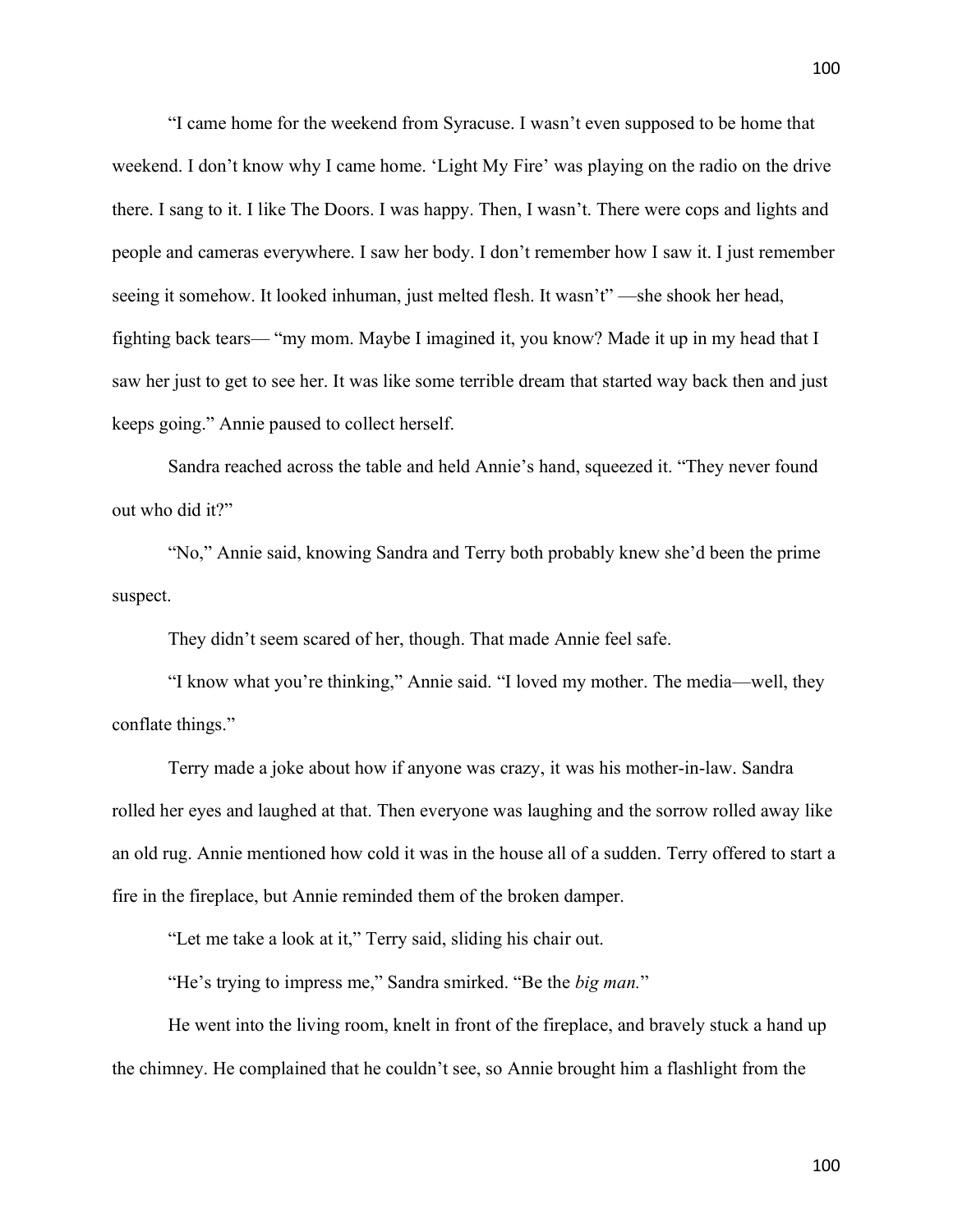kitchen. He shone the light up the chimney and contorted his body until he was almost lying flat on his back on the hearth. Sandra came over with her glass of wine and stood and watched. Terry rattled around for a few minutes then stopped.

"What is that?" he said, tugging on something.

He finally loosened whatever was wedged inside, but the force tossed the object behind his head. He shimmied out and located the object behind a charred piece of wood. He wiped the charcoal off and examined it.

"Here's your problem," he chuckled. "This book of matches was stuck up there." He handed the matchbox to Annie. She shook it once. Its contents rattled. "It should purr like a kitten now," he said, wiping his hands on his slacks. "Oh, don't do that," Annie realized.

Terry's pants looked expensive. She tossed the matchbox on the mantel and ran to the kitchen to get him a towel. She couldn't find a clean one at first. One had fallen into the sink and was wet. The extra towel that was usually hung on the stove handle was also missing. She finally found it sunk onto the floor sticking halfway out from under the edge of a cabinet. She straightened and that's when she heard Sandra call for her.

"Annie?" Sandra called.

Annie came back into the main room where she saw Sandra and Terry standing and gawking at the dining table. Annie looked at the table too but couldn't understand why Sandra had called her. Then she looked, really looked, at the table. In between the empty wine glasses and dirty plates and silverware was a stack of white paper. When Annie got closer, she looked at the words written on the top of the stack.

*My Chickadee.*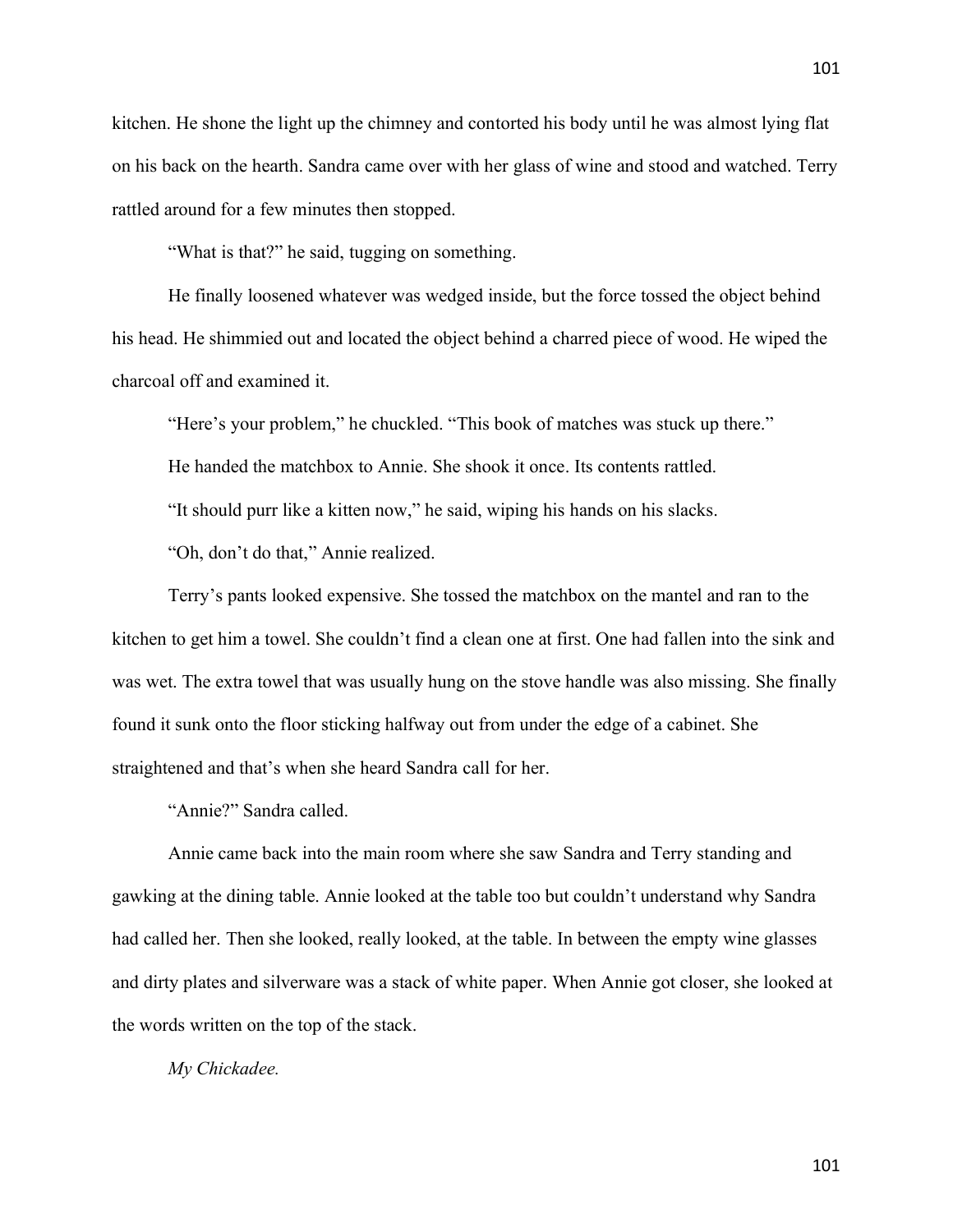It was Tim's manuscript, she realized. The one Tim had thrown away in the kitchen trash. Annie hurried into the kitchen and checked the bin. There was nothing there but used coffee grounds. When she came back into the dining room, she simply stood and looked at the manuscript and looked at Sandra and Terry. Back and forth several times trying to understand.

"Did you do this?" Annie asked.

"No," Sandra said.

"We thought you did," Terry said afterward.

"Is this some kind of joke?" She stopped suddenly when thought she had things pieced together in her mind. "You knew who I was in the grocery store, didn't you?" she said to Sandra.

A look of confusion crossed Sandra face. "What? Annie, no."

"Yeah. You knew who I was. What, did you and your little psychic group think I was an easy target?"

Annie grabbed the manuscript off the table and began ripping pages out of its stapled spine. She chucked handfuls of white at Sandra and Terry. Handful after handful. Annie couldn't stop the rage. She eventually looked down at her hands and saw blood. A papercut, she thought. Then she looked back toward Sandra and Terry. They weren't standing there anymore. They were both lying on the floor motionless, covered in blood as well. Annie looked back at her hands. There was more blood now, and instead of a severed manuscript, Annie was holding a bloody steak knife.

Back to the table again. There was the manuscript lying there where it had been before she picked it up. Before when she *thought* she picked it up.

*How did I confuse paper with a knife?* she thought.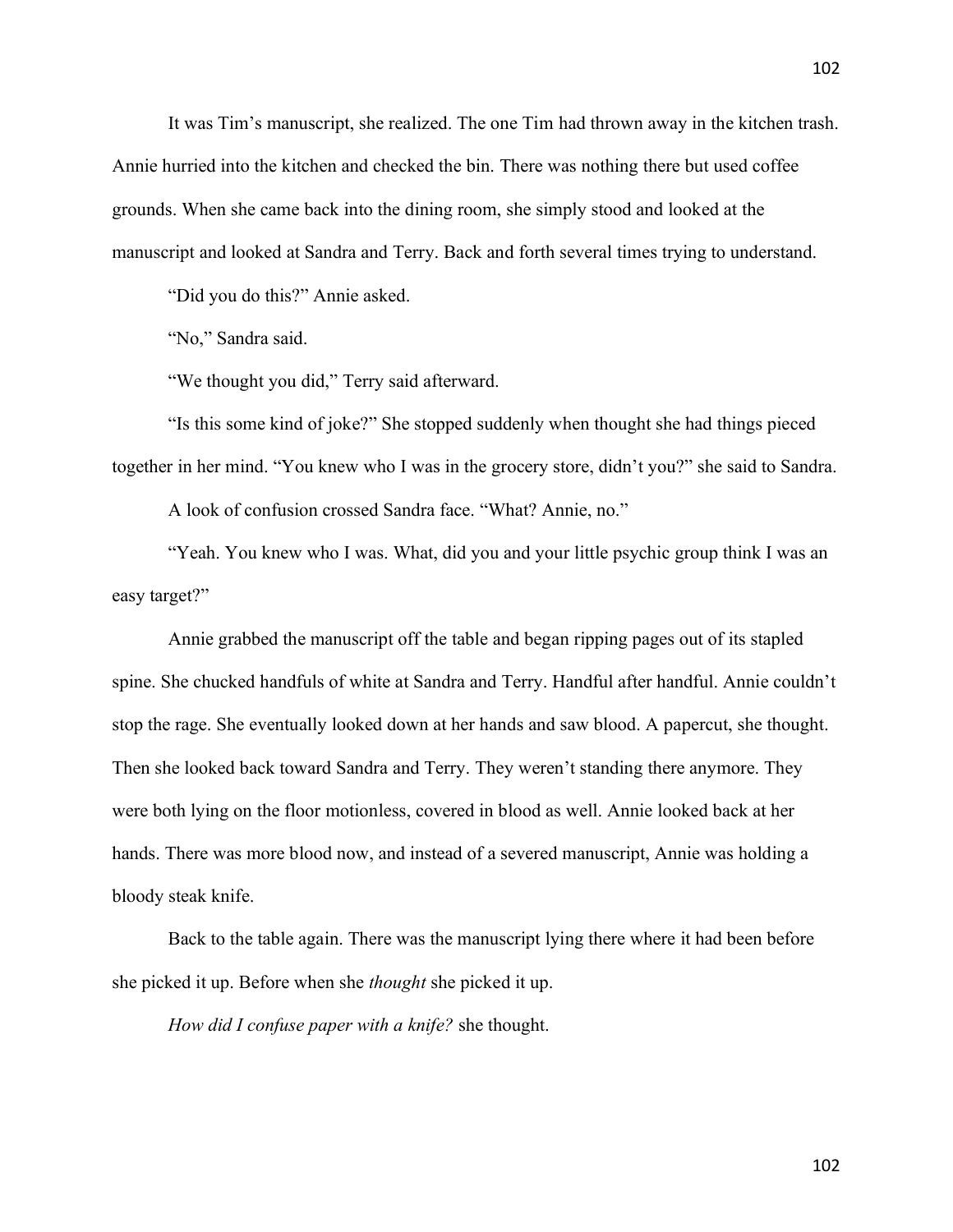In the wake of things, in the revelation of what she'd done, Annie did only what she thought was appropriate in the moment. Night still hanging on, she dug two deep holes in the back garden under the lilies she'd planted months earlier. She used the quilt, Tim's quilt, to drag each body through the kitchen, through the studio, out into the back garden, and into the holes. She covered Sandra and Terry with dirt and planted the lilies back on top of the putrid mounds.

Inside, she used the quilt to soak up a portion of the blood and hid it in the closet by the stairs. Then she scrubbed the dining room floor with soap and water and then bleach. As she stood at the sink and watched the final bucket of soapy, bloody water descend down the drain, she felt nothing. She was blank, empty.

And, so, Annie went into the living room and laid down on the couch with red stains still on her hands and arms and clothes and face. She thought of her mother then. She thought about her body. The carnage. She stared at the ceiling feeling the weight of the lock necklace pressing against her throat.

She didn't remember closing her eyes, but suddenly they were closed and then they were open again and it was daylight. She sat up on the couch in a panic because she thought of Sandra and Terry whom she'd killed the night before. She glanced at her hand. No blood. Her clothes, she realized, were also clean. She didn't change clothes in the middle of the night or something because they were the same clothes she was wearing the night before.

Annie ran to the closet by the stairs and flung open the door. The bloody quilt was missing. The empty bucket she'd left by the sink wasn't there anymore either. Neither were any of the brushes she'd used.

In the bathroom mirror, she examined her face and figure. Clean.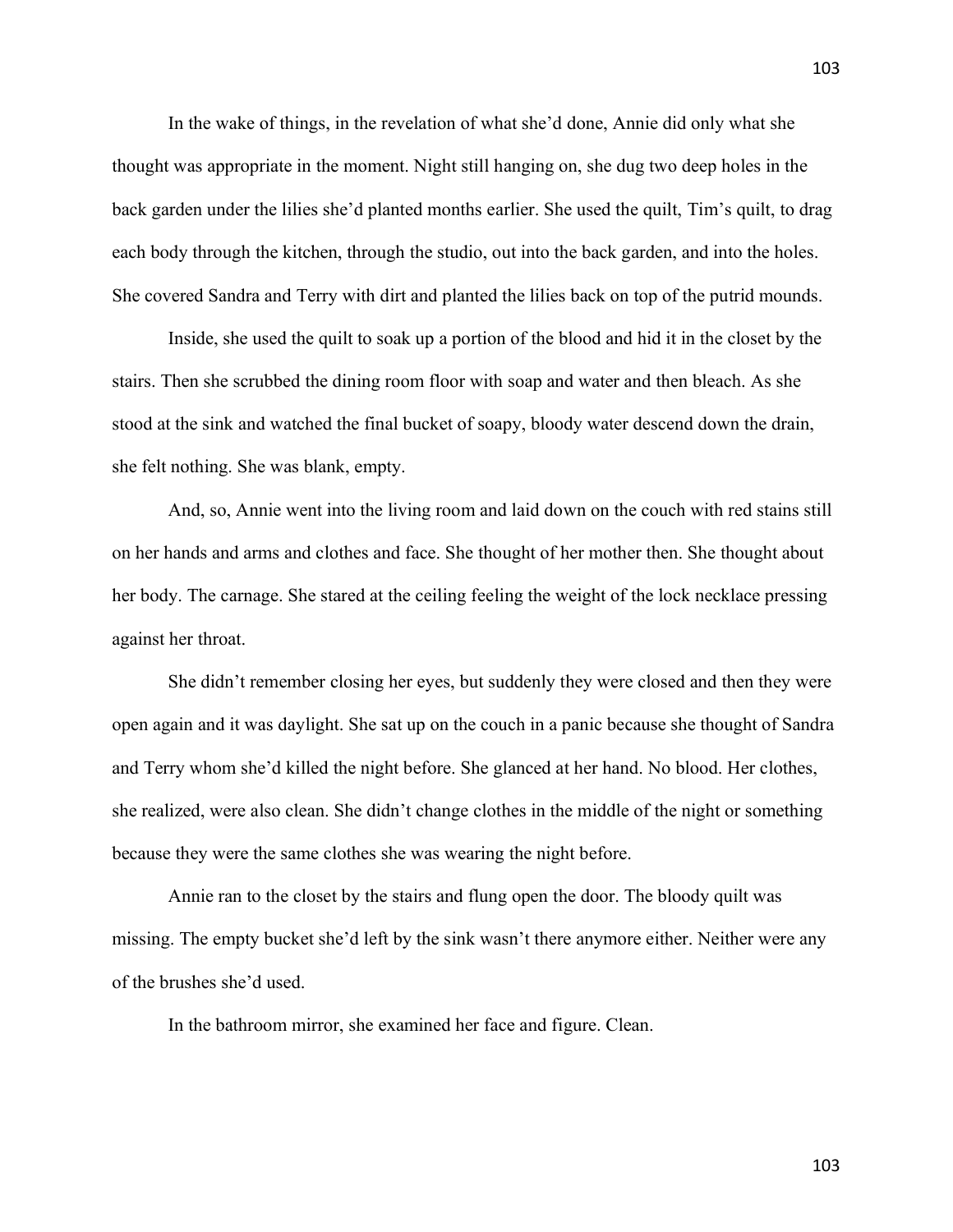She ran to the garden where she'd buried Sandra and Terry. The soil looked undisturbed, but she took the shovel and dug up one of the burial spots anyway, paying no mind to the lilies. Annie dug and dug but there was only earth, earth, and more earth.

She looked over at Sandra and Terry's house that sat on the other side of a little, grassy field that ran between the two houses. She'd never really looked at the house before. It was much more upkept than the White House. Its siding was light blue, a pale, tasteful blue. A Neptune, a lapis lazuli, on the green-painted horizon.

She felt calm only for a moment. Then she was on the phone inside, calling Sandra's number, checking everywhere for a sign of death while the phone trilled away.

Then Annie stopped because Sandra answered the phone. She was rather upbeat too. "Hey, girlfriend," Sandra said. "How you feeling?"

Annie couldn't speak for a moment. It had all been some kind of freak dream or hallucination, she realized. That's why there was no quilt. No bucket. No brushes. No bloody clothes. No undisturbed lilies.

None of it had been real.

"Sandra…" Annie trailed, wanting to explain the terrible experience. She was afraid to, though. She thought Sandra might be scared of her. She didn't want that. She wanted to be accepted for once. "What exactly—did I do—what I mean is, I'm sorry if I said anything or did anything—"

"—Oh, nothing at all," Sandra insisted in her thick, New York accent. "Terry and I, we were worried sick about you."

"You were? That's nice. It's just that I'm having trouble remembering things lately, lots of things, and I don't exactly—I don't really remember a lot about last night. Maybe the wine—"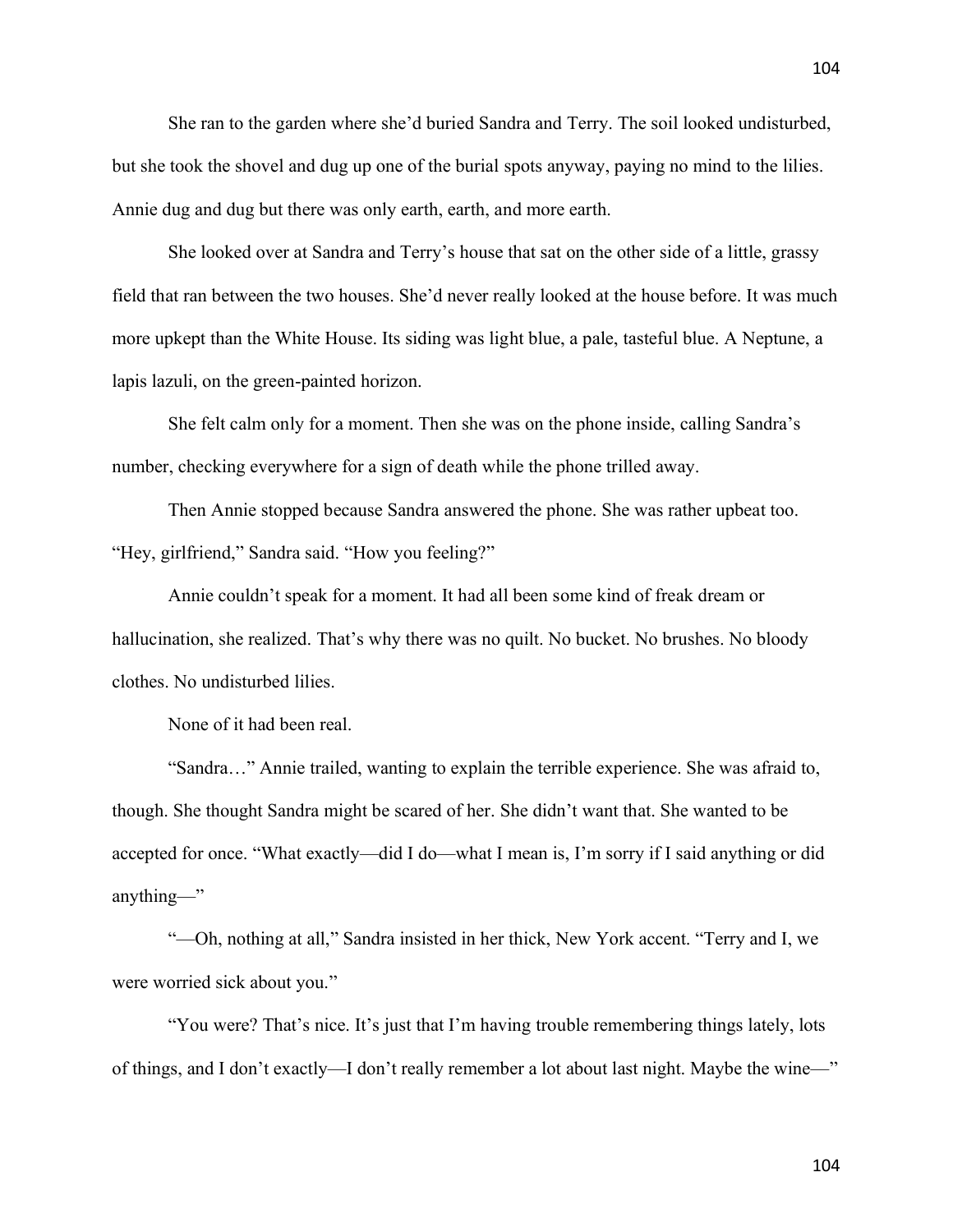"Sure, sure. That's understandable. You've been through so much. I mean, that story last night? Oy vey, sweetheart."

"Can you tell me what happened?"

"Well, yeah. We had dinner, you talked about your mother, God rest her soul, Terry had just fixed the fireplace and you came out of the kitchen—looked like you'd seen a ghost."

"What about the manuscript?"

"Manuscript?"

"On the table."

"Honey, all I know it you just stood there like a robot—just stood there. We tried to talk to you but it was like you were in another universe. Terry and I helped you to the sofa. I wanted to stay but Terry thought it would be better if we left. Should I have stayed?"

"No," Annie assured her. "No, I was fine after you left. Too much wine, like I said.

"Look," Sandra's voice lowered, "I know it's none of my business. What do I know, I'm a high-school dropout from the Bronx. Got lucky and found me a rich, handsome engineer, sure, but things were hard before that. I grew up without a father, druggie mother, you know the story. I tried all kinds of things—therapy, crystals, church, all kind of things. The Lenormand readings was the only thing that got me out of my hole. Taught me things about myself I didn't never know. Saved my marriage. So, look, me and my group of girls meet up twice a month. Tonight, we're meeting at my place, and I get you probably think it's all hogwash but—"

"What time?" Annie asked.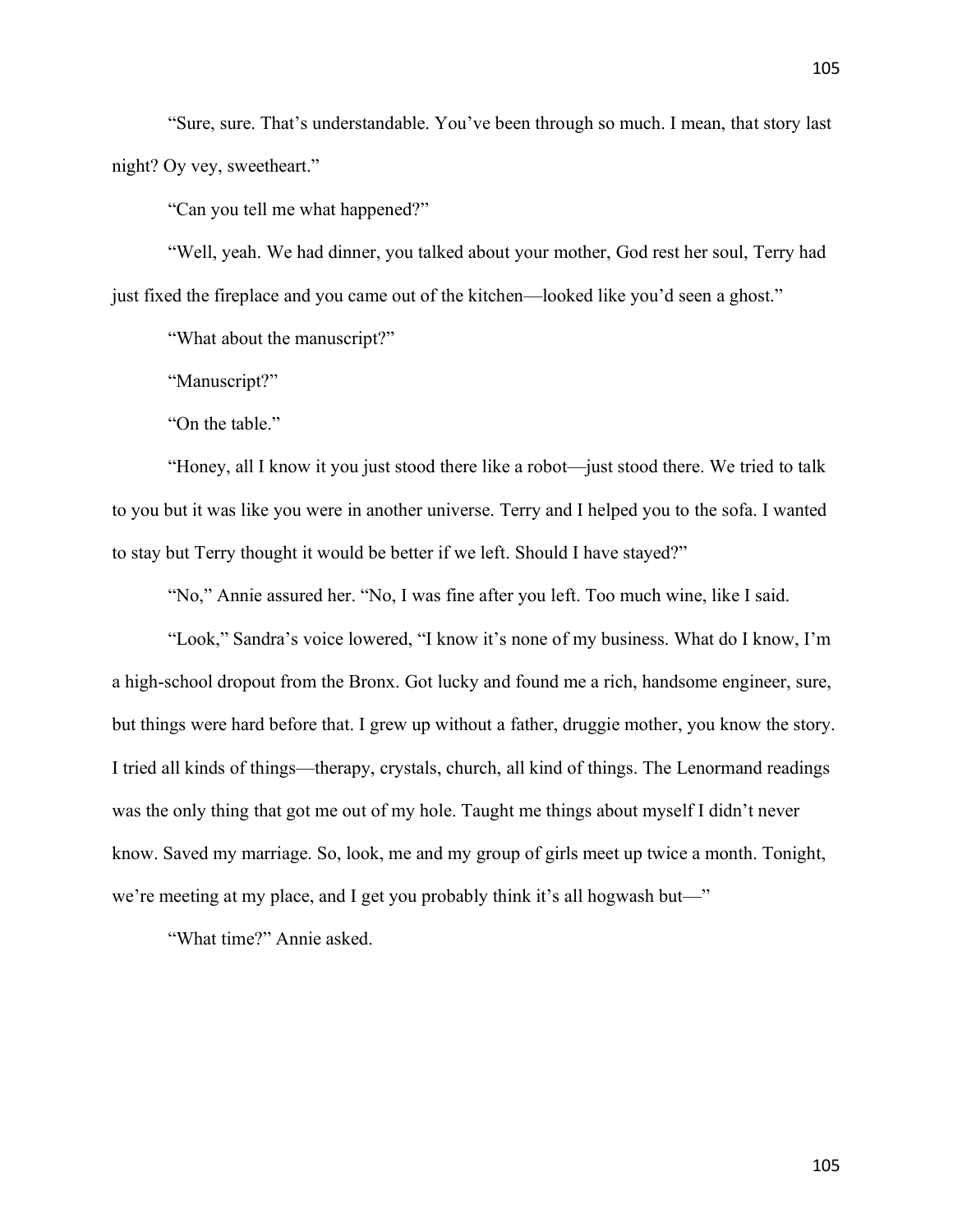It had already started raining when Annie was about to leave for Sandra's house. The Blue House, she had dubbed it in her mind. There was a bad storm moving in from the coast. Seventy-mile-an-hour winds, the local news had predicted.

Before Annie left, she remembered to close the damper on the fireplace. "It's an old, old house," Tim had told her once. "It has to be closed when it rains otherwise the rain will come in."

It was a short walk to Sandra's house from hers. She decided to cut through the grassy field in between their houses rather than to take the road around. She held the edges of her rain jacket's hood close around her face to protect herself from the windswept rain. When she reached the house, she knocked on the door and was greeted by a beaming Sandra.

There were about eight other women at the gathering, more than Annie had anticipated. Sandra was elated that Annie was there. She doted on her, made sure she got some of the fried shrimp and other finger foods from the spread in the kitchen.

Then Sandra introduced Annie to the leader of the reading, Madam Nelson. "Sophia, to my friends, Madam during readings," she said with a broad smile. She was older than the other women in attendance. She didn't look at all like what Annie imagined a psychic would look like. She looked like a wealthy trophy wife, like most of the women in town.

Annie tried to shake Madam Nelson's hand, but she rejected the offer saying she didn't make physical contact with a new participant until a reading commenced.

Sandra suggested they go ahead and start and Madam Nelson agreed. All the women gathered around the long table in the dining room, which was a closed off space separate from the kitchen and other rooms.

Sandra sat beside Annie. She seemed excited.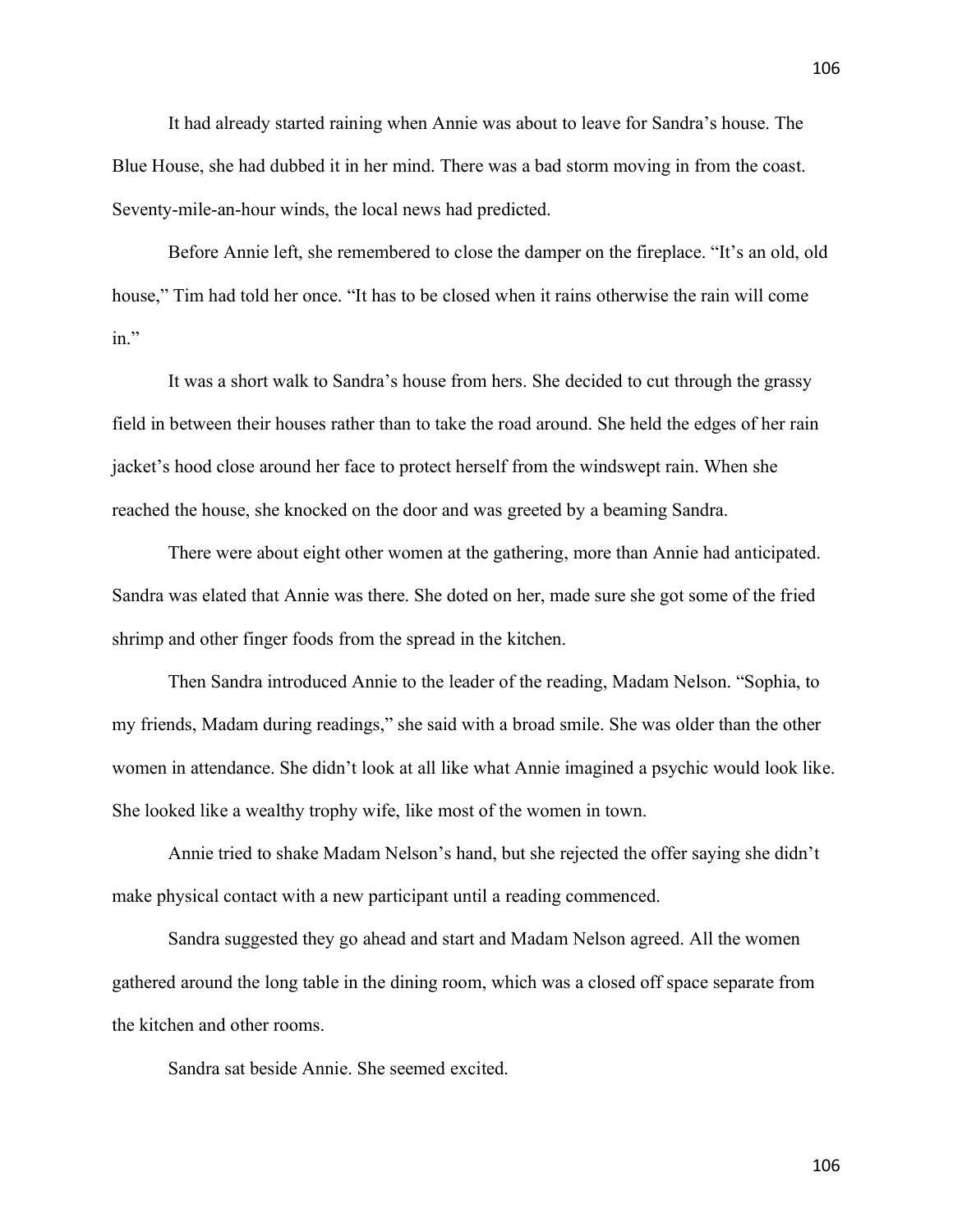"Well, good to see you all here again. We've got a new face here tonight," Madam Nelson said, smiling at Annie, "so a little history before we get started. The practice of Lenormand readings dates all the way back to the 1800s. The practice is named after French fortune-teller Marie Anne Lenormand, said to be the greatest cartomancer to have ever lived. There are 36 cards. Each one contains symbols that create humanistic patterns like pearls on a string. With these patterns, I will be able to access the participant's cosmic status. Newcomer," she said to Annie, "would you like to go first?"

Annie nodded and they joined hands. Once Madam Nelson was seemingly satisfied with the length of contact, she began shuffling the cards.

"For you, Annie, we'll start with a three-card spread," Madam Nelson said, "and possibly a grand tableau later if you feel it."

Annie didn't know what that meant, but she went along with it. A few more moments of shuffling, and Madam Nelson paused. She selected one card and laid it on the tablecloth. Then, she laid down a second card, then a third in stringed line.

"We read the second card first," Madam Nelson explained. "The second card is the center, the theme of the spread. Your main problem in your life at this moment, Annie."

She turned the middle card over.

Madam Nelson turned over the middle card. The scythe. Annie thought of the knife she used to murder Sandra and Terry in her hallucination.

Then the first card. The garden. Like the place Annie buried their bodies.

The third card. The Lily. Like the lilies she planted on top.

Annie screamed and jumped up. She stared at the cards in terror. The others wondered at her behavior.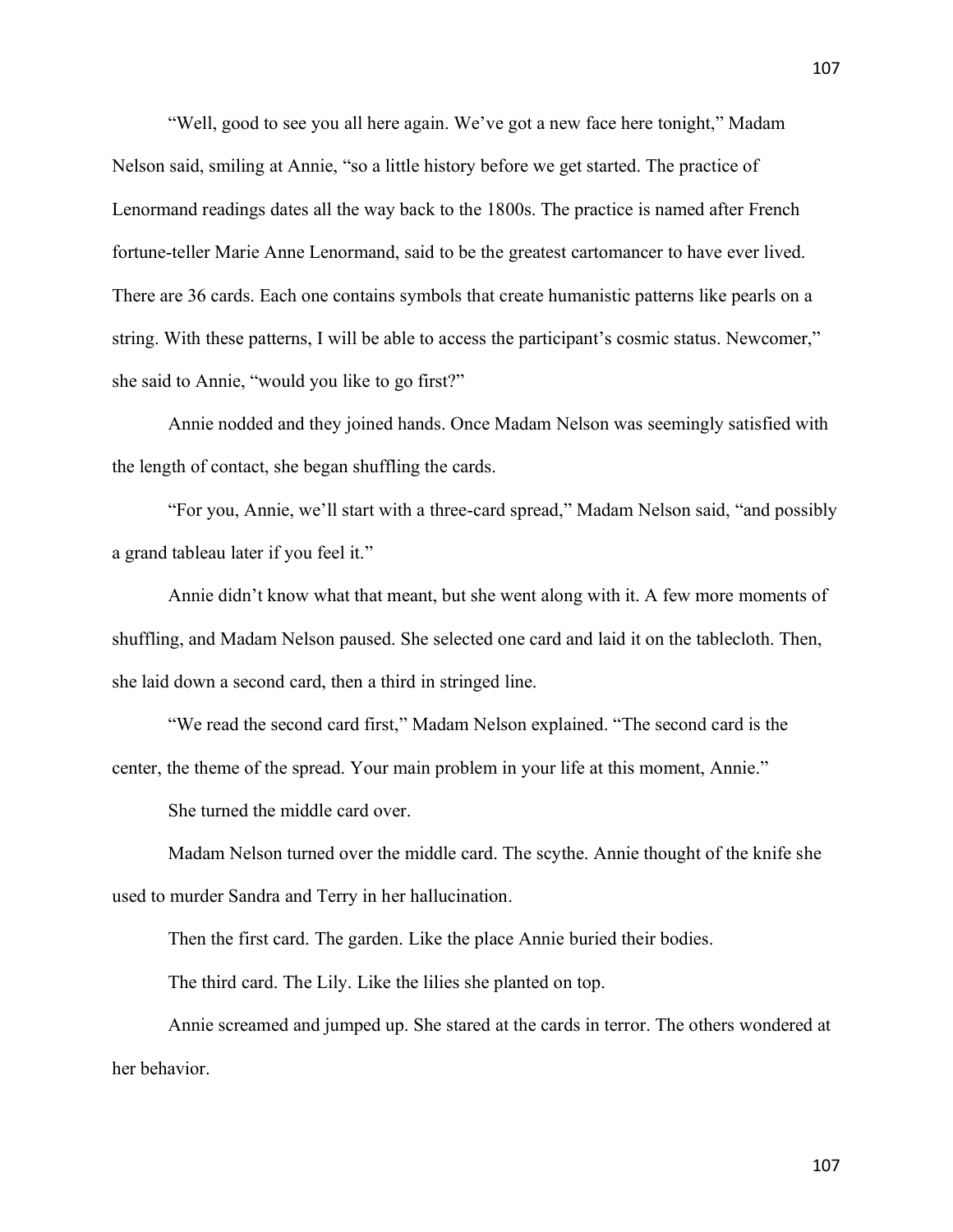"Don't let the scythe scare you, dear," Madam Nelson said, trying to reassure her. "These cards aren't bad."

"Excuse me," Annie said, her voice shaking. "Sandra, bathroom?"

"Back down the hall, across from the stairs," Sandra directed. "Do you need me to go with you?"

Annie shook her head and quickly left the table. When she found the bathroom, she closed the door and locked it. She tried to calm herself. Her hands were shaking. They were cold too. She looked in the mirror. Her face was pale. Almost blue. Like the Blue House. She clutched the ceramic sink basin and tried to breathe. In for four, out for four.

While washing her hands, Annie thought about the strangeness of the reading and the dream from the night before. It was just a wild dream, of course. She was sure that the cards read the way they did only by coincidence, and so she rationalized it all and decided there was nothing to worry about.

Once she was calm, Annie opened the bathroom door preparing what she would say to Sandra and the others when she went back into the dining room. But she didn't go back into the dining room. She didn't go back in because of what she saw. Sitting there on the floor just over the threshold of the bathroom door was the manuscript. *My Chickadee.* The one Tim had written. The one that kept showing up over and over again in places it should not have been.

Annie was sure she remembered finding the ripped, muddy pages buried in the garden earlier that day. She was sure that it was the same manuscript. She was sure there was only one copy, and that even if there were multiple copies, that no one, not even Annie herself, would put on such an elaborate hoax for any reason under the sun.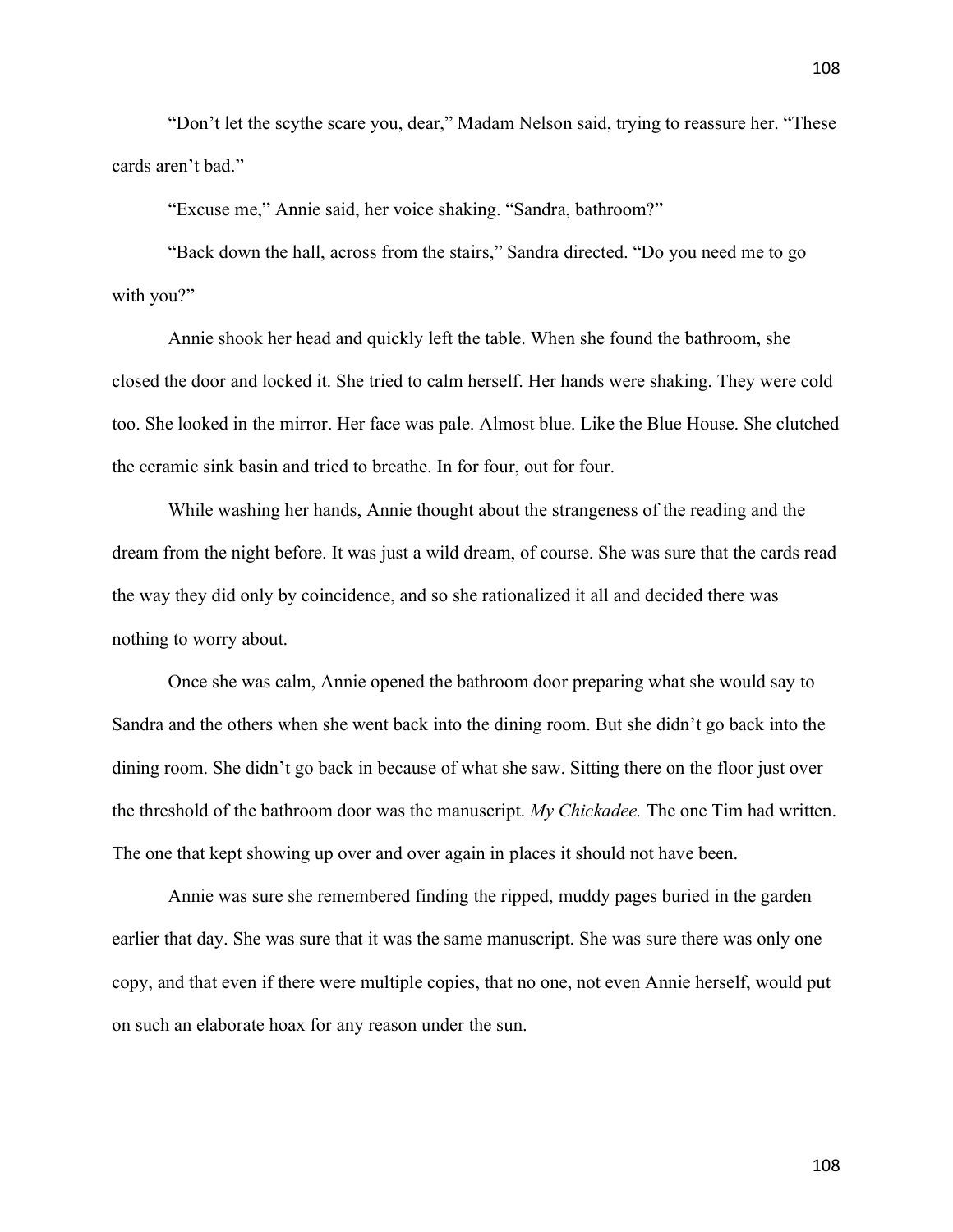Sandra began to worry so she excused herself from the reading to go and check on Annie. But Sandra found only an empty bathroom with the light still on and the backdoor standing wide open and a doormat that was soaked from the rain that had been pouring in from the open door.

Annie had left. She had torn through the dark field between the Blue House and the White House and finally made it to her porch.

Annie locked the front door, the back door. She even checked all the windows. She decided she needed to burn the manuscript in the fireplace. It was the only way to stop it from showing up again. She didn't care about the rain. She would keep the damper closed until there was too much smoke and she was forced to open it, but by then the cursed book would already be consumed.

She threw the manuscript into the blackened hole angrily. She then retrieved a bottle of gin from the kitchen and doused the body of paper until it was soaked enough for her liking. Next, she needed a light. She searched the room for a moment then remembered the book of matches Terry had removed from the damper. She grabbed them off the mantle. She didn't know if they were usable, but she was going to try them anyway.

She slid open the book, but to her dismay there were no matches inside. She almost tossed the matchbox aside to go look for a lighter, but she grew curious about what was inside. There was some shining collection of gold peeking out. Annie took a pinch of the object and dragged it out of the box.

There, dangling, was a silver necklace, one with a key pendant.

She felt at her throat, the lock still hanging there like it always was. She never took it off. Her mother never took hers off either. Annie knew then.

Tim had taken off her mother's necklace.

109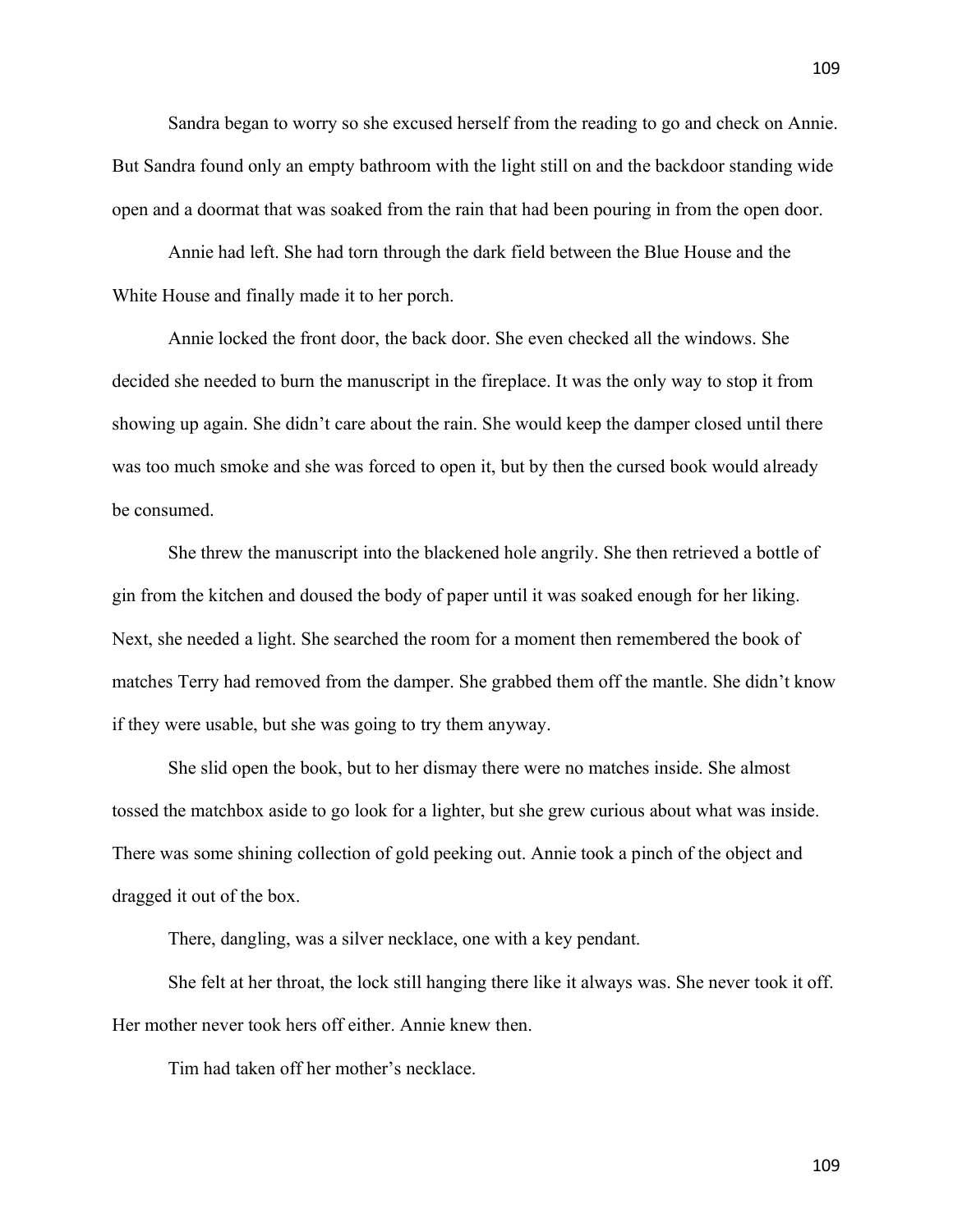The front doorhandle rattled. Annie turned around. The lock clicked. The door opened. Tim was home.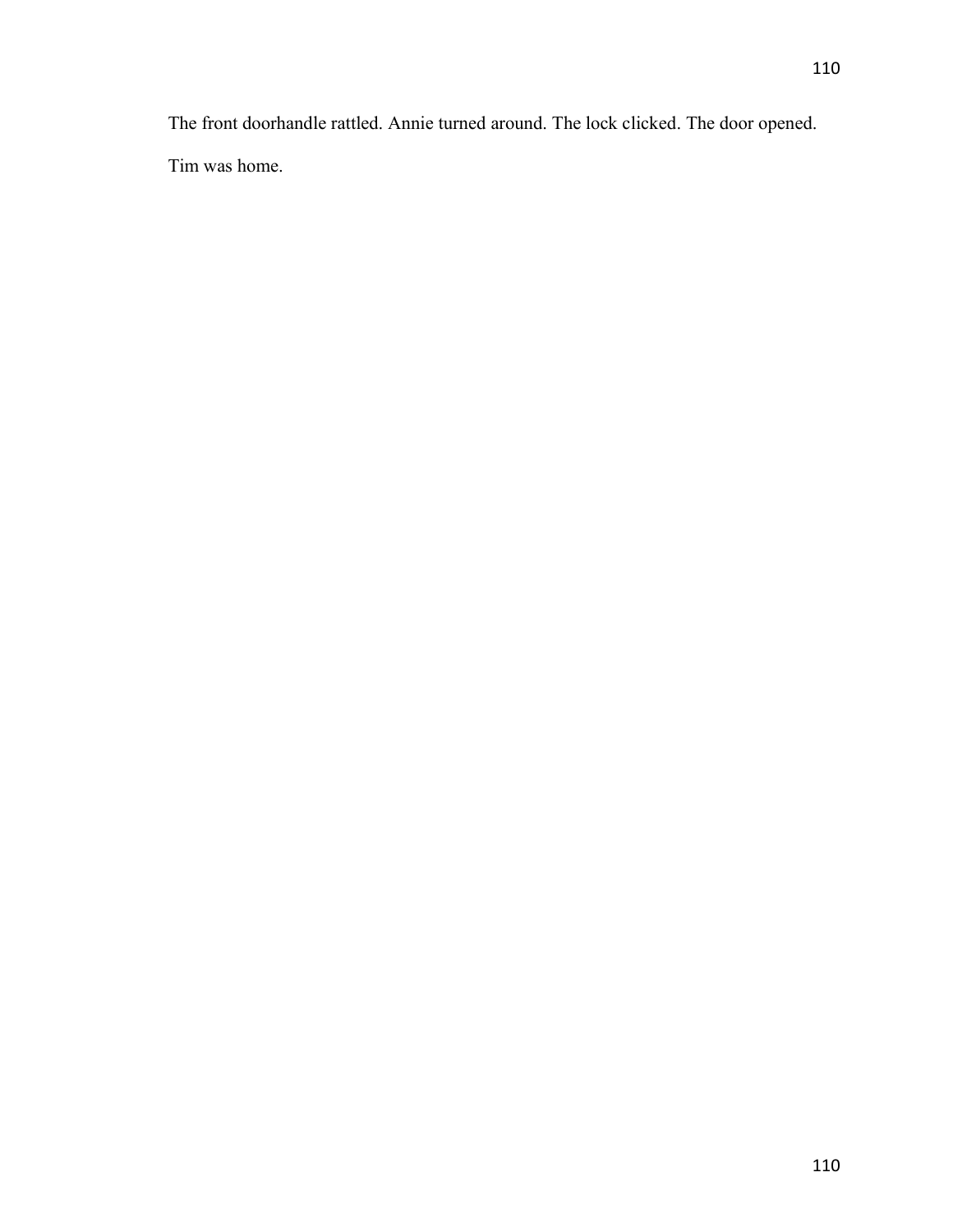## "Flask"

"What really happened, Stana?" is what they ask me.

"I don't know," I say, looking down at my white tennis shoes. Well, they were white at least. Before.

The doctor relents and leaves me on the floor by the waiting room. Vacant and inert. The automatic doors at the emergency entrance swish open. I hear someone say, "Where is she?"

It's Emma.

In a moment she's there beside me. "Stana," she says first, looking me over. I realize I must be a sight. I'm so dazed I can't even turn my head. Then she throws her arms around my shoulders and releases this guttural, animalistic kind of sob.

The blood splatter on my face isn't completely dry. It smears onto her white smock. "Where's Louis? What happened? Where is he?" she spews. She straightens and looks at me. Waits for an answer. I don't have one.

"I don't know." I still can't look at her.

"Why would he—was it on purpose?"

I nod telegraphically. "Where's Mom and Dad?"

"I called them. They're still in St. Croix. They didn't really—"

"Care." It's not a question. I know they don't care. They've been expecting something like this. Anticipating it.

Emma's head falls. "They care. They're coming. They're just—you know."

The doctor comes back again. There's a police officer with him. The doctor is bidding me to come and speak with the officer.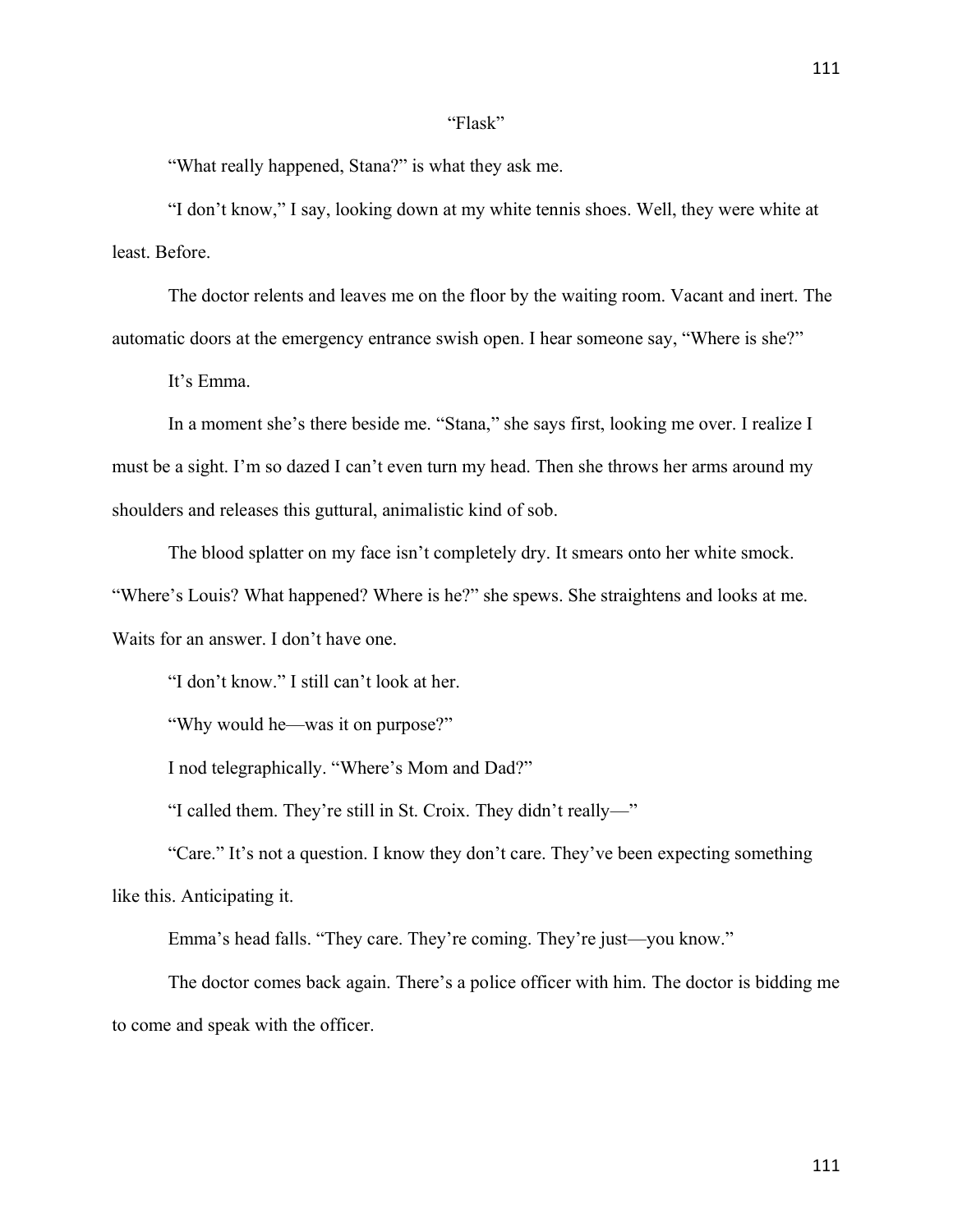Emma takes my elbow and helps me up off the floor. The officer leads me into a private exam room and starts to close the curtain. Emma protests but I tell her it's fine and climb onto the exam table.

I look at Emma finally. For the first time since she got here. I look her right in the eyes. Her freckles dance in the harsh fluorescents. I look away.

The officer sits on a flimsy rolling stool and pulls out a pen and a notebook. "Can you tell me what really happened, Ms. Sullivan?"

There he goes. *What really happened, Stana?*

It takes a moment for me to find the strength to open my mouth. "My brother killed himself."

I can't believe I just said that.

"I need a, uh, few more details. Events leading up to the accident."

"It wasn't an accident," I release. I realize how bitter I sound and correct myself. "We went out to dinner. We don't really talk much but I was in the neighborhood. We were catching the train home. Different stops. Same direction. I turned away for some reason. I don't remember why. I turned back and he wasn't there. I guess he jumped."

"You guess?"

I nod.

"Why do you think your brother would want to kill himself?"

"A million reasons. Don't you have any?"

He ignores that. I would too.

"Did you and your brother possibly get into an argument tonight?"

I pause. Cock my head. "No. Did someone say we did?"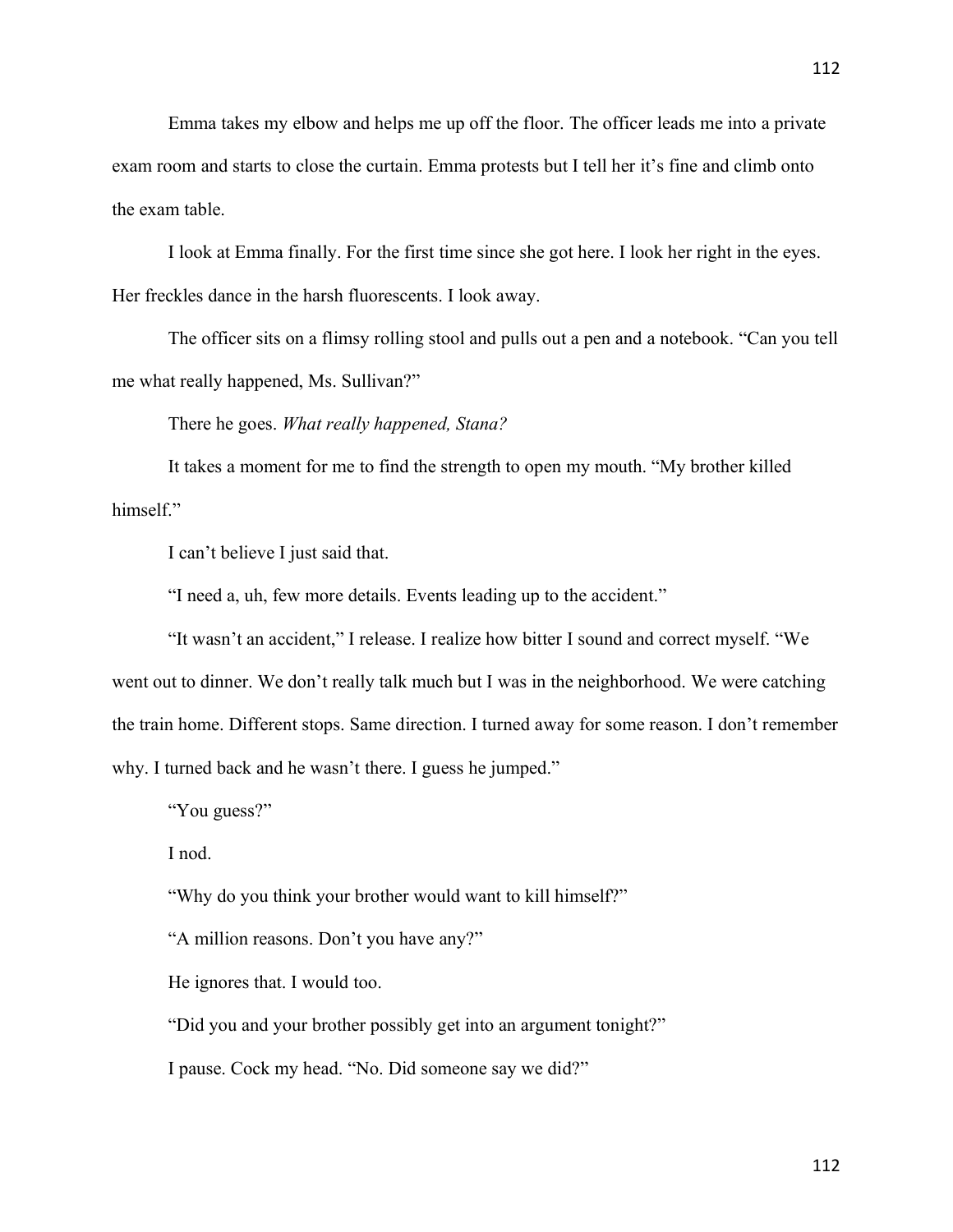"We have witnesses who stated the two of you exchanged some choice words."

"You think I killed him?" I decide.

"I'm just trying to get all the facts straight, ma'am."

I laugh. More like a huff through my nose. I don't know where the laugh comes from. It just seems appropriate to do it. After all, I am being accused of murder. "Here's the facts," I lean forward. The tissue paper rustles. I'm monotone. "If anyone pushed him, it sure wasn't me. If I were you, I would check with Aunt June first."

It's my turn to pay respects. I take a few steps forward, latch my hands onto the mahogany rim, and gaze at the bodiless box afront the cerise velvet curtains. I'm a curious child peering over a rotted bridge ready to collapse.

No, wait. It's already collapsed.

Louis wanted to be cremated. I only know because he talked a lot about death before death talked about him. My parents, the stern Catholics that they are, were adamant he would be buried. I didn't let that happen. Despite everything, Mom and Dad bought a casket anyway to pretend his body hadn't been burned.

And now here sits the empty well with Louis' ashes displayed on a rack above in a decorative, porcelain urn. My sister Emma picked out the urn. It's white with blue accents. She says it reminds her of Grandma Violet's china. It doesn't remind me of anything. It isn't really an urn to any of us. It's the shell of a bomb that exploded its shrapnel into all our flesh. Or maybe I'm the bomb—the murderer they all think I am. I don't really know what I am at this point. I'm just trying to survive the day.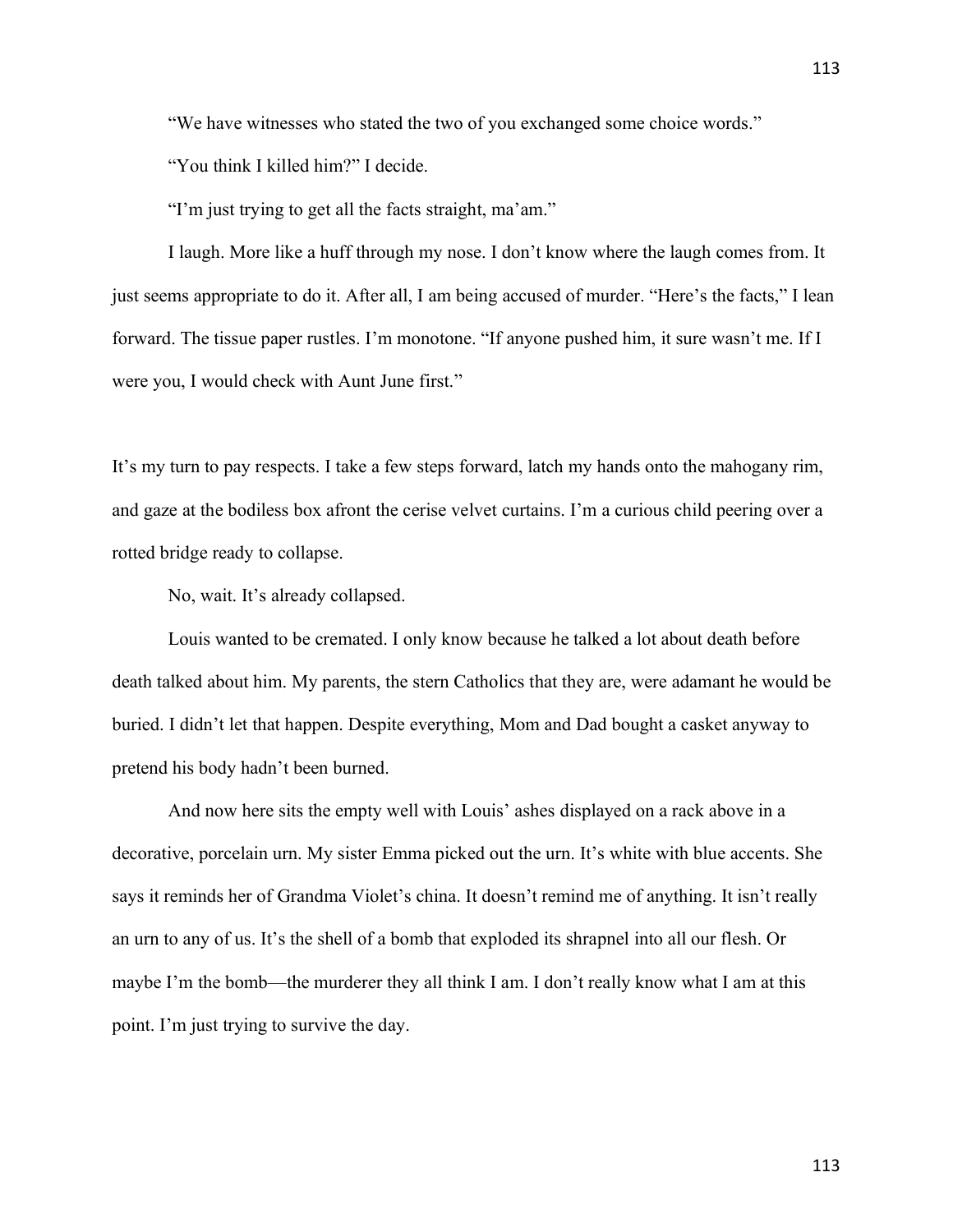I'm about to do something I shouldn't do. Louis would be so proud. I check behind me. Paranoid. I wait until all the shrapnel-filled heads are turned, then I take the urn down carefully. I unlatch the porcelain lid and dig my fingers down into the grey ash. It's soft. Softer than I imagined it would be, and, yes, I'd imagined the feeling many times before today. This act is premeditated. I couldn't get away with it if it wasn't.

I return the urn back to the wooden stand. From my coat pocket, I remove a gold flask that I washed out four times that morning in my parents' upstairs bathroom. I pour the handful of Louis into the flask. Shakily. I spill some on my black overcoat, brush off the death.

"From one box to another, Lou," I say as I trap him inside. Louis is more beside me now than he ever was. Captured and hidden in my sacred place. A genie. A prisoner. An Emily Dickinson—

I screw the lid back on, a silly fear that the essence of Louis' spirit might escape into the air if left open too long. I reel the flask up to my mouth and kiss the side of it humanely, tucking my tongue near my throat to prevent anything vulgar. The sting of the brass against my lips makes the bones in my jaw feel metallic. My neck is suddenly a drainpipe and my eyes faucets. A few tears but nothing substantial.

I stuff the makeshift urn into the gut of my coat pocket and anchor myself in a slope over the empty casket, wrists stretched out like a cross along the front edge. The cushion inside presses back against my fingertips that loop over the wood. "You're not the one being crucified, although you should be," I hear the casket say.

"Louis," I whisper to the void in the crate. Guilt penetrates me. A hot iron on plastic. "I'm sorry."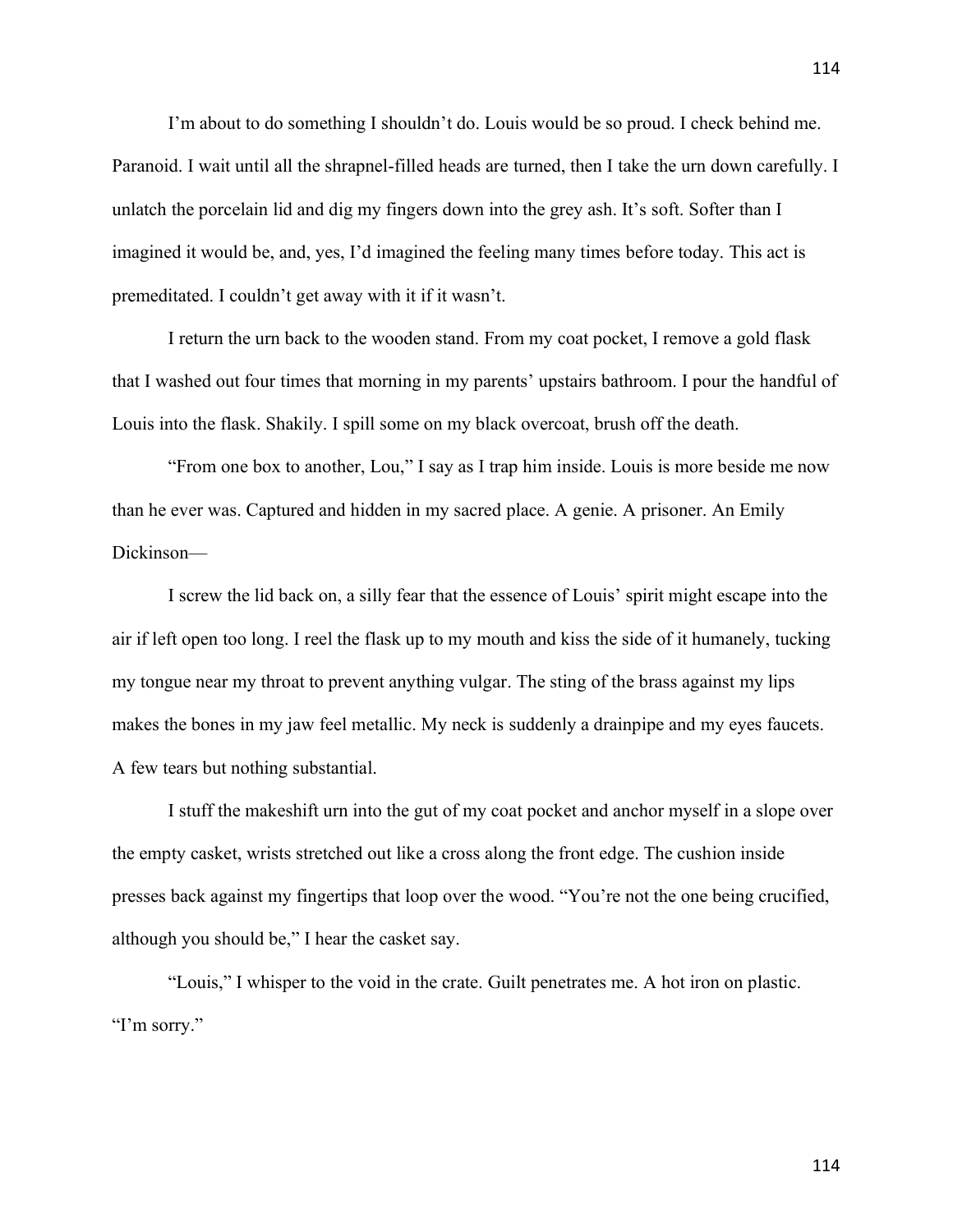Suddenly, Dad's there behind me with his hand on my shoulder, his gold West Point ring glistening in the dim light. "Give your sister a turn," he says, as if the room were a carousel. "You need to give her a turn. She's been waiting. Everyone's been waiting, but we gave you longer."

"I don't care." I hope he hasn't seen me with my flask, seen the kiss or the theft. I can't risk the embarrassment.

No, maybe I can.

If this is all just about taking a ride on a painted, basswood horse, then reputation means nothing. I could just quit my job at the firm and live in Louis' old room, learn to play the guitar and start a band. Mom would like that I think. Dad wouldn't.

"I care," he grits, an irritated dog. "You know what people already think about the whole thing, Stan."

"Let them think. And don't call me that."

"Enough of this." He pulls me.

I rip my arm away, turn. "There's no one in here," I yell. I'm referring to the casket, not the room.

Family outside hear me. They stop and leer. The moment's gone anyway so I give up and storm past him.

Emma is there in the back of the room in a long-sleeve black dress. When I'm close enough to her, she wraps her skinny arms around me. It reminds me of being on the hospital floor. Two sides of the same, absurd coin. I'm suddenly conscious of how low her arms are, afraid she might feel the outline of the flask in my coat pocket. She lets go without any discovery and raises her eyes to mine, a tower crane lifting a steel beam. She wants to say something. I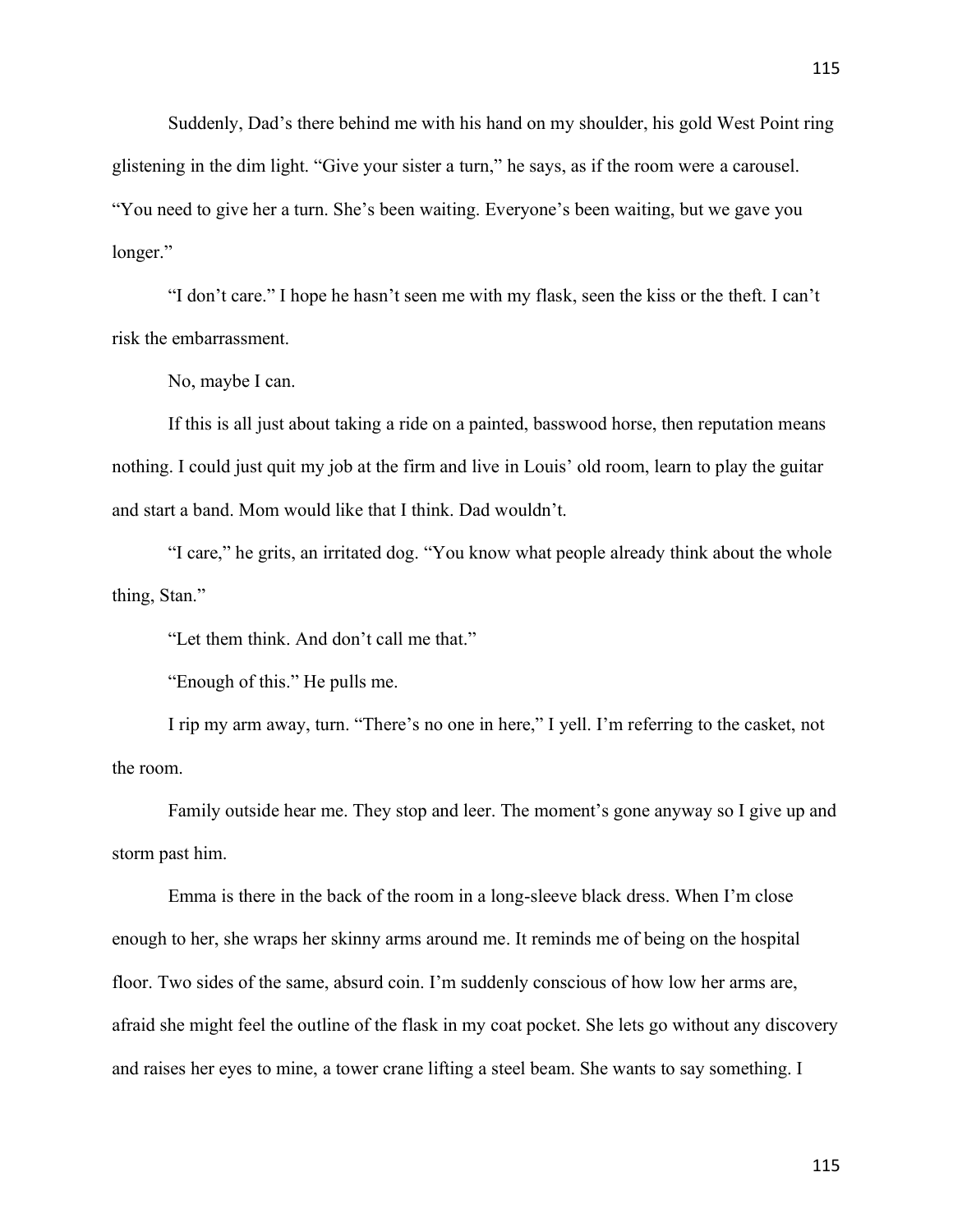know Emma. I know she wants to speak but won't. So, she goes to take her turn with Louis. What's left of him.

I watch from the back wall, angled against it. Emma doesn't touch the casket like I did. She cowers a few inches away, cries into her hands, snatches a tissue out of box on the table by the foot of the death crate.

Death crate. That's what we should call them instead.

I feel lightheaded. When stand upright, my face and hands sting of coldness and my legs wobble. I locked my knees. I wasn't supposed to lock my knees. Too late now. I stumble out into the foyer of the funeral home, bump into Aunt June who squeals. Mom rushes over and helps me sit down on the dusty Persian rug. It's the hospital all over again. Floors are starting to grow on me. Who needs chairs, or feet?

I can't make it to the red chaise by the front doors. Aunt June flocks to me. "Is she alright?" she asks.

No, I'm not alright.

"No, I'm not alright."

I reach into my pocket, press my palm against the flask. Grab at Louis' soul, sort of. Begging.

Flashes in my mind blind me. Flashes of the train. Louis' body, or lack thereof. I close my eyes and see him there sitting across from me in that uncomfortable booth at that old sports bar we always used to meet at downtown. What is it called? The Ticket Lounge. A man cave. I like that place a lot. He's unshaven, sipping a Coors Light with his skinny hands, skinny like Emma's hands. My fingers have always been thicker. I see the Mets game on the large-screen television parked above the mirrors behind the bar, tilted a little too far down over the taps and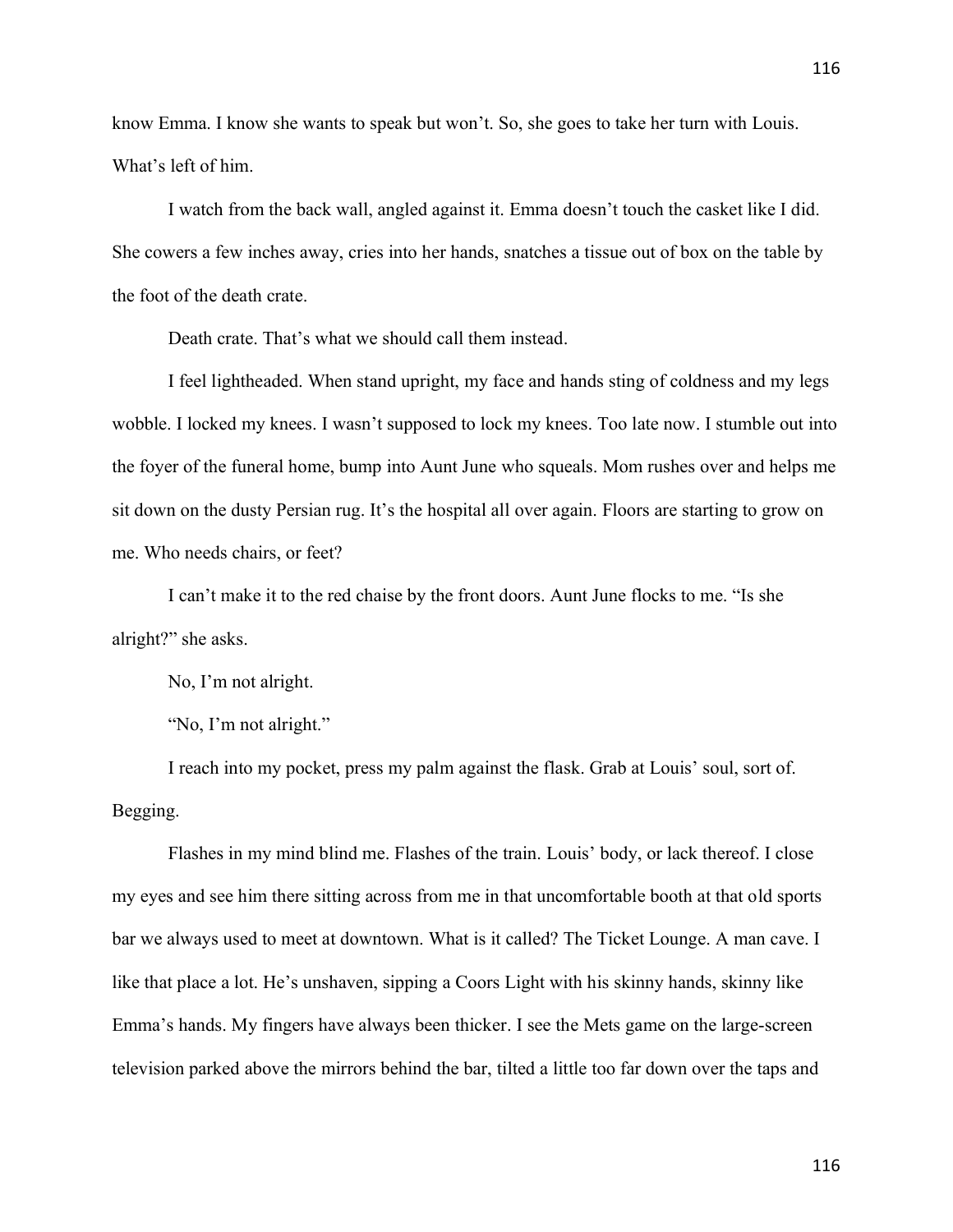ornate bottled rows. A state of prostration. I hear Louis over the roar of the game asking me about the pact, the one all three of us had made as children in the makeshift quilt tent in the basement. I see us leaving the bar. I hear the squeak of the turnstiles underground. I see us arguing about the pact again on the platform. People loom. Ogle. He won't stop talking about it—asking me about it.

"I'm sorry," I hear Louis say.

I see him trip and plunge backwards into the path of the train. An accident.

No. I don't see that.

I see anger, stoked fire in my eyes and my own hands force him.

No. Not that either.

I see him intentionally dive off the platform. Geronimo.

No. I don't see that at all.

I do hear myself ignoring him. Then I hear screams and see blood splattered on the platform, spewed from under the train like a shook soda. I feel a wetness on my face. I touch my chin thinking it's rainwater. Red fingertips. Blood, I realize. Louis' blood.

I come to from the memory on the floor of the funeral home. My favorite place to be. I feel my face now, a wetness present again. I'm expecting red fingertips but it's just saline. I'm crying. When I open my eyes to see my salty hand, I see Emma on one side and Mom on the other. Emma makes me drink some water out of a paper cup. Dad's pacing somewhere behind complaining that I'm not standing up. I like it down here. I stand up anyway.

Mom helps me into the tiny, white-tiled bathroom, closes the door in Emma's face. I collapse on the toilet seat lid, arm drapes over the tank. She wets a paper towel and presses it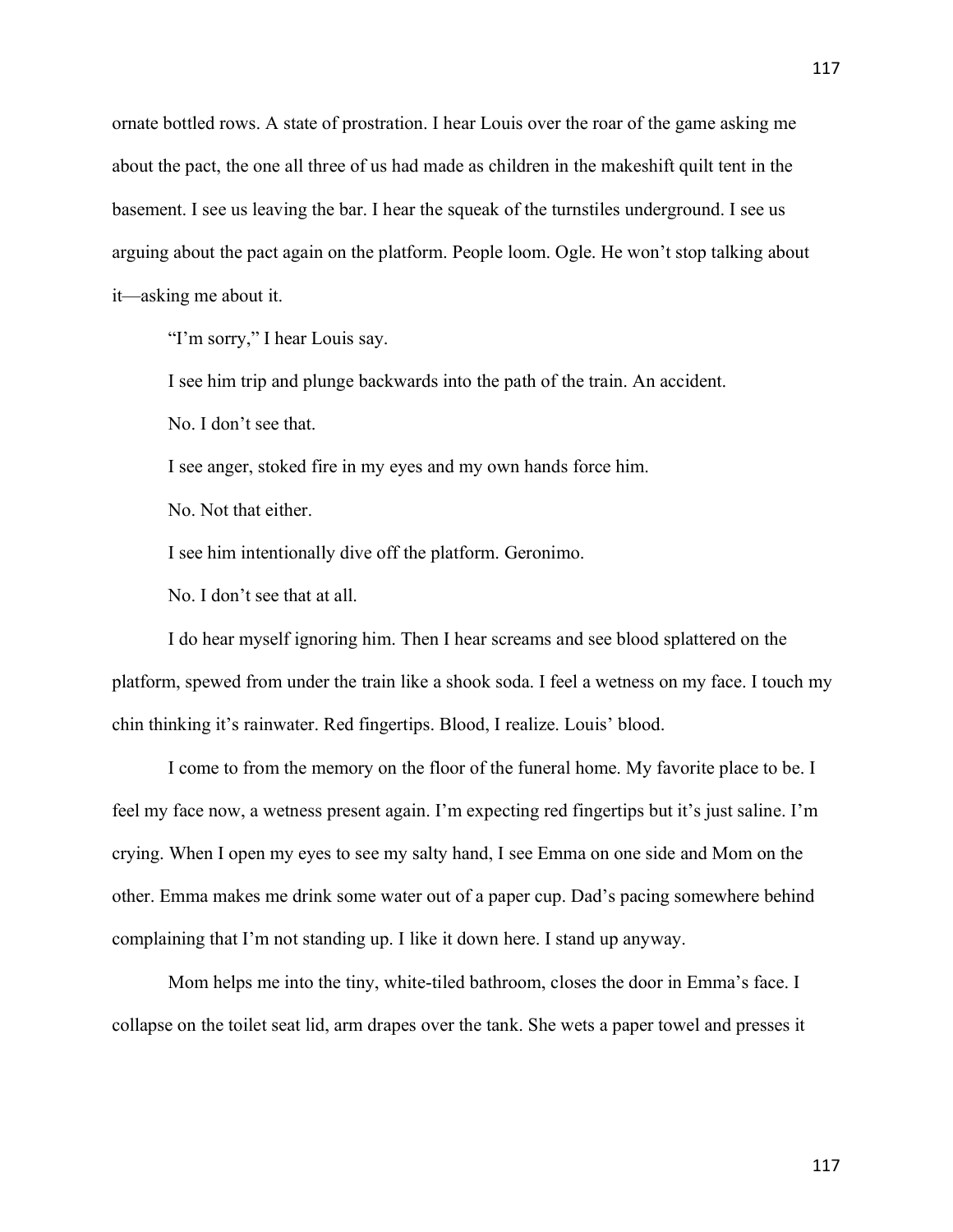against my forehead. I start to close my eyes again but change my mind. I'm afraid of the memories.

I glance up at Mom. She's slouched against the pixeled wall still patting my forehead with the towel. Her gold bracelet drags across my cheek with each stroke. I think of the gold flask hidden still. Sacred, Dickinsonian secrets.

I hear her sniff and notice she's crying. I don't move. I want to ask if she's okay, but it feels like I've already asked. She lets her hand fall away so she can pinch the bridge of her reddened nose.

"How did I miss it?" she breathes.

I straighten, swivel around. "Miss what, Mom?"

"That," she points to the door. "How did I miss that?" Angry now. At herself. At Louis. At Dad. At Me.

"We all missed it," I say. "I was there and I missed it."

It's four o'clock. The afternoon has supplied a generated coldness, colder than it had been before I stole Louis into the flask earlier that morning.

I near the plot. Black everything. Black dress. Black shoes. Black eyes. Black everyone. They're all wearing the same exact face. Mom. Dad. Aunt June. Grandma Violet. Uncle R.J. They look just like suits. Same color, same cut, all hanging on an assembly conveyor in a dry cleaner's. Pressed with chemicals. Fouled. Crisp. Heads hanging like the ends of sleeves and back vents.

I sit in one the iron chairs beside Mom and Dad, the chair on the other side empty for Emma.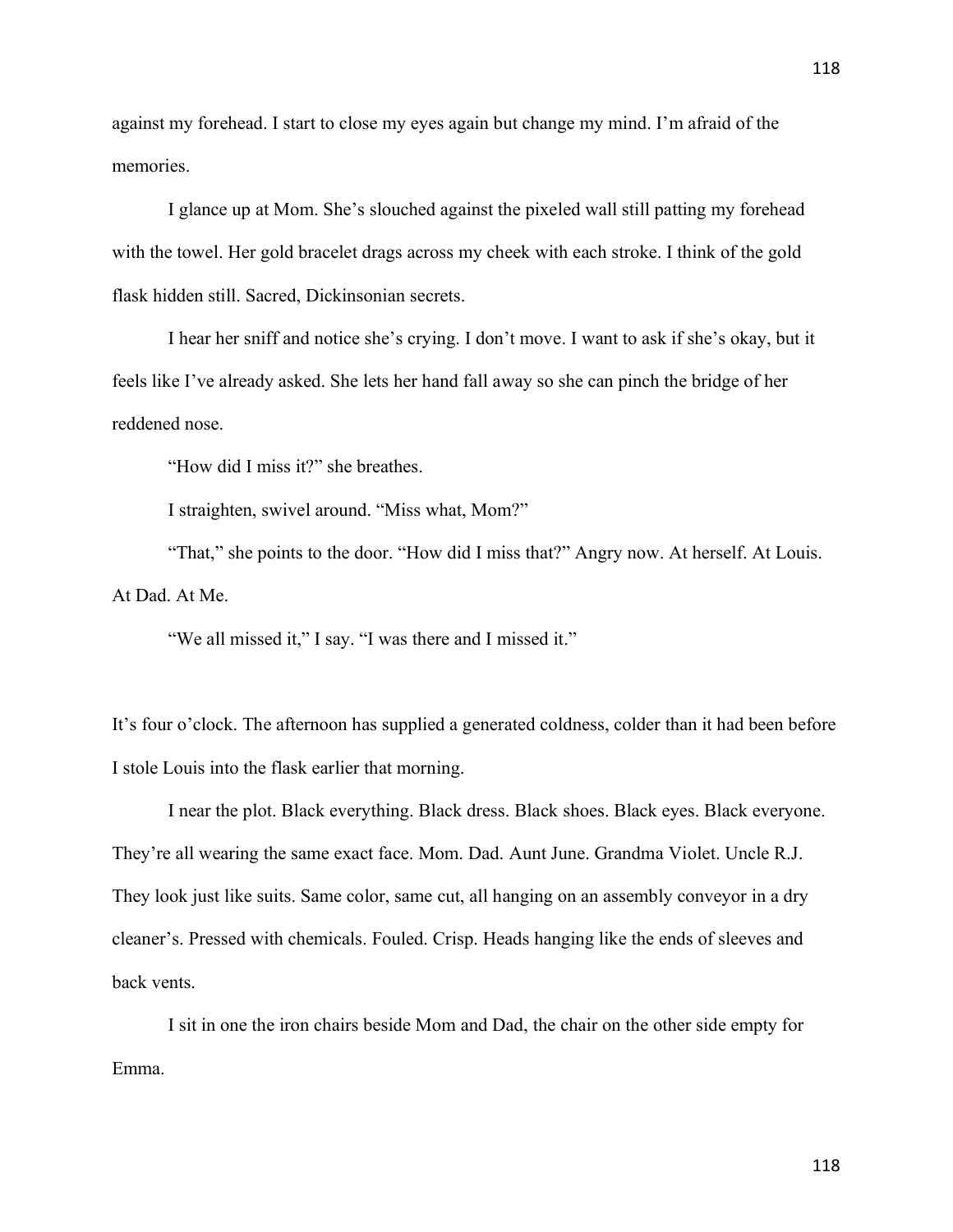"Where's Emma?" I ask.

"She rode with Uncle Carl," Mom assumes. "She rode with Carl, didn't she, Sam?"

"No, he's over there," I point.

"She's here then," Dad assures.

"Where?" I rotate around and back like a loose screw. I finally spot her behind the succession of cars parked on the street. She snubs the pavement with the toe of one of her black heels and windmills the air around her face.

"Smoking without me?" I whisper when she's finally sits in her saved seat.

"Sorry," palms sweeping her lap. "I'm stressed."

Eyes forward. "Wonder why."

Aunt June and Uncle R.J. sit in front of us. Aunt June grabs the back of her chair and ogles sympathetically at me. "You feeling better, honey?" she swishes.

I nod. "Fine."

"Good, good," she pats my shoulder, turns back around.

The priest starts. He tries to be optimistic, but he's lying. Everyone is. They're not there to mourn, just to gawk. Everyone's eyes close. Mine don't. The priest says some kind of whispered prayer. I catch Emma staring. She's awake like me.

The prayer ends. Sign of the cross. Eyes open. The priest says a mimicking *amen* and closes the Book. Thank God for that.

We all stand as some kind of hymnal poison drips from a boombox. I didn't know priests were even allowed to have boomboxes. I didn't even know they made boomboxes anymore. Priest by day, break dancer by night.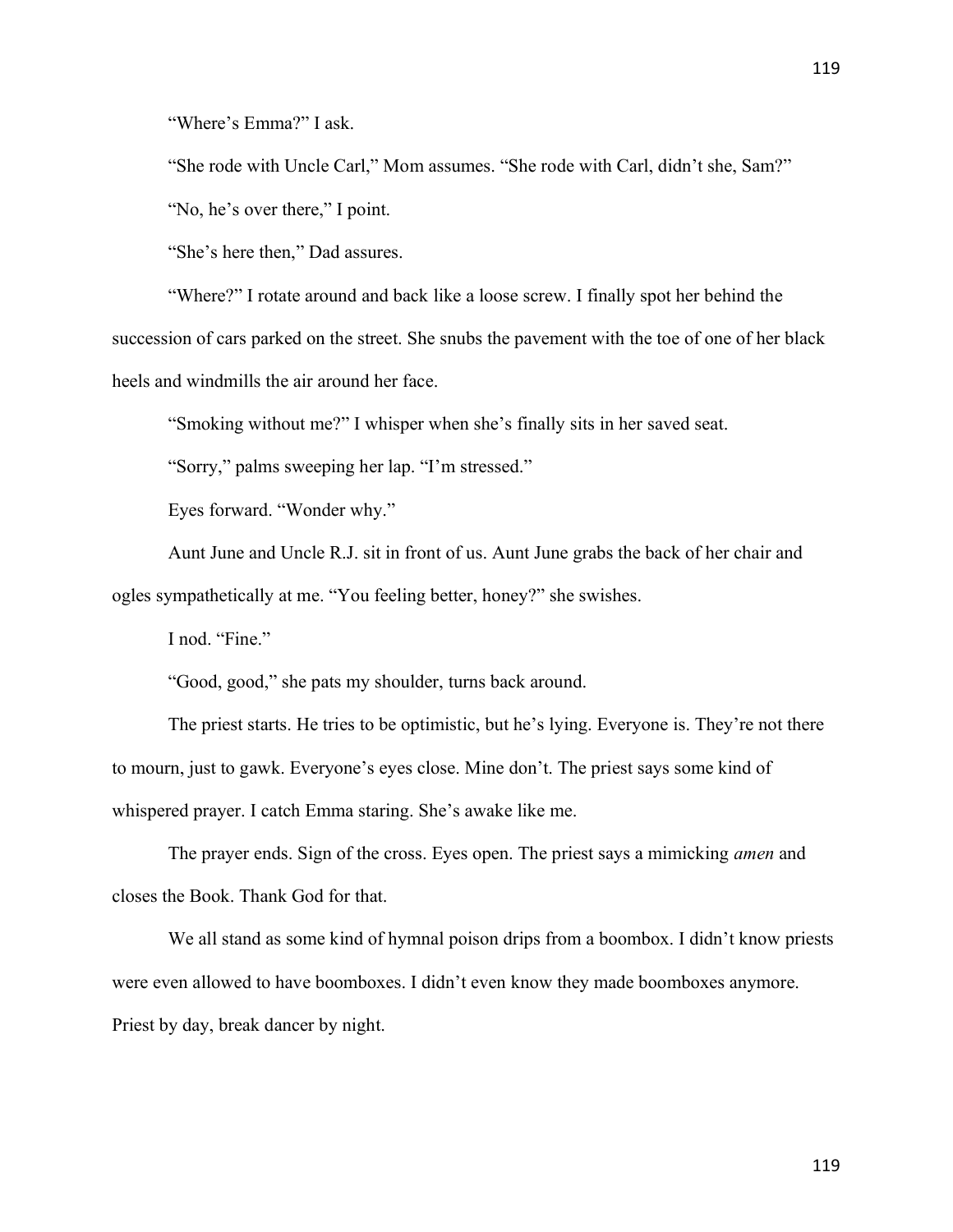The casket lowers. Roses are thrown. Uncle R.J. and Aunt June tower in front of me. I can barely see the empty box descend. What a shame. Over the recorded pipe organs, I hear Aunt June whisper to Uncle R.J., "It was bound to happen."

## *It was bound to happen.*

If this was bound to happen, fated, someone should have been *bound* to intervene. The Sullivan's can't do something like that though. They were always too embarrassed of Louis to ever love him. It was assumed that I was just as embarrassed as everyone else was to call Louis mine. To claim him. Maybe I was. No, I definitely was. Still am. It makes me feel better to pretend I'm different, but I'm just as stiff a suit as the rest of them.

It was just that Louis didn't fit the mold. He was a deviation, an example of how not to be a Sullivan. A drug addict. An alcoholic. An anything besides perfect. He wasn't man enough for Dad's liking. Mom tried to mother him, but Dad prevented that. He was too much of a man to be a father to Louis, and I was too much of a woman to be a sister.

It wasn't just Dad, though. It was everyone, including me, who killed Louis. Everyone thought I was the murderer when, in fact, all our hands were bloody. I know, deep down, that it's only because of blood, not concern or brotherhood, that they're here. They're all here simply to ogle at that beloved boy sinking under them where they always suspected he would go.

"…probably better now for Grayson and Naomi—Stana and Emma too," Aunt June continues. "Least they have the girls left."

*Least they have the girls left.*

Uncle R.J.: "You think she did it?" Aunt June: "Wouldn't blame her." *Wouldn't blame her.*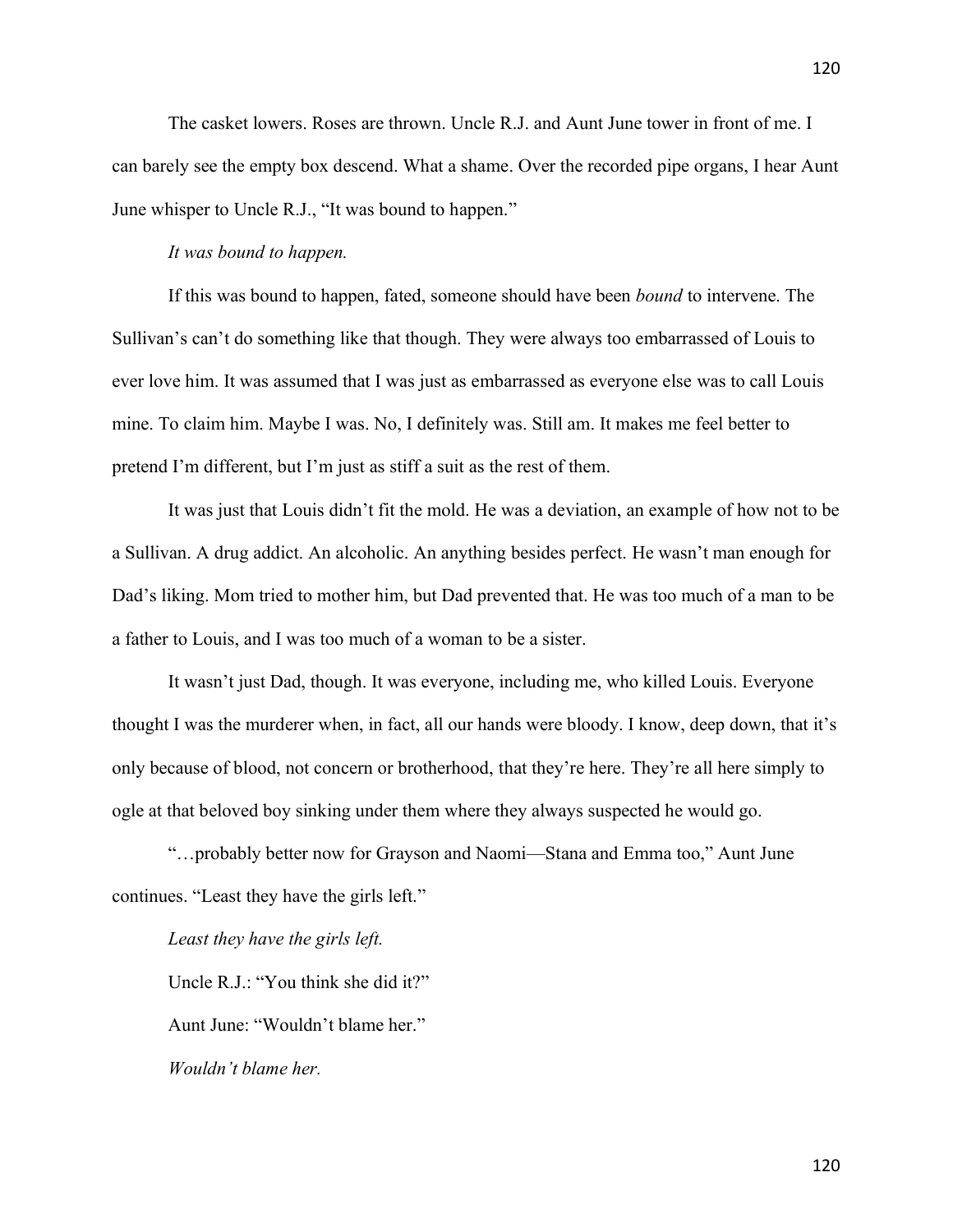Thunder rolls. Of course, it does. It rained earlier. I bet most everyone has rain on their minds now instead of Louis. I know I do. Uncle R.J.'s hand tests for raindrops. I hope he and Aunt June both get soaked. I hope her black Chanel dress gets ruined. I hope Louis comes back to life and pulls a Frankenstein.

My heels sink into the muddy earth as I watch the empty box disappear into the dirt. I think how ridiculous this whole thing is. Funerals. I wish I were somewhere else, maybe on a mountain top letting the wind sift Louis' ashes out of hand. Freeing him.

The roses are released, a cascading scale of thumps murmur. I start to feel closed in. I feel like I'm in the box. Maybe that's why it was empty in the first place. Ready for me. I don't want to throw my rose in the hole anymore. I don't want to trap it in there too.

I throw it in anyway. Just following suit, you know.

At six o' clock, I find myself upstairs in Louis's old room sitting on his dusty bed staring out the rain-streaked window. I'm thumbing the smooth surface of the flask, trying to remember him. The only things I can remember now, watching the grey light reflect off its gold body, are the things I missed and the dislikes. I think of the missed opportunities to tell him things, to call him just to call him, to come visit his cramped flat downtown with that uncomfortable futon. I hated his flat. I hated calling and not having anything to say because we'd grown apart. I hated that he was a musician. I hated that he never cut his hair, or washed it really. I hated the clothes he wore, the childish, five-dollar tee-shirts with cartoon characters and cult bands on them. In comparison, though, in retrospect really, I hate not having him here more than any of the aforementioned enmities.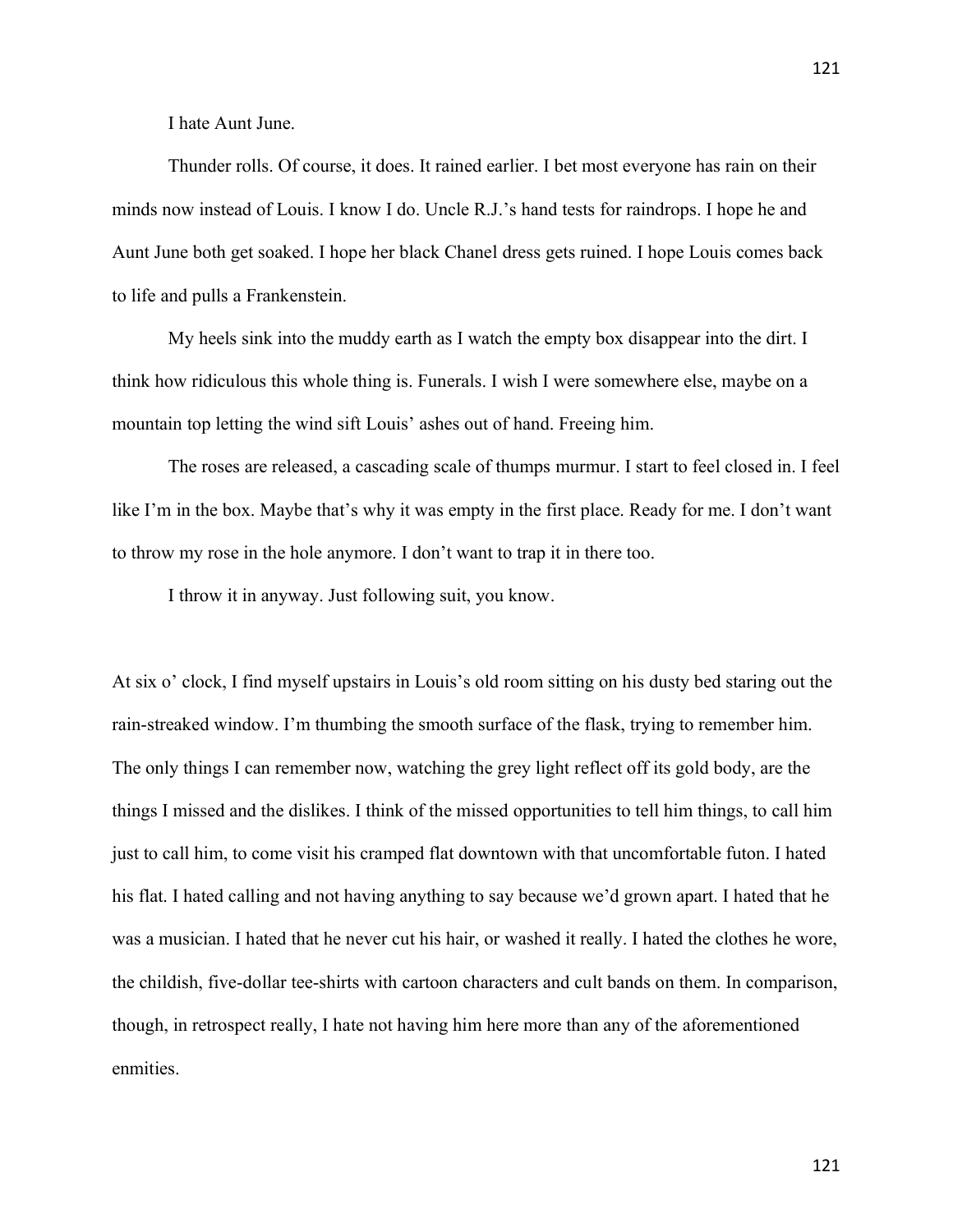Louis' belongings haunt me now like a snappish ghost, staring at me from the lone cardboard box parked at the end of the bed. I set the flask aside and drag the box in front of my feet. Inside are items I'd made sure were salvaged when Dad had Louis' apartment cleaned out last week. I pick through the remnants delicately, pawing through notebooks filled with his songs and a teddy bear named Joshua he'd had since he was five.

Under a pile of coffee-stained spiral notebooks I yank out an old, black tee-shirt. I unfurl it and hold it up to the lamplight. Darth Vader. Front and center. A light saber or two. And then there's Luke Skywalker off to the side looking dapper and serious. This was one of Louis' favorite shirts. He slept in it, played shows in it, met me for dinner in it. I used to hate it. Now, it's simply mine. Mine because it's not his anymore. Mine by default.

I slip the shirt over my head and stick my arms through the sleeves. It looks lumpy on top of my funeral dress, but I don't care. I've got two handfuls of black cotton and I start to cry. For the first time I let the responsibility sink in. The guilt's there too, it's just waiting on the sidelines until I'm more vulnerable.

Maybe later tonight it'll find me.

I start to wonder why I didn't see it coming. But I did. I saw it the night he jumped in front of the train. I saw it in the tent fort made of quilts when me, Louis, and Emma made a suicide pact. I saw it everywhere, all the time, in every look, every sentence, everything. They were all pleas and I was always busy.

The pact went as follows: *If things aren't better by the time we're thirty, we'll kill ourselves. Together. We'll jump off a bridge or shoot ourselves. No matter what. Promise?*

It was game to me and Emma. It seems now in the light of day, or the dark of day, that death to Louis was regrettably tangible. If I had known, if I had shed some kind of dirty light on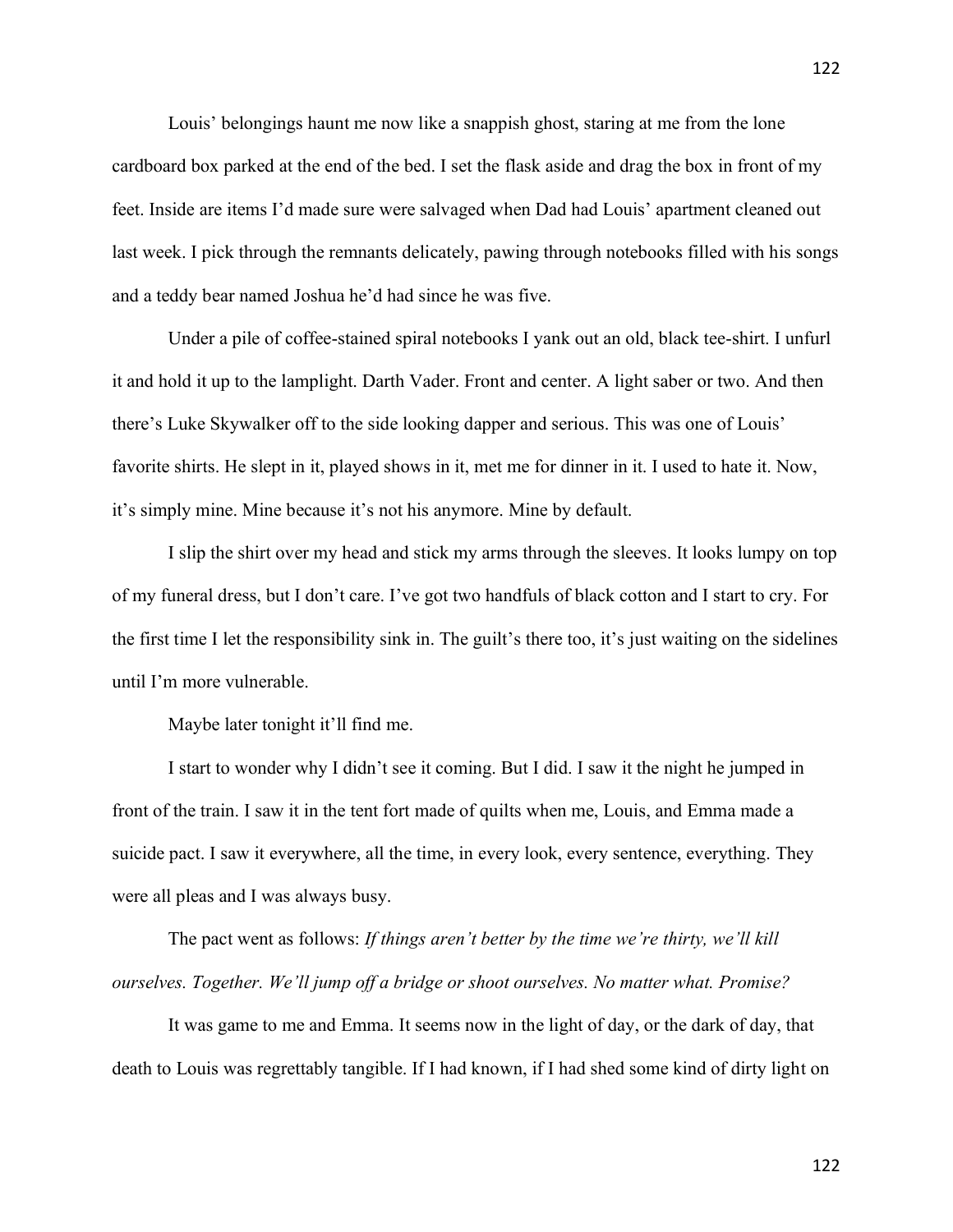it for him, maybe I would have made death a fear instead of an aspiration for him. If I had stopped it right there at thirteen in the quilt fort, maybe Louis would have sidestepped the final sleep like a dirty puddle. But he had stayed a child, and his only childlike desire was to get his feet wet and discover the depth of the little water.

Dad appears in doorway telling me, faintly, to come downstairs for dinner. I quickly shove the flask under the pillow. I don't know how long he's been standing there. I hope he thinks I've just been drinking. He's probably been drinking too.

I stand up wearily. He notices the tee-shirt. "Take that off," he sways in his loafers just beyond the threshold. An uninvited vampire.

I glance down at the dark cotton above and the dark lace below. "It smells like him."

Dad doesn't argue. He just huffs and leaves the room, waits for me at the top of the stairs. I follow him downstairs to the fury below. I enter into a collection of faces, all blood, all familiar, all disgraced by Louis and even a little by me because I spent so long pining at the wake. Mostly by Louis, though, because I matter more, they tell me. Because I'm normal, they tell me.

Because I didn't kill myself, they say.

I move to the couch by the front window and sit close to the arm of it, smiling casually when greeted in passing, but mostly keeping my eyes down.

"Stana." Eyes up. Emma is standing like a curved monument over me holding her drink so perfectly firm that I can tell she's trying not to tremble.

"Hey," I let out.

She sits beside me. Our thighs latch together, feeling like one body. I used to envy Emma's slender legs, but now there's no difference between them.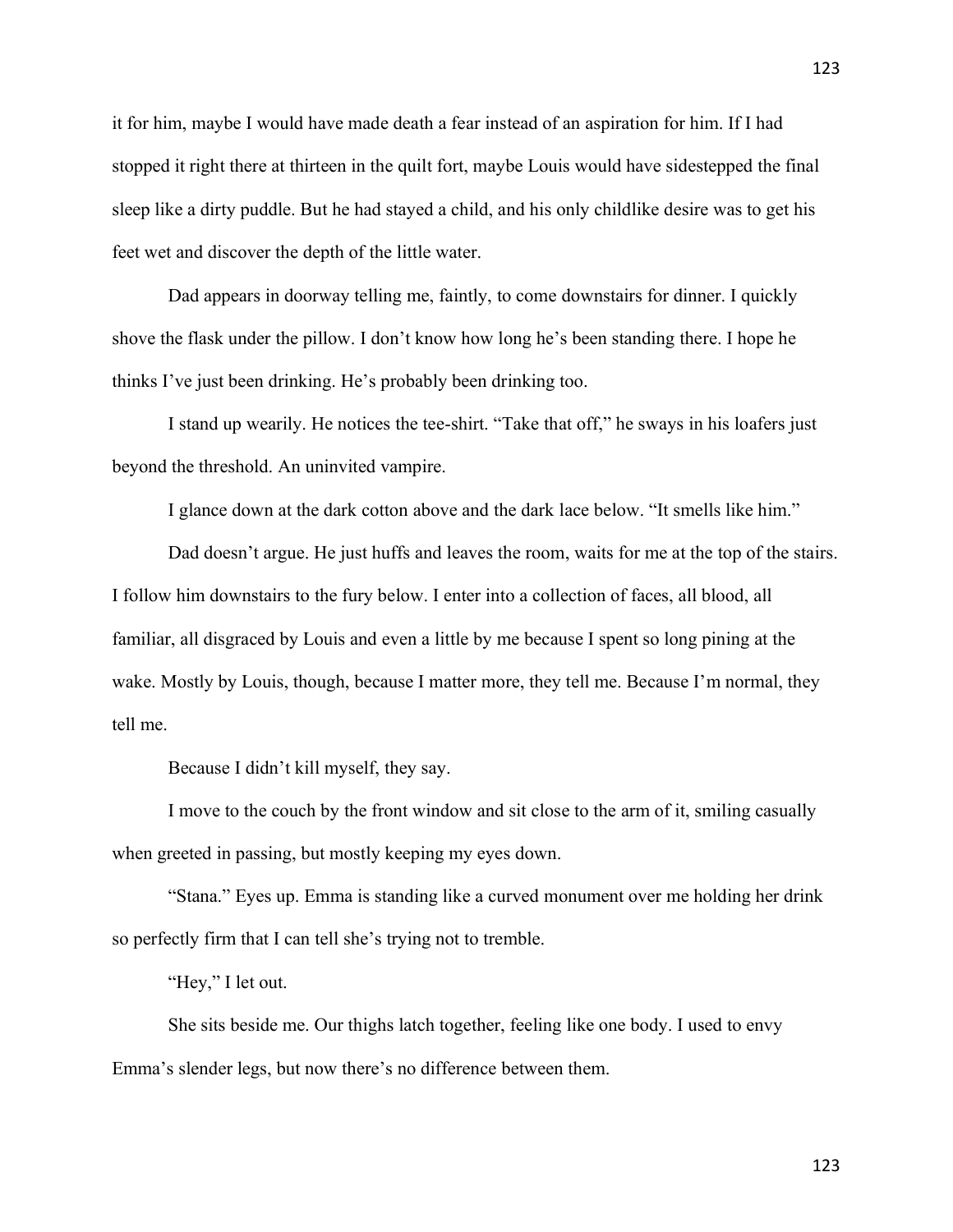"Nice shirt," she muses.

"Thanks. I thrifted it," I joke.

Neither of us smile.

"Where you been?"

"Upstairs."

"I slept in there."

"Where? Louis' room?"

Her silence answers yes. "It feels wrong to go in there."

"Yeah," I say.

"You know I don't believe what they're saying, right?"

"What, you don't think I pulled a Cain and Abel? Killed my own brother?" His sacrifice was bigger than mine.

"No," she chuckles.

"Did you think so at the hospital?"

"I wasn't thinking at the hospital."

Dad waves us over to the dinner table. I don't feel like eating. I go anyway. Everyone's looking at me because I'm wearing Louis' shirt. They know it's his. I teeter numbly on my heels at the front of the long table, looking it over again and again but not seeing anything but Aunt June in her black Chanel dress sitting arrogantly in Louis' old place.

"Sit by me," Mom whispers. I obey.

A long stream of light with a living color that reminds me of Louis' flask touches in the center of the dining room. Droplets of persimmon spill over the furniture tips and illuminate the

124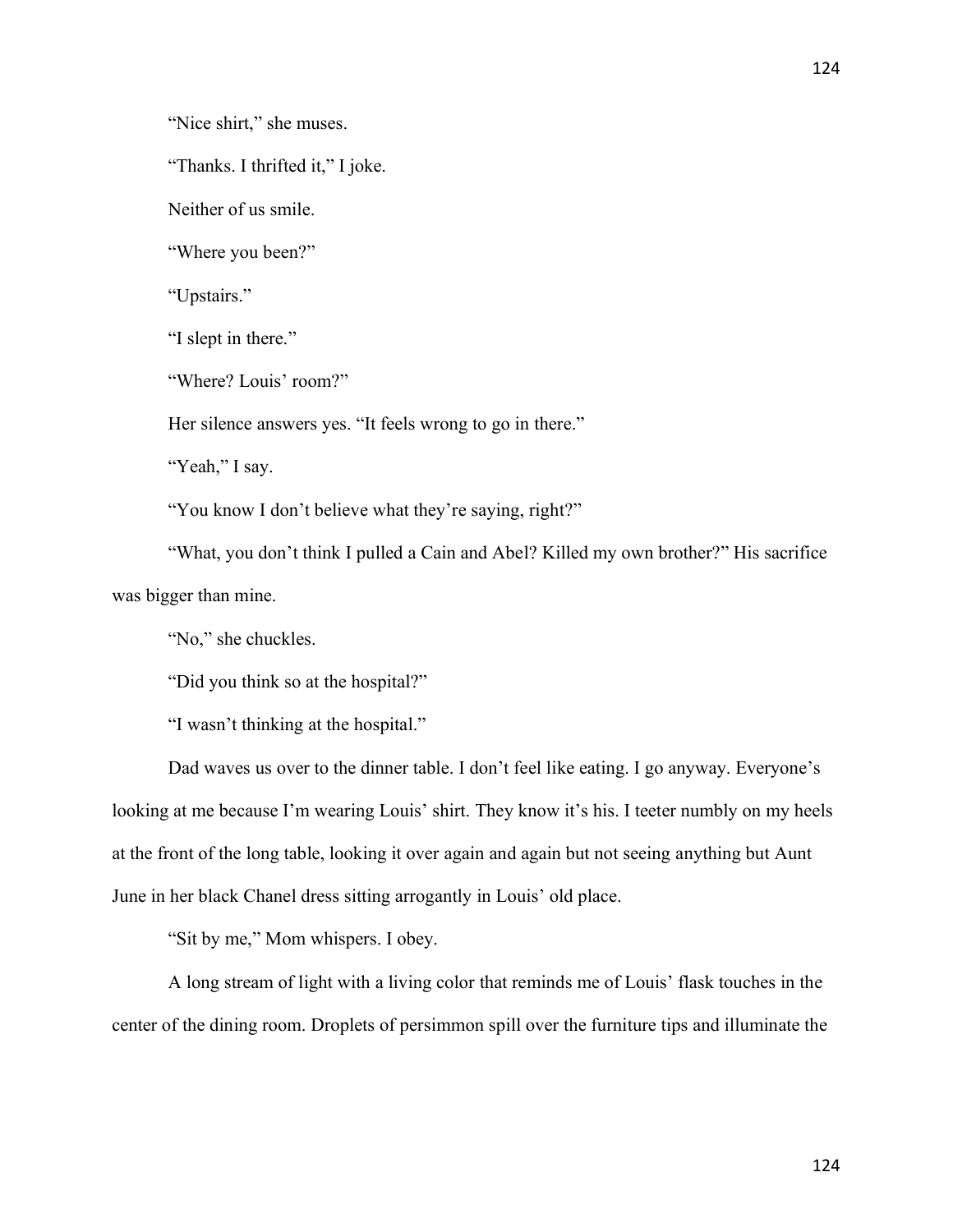decorative table and all the wandering faces. I never felt a sunset so sad in all my thirty-two years.

I think I will quit my job.

Louis' last words at the subway run around the room like a crude projection. They flash all over our faces because we all know them, even though I was the only one who heard them.

*I'm sorry. I'm sorry. I'm sorry.*

His words are everywhere. I want turn the table over and spill it all for Louis, but I hold in like a powerful dam. I clench the hanging tablecloth. Two handfuls of white cotton collected with secret, angry fists.

"Where'd you run off to?" a voice behind.

I release the cloth and smoothed the wrinkles. "Nowhere, Uncle R.J.," I smile.

"Eat something, young padawan," he squeezes my shoulder with a gentle turn of his wrist then plants himself over by Aunt June.

I smile, but it's not enough to steady me. I don't think I can handle this. I thought I could. I should've stayed upstairs with Louis.

Dad grabs my plate with his bulky hands and serves me a breast and some potatoes. I see Emma across the table with the same full plate staring at me.

"Dad, I'm okay. I'm not hungry."

He insists and set the plate down in front of me.

I don't want this. I can't do this. I should go back upstairs.

Aunt June leers at me. The shirt, then me. She leans across and whispers something intently to Uncle R.J.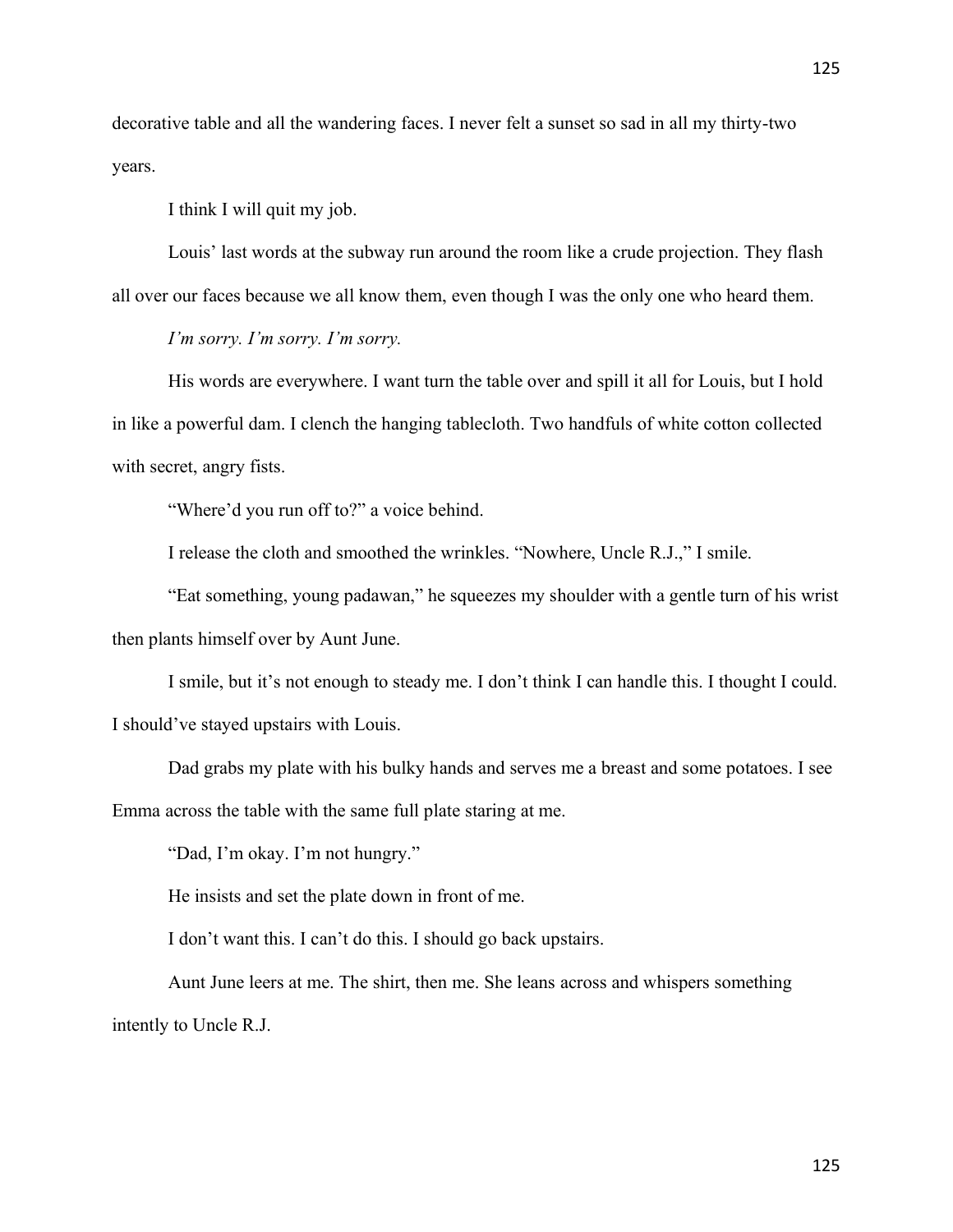I almost stay quiet. I almost dam it up again and go upstairs to stare at the gold flask. But then I catch myself saying something.

"What?" Dad asks. The room is dead. Waiting for me.

"I said, I didn't kill him."

"Stan, stop it," Dad says.

"Don't call me that."

"You're overreacting. You're always doing that," Aunt June reasons.

I bang my fists. The table shudders. Crystal glasses shiver and metal forks jump against the ceramic, hand-painted plates. "Go ahead," I stand and round the table toward Aunt June. I'm screaming now and I'm enjoying it. "Say it. Say you're glad he's dead and it's wonderful that I killed him."

Silence. Aunt June grimaces at me.

"You're the murderers." I'm at it again. "You treated him like a disease."

Dad's standing now. I cut my eyes at him, picture his vampire form in Louis' doorway. "Your brother tore this family apart with that habit of his."

I rounded back. "No, Dad," I choke, fighting back tears. "Louis is the only one torn apart."

I close my eyes and think about Louis' final words again.

*I'm sorry.*

I see it now. I see him standing there on the subway platform, begging me to help him, to tell Mom and Dad that he isn't bad. He's good. It's fear, I guess. Little secrets like the flask that I can't bear to expose. Sacred, Dickinsonian secrets.

The secret: he was 30 and he didn't want to live anymore.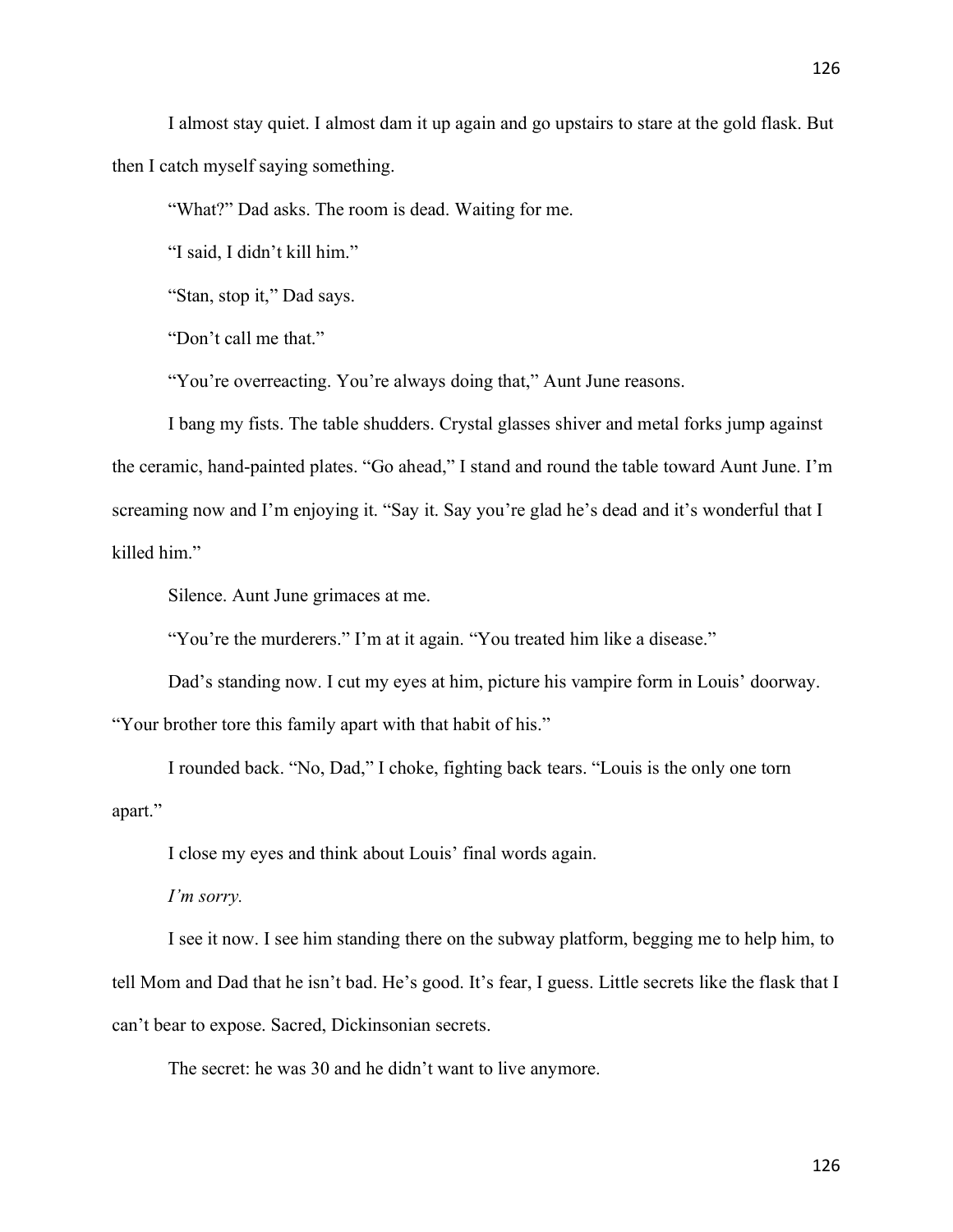Then, I see nothing.

I open my eyes and see the heads hanging—suits wilted. I've made them feel ashamed. Good. That's the intent.

"I'm sorry," I say. "That's the last thing he ever said to anyone. To me. *I'm sorry*."

I run into the kitchen. I can't breathe. I think about going outside but I can't manage that. Yes, I can.

I'm kneeling in the grass when I feel a hand on my shoulder. I think it's Mom at first, but it's Emma.

"You're going to freeze to death," she says, laying a coat around my shoulders.

I double over my knees. Crying. Weeping loudly. Spit drips from my gaped mouth.

Emma holds me and cries too. She hasn't seen me cry yet. Now, she's seeing me.

"I need to tell you something," she reveals, wiping her nose with her sleeve. She reaches into the shoulder of her dress and pulls out something plastic looking. She unfurls it. It's a clear, small baggie.

I wipe my eyes so I can see. "What is that?"

"It's morbid, I know," she says, opening the seal. She pours something grey and familiar into her hand.

Ashes.

The wind picks up suddenly, sifting some of the ashes into the air. They settle on the grass.

It's no mountaintop, but it'll do.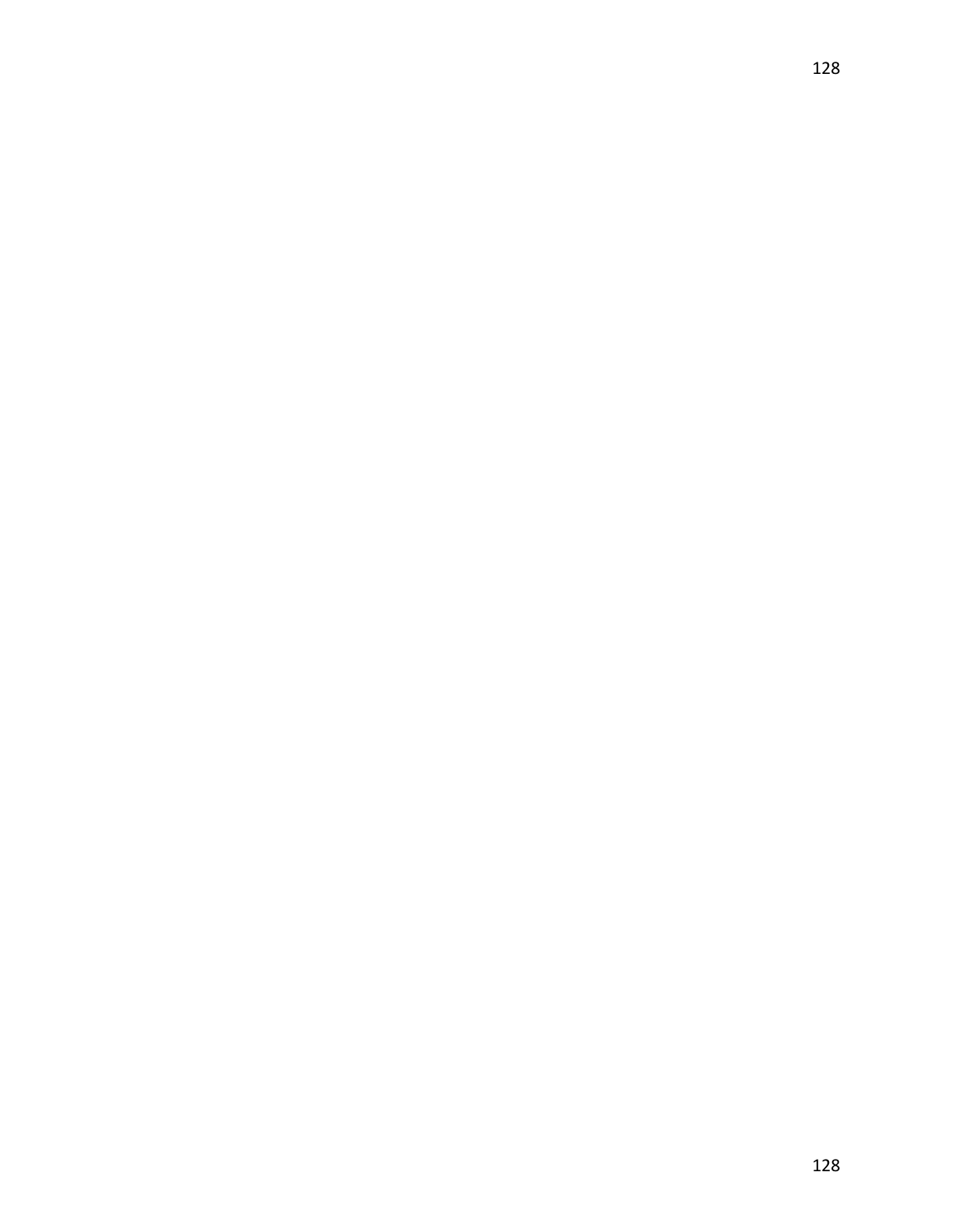## **Bibliography**

Agbasiere, Joseph. "Portraits of Women in Aminata Sow Fall's Works." Francophone African Literature. Nigeria: Enugu, Jee Communication. 1999.

This article outlines the portrayal of different female characters in Aminata Sow Fall's works of fiction. As a French author, Fall paints unique images of African women, heritage, and their struggle to be seen as equals. The article explores their rights as well as their creative pursuits. I use this article in my paper to support my argument that women have struggled to be seen as equals in society.

Alcott, Louisa M. *Little Women*. New York: Signet Classic, 2004. Print.

The novel *Little Women* follows the lives of the March family, primarily the four sisters, Meg, Jo, Beth, and Amy. Told from Jo's perspective, the novel details the sisters' journey from childhood to womanhood during the Civil War. The novel is semi-autobiographical and loosely based Alcott's childhood with her three sisters. I use this novel in my paper to support my argument that women often had to use male pseudonyms in order to get published. This book is important because it demonstrates the struggle women went through to have their voices heard.

Angelou, Maya. *I Know Why the Caged Bird Sings*. New York: Random House, 1979. *I Know Why the Caged Bird Sings* is an autobiography about American writer and poet Maya Angelou. The book is a coming-of-age story that discusses issues of literature, race, and moral strength of character. I use this novel in my paper to reference works of literature written by women that have received recognition in society.

Atwood, Margaret. *The Handmaid's Tale*. New York: Everyday Library, 2006.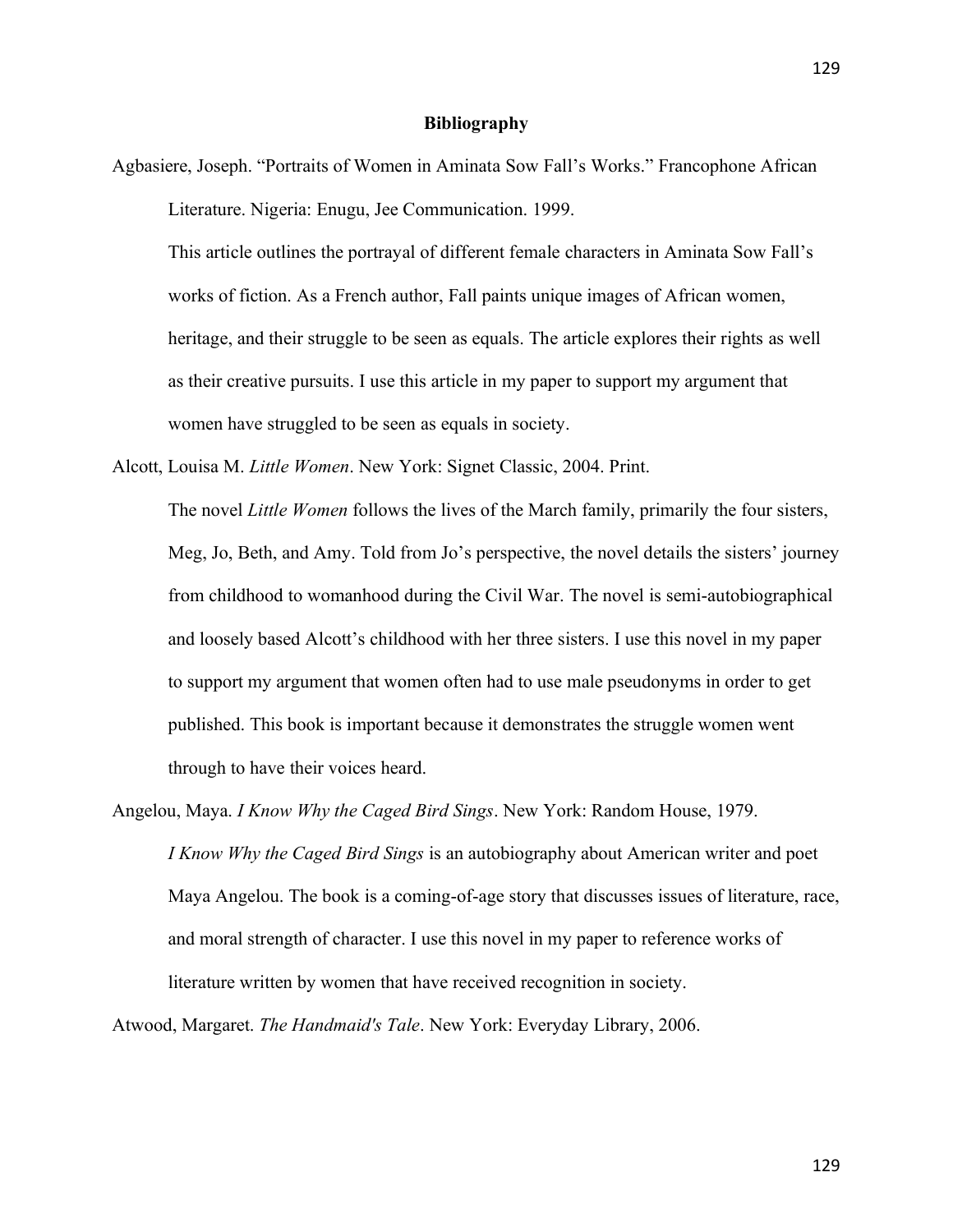*The Handmaid's Tale* is a dystopian novel set in a futuristic New England. The novel follows Offred in a society that is very religious, patriarchal, and contains a totalitarian government. In my paper, I use this book as a reference for one of my primary literary influences in my own fiction writing. I detail how this novel's themes have impacted my writing style and state of mind.

Austen, Jane. *Pride and Prejudice*. New York: Modern Library, 1995.

*Pride and Prejudice* is an 1813 novel that follows Elizabeth Bennet as she weaves her way through social judgments and expectations. The novel contains themes of love, family, and of female expectations in society. I use this novel in my paper to demonstrate how female writers were forced to write under the constraints of social norms.

Barker, Juliet. *The Brontës: A Life in Letters.* Harry N. Adams. 1998.

This biography by Juliet Barker examines the lives of the Brontë sisters who defied social custom and rose to literary prominence during the 19th century. The book details information through letters shared by Charlotte, Emily, and Ann, revealing personal information and showing a more private side of the famous Brontë sisters. I use this book to provide information about the Brontë sisters.

Bloom, Amy. "The Scribner anthology of contemporary short fiction: 50 North American short stories since 1970." New York: Simon & Schuster, 2007. This anthology contains fifty short stories from a large array of contemporary fiction authors including Amy Tan, Jamaica Kincaid, and Jhumpa Lahiri. These stories were chosen specifically from a national survey of over five hundred academics and fiction writers. I use this anthology to provide a source for a short story I reference that influenced my own creative work.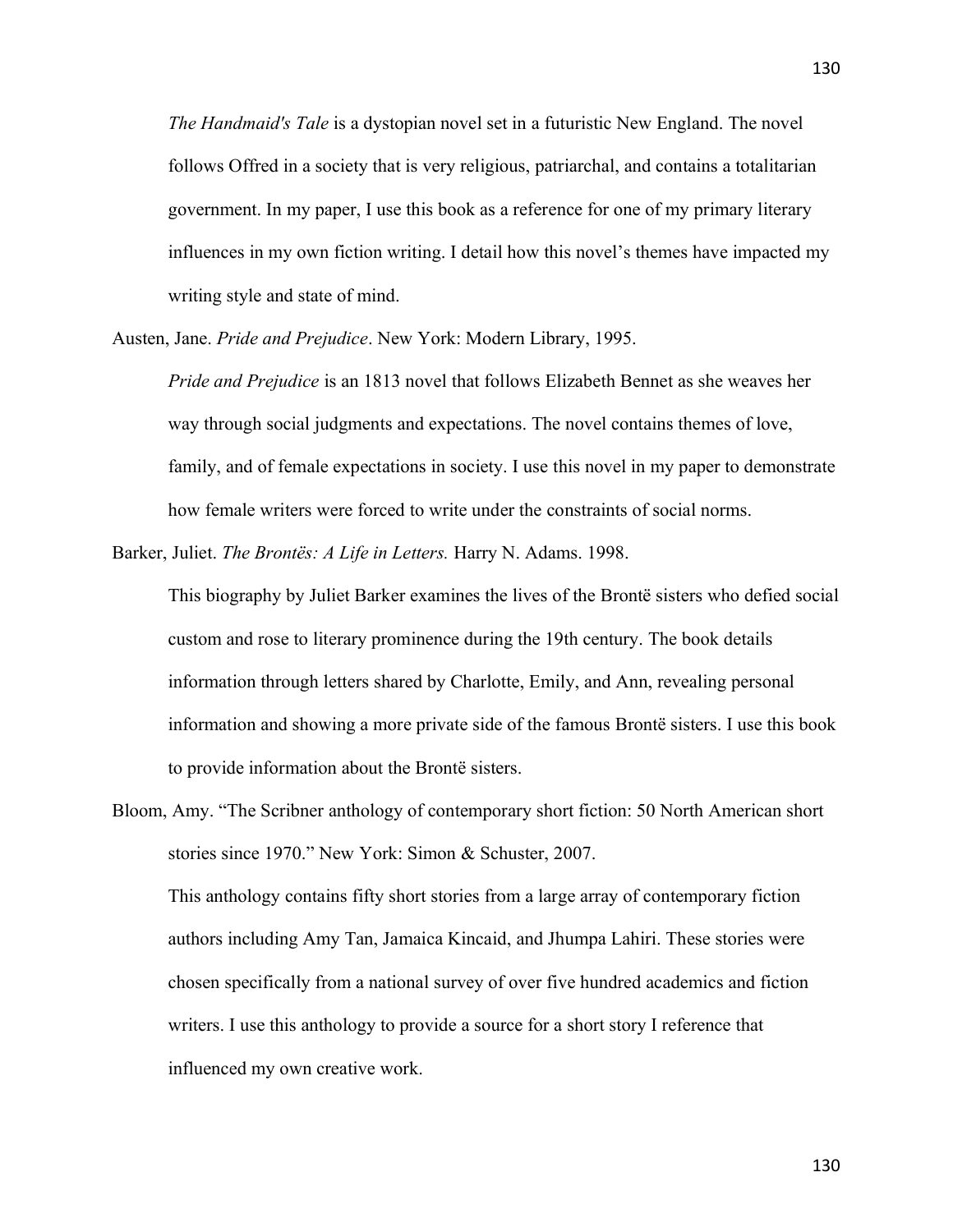Brontë, Charlotte. *Jane Eyr*e. New York: Harper Collins, 2010. Print.

*Jane Eyre* follows the protagonist of the same name throughout her life as a child and into adulthood where she encounters abuse, mystery, and love. I use this novel in my paper as an example of a work written by a women that broke through stereotypes during the time it was written.

Brontë, Emily. *Wuthering Heights.* London; New York: Penguin Books, 2003.

*Wuthering Heights* is an 1847 novel that follows two families living on the West Yorkshire moors, the Earnshaws and the Lintons. The novel focuses on Earnshaw's foster son, Heathcliff, and contains man romantic and gothic themes. This novel is important to my paper as it supports my argument of how women's "controversial" literary works were received, as *Wuthering Heights* received negative reviews after publication.

Chopin, Kate. *The Awakening.* Penguin Classics, 2018.

This novel by Kate Chopin follows protagonist Edna Pontellier as she breaks away from her family life and goes on a journey of self-awareness and searches for her own identity. I use this novel in my paper to reference a piece of literature that reflects the response women writers received when writing works that were deemed too controversial at the time of their inception.

Christler, Joan C. & Johnston-Robledo, Ingrid. *Woman's Embodied Self: Feminist Perspectives on Identity and Image.* Washington DC: American Psychological Association. 2018. This article examines women's identity from a psychological perspective, discussing problems in female identity and self-image. The article suggests that women's full "embodied self" cannot be realized without the recognition of their true identity. I use this article to explain the connection between women's identity and their sense of self.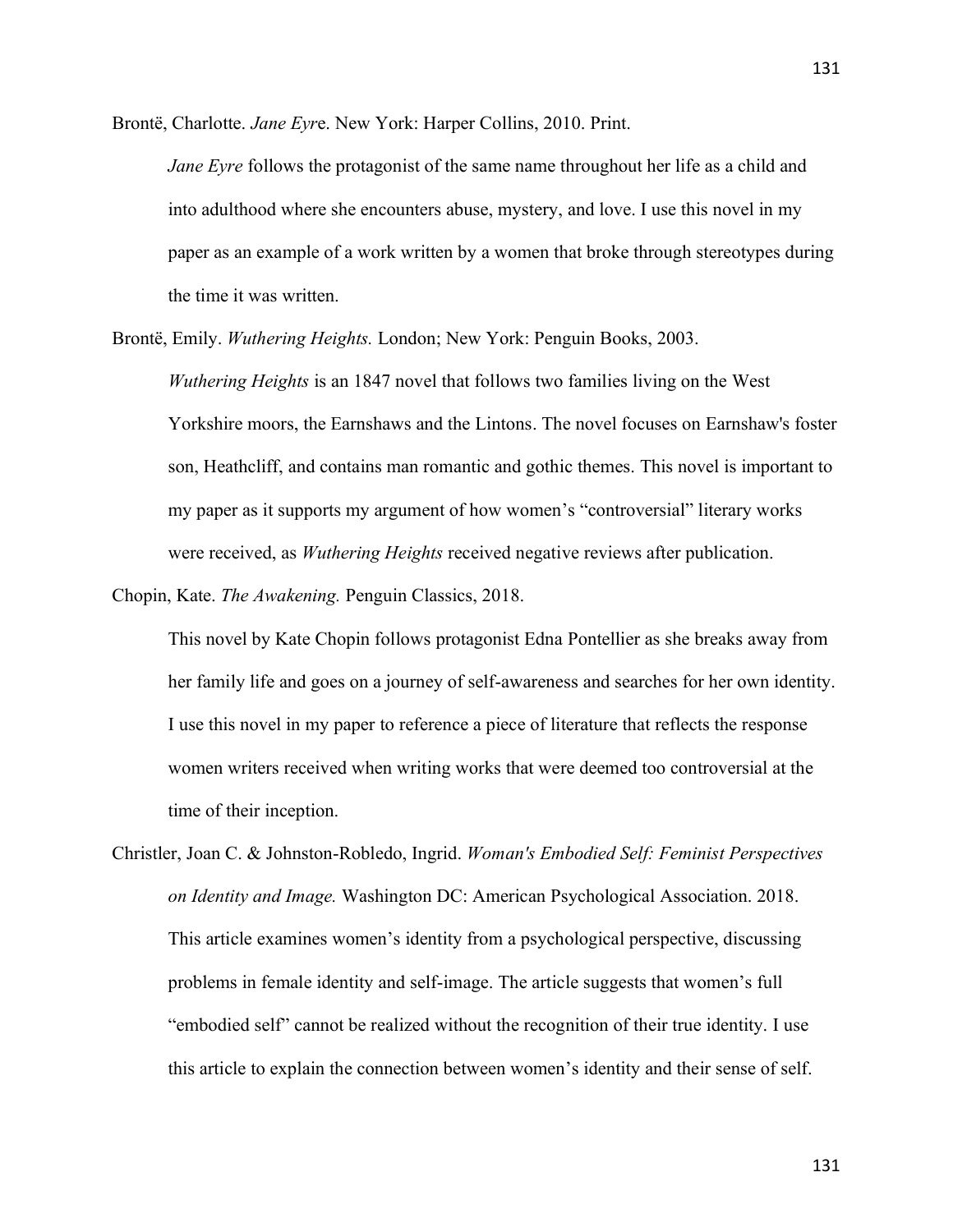This article supports my argument that women's ability to have a voice is heavily rooted in their ability to freely express who they are.

Cixous, Hélène. "The Laugh of the Medusa": London: Brighton. 1981. pp. 245-264. In this 1981 article, Helene Cixous argues that women should become writers regardless of the world's attempt to discredit them in the past. Cixous states that women were denied a position in literature in the past and that their writings were often deemed "nonsense" by their male counterparts. The result, Cixous claims, is a collection of works about women that do not do women justice. The article encourages women to "write women," that is, to write "about" women from a female perspective. I use this article in my paper to further the argument of the importance of women's words. This article is important as it supports the idea that it is vital that women write about women in order to provide the truth about women from their own perspective.

De Beauvoir, Simone. *The Second Sex.* New York: Vintage Classics. 2015.

French existentialist philosopher Simone De Beauvoir's 1949 book discusses women's treatment throughout time. In the book, Beauvoir asks the question, "What is woman?" Beauvoir continues by discussing the idea of the "other," how women are often viewed as the "other" less significant sex in comparison to men. The book also discusses the physiological and psychological arguments that men use to claim their superiority to women. I use this article in my paper to explain how viewing women as the "other" or lesser sex leads to women losing an equal place in society among men. This book is important as is explains how women lose their individuality when they are viewed as an "other" in society.

De Gaulle, Charles. *The Edge of the Sword.* New York: Criterion, 1960.

132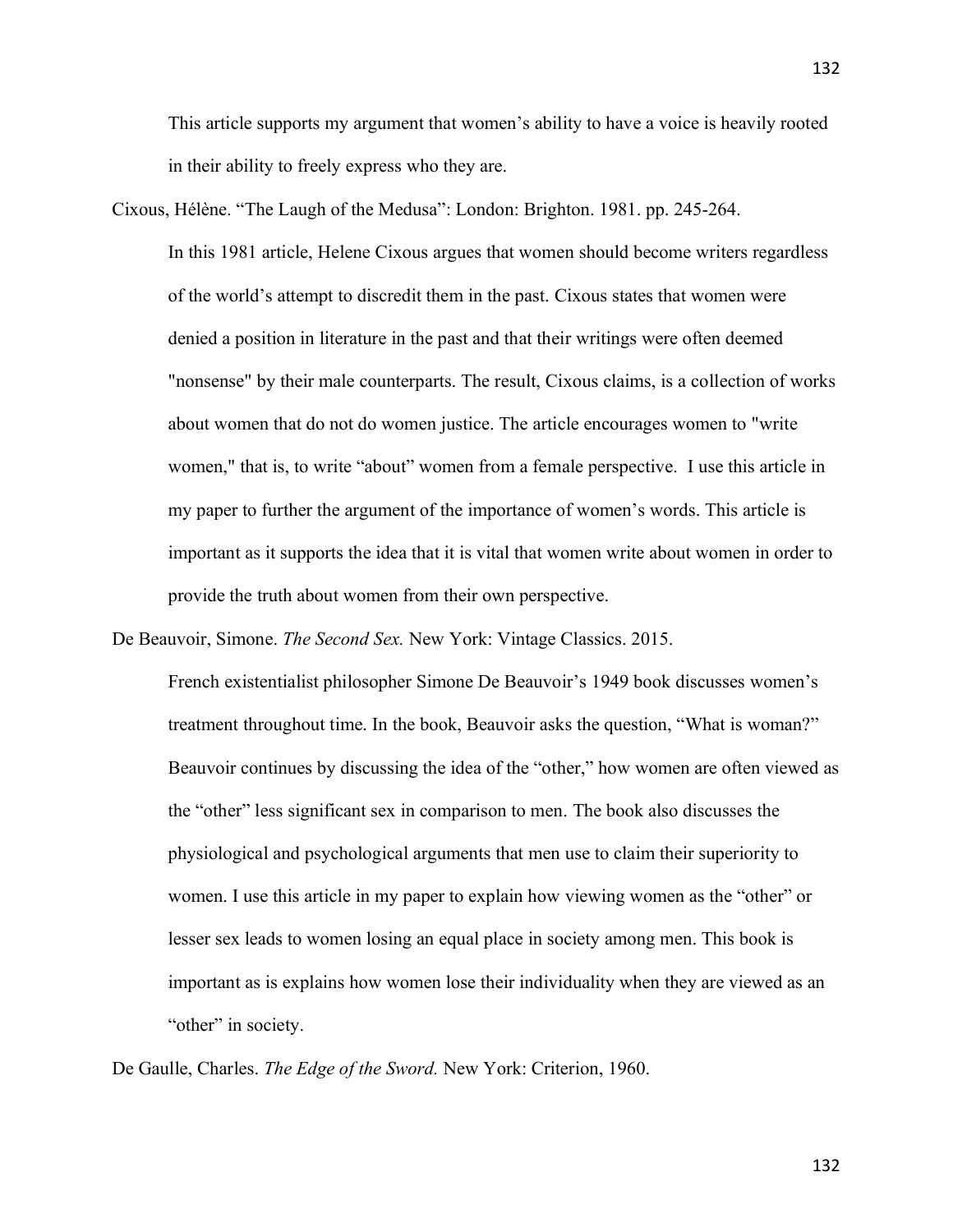In "The Edge of Sword," French writer Charles De Gaulle discusses the topic of military leadership. In the essay, De Gaulle expresses his thoughts on leadership, war, and historical problems in war. I use this book in my paper to explain how damaging the silencing of women can be in the long run. This book is important for my paper as it examines how the authority of men only encourages women to keep their mouths and their minds shut.

Dickens, Charles. *Oliver Twist*. Oxford: Oxford University Press, 2008.

*Oliver Twist* is an 1837 novel that follows orphan Oliver Twist after he is sold into apprenticeship with an undertaker. Oliver later makes his way to London and meets the "Artful Dodger" who is a gang member of pickpockets. This novel is important in my paper as it is used as a reference to explain how the theme of "the search for identity" is present in many classic novels throughout time.

Dickinson, Emily. *Final Harvest: Emily Dickinson's Poems.* Boston: Little, Brown & Co., 1961. This is a collection of certain selected poems by Emily Dickinson. There are approximately 500 poems selected for this collection, showcasing the very best of Dickinson's work. I use this collection in my paper to reference Emily Dickinson's poetry and the lack of acceptance of women writing on certain themes.

Dobrow, Julie. *After Emily: Two Remarkable Women and the Legacy of America's Greatest Poet.* New York: W. W. Norton Company Inc. 2018. Julie Dobrow's biography looks at Emily Dickinson's life from the perspective of family friend Mabel Loomis Todd. The book details Todd's journey to getting Dickinson's poem's published and the struggles she encountered that led to a highly edited version of Dickinson's poems. I use this book in my paper to support the argument that men were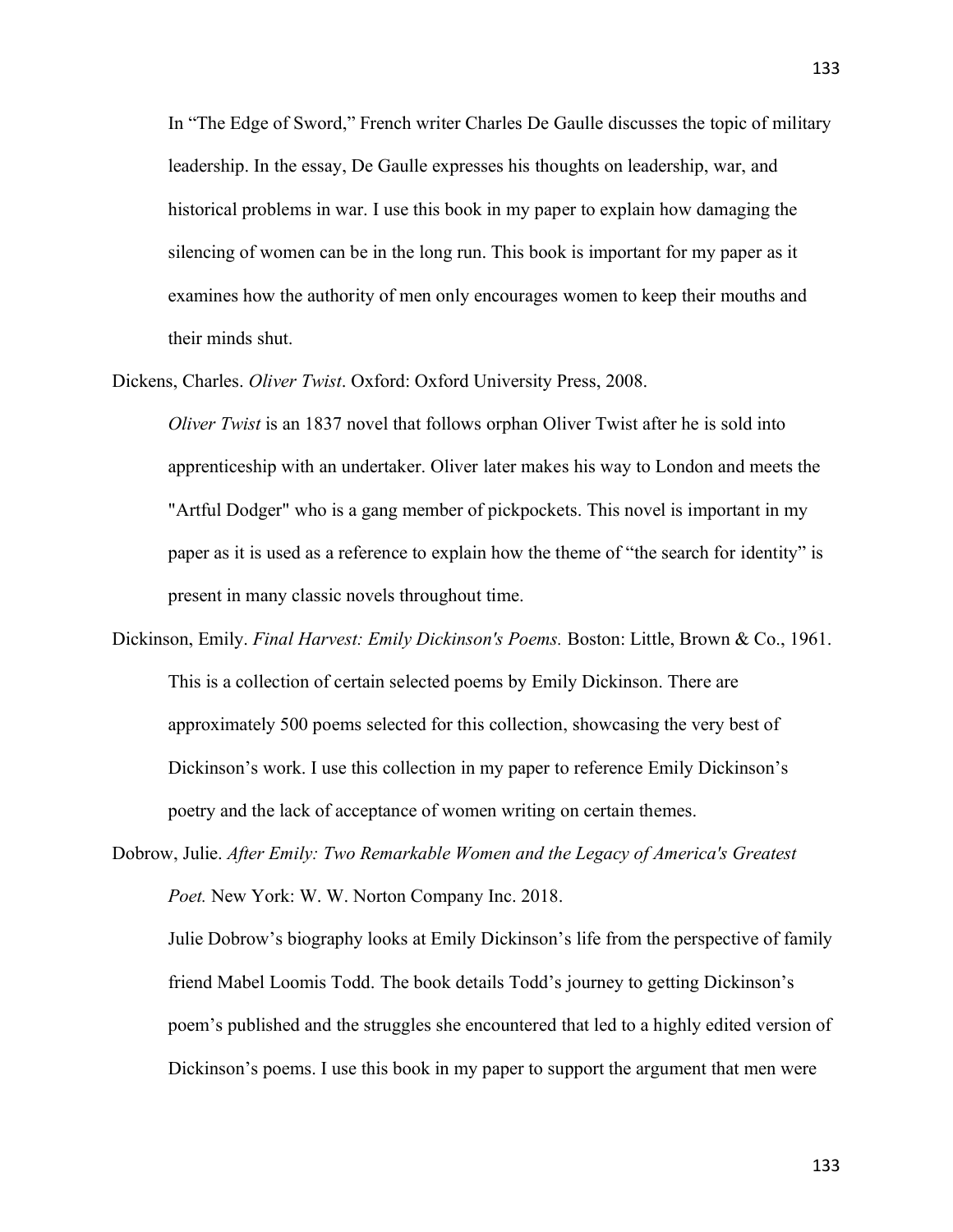responsible for preventing women from publishing certain kinds of literature. I use this article to support the argument that women's literary works were changed in order to prevent them from writing about things that were "unladylike."

Gilman, Charlotte Perkins. "The Man-Made World: Our Androcentric Culture." Humanity Books. 2001.

In this book, Charlotte Perkins Gilman details women's treatment during the 20th century and how women were seen as controlled objected by men. Gilman argues that men put restrictions on women because of their jealous nature. I use this book to support my argument that women were seen as objects and subject to treatment that saw them as men's property.

Gilman, Charlotte Perkins. *The Yellow Wallpaper.* Virago Press, 1981.

This short story by Charlotte Perkins Gilman is a collection of journal entries written by a protagonist who is said to be suffering from mental illness. The protagonist begins to see a women trapped behind the yellow wallpaper in her room and sinks into rapid "insanity." I use this short story in my paper to support the idea that writers often use houses as a means to connect women and their identities, making the women completely dependent on the house in order to know herself, much like women do with their husbands.

Heilbrun, Carolyn G., 1926-2003. "Reinventing Womanhood." New York: Norton, 1979. This 1979 book is an exploration of women's identity and autonomy in society. Heilbrun discusses everything from personal beliefs on women's identity to literary analyses of certain works that support her findings. In addition, the book examines identity from a psychological perspective and looks at familial patterns in female development. I use this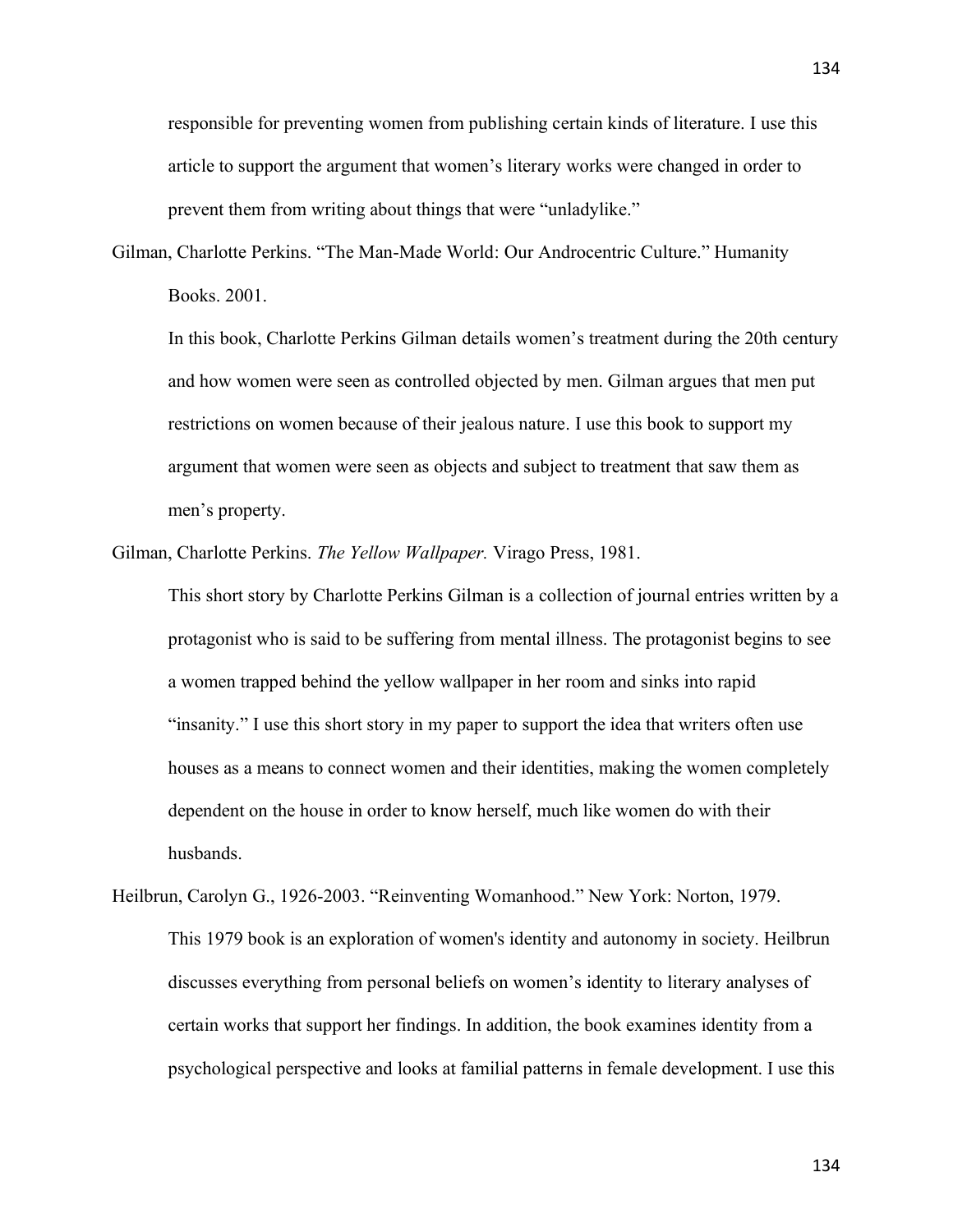135

book in my paper to support the idea that women need to claim their own autonomy separate from men in order to find their own identities.

Jackson, Shirley. *The Haunting of Hill House.* New York: Penguin Books, 2006.

*The Haunting of Hill House* is a 1959 gothic horror novel that follows the story of four main characters as they stay in a said to be haunted mansion overnight. The novel explores complex relationships between the mysterious events in the house and the characters' psyches and emotional states. I use this novel in my paper to discuss the concept of identity forming with objects, in this case, a house. I explore the concept that women are seen as "guardians of the house," and how because they are forced to stay at home, they eventually begin to morph together with the house's identity.

Jarowski, Adam. "*The Power of Silence. SAGE. 1993.*

This book discusses different aspects of communication and explores new ways of examining language. The book provides research that outlines certain works within gender studies, politics, and literature. I use this book in my paper to explain how silence affects women on a sociological level. This book lays out important ideologies that support my arguments about silence is oppressive toward women.

Kaysen, Susanna. *Girl, Interrupted.* New York: Turtle Bay Books, 1993.

*Girl, Interrupted* is a semi-autobiographical account of author Susanna Kaysen's experiences in an American psychiatric hospital in the 1960s. Kaysen details in the novel how she was sent to a psychiatric hospital after being diagnosed with borderline personality disorder. The novel explores many themes of freedom, trauma, and feminism. I use this novel in my paper to explain how women's identities are lost when they are deemed "insane." This novel is important to my paper because it details how women are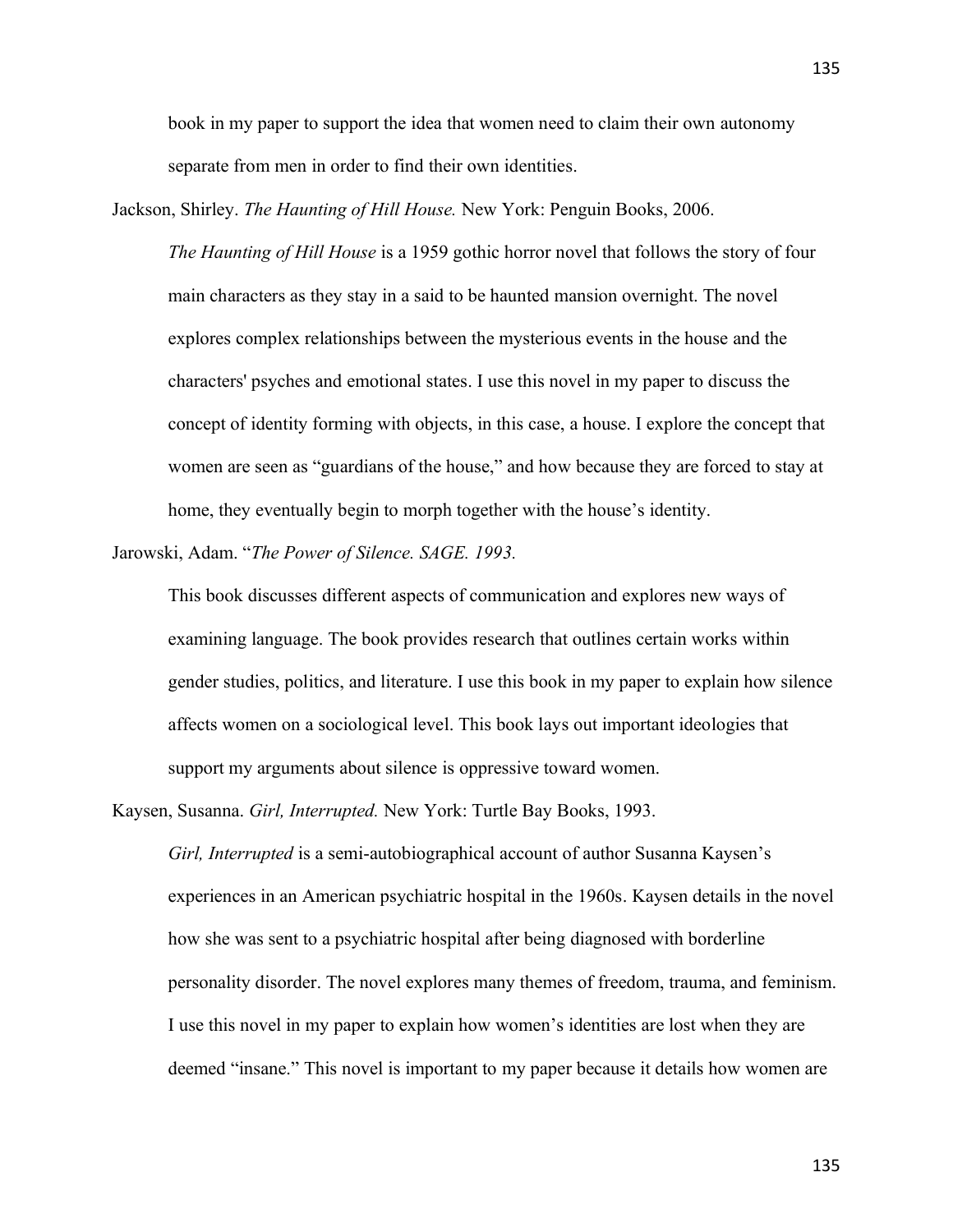often shutdown by men as being "crazy" and, therefore, unable to contribute to the literary world.

- Longo, Matthew R., and Patrick Haggard. *"What Is It Like to Have a Body?" Current Directions in Psychological Science,* vol. 21, no. 2, Sage Publications, Inc., 2012, pp. 140–45. This article outlines psychological aspects of the importance of having a sense of one's own body. The article reinforces the reality that there is a deep connection between the body and the self, and that psychology is only just beginning to develop methods to measure bodily awareness. The article later reviews evidence that humans view their bodies as "highly plastic," and that mental progression is highly influential in human cognitive development. I use this article in my paper to explain how closely connected women's identities are to their own bodies. This article is important because it proves the closeness of that connection between mind and body from a psychological and physiological perspective.
- Lorde, Audre. 'The Transformation of Silence into Language and Action (A Panel Discussion)', Sinister Wisdom. 1984.

This 1984 panel discussion includes a speech by poet Audre Lorde. In the speech, Lorde discusses how destructive silencing women can be, and the results of silencing them. Lorde calls women to action in this speech, encouraging them to find their voices at the risk of complete erasure. I use this speech in my paper to support the argument that there has been a negative effect of silencing women in literature. This speech is important to my argument as it provides ways in which women's silencing has affected them in the world.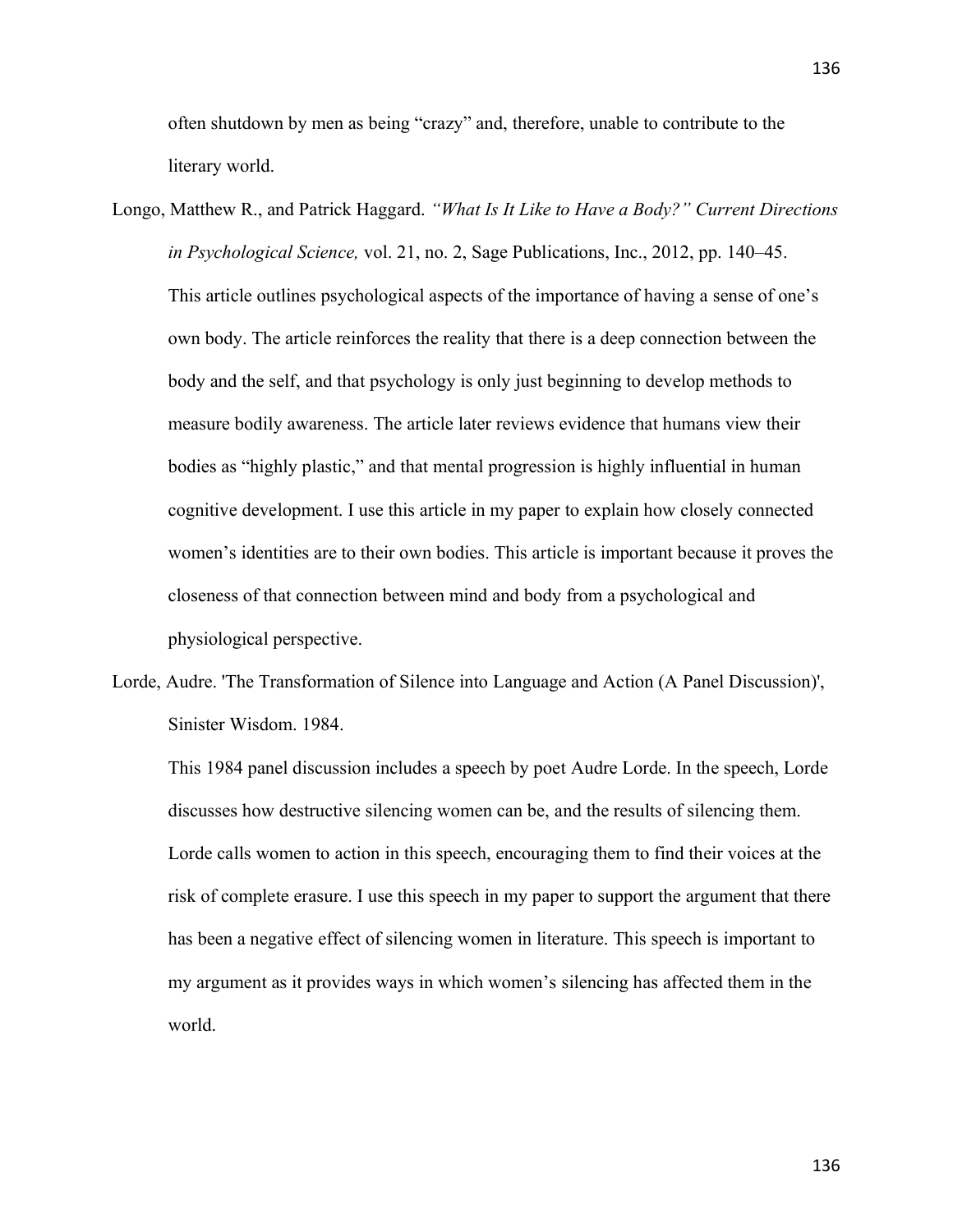McMillen, Sally. "Seneca Falls and the Origins of the Women's Rights Movement." New York: Oxford University Press, 2008, 112-113.

This book follows the Seneca Falls women's rights movement that occurred in Seneca Falls, New York over the course of two days in July 1848. The book explains that this movement was led by Elizabeth Cady Stanton and Lucretia Mott and details the changes produced by the convention. I use this book in my paper to explain how women have limited roles in the tradition Western Christian church. This book provides important information that helps shape the religion section of my paper.

Meyers, Carol L. *Women in Scripture: A Dictionary of Named and Unnamed Women in the Hebrew Bible, the Apocryphal/Deuterocanonical Books, and the New Testament.*  Houghton Mifflin. 2000.

This book by Carol L. Meyers explores all women mentioned in the Bible, named and unnamed. The book references hundreds of scholarly articles that support Meyers' arguments and that, due to translation errors and the androcentric nature of biblical record, women's role in biblical text has been left obscured and ambiguous. This book is vital to my paper as it supports my argument that the whittling away of women's voices has been going on for centuries. This book provides religious and cultural evidence that supports my argument.

Milton, John. *Paradise Lost*. Penguin Classics, 2003.

*Paradise Lost* is a work by John Milton that is a retelling of the fall of mankind, from pre-existence to the after the garden. I use this book in my paper to explain how women are viewed in a religious sense as being the cause of man's sin and, therefore, they are to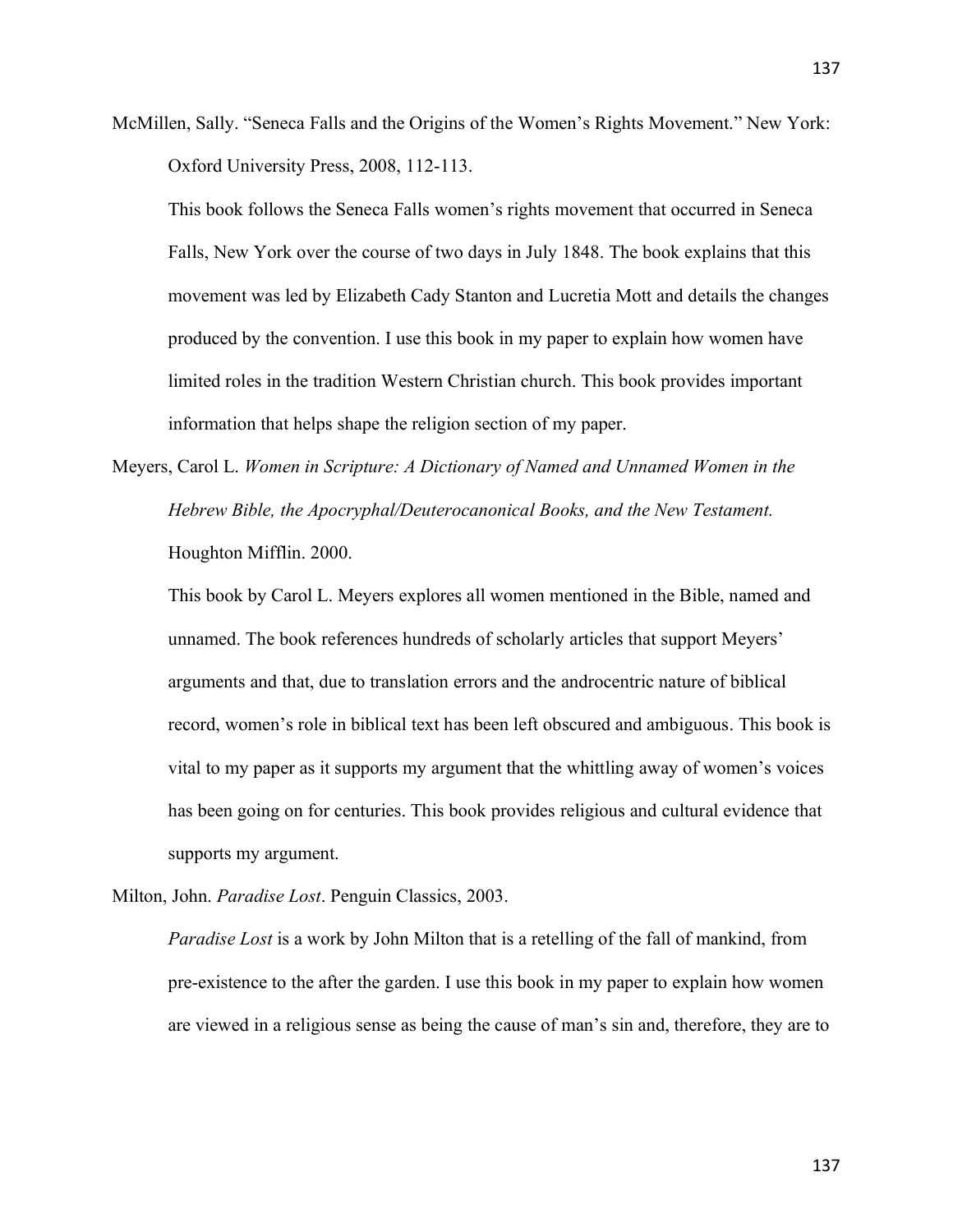blame for all evil. This is important as it supports my argument of why women were treated as less than men earlier in time.

Morrison, Toni. *Beloved.* New York, N.Y: Columbia University Press, 1998. *Beloved* is set sometime after the Civil War and follows a family of former slaves who are haunted by a ghost. I use this novel in my paper to explain how works written by women are considered, but they are not considered the best. This novel is important in supporting my argument of biased male literary critics.

Morrison, Toni. *The Bluest Eye*. New York: Plume Book, 1994.

The novel follows a young African-American girl named Pecola in 1940s Ohio. Pecola is thought to be "ugly" by other white individuals in town because of her dark skin and personality. This leads Pecola to long for blue eyes as she believes it will make her beautiful. I use this novel in my paper briefly to explain how certain novels discussed the issue of forming identity.

Ohmann, Carol. "Emily Brontë in the Hands of Male Critics." National Council of Teachers of English. Vol. 32, No. 8. 1971.

This article examines the sexist response by male critics to Emily Brontë's literary works. The article outlines certain responses and why Emily's works were so heavily judged during the time they were written. I use this article in my paper to explain why the Brontë sisters took on male pseudonyms. This article is very influential to my paper as it supports my argument that men heavily criticism female writers to the point that they were forced to masquerade as men in order to get their stories published without criticism.

Plath, Sylvia. *The Bell Jar*. New York: Harper & Row, 1971.

138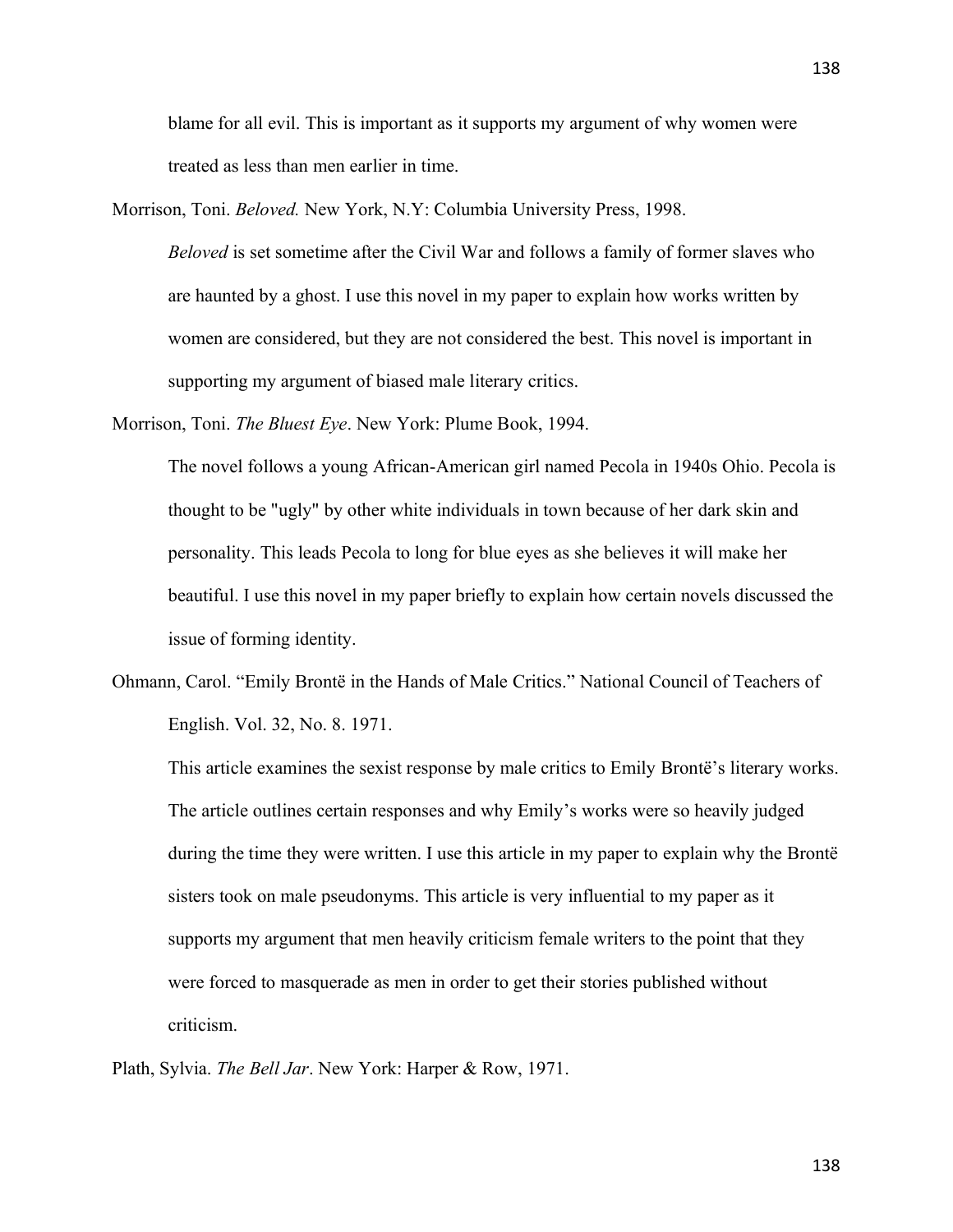*The Bell Jar* is a 1963 semi-autobiographical novel that follows the protagonist's descent into mental illness. I use the novel in my paper to explain how women's identities have often been misinterpreted by men. This novel is important to my paper as it outlines how women were often stereotyped and committed to insane asylums if they caused any kind of rift in the male-dominated society.

Roupenian, Kristen. "Cat Person." The New York Times, December 4, 2017.

This short story by Kristen Roupenian follows a protagonist through a short relationship with an older man. The story explores themes of feminism, sexism, and fear, leading the antagonist to view the protagonist as a stereotype because she will not comply with his demands. I use this story in my paper in my personal influences section, explaining how this story resonated with me and influenced my writing.

Shelley, Mary. *Frankenstein*, or, *The Modern Prometheus*. Oxford: New York: Oxford University Press, 1818.

*Frankenstein,* or, *The Modern Prometheus,* is an 1818 novel that follows the story of scientist Victor Frankenstein who creates an undead creature in a scientific experiment. I use this novel in my paper to explain how Mary Shelley was the first science fiction writer. This information helps support my argument that women made great leaps in literature without depending on men.

Stowe, Harriet Beecher. *Uncle Tom's Cabin*. Philadelphia, H. Altemus company, 1900. *Uncle Tom's Cabin* is an 1852 novel that follows protagonist Uncle Tom, a slave who spends the novel trying to gain his freedom. I use this novel in my paper as a reference to novels written by women that are recognized as classics. This reference is important